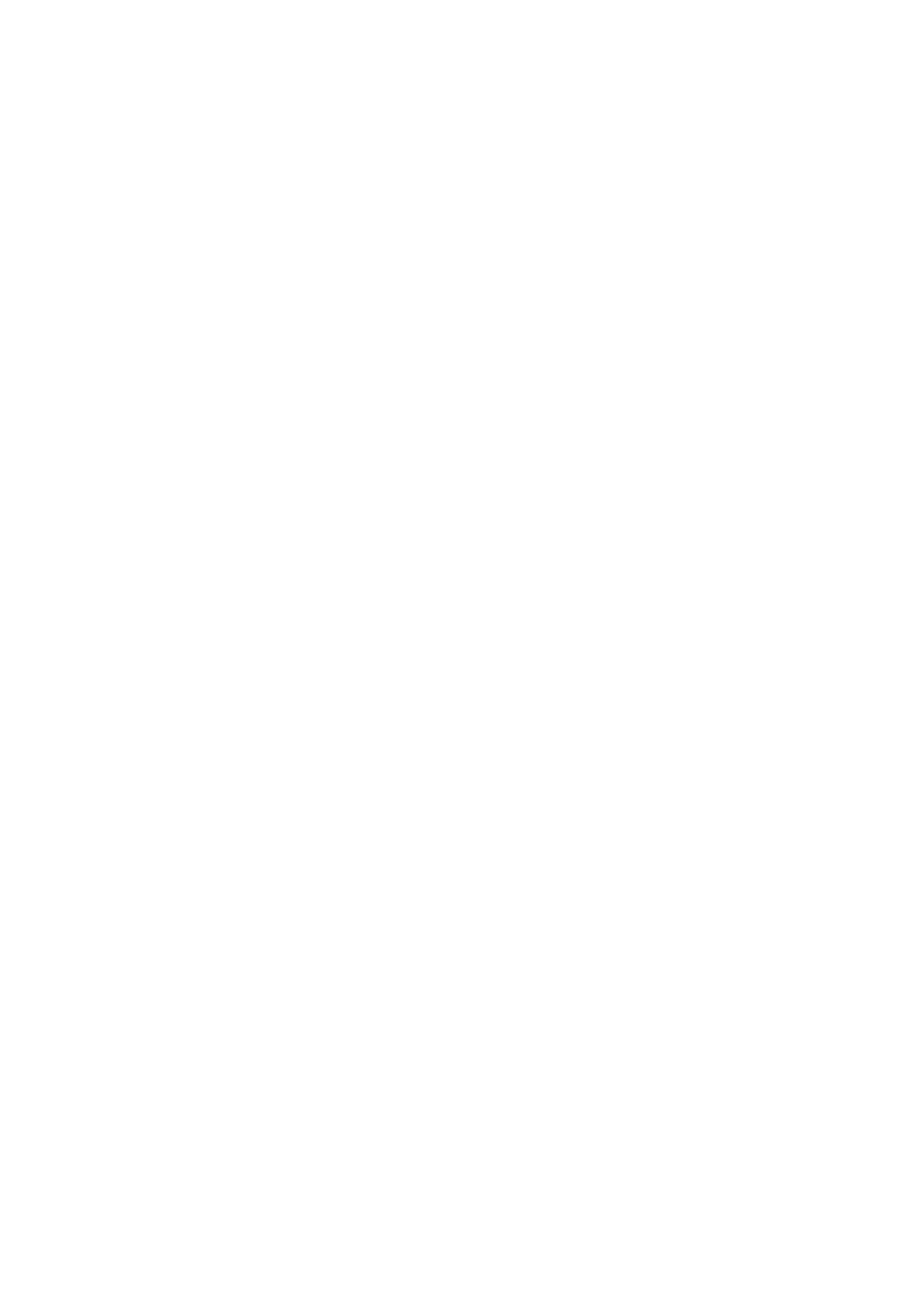Education Journal. This is a

# International Education Journal

Volume 3, Number 4, November 2002

Educational Research Conference 2002 Special Issue

# **Welcome to the International CONTENTS**

| broadly based journal<br>encompassing research and review<br>articles. Education is interpreted in<br>a wide manner and includes human<br>development, learning, school<br>education, formal and informal<br>education, tertiary and vocational<br>education, industry training and<br>lifelong learning.<br><b>Online</b> - While there will be a hard<br>copy version of the journal it is<br>intended that it will be accessed in<br>almost all instances via the web. | <b>Contemporary Themes in the Research</b><br><b>Enterprise</b><br>T. Gibbons and G. Sanderson<br>1<br>Stepping from single to mixed sex education:<br>Boys' progress and perceptions during the<br>restructuring<br>S. M. Yates<br>23                                                                                                                                                                                                                                                                                                                                                                                             |  |  |  |  |
|---------------------------------------------------------------------------------------------------------------------------------------------------------------------------------------------------------------------------------------------------------------------------------------------------------------------------------------------------------------------------------------------------------------------------------------------------------------------------|------------------------------------------------------------------------------------------------------------------------------------------------------------------------------------------------------------------------------------------------------------------------------------------------------------------------------------------------------------------------------------------------------------------------------------------------------------------------------------------------------------------------------------------------------------------------------------------------------------------------------------|--|--|--|--|
| <b>Peer Review - All articles</b><br>appearing in this journal have been<br>subjected to a blind peer-review<br>process by two experts in the field.<br>Copyright - Copyright of material                                                                                                                                                                                                                                                                                 | <b>Overcoming Transactional Distance as a</b><br><b>Barrier to Effective Communication over the</b><br><b>Internet</b><br>S. Barrett<br>34                                                                                                                                                                                                                                                                                                                                                                                                                                                                                         |  |  |  |  |
| produced in this journal rests with<br>individual contributors. Apart from<br>fair use such as brief quotation for<br>scholarly purposes, permission to<br>use material in this journal should<br>be obtained from the authors<br>concerned.                                                                                                                                                                                                                              | <b>Computer Adventure Games as Problem-</b><br><b>Solving Environments</b><br>D. D. Curtis and M. J. Lawson<br>43<br><b>Developing Classroom Practices to Support</b>                                                                                                                                                                                                                                                                                                                                                                                                                                                              |  |  |  |  |
| The views and styles expressed in<br>the articles in this publication are<br>those of the individual authors and<br>are not necessarily shared by the<br>reviewers, the editors or the<br>editorial advisory board.                                                                                                                                                                                                                                                       | <b>NESB Students in Information Systems</b><br><b>Courses: Some Preliminary Findings</b><br>T. Bretag, S. Horrocks and J. Smith<br>57<br>The Impact of IELTS Scores on Performance<br>at University<br>70<br>V. Feast                                                                                                                                                                                                                                                                                                                                                                                                              |  |  |  |  |
| Published by:<br>Shannon Research Press,<br>39 Dorrien Avenue,<br>Woodcroft, SA 5162,                                                                                                                                                                                                                                                                                                                                                                                     |                                                                                                                                                                                                                                                                                                                                                                                                                                                                                                                                                                                                                                    |  |  |  |  |
| Australia<br>Copyright © 2002<br><b>Shannon Research Press</b><br>ISSN 1443-1475                                                                                                                                                                                                                                                                                                                                                                                          | <b>FREE Online Subscription</b><br>Subscription is available as a free service in online format only. Either<br>complete the subscription form at: http://iej.cjb.net or email the<br>onlineeditor@iej.cjb.net. The reader will be notified of the latest issue and                                                                                                                                                                                                                                                                                                                                                                |  |  |  |  |
| All rights reserved. Apart from<br>individual use, no part of this<br>publication may be reproduced in<br>any form or by any means without<br>prior written permission from the<br>publisher.<br>Designed by Katherine Dix<br>Printed in Adelaide<br>November 2002                                                                                                                                                                                                        | contents.<br><b>Publication Frequency</b><br>It is intended that the journal be published three times per year. However<br>given the electronic characteristics of online publishing it is not necessary to<br>wait until a full journal is assembled prior to publishing. Articles once<br>accepted in appropriate form may be published without delay. It should be<br>noted however that in electronic format pagination may vary according to<br>the parameters of the downloading computer. Alternatively the journal<br>article can be downloaded in PDF format, in which case the original<br>pagination will be preserved. |  |  |  |  |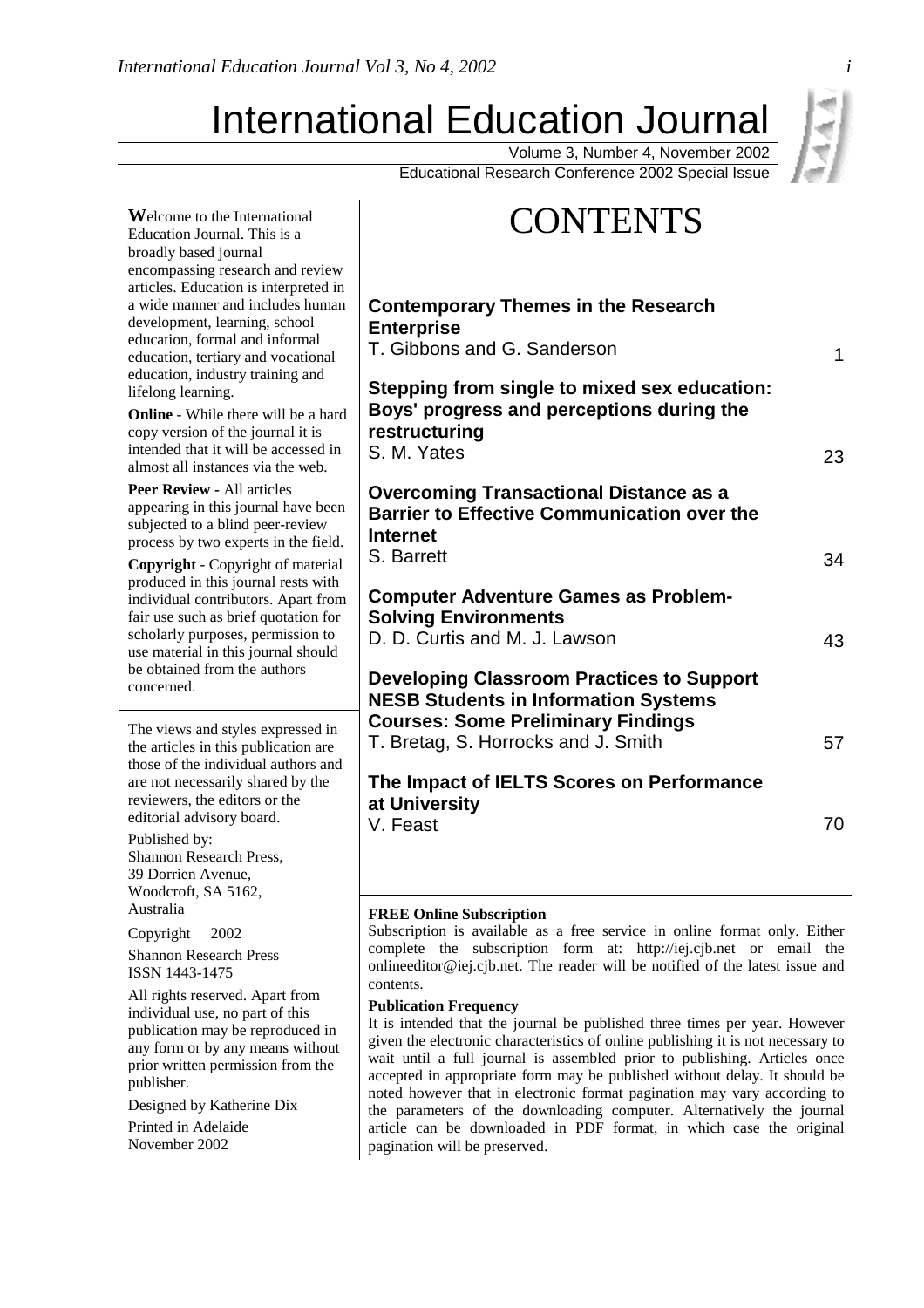# *ii International Education Journal Vol 3, No 4, 2002*

#### **Editorial Board**

#### **Editors in Chief**

Prof John Keeves Flinders University (Education) Bedford Park, South Australia Phone: 08-8201 2392, Fax: 08-8201 3184, john.keeves@flinders.edu.au

#### **Special Issue Guest Editor**

Prof Mike Lawson Flinders University (Education) Bedford Park, South Australia Phone: 08-8201 2829, Fax: 08-8201 3184, mike.lawson@flinders.edu.au

#### **Online Editor**

Ms Katherine L. Dix Flinders University (Education) Bedford Park, South Australia Phone: 08-8201 2105, Fax: 08-8201 3184, katherine.dix@flinders.edu.au

#### **Executive Assistant**

Mr Ali Rizvi Flinders University Bedford Park, South Australia

#### **Editorial Advisory Board**

Prof Bob Catley Department of Political Studies University of Otago Prof Kevin Marjoribanks Graduate School of Education University of Adelaide Dr Larry Saha Department of Sociology Australian National University

#### **Invitation**

**Contributors** - Authors are invited to submit material to this journal. As a general guide articles should be not more than 5000 words. The journal may publish longer works such as theses or dissertations as occasional monographs. In every instance material must be received in publisher ready format. Full details of publication style and other requirements are set out under the heading Author Information.

**Publishers** - If you wish to have books or educational software reviewed and published in the International Education Journal please contact the editors.

**Reviewers** - If you are interested in contributing to the journal by writing a review article (500-1000 words) please contact the authors indicating your areas of interest. We look forward to hearing from you.

#### **Aims of IEJ**

The aim of the International Education Journal is to publish articles that possess one or more of the following characteristics or qualities.

- 1. The presentation of substantive findings which are of importance for policy and practice beyond the country in which the research was conducted.
- 2. The integration of education with academic disciplines such as anthropology, demography, economics, history, law, linguistics, philosophy, political science, psychology and sociology, or examines educational issues from the perspective of the disciplines or investigates issues at the interface between education and one or more of these disciplines.
- 3. The examination of educational issues from a cross-cultural or indigenous people's perspective.
- 4. The evaluation of educational policy or programs or the use of information technology of cross-national interest and significance.
- 5. The employment of advanced research methods and measurement procedures that are clearly explained.
- 6. The presentation of empirically or analytically based investigations of theory, models or conceptual frame works in the field of education.
- 7. The syntheses of research findings from comparative and cross-national studies in education.

# **Author Information**

IEJ welcomes practical and research manuscripts that focus on educational issues, provide a clear purpose and depth of discussion, and are presented in a straight-forward style accessible to an international audience.

The editors reserve the right to return poorly edited or improperly formatted manuscripts. Hard-copy only submissions cannot be accepted or returned. Submissions should be forwarded electronically, either by:

e-mail to: onlineeditor@iej.cjb.net or,

on a 1.4MB 3.5 inch floppy disk, including a printed copy, to: IEJ Online Editor,

39 Dorrien Avenue, Woodcroft, SA 5162

#### **Manuscript Details**

- The manuscript should:
	- show the article's title, authors' names, affiliation, and email addresses (these will be included on the online page), and postal address and telephone numbers (these will be removed from the final online page)
	- abstract should not exceed 150 words
- paper should not exceed 5,000 words (20,000 for occasional papers)
- include 5 key words describing the article including those in the title
- $\blacksquare$  be in final form ready for reviewing
- **conform to the APA Reference System**
- General Principles for layout:
- Papers should be prepared using the downloadable template *iejbase.doc*  with Microsoft WORD on Mac or PC.
- Use the heading and formatting styles contained in the template, under the Styles Menu, to format article.
- Images and tables should be correctly positioned with caption so that they are referred in the text before their appearance.
- Include images that are imported or inserted into the text from an external source as separate graphic files (GIF or JPG)
- Figures constructed in WORD from the Draw Menu must be 'grouped'.
- Use footnotes, with one set of numbers running through the whole article.
- Use italics (not underline) for emphasis.
- Do not create additional headers and footers in the template *iejbase.doc*, just modify appropriately.
- Do not use page numbers in text.
- If you have any questions regarding layout and presentation, please contact
- the IEJ Online Editor by email on: onlineeditor@iej.cjb.net

#### **FUIIE**

The publishers have arranged for the Flinders University Institute of International Education to produce and host an electronic mirror site containing all material in the Journal, accessed free of charge. There are no restrictions on downloading or printing single copies. The electronic version also provides readers with a search tool.

FUIIE web site: www.flinders.edu.au/education/fuiie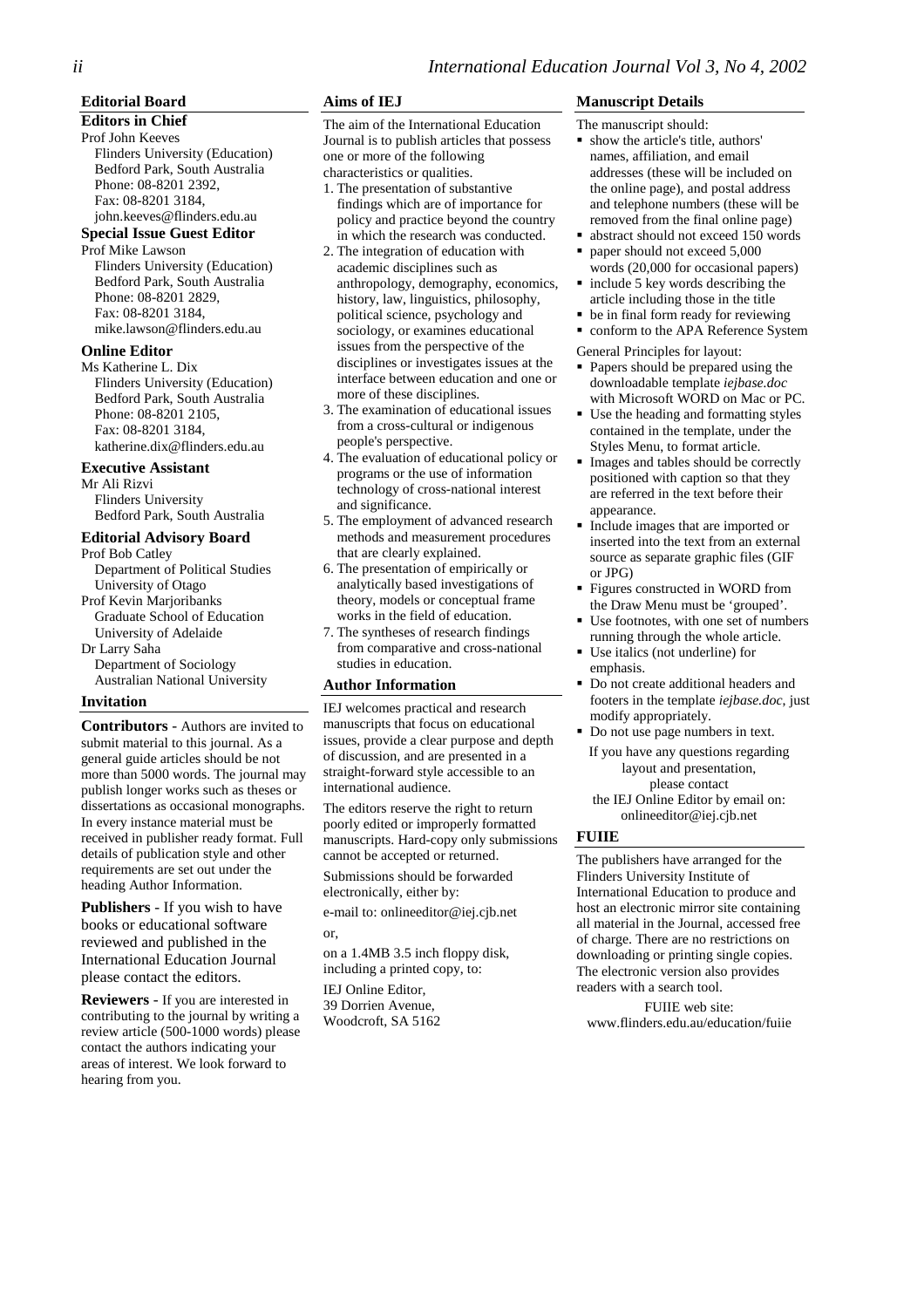# Contemporary Themes in the Research Enterprise

**Tony Gibbons** Flinders University *tony.gibbons@flinders.edu.au*

**Gavin Sanderson** Flinders University *gavin.sanderson@flinders.edu.au*

*This paper discusses themes associated with the enterprise of educational research, particularly as it applies to notions of ontology and epistemology in 'quantitative' and 'qualitative' methodologies. It begins by identifying the 'space' that educational research occupies in the contemporary social setting and indicates the growing complexities of the 'real world' which researchers contemplate. The development of empirical and interpretive methodologies is traced through an historical analysis of educational research which highlights the emergence of the postmodern platform. This leads to an examination of the traditions of both the 'quantitative' and 'qualitative' approaches with a view to understanding their positioning in the field of educational research. It is maintained that these two methodologies are examples of paradigms which exist within traditions. They are often said to be incommensurable paradigms. We propose a solution to their seeming incommensurability which in part involves assessing the coherence of the idea of a 'paradigm'.* 

Research, Qualitative, Quantitative, Paradigm, Tradition

# **INTRODUCTION**

Oh East is East, and West is West, and never the Twain shall meet Till Earth and Sky stand presently at God's great judgement seat But there is neither East nor West, Border no Breed, nor Birth When two strong men stand face to face, though they come from the Ends of the Earth<sup>1</sup>

The opening stanza of Kipling's work 'The Ballad of East and West' provides a paradox that sets the scene for this paper. Initially, the poem describes two camps that are seemingly eternally separate and anathema to one another. In the absence of any commonality, a schism separates them. Later, this 'difference' is cast aside and is replaced by a perception of 'sameness' when social and historical identifiers are stripped away by the process of peoples from the East and West coming to face each other. Their shared humanity unites them (despite the inference of a lingering propensity for hostility). We are left feeling that East and West can be simultaneously different *and* the same, depending upon the perspective of the observer. So, too, can this analogy be extended to the enterprise of educational research.

<sup>1</sup> Poet's Corner (2001) Rudyard Kipling, *The Ballad of East and West*. Available on-line: http://www.geocities.com/~spanoudi/poems/kiplin01.html [2002, 28 August]. The poem is used as a vehicle to introduce the theme of the paper. 'East-West' should not be interpreted as suggesting 'global coverage' in the sense that there are no methodologies other than those which are either 'qualitative' or 'quantitative'.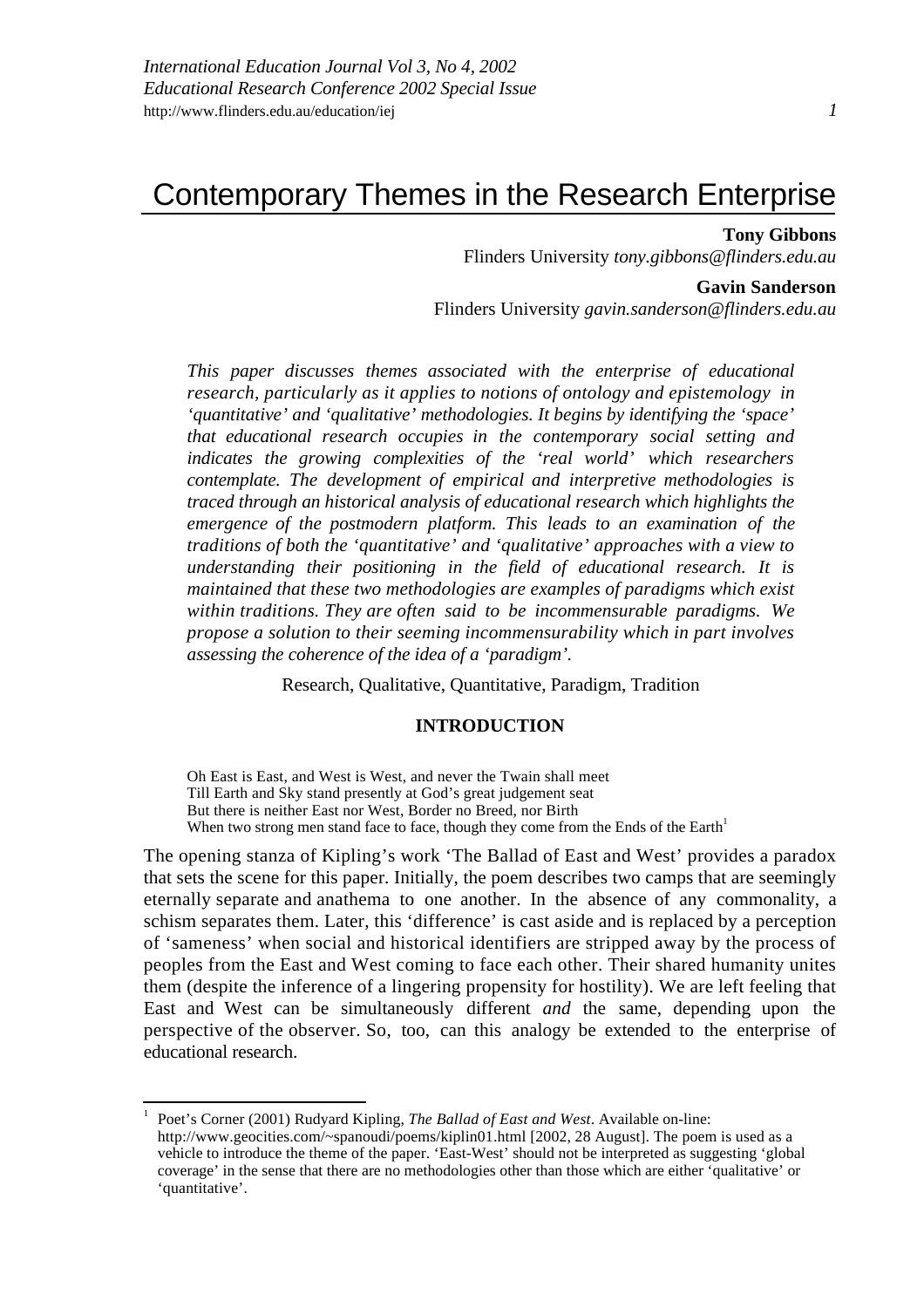On one hand, there is talk of a great divide separating 'quantitative' and 'qualitative' research, based on the existence of two perspectives on the study of human behaviour. This has profound implications for how educational research is conducted (Burns 1990, p. 1). It has been argued that proponents of the 'P-Theory', or the idea that we are dealing with two different research paradigms come in two classes. There are those who subscribe to the *'oppositional diversity thesis'* and maintain that the two paradigms are epistemologically different and incommensurable. Others are sympathetic to a *'complementary diversity thesis',* which suggests that whilst they may be epistemologically distinct (and incommensurable), they overlap in their different approaches to enquiry and are complementary, not competitive. A position against the P-Theory, the *'unity thesis'*, denies that there is fundamental diversity in educational research and that a commonality of purpose means that there is no sound epistemological basis for having separate research 'paradigms' (Walker and Evers 1997, p.22). This paper is critical of the idea that paradigms are incommensurable and takes issue with the notion that quantitative and qualitative research are best described as paradigms. In our view they are traditions, which contain a number of paradigms. In fact Walker and Evers talk of them as traditions and confuse the issue of the distinction between traditions and paradigms. It is our view that the two traditions, while distinct, can and should be brought together in educational research (Keeves 1997, p.7)

For all researchers, it is important to have some understanding of the issues raised here, if only to better understand how their research activities may be justified. At the moment there is confusion in educational research engendered by the different approaches. Staff and students alike have been known to hoist a methodological flag over their research territory and defend it with vigour against claims that their particular way of conducting investigations is inappropriate, lacking in rigour, and 'not proper' research. This paper argues that most of the hubbub is less to do with enlightened dialectic, and more a case of a lack of familiarity with, and understanding of, the philosophical issues underwriting the divisions so often encountered between the so-called 'research paradigms'. Discussions of differences, if it is to be valid and constructive, must appeal to ontological and epistemological considerations; not a dismissive attack on those who support or eschew 'quantitative' over 'qualitative' and vice versa. The discussion in this paper goes beyond the theses expounded by Walker and Evers and suggests that although quantitative and qualitative approaches have their own strengths and limitations, they can be said to be as incoherent as each other when it comes to helping form universal generalisations about the 'real world'.

# **THE CONTEMPORARY SETTING**

Initially, it is crucial to recognise the complicated milieu in which contemporary educational research takes place, for it would appear that the complexities associated with 'what and who are researched' have accelerated in an exponential-like manner in the past few decades. As civilisations across the globe enter the third millennium, never before has the planet been host to such a large and increasingly mobile human population. The population is presently climbing through six billion, having doubled in the last fifty years, and it is expected to pass nine billion by the middle of this century (US Census Bureau 2002). Never before has technology been so advanced and intertwined into the daily lives of so many people. The amount of information that most individuals can access and assimilate on a daily basis is unprecedented. Never before has human activity been able to so markedly leave an imprint made distinctive by its ubiquity and the way in which it both dominates and degrades the physical environment which sustains us. There are real questions about whether we can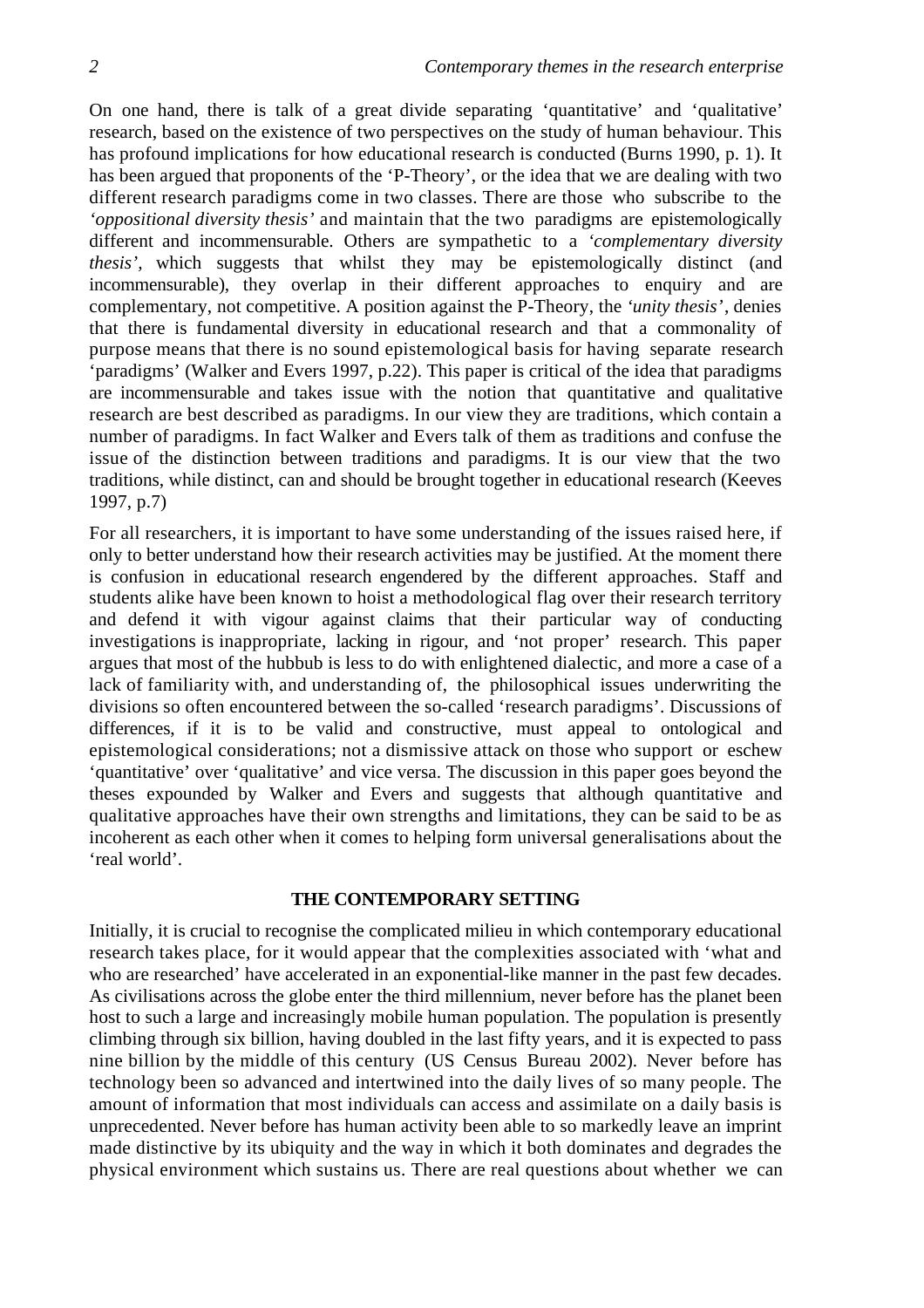survive as a species, given the damage that we are causing the Earth through overpopulation and a rapacious *growth-as-development* mentality. Never before has humanity been so materially rich, yet so poor, with a minority of the world's population controlling the majority of its wealth. Whilst some may argue that global inequality in personal incomes has fallen in real terms since 1975 (Bradford-DeLong 2001), it is clear that the domination of the world's resources by the developed counties continues to perpetuate major inequalities. In summary, "after a century of the greatest flowering of human knowledge, there are more poor, more knowledge-deprived, more suffering, more unsustainable development, more sick and dying than ever before" (Cribb 2002, p. 29).

To paraphrase Charles Dickens, today we are simultaneously witnessing the best of times and the worst of times! This is the landscape, which the enterprise of educational research presently contemplates, and, to extend the challenge, the changes in the next one hundred years are likely to exceed those of the last one thousand years in terms of impact, speed, scope and importance (Beare  $\&$  Slaughter 1995, p. 5). This is likely to have significant import not only for the foci of research activities in the immediate future, but also for the *activity of research* in the 21<sup>st</sup> century, itself a contested terrain underwritten by a milieu which has inherited an economic, political and epistemological 'zeitgeist' from the last decade which was "considerably less certain and confident than it had been some thirty years previously" (Welch 1999, p. 35).

# **THE RESEARCH ENTERPRISE IN THE CONTEMPORARY SETTING**

By the late 1990s, a plethora of approaches characterised the contemporary research enterprise (see Table 1). Keeves (1997) acknowledges the diversity by stating that;

 "…there is now a greatly increased variety in the strategies and tactics employed in research into educational problems, as well as in the methods, theoretical perspectives and analytical procedures that are being used to investigate the processes and practices, the context and conditions, and the products and policies which occur in the field of education" (p. xv).

Carspecken (1996) concurs by musing that a room filled with social researchers would be a cacophony of cliques, with each exhorting their own distinctive jargon and cultural style (p. 1). Such is the growing diversity and complexity in approaches; an indication that "the frontiers of educational research are constantly changing" (de Landsheere 1997, p. 15).

The enterprise of current educational research includes the largely scientific, or quantitative, approach<sup>2</sup> that is derived from natural science and was *de rigueur* throughout most of the 1900s, as well as the newer perspectives and methods offered by humanistic, or qualitative<sup>3</sup>, researchers since the early 1970s. Both methodologies seek to make contributions to the 'body of knowledge' that allows us to use generalisations to benefit educational and social practices (Keeves 1997, p. 3; Arnove & Torres 1999, pp. 4-6). In addition to these two well-known positions, others have emerged which examine the workings of our societies, particularly in terms of relations of power and its consequences and clearly have their origins in Nietzsche. These are 'critical theory' or 'critical action research' which is directed at social change (Keeves 1997, p. 6), and the 'postmodern' approach, sometimes called 'poststructural' or 'deconstructive', which is a method of discourse analysis that analyses knowledge in terms of "who speaks, for whom and by what authority" (Smith 2000, p. 10). Both of these latter approaches are aimed at the politics of emancipation and social justice and resonate more with qualitative approaches than quantitative ones.

<sup>2</sup> Also referred to as scientific, positivist, empirical, logical empiricism, or objectivist approaches.

Also referred to as interpretive or subjectivist approaches.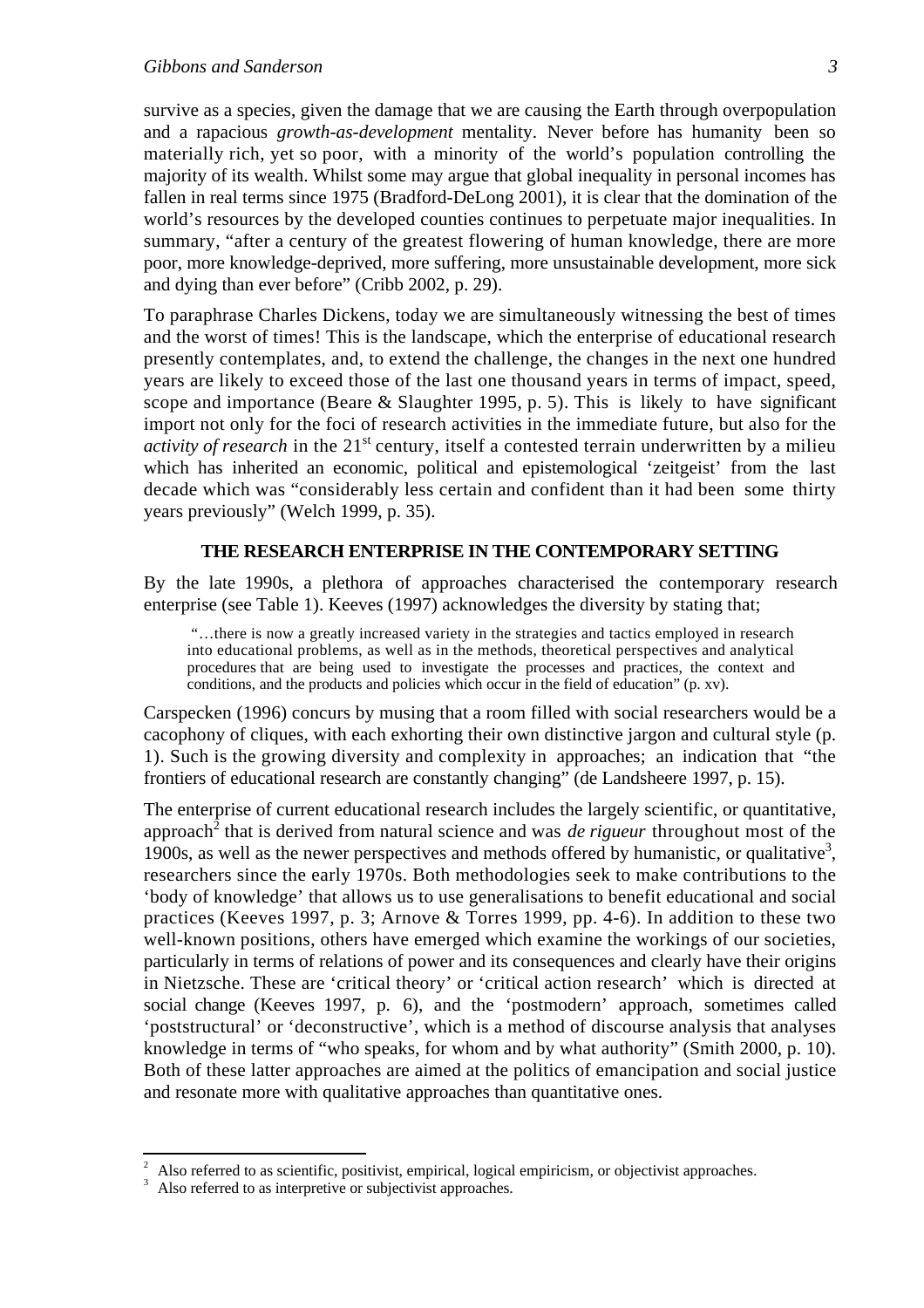| Quantitative                                                                                                                          | Qualitative                                                                                                                                                                                                                   | <b>Criticalist</b>                                                                                                                                                                                                    | <b>Deconstructive / Poststructuralist</b>                                                                                                                                                                                                                                                                                                                      |
|---------------------------------------------------------------------------------------------------------------------------------------|-------------------------------------------------------------------------------------------------------------------------------------------------------------------------------------------------------------------------------|-----------------------------------------------------------------------------------------------------------------------------------------------------------------------------------------------------------------------|----------------------------------------------------------------------------------------------------------------------------------------------------------------------------------------------------------------------------------------------------------------------------------------------------------------------------------------------------------------|
| <b>Approach</b>                                                                                                                       |                                                                                                                                                                                                                               |                                                                                                                                                                                                                       |                                                                                                                                                                                                                                                                                                                                                                |
| Classical physical<br>sciences investigation                                                                                          | Historical & existential<br>studies valuing subjective<br>understanding of subjects                                                                                                                                           | Marxist, interpretive &<br>psychoanalytic studies<br>which focus on insights $\&$<br>judgements of subjects                                                                                                           | Anthropological, psychoanalytic & linguistic<br>understanding of the interrelationships<br>between culture, language, desire & the self.<br>Understands the self/subjectivity as decentred<br>and in process                                                                                                                                                   |
| <b>Assumptions about reality</b>                                                                                                      |                                                                                                                                                                                                                               |                                                                                                                                                                                                                       |                                                                                                                                                                                                                                                                                                                                                                |
| Reality is unitary & only<br>understood by empirical<br>analytic enquiry                                                              | Multiple realities exist &<br>require multiple methods<br>to under stand them                                                                                                                                                 | Multiple realities made<br>problematic by distorted<br>communication                                                                                                                                                  | No reality or 'real world' accessible beyond<br>language. Reality constituted in & through<br>discourse. Constituted by language &<br>naturalised through ideology                                                                                                                                                                                             |
| <b>Foundation of data</b>                                                                                                             |                                                                                                                                                                                                                               |                                                                                                                                                                                                                       |                                                                                                                                                                                                                                                                                                                                                                |
| Disciplined, rule-<br>governed sensory-<br>perceptual observation,<br><i>i.e.</i> rules for observation                               | Meaning is the basis for<br>data & precedes logic &<br>fact                                                                                                                                                                   | Meanings found in<br>language & social<br>behaviour & precedes<br>logic & fact                                                                                                                                        | In language understood as discourse or a<br>system of meaning. No fixed meaning<br>because it shifts according to context $\&$<br>motivations of speakers & writers and<br>listeners & readers                                                                                                                                                                 |
| <b>Observation</b>                                                                                                                    |                                                                                                                                                                                                                               |                                                                                                                                                                                                                       |                                                                                                                                                                                                                                                                                                                                                                |
| Via clear & unambiguous<br>rules, not modified by the<br>setting and independent<br>from it                                           | Through social, linguistic<br>& cognitive skills of<br>researchers, i.e. dialogue                                                                                                                                             | Interpretive methods &<br>critical self-reflection<br>concerning grounds of<br>observation                                                                                                                            | Interrogating various discourses which<br>constitute the field of enquiry & analysing<br>power relationships generated through<br>discourses                                                                                                                                                                                                                   |
| <b>Outcomes of enquiry</b>                                                                                                            |                                                                                                                                                                                                                               |                                                                                                                                                                                                                       |                                                                                                                                                                                                                                                                                                                                                                |
| Evidence and<br>generalisable laws not<br>affected by context or the<br>investigative methods.<br>Objectivity removes error<br>& bias | Knowledge that is<br>dependent on the process<br>of discovery. Integrity of<br>findings based on quality<br>of social, linguistic &<br>cognitive skills of the<br>researcher in data<br>collection, analyses &<br>conclusions | Knowledge which falls<br>within the interpretive<br>framework but also<br>assists personal liberation<br>$&$ understanding $&$<br>emancipation from<br>forces constraining<br>rational independence of<br>individuals | How knowledge is constructed. Questions<br>foundations & frame-work of knowledge.<br>Asks how knowledge has been constructed as<br>truth and how social realities are constructed<br>through language                                                                                                                                                          |
| <b>Inherent interests</b>                                                                                                             |                                                                                                                                                                                                                               |                                                                                                                                                                                                                       |                                                                                                                                                                                                                                                                                                                                                                |
| Prediction & control,<br>technically exploitable<br>knowledge. Explanation                                                            | Discovering meanings<br>and beliefs underlying<br>actions of others.<br>Understanding at the<br>level of ordinary<br>language & action                                                                                        | Interpretive interests plus<br>revealing interests<br>underlying other forms of<br>enquiry & action.<br>Improving human<br>existence. Practical<br>outcomes for the public<br>good                                    | Questions totalising or unified interpretations<br>& understandings. Views them as partial.<br>Seeks to locate dominant interest & modes of<br>producing & maintaining them. What positions<br>are possible for marginalised groups                                                                                                                            |
| <b>Inherent</b> values                                                                                                                |                                                                                                                                                                                                                               |                                                                                                                                                                                                                       |                                                                                                                                                                                                                                                                                                                                                                |
| Science & scientific<br>knowledge are inherently<br>value- neutral                                                                    | Science & scientific<br>knowledge must be<br>interpreted in terms of<br>the values they represent                                                                                                                             | Science & knowledge<br>are never value-neutral.<br>They always represent<br>certain interests                                                                                                                         | Scientific truths & knowledge are never<br>value-neutral; they are the effects of power.<br>'Value' is a contested terrain because of (i)<br>inherent contradictions between the<br>researcher & the researched, and (ii)<br>contrary values within oneself due to<br>ideologies of gender, race, age, ethnicity,<br>class sexual preference, nationality, etc |

**Table 1: Approaches to Enquiry**<sup>4</sup>

Initially then, the challenge for the researcher would appear to be where to locate themselves in terms of a specific approach to their research and, more often than not, this is probably done by what they know in terms of their training as well as following the lead of their associates, peers, colleagues, and 'experts' in the field (Paul & Marfo 2001, p. 527). Siding with a particular methodology because it is favoured by a certain group of scholars, a funding body, the government, or wider society is understandable if not always justifiable.

 $4$  Adapted from Connolle (2000), pp. 32-33.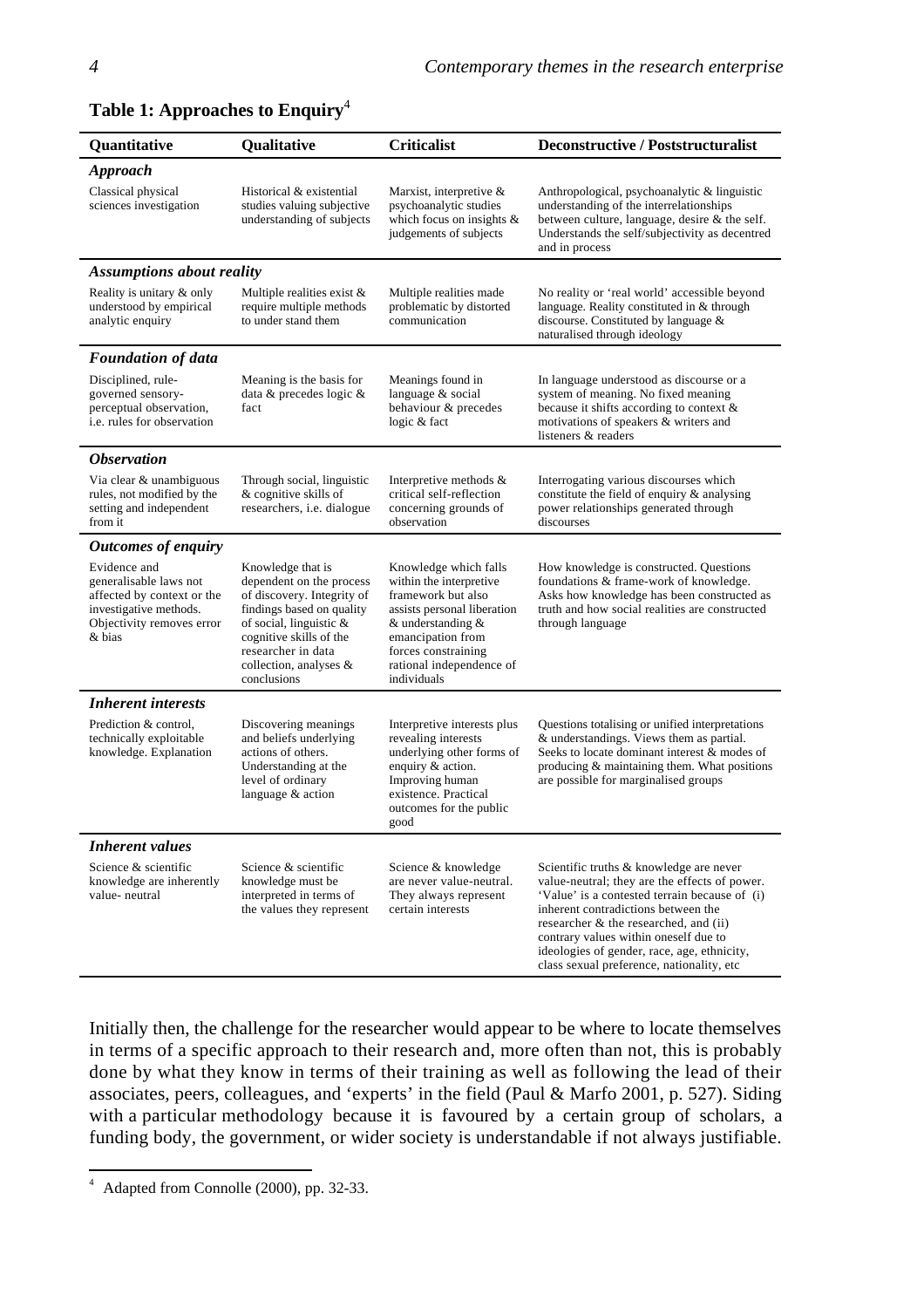The starting point for any researcher should be for them to take time to reflect on the world that they know and ask "*of the things that I believe, why do I see them as such and what is the philosophical framework that makes it so?*". Honesty is not simply a social virtue but an intellectual virtue that demands that the researcher inspect their personal ontological and epistemological framework and see it in the context of their history in the society of which they are a part. This society is not simply the broad society in which they live but the community of researchers of which they are a part. This task is not easy and participation requires a judicious mix of openness, detachment, honesty, and logic, underwritten by a selfreferential consistency and a willingness to step outside what is acceptable, even fashionable, and perhaps expected. In other words, the intellectual virtues. Therein lies the basic challenge and one that individuals and educational institutions must address in terms of "the professional preparation of educational researchers" (Paul & Marfo 2001, p. 534).

# **BACKGROUND TO THE RESEARCH ENTERPRISE**

de Landsheere (1997) provides an historical account of educational research which looks at developments in distinct periods over the past 120 years and it is useful to consider the chronological account he outlines to better understand the evolution of educational research and its main characteristics (pp. 8-16):

**pre-1900:** Characterised by 'experimental psychology' in Europe and the United States that was concerned with children's language and imagination. The beginning of the 'child study' movement.

**1900-1930s:** A 'heyday of empiricism' which focused on rational management of instruction and saw the development of descriptive and inferential statistics.

**1930s – 1950s:** A loss of impetus in the strict scientific approach, due to philosophy taking precedence over science by valuing life experience over experimentation.

**1960s - 1970s:** A 'knowledge explosion' due to technological advances and the ability of affluent societies to fund research activities at unprecedented levels. Also, the beginnings of an epistemological debate in the social sciences, underwritten by the belief that rigid science could not accommodate the many perspectives of human behaviour and the subtleties of the social setting.

**1980s - 1990s:** An acknowledgement that no one research paradigm can claim hegemony in educational research and a softening of the hardline distinction between 'quantitative' and 'qualitative' methods. Also, recognition that no one research method can provide knowledge of the *true nature of phenomena*.

Despite the above indicating periods in which other ways of looking at the world achieved some prominence, much of the research enterprise in the twentieth century was dominated by a faith in broadly technocratic social science concepts of modernity, drawn largely from a functionalism<sup>5</sup> which had its origins in the French Enlightenment and perhaps as early as the birth of modern science in the seventeenth century. As Welch (1999) argues, however, the past few decades have seen a 'collapse of certainty' with regard to this theoretical way of seeing the world. It has been "breaking up, revealing an increasing fragmentation of purpose, and perhaps failure of vision" (pp. 25-26).

<sup>5</sup> Sometimes also called 'structural functionalism'.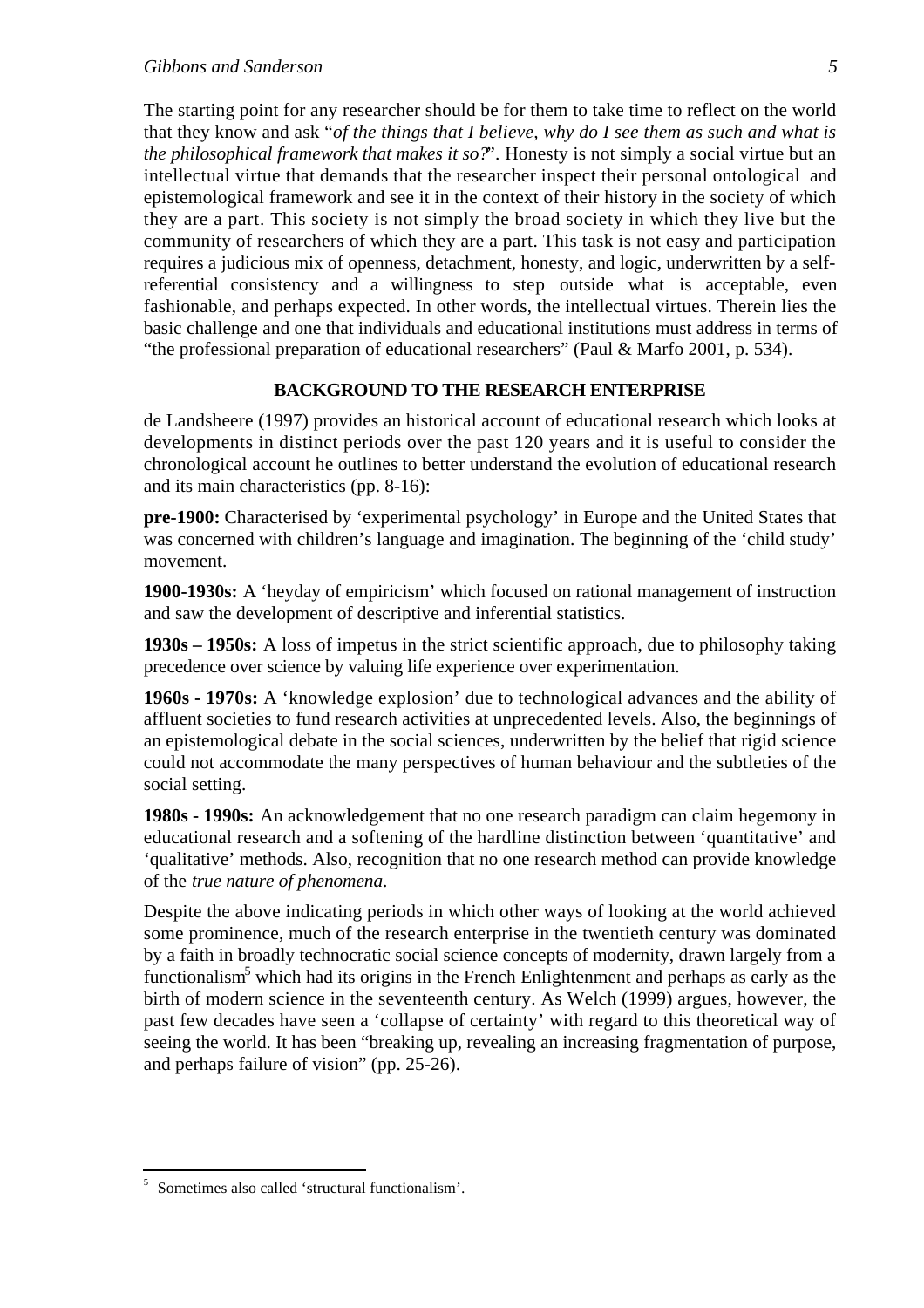# **Tracing the Fragmentation of the Research Enterprise and the 'Collapse of Certainty'**

To describe the main characteristics of the present traditions of quantitative and qualitative approaches to research is, necessarily, to give an account of its history. That history should reveal not merely the characteristics but also the origins of the divide and the flaws in each approach. Given the progress that the natural sciences made throughout the nineteenth century, it is not surprising that the framework of the social sciences which began to emerge around that time was influenced by, and consequently shaped on, scientific models. For example, Comte's 'sociology' and John Stuart Mill's 'experimental psychology' inherited strongly the idea of 'functionalism' that was derived from the methods of the natural sciences, in particular physics. Herein, too, lay the origins of modern educational research (de Landsheere 1997, p. 9; Husén 1997, p. 17; Welch 1999, p. 28). Applied to education, functionalism describes the role of scientific reason, where the use of a supposedly valuefree social science would allow researchers to simply seek out and present the facts, avoiding questions of ethics or any moral dimensions of knowledge they advanced. One can see how this approach would have seemed desirable to civic and political leaders of the time in terms of giving a developing society a precise method by which it could pursue its social-cumnational goals. It was an opportunity to deliver a precise future by means of positivistic investigations through scientific methodology, which had the capacity to herald in the same golden age of progress, and discovery that was the hallmark of natural sciences at the time (Welch 1999, pp. 27-28).

As de Landsheere reports, the first few decades in the 1900s were giddy days of empiricism, where educational research, armed with a framework which was steeped in the tradition of the natural sciences, focused on rational management of instruction and advanced the development of new curricula, psychological testing, administrative surveys, and normative achievement surveys. In addition, researchers were managing their data with the already established methods of descriptive statistics, as well as using the inferential statistical concepts that developed throughout the 1920s and 1930s (p. 8). In our view the use of the term natural sciences conceals the overriding importance attached to the methodology of physics and, in particular, classical mechanics.

The period from the 1930s to the late 1950s gave us perhaps the first indications of a social environment, which would lead to questioning the suitability of natural science's framework of subject-object dualism for research into the human condition. The catalyst for this was a compounding of the Western economic crisis of 1930s and the impact of World War II on countries across the globe. The 1929 U.S. Stock Market crash brought about a massive economic slump that spread to virtually the entire industrialised world and lasted for a decade. Understandably, research funds became very scarce. Then, in 1939, the world descended into World War II; the most bloody conflagration in human history. Whilst educational research continued in some countries, it more or less ground to a halt in others, either as a result of a redirection of focus on the war effort or, in the case of Germany and Russia, because "freedom of research was not acceptable to dictators" (de Landsheere 1997, p. 13). Despite a continued interest in educational research based on natural science, de Landsheere reports that two factors in addition to the world economic crisis and WWII led to the strict scientific approach losing some impetus to a more philosophically oriented and innovative progressivism, (a) the atomistic character of most educational research, and (b) the appeal of combining empirical research with social and political philosophy, which merged free enterprise and a liberal spirit with humanistic socialism (p. 8).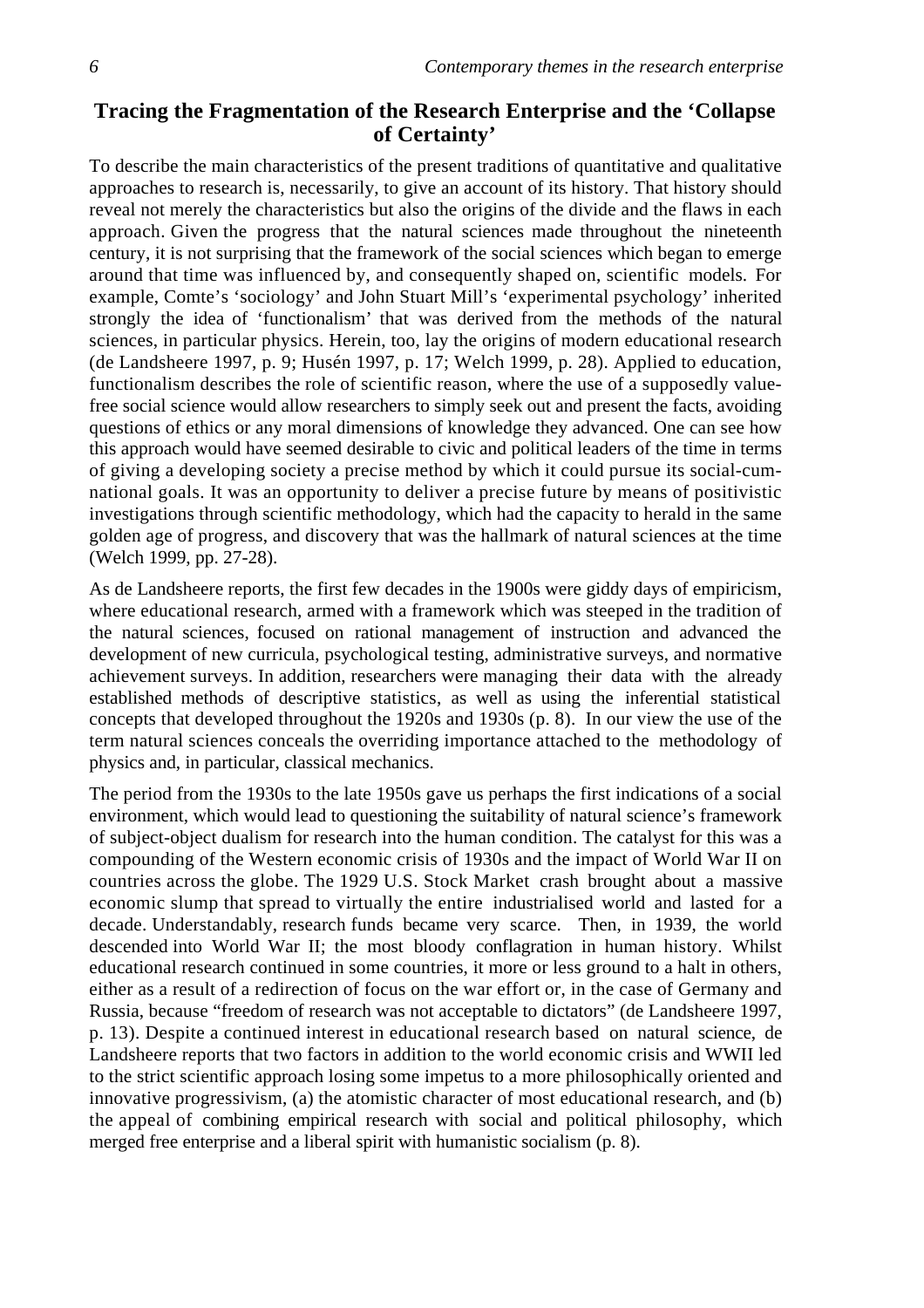Of interest, the emergence of 'critical theory', or neo-Marxism, in this period is linked to a number of scholars in Germany who not only recognised the injustices and social distortions that could be perpetrated by political regimes (themselves having had first-hand experience with this under Hitler), but also rejected the all-pervading influence of positivism which championed 'instrumental rationality' and viewed all practical problems as technical issues (Bosetti et al 1989, p. 3). The 'Frankfurt School' held that the popular appeal to 'scientism' created an illusion of an 'objective reality' over which the individual has no control, and hence a diminished capacity to reflect on and change their own situation. By advocating the Weberian principle that *ends, means, values and facts* are conceptually separable, the scholars maintained that scientism led to a *bureaucratic rationality* which promoted a *false consciousness* whereby the prevailing social mechanisms bind some groups to accept irrational and distorted ideas about their social reality (Carr & Kemmis 1986, pp. 96-130; Rizvi 1986, p. 3).

The economic and technological developments in the period after World War II culminated with an explosion of knowledge by the 1960s and 1970s, fuelled by the availability of fiscal and technical (including computer) resources. The dynamism of the post-war era was palpable and educational research, particularly in the United States, was funded at unprecedented levels by the public and private sectors (de Landsheere 1997, p. 8, 13-14). It is ironic that this apparent time of plenty also crystallised the challenges to natural science as the best way to conduct research into human activity and behaviour. As Keeves (1997) reports, the increased funding for educational research provided scholars in the social sciences with opportunities to work collaboratively on education issues with historians and philosophers (p. 4). Whilst this was important in introducing new perspectives and methods into fields such as sociology, anthropology, politics, history, and philosophy, what was happening in broader society was paving the way for what Welch (1999) calls 'fin de siècle fractures' of a rationalist ideology of perfectibility (p. 35).

By the late 1960s, there was a perception of a 'cultural crisis' in industrialised societies which was derived from a disappointment that neither science and technology, nor middleclass values, were solving problems in the sense of providing general peace, wealth, and happiness (de Landsheere 1997, pp. 13-14). More concrete examples are provided by Welch (1999):

 "The oil crisis of the 1970s, as well as periods of intermittent recession thereafter, led to the advent of mass unemployment, especially among the young … The widening gap between rich and poor (both within and among countries) and the increasing deregulation of many economies evidenced a more general decline in government activity and intervention in social and economic affairs. In the social sciences, the confident certitudes of earlier decades were falling increasingly into disarray." (p. 35)

This despair of this period reflected a time when not only was the nature and use of scientific method questioned in the social sciences, but so were the foundations of science itself. According to Burns (1999), "Science ... lost its aura of eliteness and sacredness, which in the past has prevented researchers from questioning its assumptions" (p. 12). The technology and knowledge that had promised so much for humanity, looked unable to solve the profound social and environmental problems arising out of our emerging modernity. Herein lies the seed for what would become the 'poststructuralist' thinking which would reject much of the modernist platform by challenging the assumption that the dictates of technology of reason would promote a more rational and more morally perfect world (Welch 1999, pp. 28-35). It should be said that it was not so much an attack on the *idea of science* per se; rather, it was a call for science to be accountable in terms of the logic of its methodology, its knowledge claims, and its apparent detachment from questions associated with value, ethics, and politics (Connole 2000, p. 18).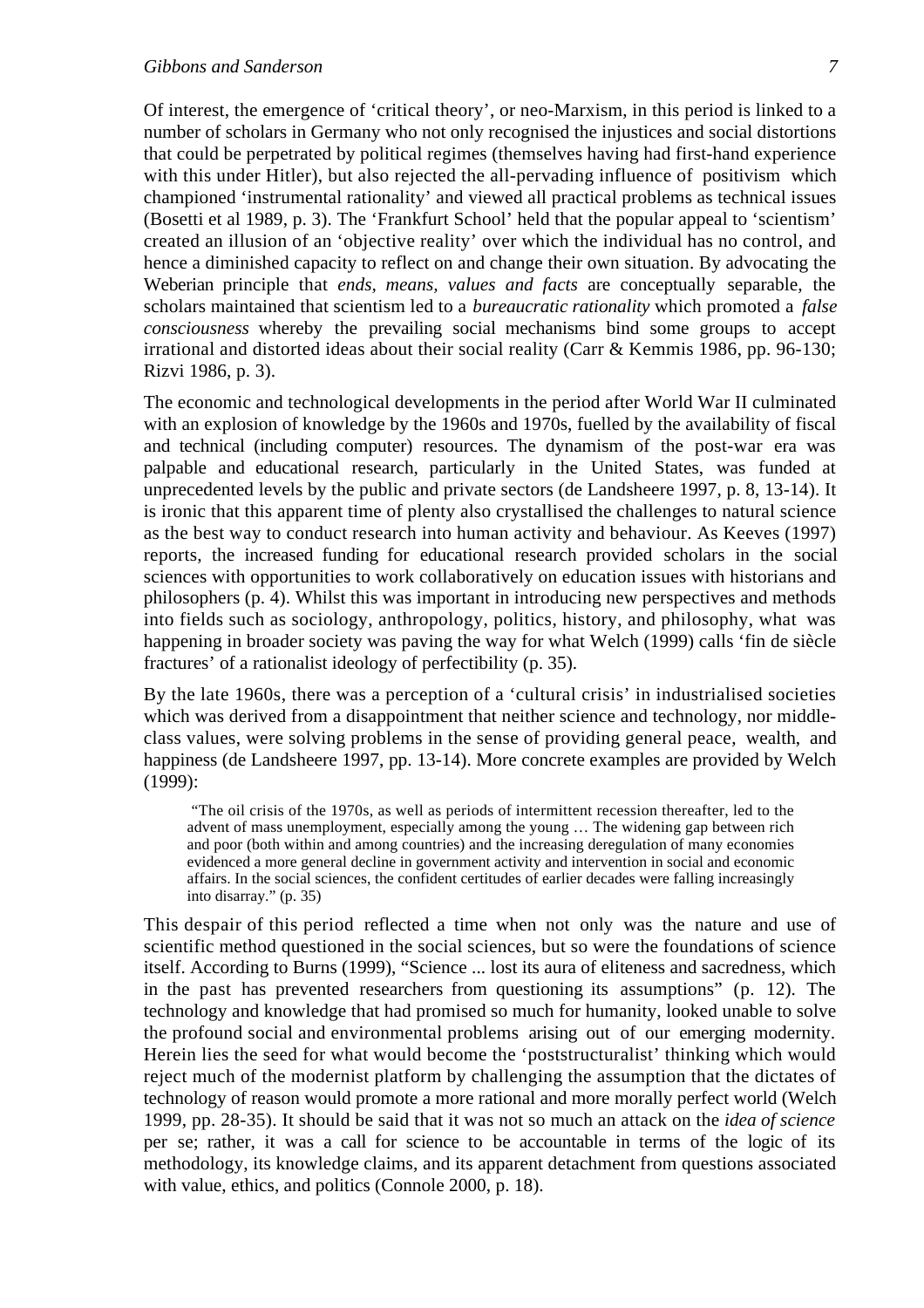This is an account of one view of the collapse of scientific certainty. From the view of the theoretical physicist the collapse had occurred much earlier. In 1795 Karl Friedrich Gauss entered the university of Gottingen having already devised the gaussian curve. With that curve came the realisation that the error can never be taken out of observations. The achievement of twentieth century physics was to show emphatically that Gauss was right and there is no such thing as an exact picture of the world of our reality. In 1927 Heisenberg stated his principle of uncertainty and that uncertainty is mapped out by Planck's quantum (Bronowski 1973). It took some time for educational researchers to realise what had happened. The view of physics on which they had based their view of scientific research in education was passé. Society at large still does not appear to have grasped the idea.

There emerged two ways to research educational problems which Husén (1997) describes as separate approaches that are either 'functional-structural, objective-rational, goal-directed, manipulative, hierarchical, and technocratic' *or* 'interpretivist, humanistic, consensual, subjective, and collegial' (p. 19)<sup>6</sup>. Overall, it is fair to say that there has been a great deal of tension between the various methodologies to the point where the investigation of educational problems has suffered as a consequence, through schools of education being split, editorial policy of journals being influenced by research approaches, preferential funding for certain projects, and administrators and politicians belittling research in education (Keeves 1997, p. 1).

# **THE TRADITION OF THE QUANTITATIVE APPROACH**

Quantitative approaches to research are often termed 'empirical'. Empiricism, however, is not a methodology as such but a thesis that knowledge is gained by observation of real events. As far back as Ancient Greece, scholars began to base important conclusions about nature on their observations at the expense of more widely held non-empirical conceptions such as mythology, religion, and appeals to authority. Indeed, many great advances in science facilitated by people such as Hippocrates, Copernicus, Galileo and Darwin are attributed to empiricism as a way of gaining knowledge (Graziano & Raulin 1996, p. 8). An empiricist believes that reality is unitary and it can be understood by empirical analytic enquiry, a method which collects data verified by the senses to form or test a theory (Connole 2000, p. 32; Doordan 2000, p. 57). With regard to social reality, the quantitative approach is *nomothetic* in assuming that it is objective and external to the individual (Burns 1999, p. 3).

Proponents of a quantitative research claim to use a 'scientific method' which has the characteristics of *control*, *operational definition*, *replication*, and *hypothesis testing* (Burns 1999, pp. 5-7). They would argue that their approach provides advantages such as;

- 1. Distancing the researcher from the object of enquiry in the sense that the enquirer is independent from those being researched. As such, the findings should not be influenced by the researcher (Doordan 1998, p. 140);
- 2. Demanding that the description of phenomena involves precise, unbiased recording of observations. There is an emphasis, therefore, on a research design which is based on measured, quantitative information which can be analysed by statistics to support or disprove claims;

<sup>6</sup> This paper considers the 'quantitative/qualitative' divide. It recognises the existence of 'critical theory' and 'postmodern / deconstructive' approaches, but collapses them into the qualitative framework for the purpose of the argument.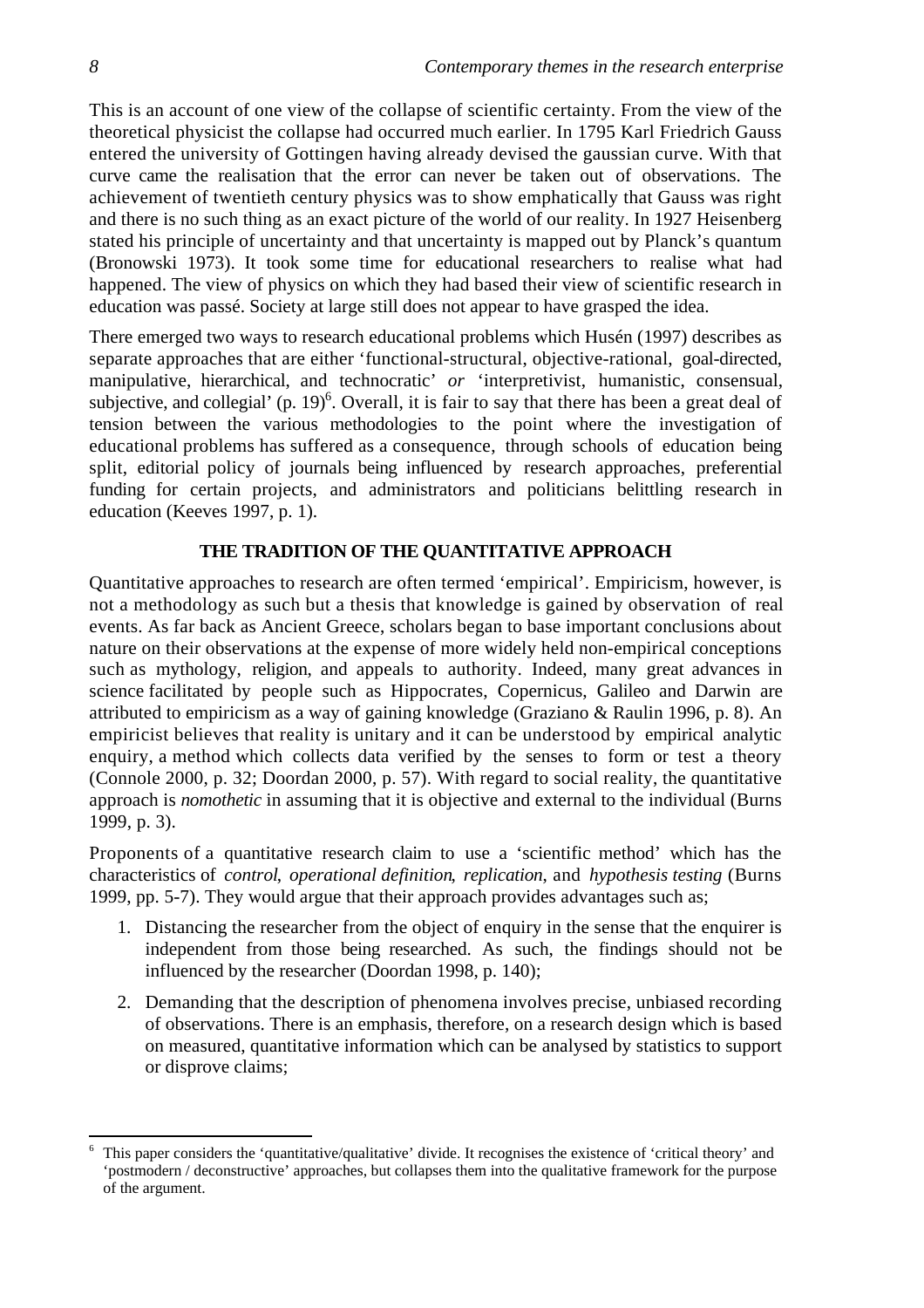j

- 3. Eschewing relativist and metaphysical claims as well as seeking objectivity by removal of errors, values and biases (Connole 2000, p. 41; Doordan 1998, p. 140);
- 4. Maintaining an emphasis on replication, prediction and control, and
- 5. Being based on *philosophical determinism* which is the notion that events occur according to regular laws and, as such, human behaviour can be viewed as an outcome of antecedent environmental events (Connole 2000, p. 41).

At this stage it should be made clear that empirical or positivist investigations can occupy a variety of positions, ranging from 'hard empiricism' or logical positivism (which asserts that the scientific method is the *only way* to test knowledge claims) to 'soft empiricism' (which lends itself to empiricist and non-empiricist methods) (Connole 2000, p. 40).

# **THE TRADITION OF THE QUALITITATIVE APPROACH**

Interpretivists (or internalists) maintain that we use constructs such as culture, social context and language to build our view of the world and that social reality is shaped through social interactions (Smith 1989, p. 74). Implicit in the interpretivist notion of existence is *intentionality* which refers to a state of 'being in the world' and infers an interdependence between 'thought' and 'lived experience', predicated on 'meaning' derived from 'social interactions' (Smith 2000, pp. 97-98). Because existence is viewed in this way, interpretivists are committed to an epistemology which embraces *social constructivism* and knowledge as 'meaning in context' made possible by social interaction (Williamson 2000, p. 30). Social knowledge is not, as empiricists (or externalists) claim, something which exists independently or external to us and waiting to be discovered by untainted sensory perception. Interpretivists say that you cannot have unmediated access to reality. Instead, they see the world as mind-dependent. As such, it appeals to philosophical notions of relativism, existentialism, and phenomenology.

Given these interpretivist tenets, it follows that their research interests will be concerned with people's beliefs, feelings and interpretations and how they make sense of their world through meaning (Williamson 2000, p. 31). The roots of this form of enquiry lie in *hermeneutics* which originally referred to the interpretation and understanding of scriptural texts. Gradually the term has come to be used in a wider context to include human actions, customs and social practices (Williamson 2000, p. 141). Interpretivism is an umbrella term normally associated with qualitative research methods<sup>7</sup> for evaluation in the social sciences. The research is field-focussed and natural settings are the direct source of data in which the researcher is the key instrument. The researchers are concerned with process rather than simply outcomes and the research is *idiographic* in the sense that it studies individual cases (or small groups) intensely. The data is descriptive, *thick, and rich*<sup>8</sup> and has traditionally been collected by means of words and pictures rather than numbers. Furthermore, data collection and analysis occur simultaneously and theories are developed inductively from the 'bottom up' by means of the evidence which is collected (Smith 2000, pp. 101-105; Bogdan & Knopp Biklen 1992, pp. 29-32). de Landsheere (1997) acknowledges a diversity of approaches employed by the humanistic research movement, e.g. anthropology, sociology, politics, history, linguistics, philosophy, and ethnomethodology (pp. 8 & 13). Moreover,

<sup>7</sup> It should be noted that some interpretivist approaches (e.g. *grounded theory*) do use quantitative techniques. In addition, we assert that there are qualitative approaches that lie outside of the 'interpretive umbrella'.

Data which goes beyond fact and surface appearance by presenting detail, context, emotion, feeling, spatial and temporal character, voice, meaning and interrelationships (Smith 2000, p. 198).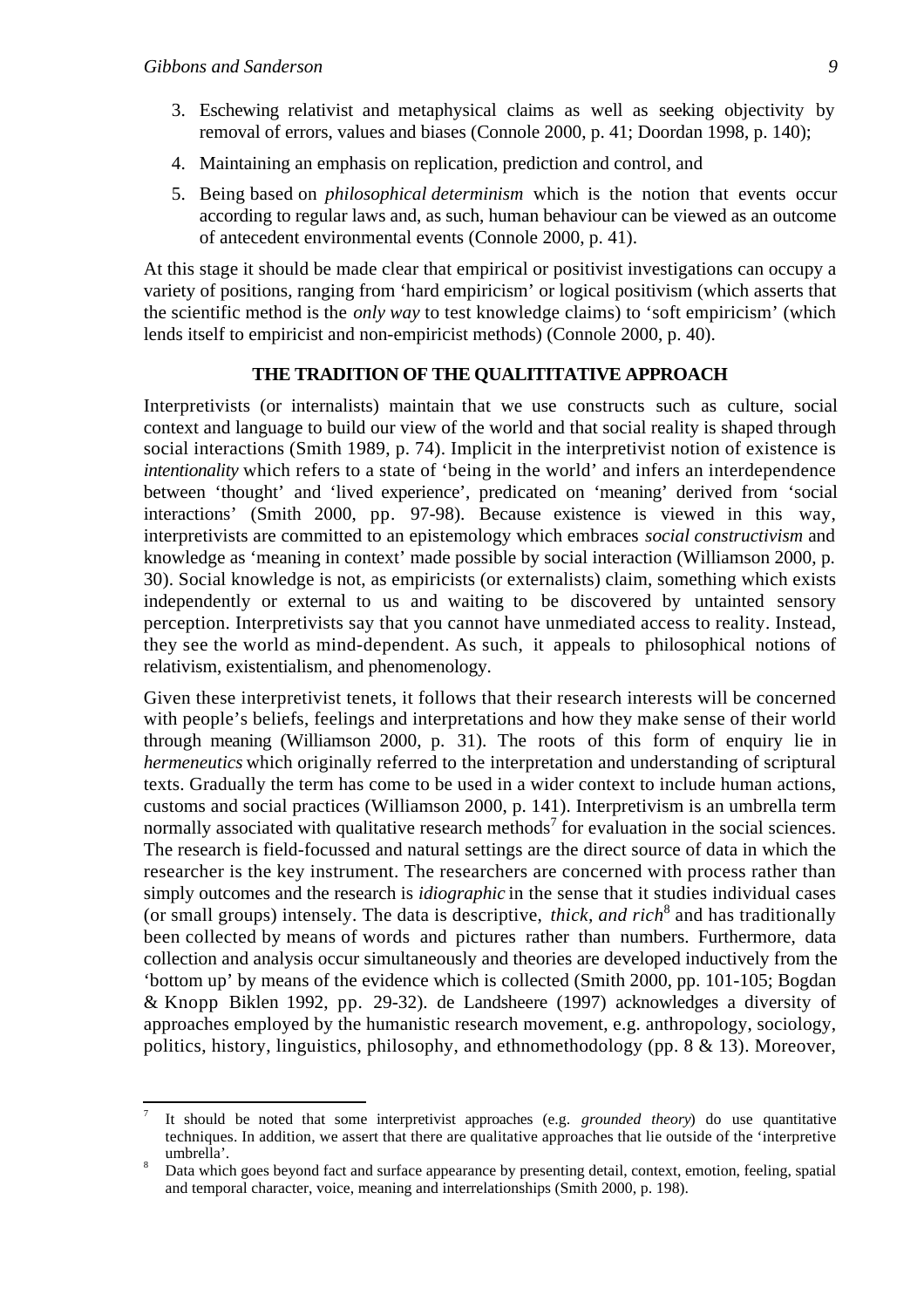| <b>Interpretive orientation</b> | Explanatory                             | Descriptive            | Expressive                  |  |
|---------------------------------|-----------------------------------------|------------------------|-----------------------------|--|
| <b>Report form</b>              | Explication of issues<br>Presentational |                        | Representational            |  |
| <b>Research purpose</b>         | Theory generation                       | Portraying complexity  | Eliciting ethical reasoning |  |
| <b>Research methodologies</b>   | Grounded theory                         | Qualitative case study | Narrative enquiry           |  |

interpretive approaches can be generally classified by their purpose, orientation and report form $\sqrt[9]{\text{Smith }2000, \text{p. 118}}$ :

*Ethnomethodology* — *Phenomenology* 

# **THE POSITIONING OF EDUCATIONAL RESEARCH**

Now that the two main approaches to research have been made explicit in terms of how their proponents would present them, it is timely to consider how each is situated in the research enterprise in general. To assist in this understanding, it is useful to consider the model put forward by Popper and Eccles (see Figure 1 next page) that posits that there are three different worlds involved in human enquiry (Keeves 1997, p. 1-3):

- **World 1** (the Real World) comprised of entities, including natural physical objects, people, and human constructions and activities;
- **World 2** (the Learner's Mind) subjective experiences, mental states, conscious thought and psychological dispositions, unconscious states of mind, human wisdom; and
- **World 3** (the Body of Knowledge) an objective world comprised of the corporate body of propositional knowledge concerned with causal explanations. Includes human endeavours of art, music and literature which are part of the world of shared knowledge.



**Figure 1: The Nature and Processes of Educational and Social Enquiry<sup>10</sup>**

<sup>9</sup> The diagram is not meant to be exhaustive. It merely lists some of the commonly encountered interpretivist approaches and how they are generally classified by virtue of their characteristics. Also, it is important to recognise that a particular research design may utilise a 'hybrid' of approaches to achieve its goals.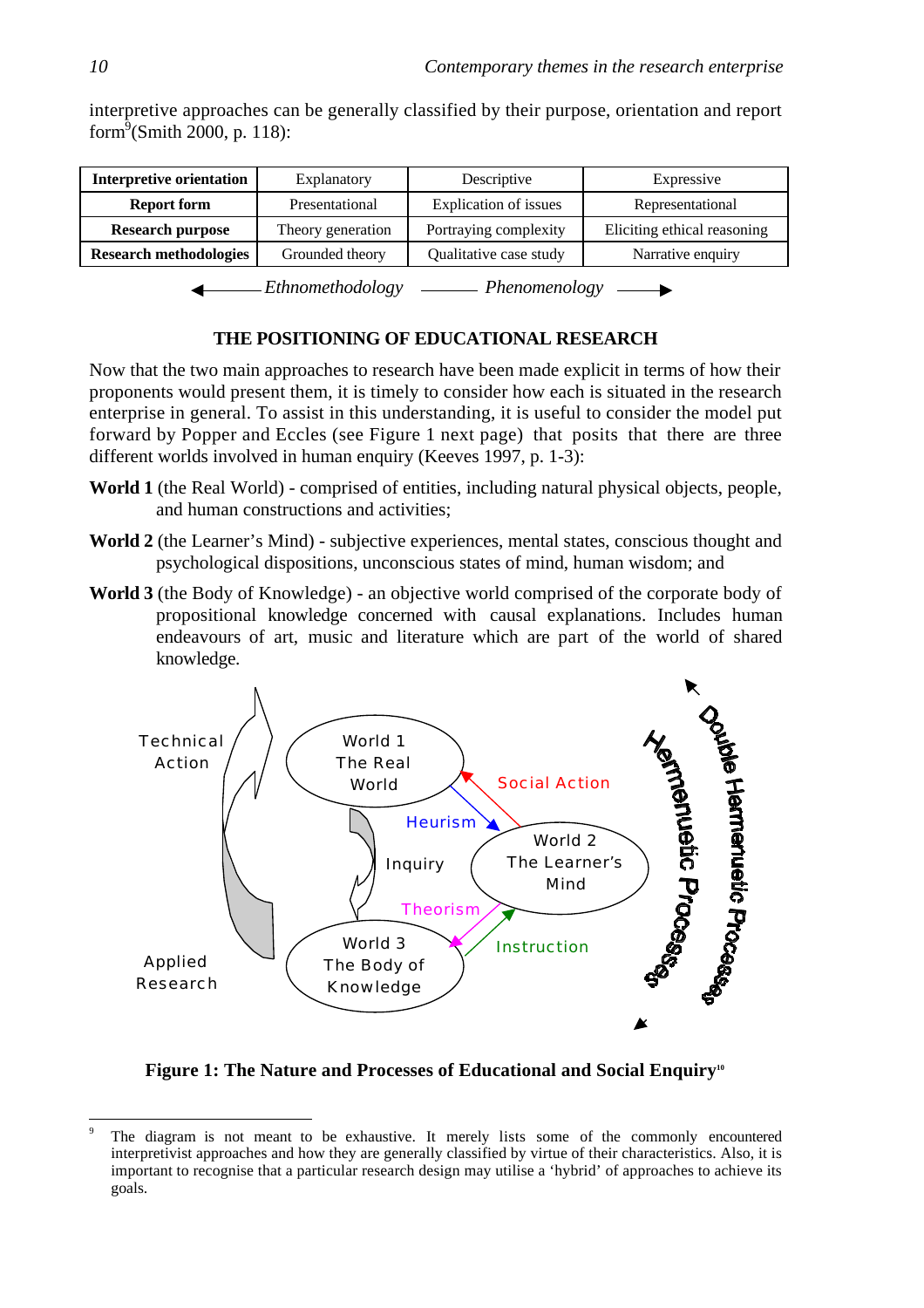The model conveniently separates our one, complex world into three and provides an insight into cognitive processes associated with learning and enquiry. In the same way that each of us can look at our 'one world' from a certain perspective, we can now dissect it and transpose this view onto the three worlds in the model. This is useful for understanding how the various research approaches are traditionally distinguished from each other, particularly with regard to the way that they view 'reality' and 'knowledge' as they apply to Worlds 1 and 3 (see Table 1 also).

All research approaches claim to investigate World 1, the Real World, but it is the way they view this world and what they feel is generated by the enquiry which differentiates them $^{11}$ . Both the quantitative and qualitative researchers would claim that their investigations of World 1 enable them to make contributions to World 3. It is clear, however, that they see World 1 in fundamentally different ways. For quantitative researchers, World 1 (the Real World) is independent from what the human mind thinks it is. For qualitative researchers, however, human thinking makes World 1'what it is'. Both camps would recognise World 2 although, again, from different perspectives. From yet another perspective, the criticalists and postmodernists maintain that World 1 and World 2 are distorted realities and that World 3 is made false by value-laden knowledge claims which are ideologically driven and which promote oppression. They believe, therefore, that traditional empirical and interpretative approaches, by lacking a critique of the worlds they investigate, do little to change social reality and, therefore, assist hegemonic powers to perpetuate conditions which dominate and oppress.

Paul and Marfo (2001) present what is essentially a political argument for the recognition of a paradigm shift in educational research. Pointing to the hegemony of quantitative methods in educational research for most of the  $20<sup>th</sup>$  century they assert that there is currently, and has been for two decades, an increasing awareness and use of qualitative methods in educational research. Quantitative research they link to logical empiricism and qualitative research they link to an awareness of philosophical, moral and political values and their effect on the content and results of educational research. They then argue for the expansion of researcher's knowledge of the history, philosophy, sociology and ethics of inquiry so that educational research will cease to be pursued solely in a quantitative vein. But at the same time they point to a paradigm shift in the way that science is conceived such that the shift is:

"…not about a counterforce; it is more about the collapse of the intellectual framework of empiricist science. The issue is the normative understandings that guide the work of social scientists. The "new science" is not an add-on but rather a change in the way we think about, conduct, share, and defend research." (Paul and Marfo 2001, p. 527)

They argue for the recognition of multiple paradigms of inquiry with no one paradigm establishing a hegemony.

Four years earlier Walker and Evers (1997), in considering the same issue. had distinguished three theses: the oppositional diversity thesis; the complementary diversity thesis; and the unity thesis (pp. 22-30). They argue that there is a quantitative/qualitative debate in which two fundamental paradigms are distinguished. The quantitative paradigm is linked to scientific methodology and the use of mathematics and measurement. The qualitative paradigm is linked to the interpretation of human action by attempting to understand it. They refer to Husén and quote with approval his summation of the distinction;

 $10$ <sup>10</sup> Diagram adapted from its presentation in Keeves 1997, p. 2<br><sup>11</sup> It is also logically possible to investigate Worlds 2 and 3 as

<sup>11</sup> It is also logically possible to investigate Worlds 2 and 3 as well the connections between them, although this would probably be done via their existence as World 1 phenomena.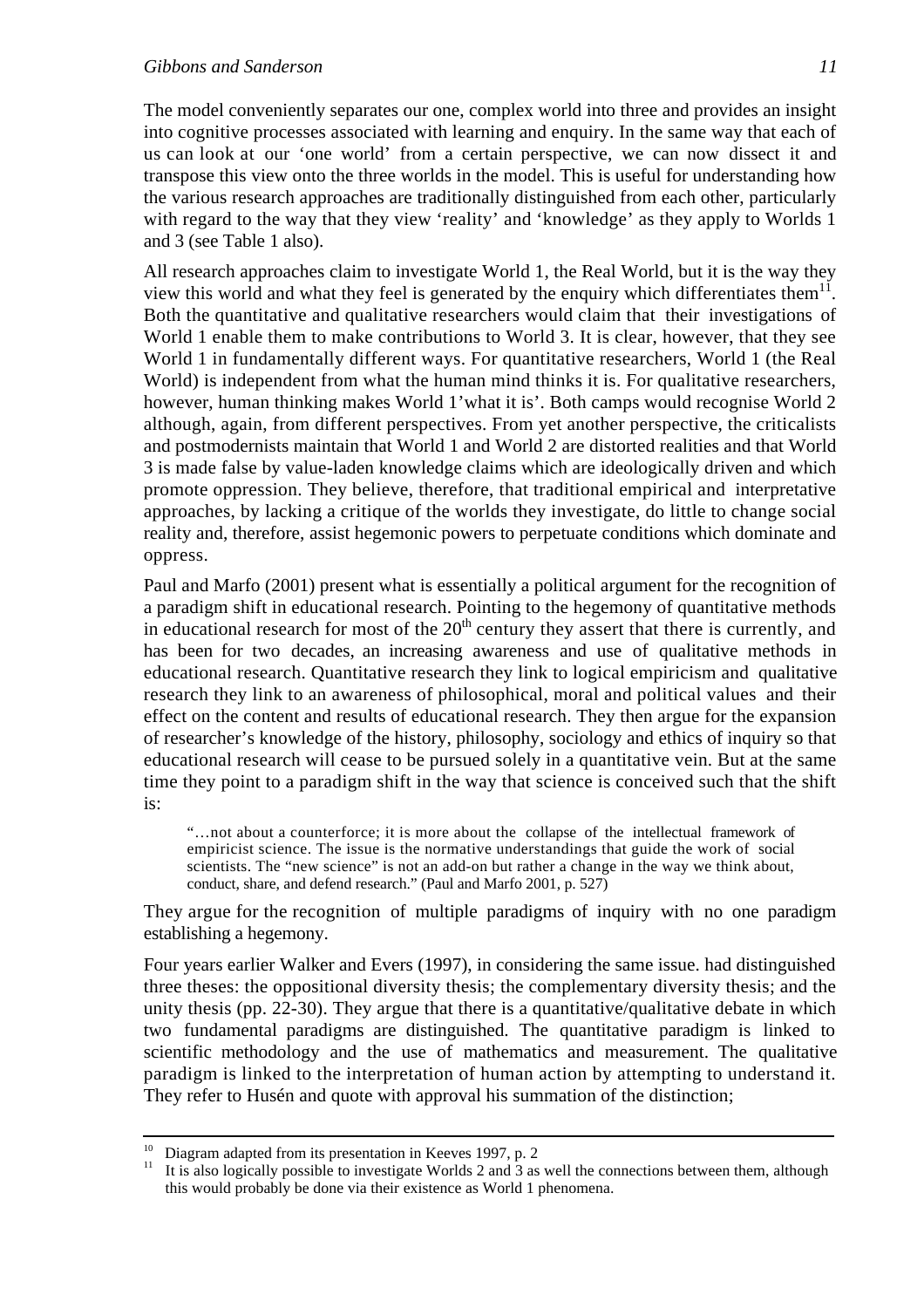"The twentieth century has seen the conflict between two main paradigms employed in researching educational problems. The one is modelled on the natural sciences with an emphasis on empirical quantifiable observations which lend themselves to analyses by means of mathematical tools. The task of research is to establish causal relationships, to explain (Erklären). The other paradigm is derived from the humanities with an emphasis on holistic and qualitative information and interpretive approaches (Verstehen)." (Husén 1988, p. 17)

The three theses are ways of conceiving of the quantitative/qualitative distinction and its effects on educational research;

- 1. The oppositional diversity (OD) thesis revolves around a conflict between quantitative and qualitative approaches which is a conflict between a paradigm that presupposes a mind-independent reality where research is an attempt to produce something that corresponds to reality and a paradigm that presupposes that there is no mindindependent reality and research is aimed at understanding the constructs that human beings produce and which guide their actions. The weaker version would confine itself to making such claims about social reality and emphasise that educational research is research about the social reality of human beings. The paradigms are incommensurable.
- 2. The complementary diversity (CD) thesis supports a notion of paradigmatic pluralism. Different paradigms have their place in researching the complexity of the education of human beings. No one paradigm is capable of doing the job. The paradigms are incommensurable.
- 3. The unity (U) thesis is the thesis that there are not distinct, incommensurable paradigms but paradigms that can work together or in competition to the benefit of the research. They argue for a 'touchstone' which enables a researcher to decide between approaches.

The OD and CD theses both presuppose that the paradigms are incommensurable. The U thesis argues that they are not. The OD and CD theses involve the idea of distinct paradigms existing within distinct traditions. The U thesis is the view that distinct paradigms whether or not in distinct traditions can work together in an enquiry into a common problem. The description of the qualitative paradigm is a restricted view of that paradigm to which we shall return later. We would also argue that the notion of a 'touchstone' is a Kantian myth which has been sought for over two hundred years without success.

Walker and Evers (1997) commence by saying that;

"The major epistemological question here is whether these distinctions are associated with different ways of knowing or forms of knowledge, which partition educational research so that research traditions, for example, turn out to be radically distinct epistemologically, each having its own theories and rules of justification, meaning, and truth. If so, the next question is whether findings produced by the different traditions can be rationally integrated, rendered coherent, or even compared. For this to be possible, for traditions to be commensurable, there will have to be some shared concepts and standards of justification, meaning, and truth; some epistemological touchstone. If, however, the traditions are so fundamentally disparate that any choice between them in educational research is arbitrary or the result of nonrational commitment – an act of faith – there is no touchstone. The research traditions are incommensurable." (p. 22)

We shall use the term traditions as indicating distinct ways of looking at the world of our experience in that they are founded on a distinct set of ontological and epistemological beliefs. This set includes basic approaches to rationality. Paradigms, or in Walker and Evers term, theories, exist within traditions. We shall then argue that traditions and the paradigms within them are not incommensurable and can be rationally compared and evaluated thus leading to the conclusion that quantitative and qualitative approaches can be complementary. We reject the touchstone argument, it is in our view a consequence of the Kantian attempt to find axioms which any rational person must accept. This attempt has always been a failure.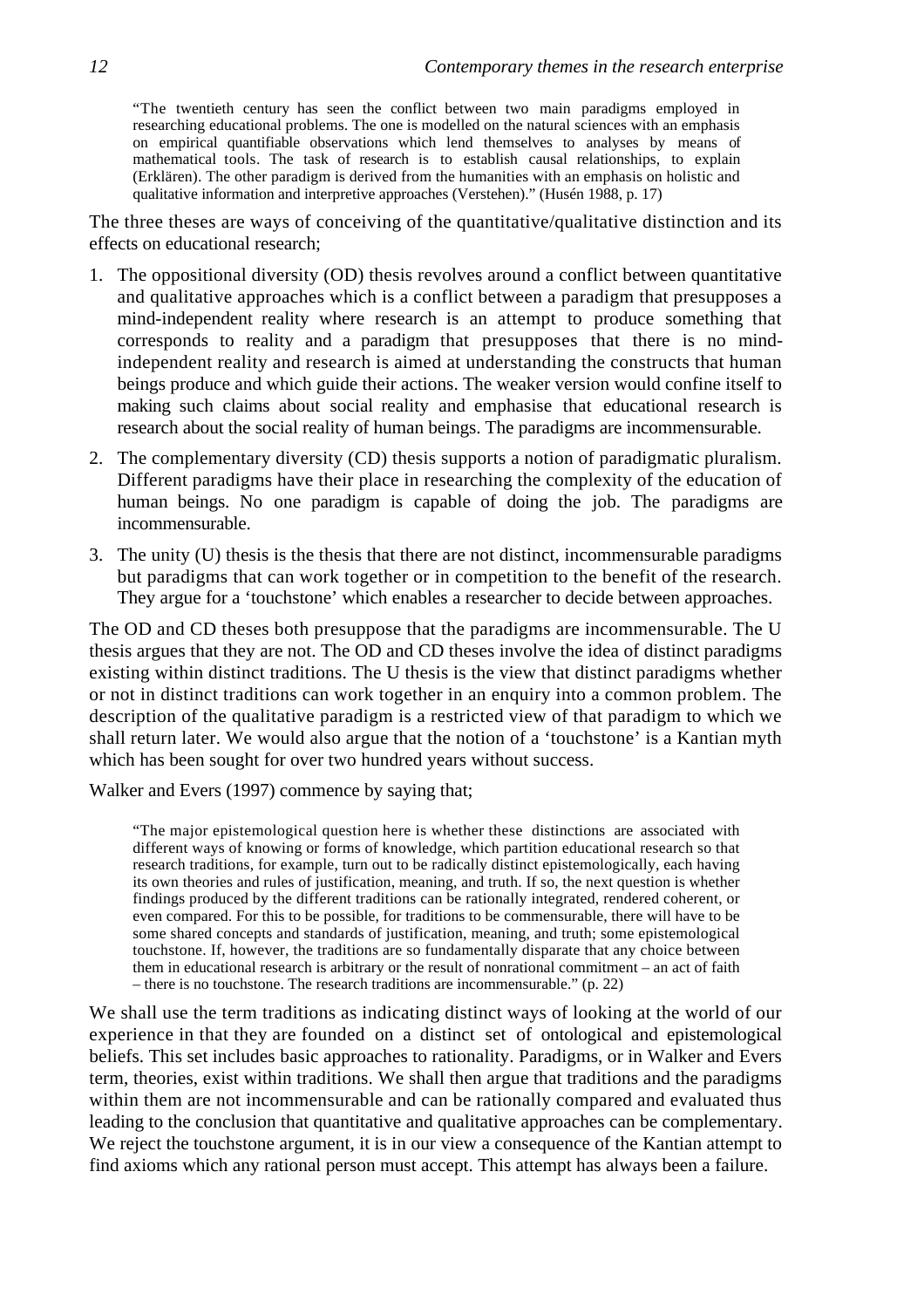#### *Gibbons and Sanderson 13*

Within the natural sciences there have been a succession of paradigms. For instance, in physics, classical mechanics was followed by Einstein's view of the world. One paradigm succeeded another. These paradigms are ways of conceiving and explaining reality and while they can be very different they all arise within the same tradition of enquiry, a tradition that has a particular history and presupposes the possibility of an empirical explanation of reality without reference to any norms. In contrast to this there is the paradigm that gave way to classical mechanics, medieval Aristotelian mechanics. This paradigm was conceived within a different tradition which had at its base the conception that all things had a final end. Aristotelian mechanics had a teleological base in that it arose within a tradition that viewed the world and its inhabitants through a teleological perspective. The practice of physics within a tradition is pursued from the presuppositions of that tradition. This directs the practice towards particular explanations and admits particular paradigms. So in Aristotelian mechanics things fell towards the earth because they were seeking their preferred state – a teleological explanation. In classical mechanics things fall towards the earth due to gravitational attraction – an explanation compatible with presuppositions that recognise an empirical/valuative distinction. All traditions arise and live within a culture and their history in the beginning is a history of that culture. The narrative of the history of a tradition can, from its original beginnings, encompass many changes and modifications. The Aristotelian tradition is still with us having passed through medieval times and the Galilean revolution. It has changed with the passage of time. Aristotelian mechanics is the mechanics of a tradition born in an Athenian culture of a particular time. The tradition was changed and modified as time passed but even in the 13<sup>th</sup> century it retained its teleological approach. A different tradition had its seeds in Galileo's work and was formed by the Enlightenment. Any given tradition may thus contain a number of paradigms which in turn may change and be modified and be discarded without destroying the tradition. Traditions are distinguished by their particular set of ontological and epistemological commitments.

There is a radical difference between competing paradigms within a tradition and competing paradigms from different traditions. When Boltzmann set out the anomalies that arose in attempting to give an account of thermal energy within the paradigm of classical mechanics there existed a crisis in classical mechanics. The crisis was resolved by Bohr's theory of the atom. But the resolution was more than that. It modified the paradigm. The point is that within a tradition there can be conflict and argument and change. In fact it is better to say that change is necessary within a tradition if it is to continue to be a live force. Where anomalies exist, which they must, then the epistemological struggle is one to relieve the paradigm of the incoherencies and produce a new or modified paradigm which at one and the same time solves the incoherencies and gives an account of why they were bound to occur. In this way a paradigm within a tradition has a continuous history and the narration of that history is an account of the enquiry, its success and its change over time. The conflict between paradigms within a tradition is a conflict fought and resolved using common epistemological and ontological standards, the standards of that particular tradition.

The situation of competing paradigms from different traditions is one that has fuelled the belief that the paradigms are incommensurable. Each paradigm within each tradition will, to the extent that the tradition is coherent, exist and be evaluated according to the internal standards of the tradition. If these standards are incompatible as between traditions, which they must be if the traditions and paradigms are to be distinguished, then each tradition and paradigm is adjudged incoherent by the standards of the other. One response to this is to seek a touchstone. The incommensurability is derived from the differing epistemological and ontological standards of the different traditions within which the paradigms exist. To resolve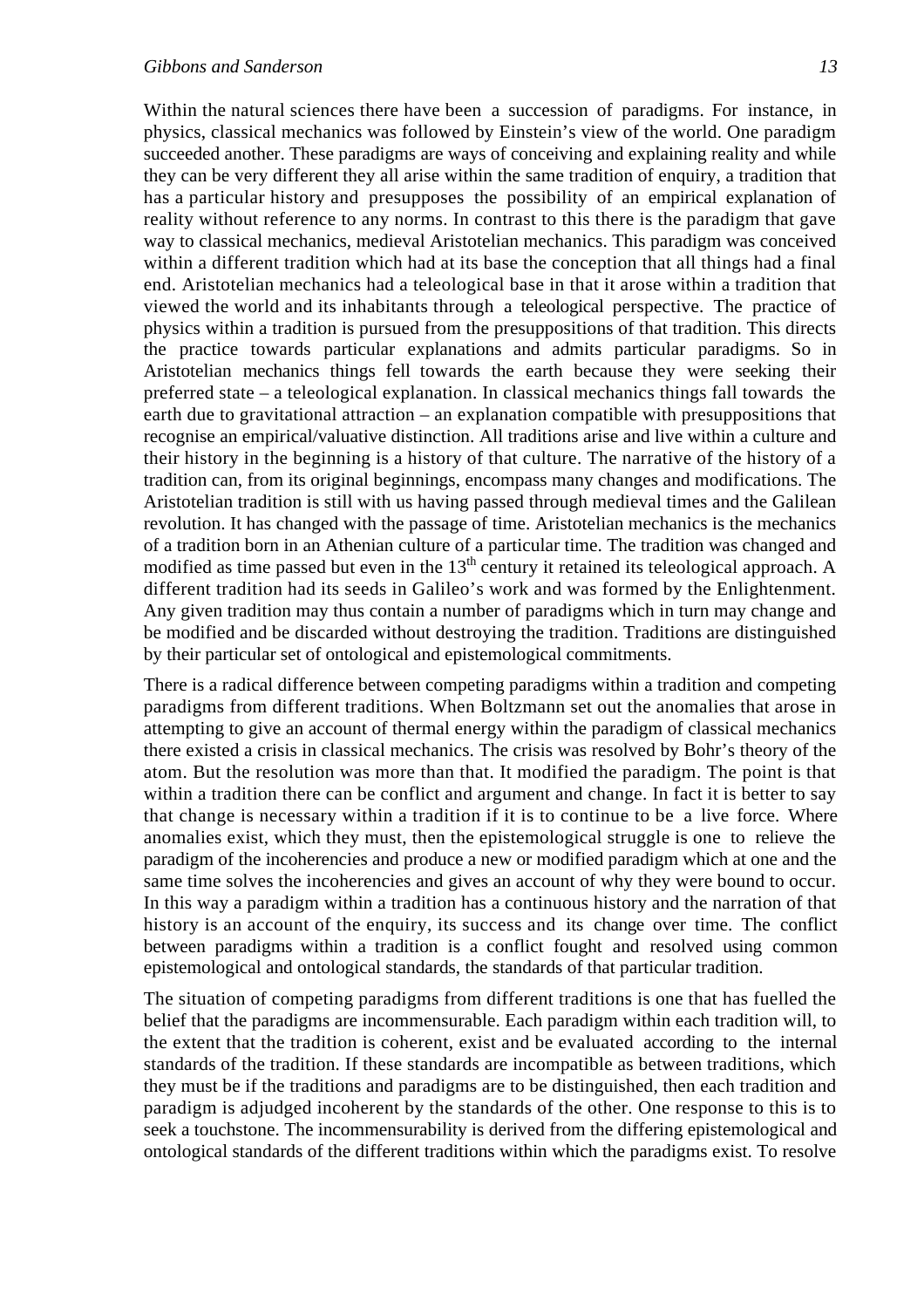the incommensurability a source of epistemological and ontological standards are sought which are outside of and independent of the incommensurable traditions.

Another response is to deny that rational debate between competing traditions is possible, everything is relative to the tradition within which it exists. This is then enlarged to the usual relativist thesis concerning cultures and knowledge. If both traditions are coherent within themselves but incompatible with other traditions then no tradition can make any successful claim to truth. On this basis an Aristotelian approach is incompatible with a Newtonian approach and, because no external independent touchstone is possible, then, no resolution is possible. An Aristotelian teleological approach to natural science may be internally consistent but incompatible with a Newtonian empirical approach but there can be no possibility of a decision as to which is more reasonable. We suggest that this is, in part, the thinking that lies behind the suggestion of multiple paradigms by Paul and Marfo and by the arguments of Walker and Evers.

We suggest that it is a mistake to think that distinct paradigms existing within distinct traditions are incommensurable. Consider first the assessment within a tradition of an existing paradigm facing attack from within as classical mechanics was from Boltzmann. The first step in assessing a paradigm is always to attempt to show that by the internal standards of the tradition the paradigm is incoherent. This Boltzmann did. The second step is to attempt to show that a new proposal solves the incoherence and gives an account of why it was bound to occur. This Bohr did. Note that the second step will involve giving a narrative of the paradigm for it came into existence originally to solve certain problems which had presented themselves. A history of a paradigm is, on this view, an essential part of understanding the paradigm, its weaknesses and whether or not a solution has presented itself. Note also that the step involves showing why the problem was bound to occur. This goes to an assessment of the weakness of the paradigm and provides a justification for seeking a solution. A third step is not essential but would consist in starting to consider what incoherencies are bound to occur within the new proposal. The presupposition here is that while the final end of the enquiry may be the truth, the pursuit of the enquiry will yield only steps towards that final end and these steps will necessarily contain flaws which hopefully will be corrected (Einstein and Infeld 1938). This serves to direct the future of the enquiry. Why is it thought that this methodology cannot be followed when considering paradigms within competing traditions? It is essentially a rational methodology and should be applicable. However, let us first apply the methodology to quantitative research in education.

Educational research is research about human beings. In the  $17<sup>th</sup>$  and  $18<sup>th</sup>$  centuries the empiricist explanation of a human action was based on a search for the physiological mechanisms. Human action was conceived of in mechanistic terms and it was supposed that the study of human action would yield universal laws in much the same manner that Newton's study of the world had yielded the laws of dynamics. In such a situation human action would become predictable much as the orbit of the planets and comets, both known and unknown, were predictable.

Kant accepted the incompatibility between any account of human action couched in mechanistic terms and the language of morals. Moral language was concerned with human action based on maxims and rules. The science of human action was based on the search for and exposition of the mechanical causes of the ways that human beings behaved. Finding the two incompatible Kant asserted that moral language is inexplicable in scientific terms (Benn and Peters, 1959, p.47). There is a gap between science and values which cannot be bridged because there is no possibility of explaining the inexplicable. So concepts central to morality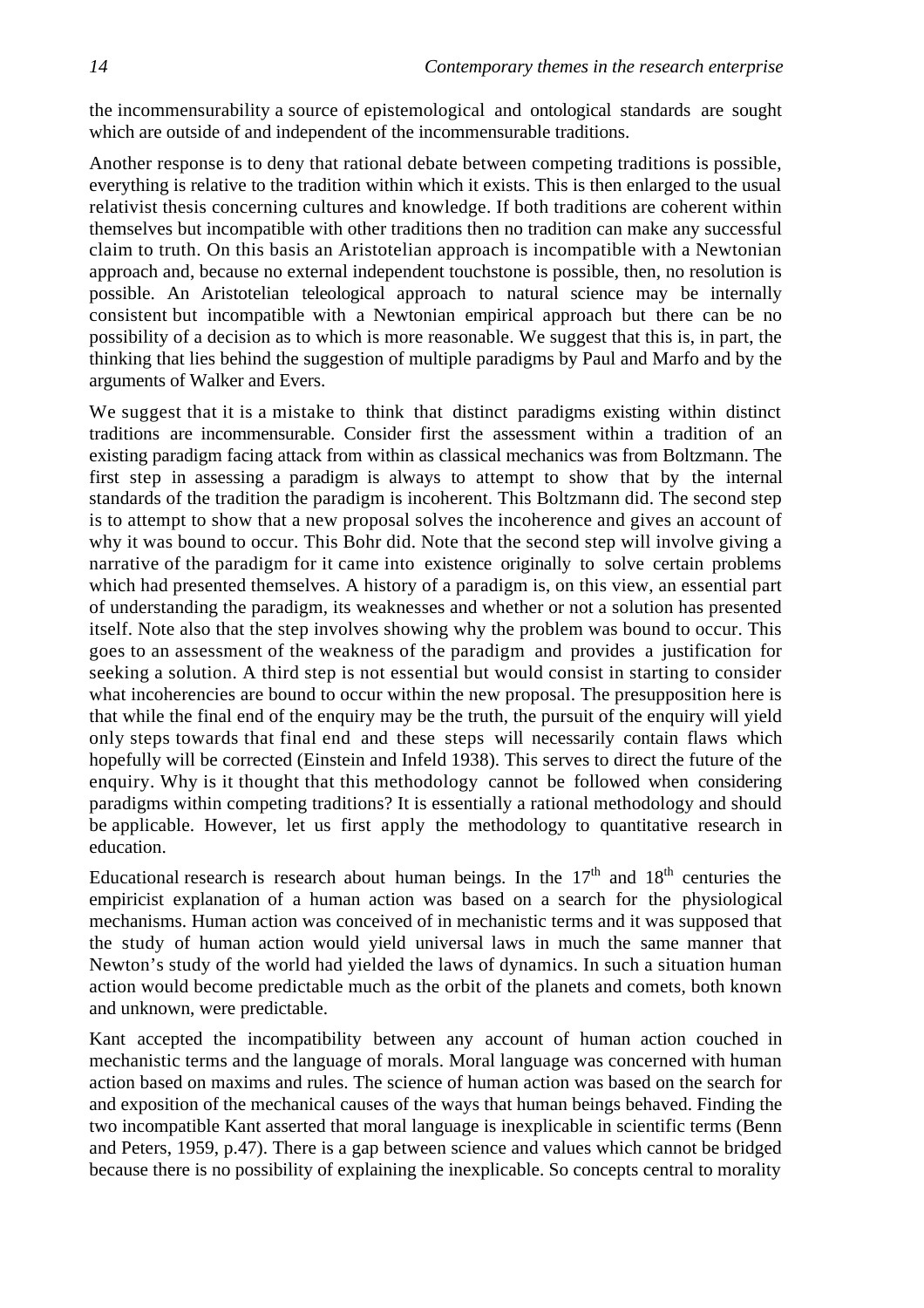such as intention, purpose, virtue, and good which we ascribe to human action become unintelligible to those pursuing scientific research into human action. The gap between 'ought' and 'is' becomes an accepted part of the intellectual landscape and the acknowledgement of its existence is seen as an achievement of modern, that is, Enlightenment, thought.

"This distinction between normative rules and scientific laws, which is here regarded as basic to our understanding of society, was made explicit comparatively late in the history of thought – probably in Europe in the eighteenth century." (Benn and Peters 1959, p. 16)

To the present day it has been accepted that a mechanistic explanation of human action, if it is to remain true to its attempt to explain human action by quantifying it and seeking universal laws akin to those of natural science, must find human action inexplicable as described in terms of intention and purpose. Quine has argued that any attempt to study human action scientifically must eradicate all mention or allusion to intention and purpose. This is the origin of quantitative research and for many it has not and should not deny its origins.. The task is to emulate the physics of classical mechanics.

Is the quantitative research paradigm incoherent? Consider a stranger drinking a liquid from a container. We can describe the mechanics of the situation. If we have sufficient physiology we can describe what is happening beneath the exterior of the body that we see before us. We can give the circumstance a cultural context by recognising that the container is a wine glass and that the liquid is red. But while we can describe the mechanics and by looking at the cultural context we can guess that the stranger is drinking red wine we cannot with any surety give a description of the human action which is taking place. The act of drinking the red wine may be described as:

"…an act of self-indulgence, an expression of politeness, a proof of alcoholism, a manifestation of loyalty, a gesture of despair, an attempt at suicide, the performance of a social rite, a religious communication, an attempt to summon up one's courage, an attempt to seduce or corrupt another person, the sealing of a bargain, a display of professional expertise…" (Ayer 1964, p. 7)

The point being that the stranger is the final authority on what he or she is doing. How he or she sees their behaviour is what makes the action the action that it is. The mechanics are the same; the action differs. In the same way measurement of human behaviour may capture the mechanics of the circumstance but misses the humanity of the behaviour. This is the problem that quantitative research of human action must face. It is a problem that arises from following the empirical/normative distinction in the sphere of human action.

Consider a metal bob attached to a string which in turn is attached to a beam. The bob is swinging to and fro. If we ignore the air pressure, the friction at various points, the elasticity of the string and keep the arc through which the bob swings below 30° then, by using mathematics we can come to the formula " $T = 2$   $\frac{1}{g}$ " where 'T' = period of the bob, 'l' = length of the system and 'g' = gravitational constant. This is a curious achievement. All mathematics can be represented as a system of exact concepts. An exact concept is one that does not permit of the neutral case.

"…that is, a case in which both the assigning of the concept and a refusal to assign conform to the concept-governing rules. To put it another way, a circle is either a circle or it is not … there is no such thing as a borderline case." (Gibbons 1979, p. 323)

On the other hand the physical system of the bob can only be given an inexact physical description for all empirical concepts are inexact. The sets of exact concepts and inexact concepts are mutually exclusive and the consequence of this is that in order to attempt a mathematical description of the a swinging bob, it is necessary to idealise the situation. That is, the situation must be made an exact situation so that mathematical concepts have purchase. As a result the formula of the simple pendulum " $T = 2$   $1/g$ " is divorced from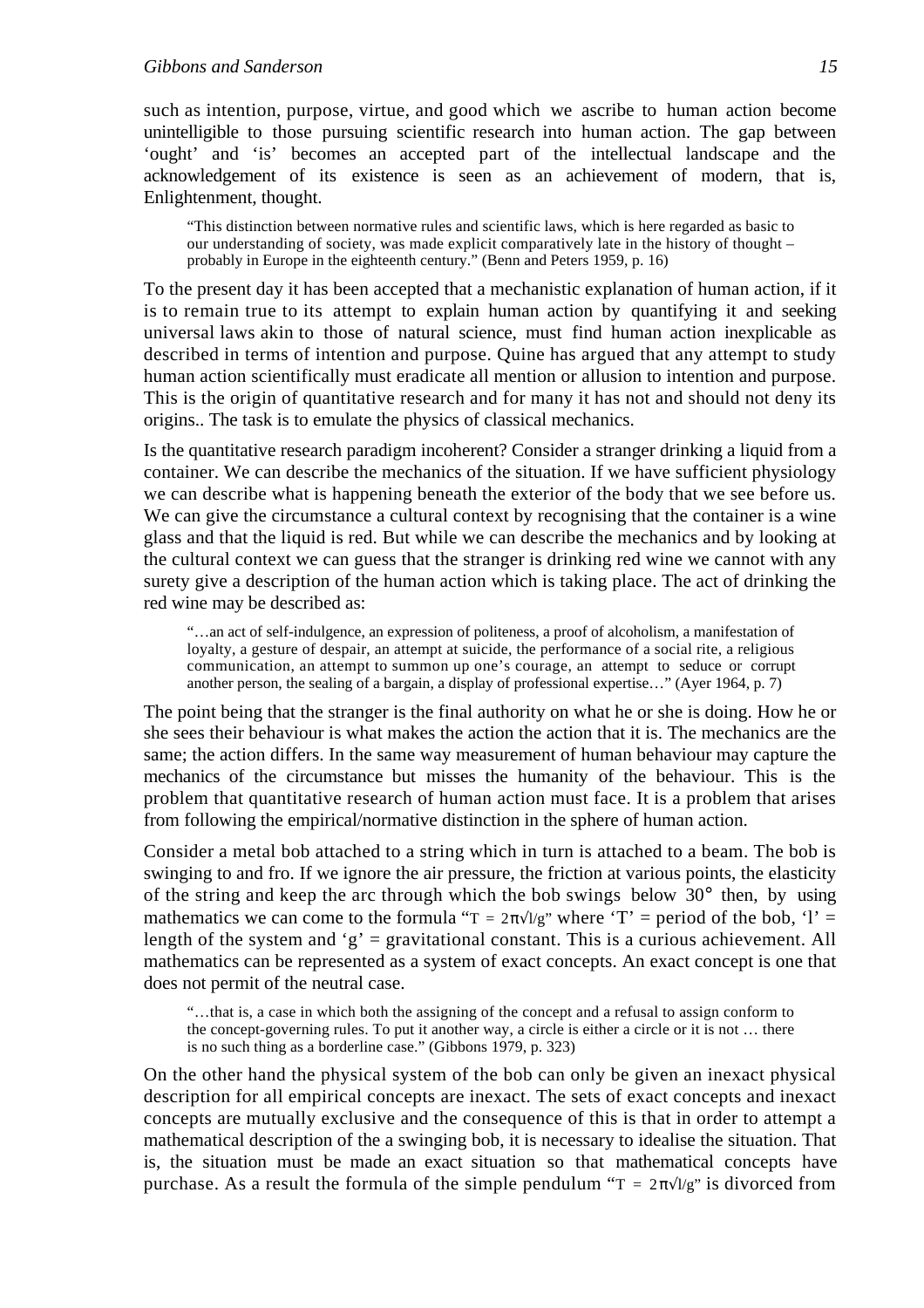reality. This was precisely Galileo's point when his critics pointed out that no simple pendulum conforms to a standard swinging pattern. The key to physics, and to any science that uses mathematics, is to understand that an ideal description of the system must be created so that mathematics can do its work. The problem is then to apply any mathematical results to the real world. There has to be something similar to the process by which the ideal situation was created but in reverse. Educational research in its quantitative guise has sought to use mathematics and it faces the same problem that physics and other natural sciences face. It faces the same problem which anybody faces if they intend to apply the results of the mathematics to the real world. A good example of the way in which the problem is actually overcome is the use of 'fudge factors' by engineers to compensate for discrepancies between theoretical engineering ideas and their application in the real world.

Quantitative research was bound to face problems arising from the nature of human beings and the nature of mathematics. As a result, it becomes incoherent.

Qualitative research, as defined by Walker and Evers, comes under attack from all the arguments that have been used against constructivism and relativism. It is beyond the scope of this paper to rehearse those arguments; they have been expounded in detail by Kukla (Kukla 2000) and there is sufficient evidence to argue that it is reasonable to consider that qualitative research as defined by Walker and Evers is incoherent.

There is a further argument that is relevant. The point of educational research is not to enlighten us about the particularities of an individual but to enlighten us about groups. Research in a qualitative mode which eschews any quantitative approach necessarily confines itself to the individual and cannot extend its findings to the group. It is the same problem as that of applying mathematical formula to a 'real world' system. In order for the findings about a unique individual to be generalised across a group, the group must be idealised in the sense that certain features are used, others ignored. The situation is analogous to the pendulum and the problem is the same.

The U thesis argues that the quantitative and qualitative paradigms are commensurable. This can be taken to mean that either it is possible to compare paradigms from different traditions or that both the quantitative and qualitative paradigms exist within the same tradition. We would argue that the quantitative and qualitative paradigms as defined by Walker and Evers exist within different traditions and therefore they are committed in the U thesis to the possibility of comparison between paradigms from different traditions. It is unclear how they expect this to occur. They also appear committed to the notion that the quantitative and qualitative paradigms can work together, in a sense combining their strengths. An example of the way that this may be taken to occur has come about with the advent of powerful computers and specific software.

Over the past thirty or so years, one way that people have distinguished the two approaches is by designating *quantitative research* as 'number-crunching' which seeks explanation by reducing reality to its component parts and representing it numerically as formulae or establishing its place in the world by means of descriptive or inferential statistics. It would not be drawing a long bow to suggest that this characteristic has often been a way in which researchers from both approaches have given each other a hard time. The qualitative researcher says of the quantitative researcher "they're just numbercrunchers", to which comes the retort "your lack of such activity confirms my suspicion that your research is not good research". With the advent of more compact, efficient, powerful, accessible, and transportable computers, however, the time of this superficial distinction can be said to be well and truly over.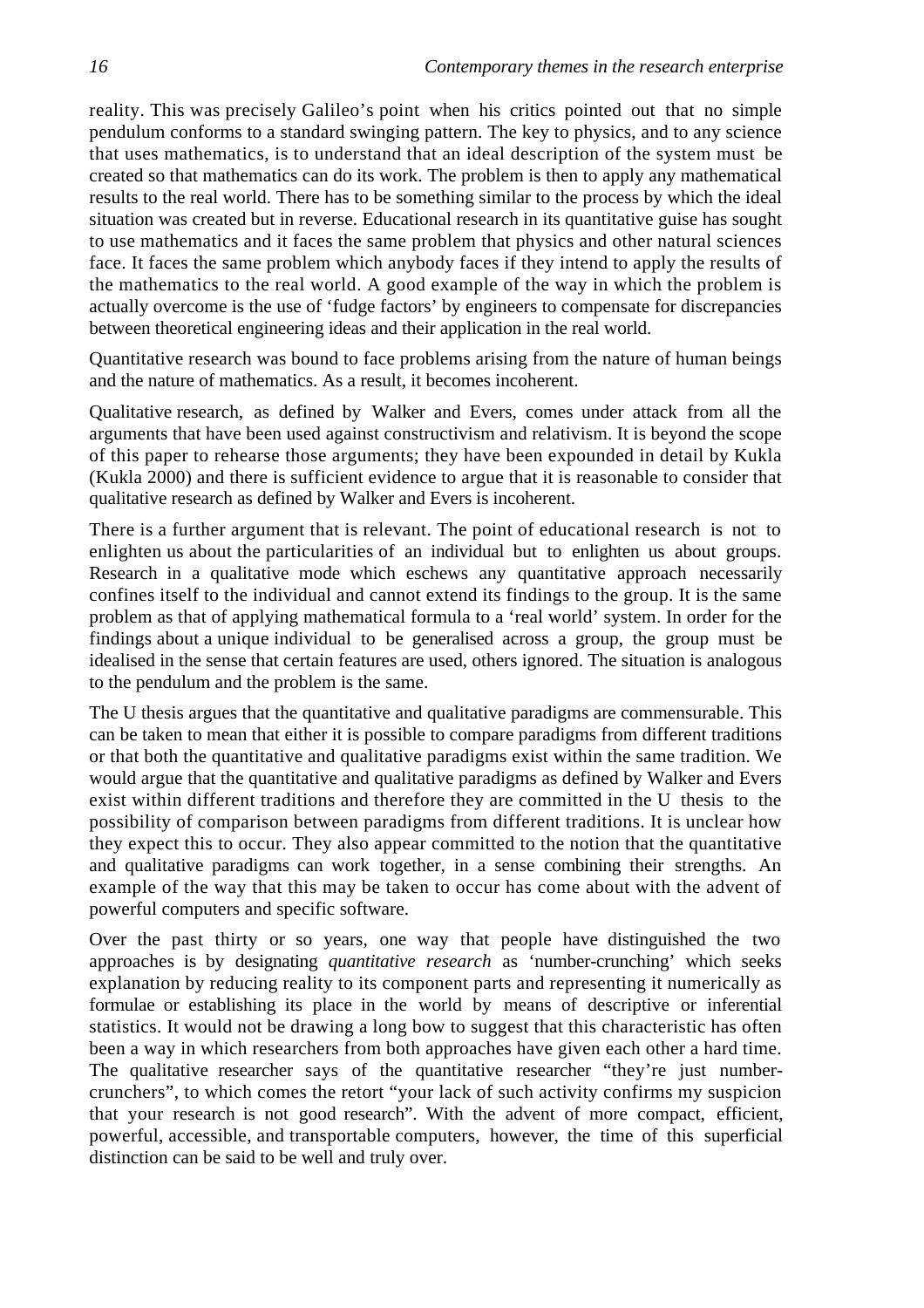"Since the 1960s, the computer has become the daily companion of the researcher. For the first time in the history of humankind, the amount and complexity of calculation are no longer a major problem. Already existing statistical techniques, like multiple regression analysis, factor analysis, multivariate analysis of variance, that previously too onerous for desk calculation, suddenly became accessible in a few moments." (de Landsheere 1997, p. 14)

The important point here is that not only is this seen as benefiting quantitative researchers, but many qualitative researchers are beginning to sort and code data for computer analysis (Burns 1999, p.14). The most commonly used packages include ez-text, ETHNOGRAPH, Atlas.ti and NUD\*IST, all of which offer a qualitative content analysis package for verbal material. Another more recent software application, NVivo, takes qualitative inquiry beyond coding and retrieval. It integrates coding, links data to external multimedia data, websites or internal documents or concepts, stores ideas flexibly in annotations and rich text memos that can be coded, linked and searched, manages rich data, and allows information in tables to be imported from or exported to statistics packages (QSR 2002).

It is interesting to observe mixed reactions to the emergence of computer assisted qualitative data analysis software (CAQDAS). Some researchers have embraced the opportunity that automation provides in terms of (i) speeding up and enlivening the coding process, (ii) providing a more complex way of looking at the relationships in the data, (iii) providing a formal structure for writing and storing memos to develop the analysis; and (iv) aiding more conceptual and theoretical thinking about the data. Others, however, see the introduction of software as the 'the dark side of the technological advance' and are concerned that it will (i) distance people from their data, (ii) lead to qualitative data being analysed quantitatively, (iii) lead to increasing homogeneity in methods of data analysis, and (iv) that it might become a 'monster' and hijack the analysis (Barry 1998). There is another problem. Does the coding of qualitative results purport to treat valuative terms mathematically in defiance of the is/ought distinction, or does the coding of qualitative results in mathematical terms proceed by ignoring the valuative elements and thus preserving the is/ought distinction? Has Hume and the Enlightenment been abandoned or does it continue to reign (Couvalis, 1997, p. 2)? Whichever answer is given, wherein lies the justification? We suggest that the users of such computer software must confront the ontological and epistemological issues involved in their use.

# **COMPARING ACROSS TRADITIONS**

We propose to attempt an argument to show that paradigms from different traditions can be compared rationally and also that there is a paradigm of qualitative research which has so far received no mention and which is in current use in some natural sciences.

A paradigm exists within a tradition and a tradition is, as the name suggests, something that has its origins in a particular society and the beliefs of that society. The tradition will, while it remains alive, grow and change throughout its history. The history of a tradition is an account of the existence, change and coherence of the tradition. Consider Galileo. Aristotle, that philosopher of common-sense, dominated thinking about mechanics for over 1800 years. It was Aristotle's mechanics that Galileo studied as a student at Pisa and his first work as a scientist was to annotate Aristotle's *De Caelo*. There are some aspects of Aristotle's mechanics to which we wish to draw attention and compare with Newtonian mechanics.

Firstly, for Aristotle, all motion required a moving force. This force could be, in the case of heavy bodies, the attraction towards its natural place, the centre of the earth, or a force applied to the body such as a push. Inertia was a state of rest and all motion had to be accounted for by reference to a force. This accords well with our everyday experience, for an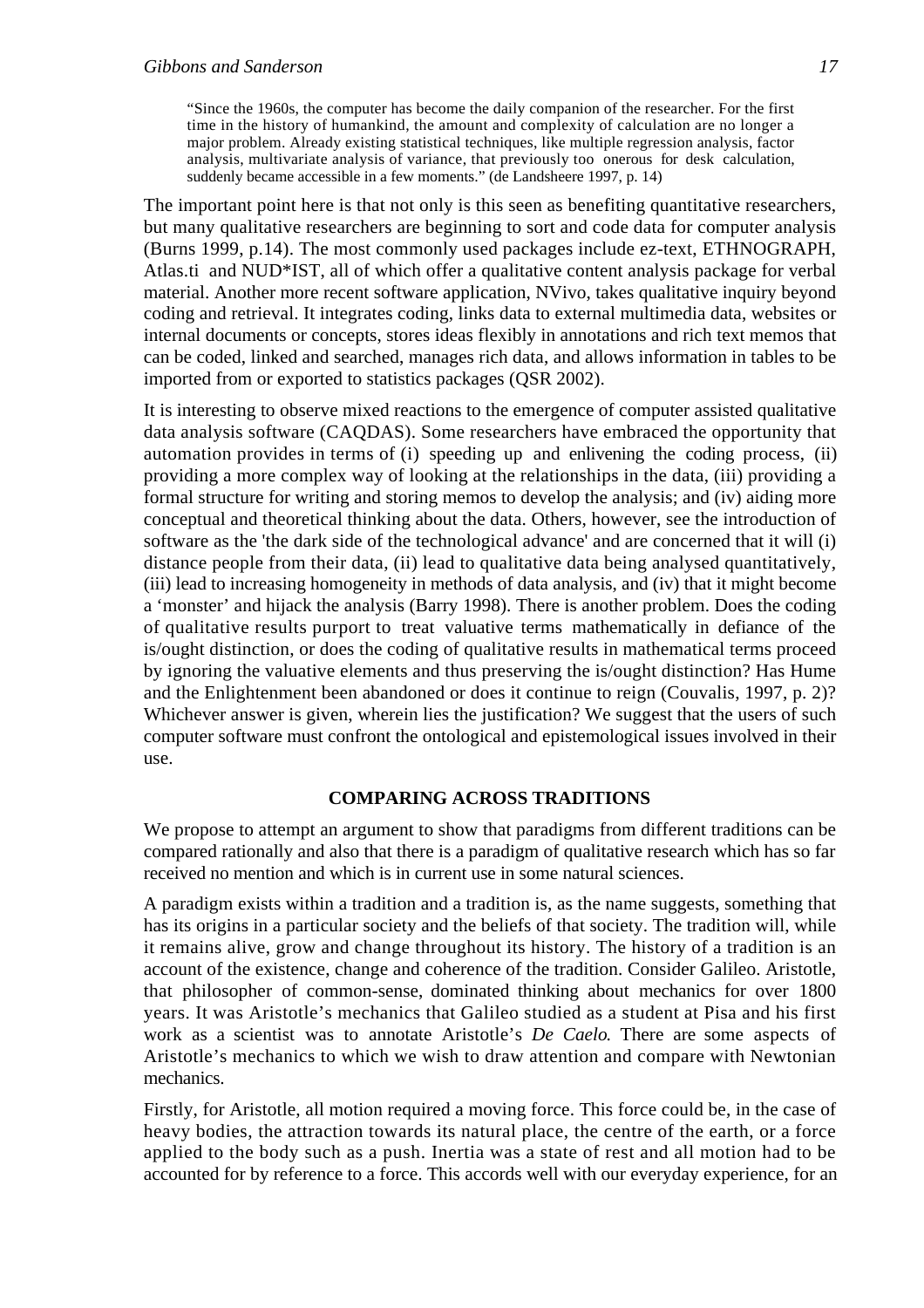object does rest unless it is pushed and will stop moving if we cease pushing. Motion is a change of position. And it was in giving an explanation of such observations that Aristotle was led to say;

"Everything that is in motion must be moved by something. For if it has not the source of its motion in itself it is evident that it is moved by something other than itself." (Aristotle 1984, 241b, pp. 34-35)

At the centre of Aristotelian dynamics is the idea that bodies move against constant resistance; inertia is defined as a state of rest. Our language contains within it the Aristotelian idea of inertia. The dictionary describes 'inert' as having no inherent power of action, motion, or resistance and 'inertia' as inactivity.

This is in contrast to Newtonian mechanics. The axioms or laws which appear in the *Principia* can be stated as:

- 1. Every body continues in its state of rest, or of uniform motion in a straight line, unless it is compelled to change that state by force or forces acting upon it;
- 2. The change of momentum of the body is proportional to the force acting upon it; and is made in the direction of the straight line in which the force is directed;
- 3. To every action there is an equal and opposite reaction.

The basic principle of Newtonian mechanics lies in the first law. It is a law of inertia and is in direct contrast to that of Aristotle's. It was prefigured by Galileo with his axiom that a moving body on a frictionless level surface would continue to move with uniform motion to the limits of the plane. Galileo's notion envisages motion around the plane of the earth, Newton's motion was in a straight, Euclidean line. For Aristotle, space is finite and limited to that space within the sphere drawn by the fixed stars. Outside that sphere there is nothing. For Newton, on the other hand, space is Euclidean. It is infinite.

To grasp Newtonian inertia we must imagine an idealised system. Aristotle demanded no such exercise of the imagination. Consequently, any student with sufficient command of the English language to use either 'inert' or 'inertia' is confronted with a problem when confronted by Newtonian dynamics for they will tend to speak an Aristotelian language.

Newton's second law is usually expressed as  $F = m$ . dv/dt where 'F' = force, 'm' = mass, and ' $dv/dt'$  = rate of change of velocity with respect to time (acceleration). A more common form of expression is  $F = m.a$  where 'a' = acceleration. Again, in contrast with Aristotle, we are asked to imagine an idealised system. Our everyday experience is of heavier bodies falling faster and there is never an absence of resistance.

Newton's third law is again a case of an ideal system in which there not only can be action and reaction in contact but also at a distance. In contrast, Aristotle's approach was to consider that there could not be action at a distance and that all action which produces a reaction must be by way of contact. Nor was the reaction considered equal and opposite but dependent upon the circumstances of occasion.

Aside from the detail of the laws, Newtonian mechanics demands that we see the world with which we are concerned in an idealised way. This approach was adopted by Galileo in his work on the pendulum and it enabled mathematics to be applied to physical problems.

Aristotle did not conceive of his mechanics as applying to an ideal system but to the real world. He is thus limited in the use to which he can put mathematics (should he have wished to do so).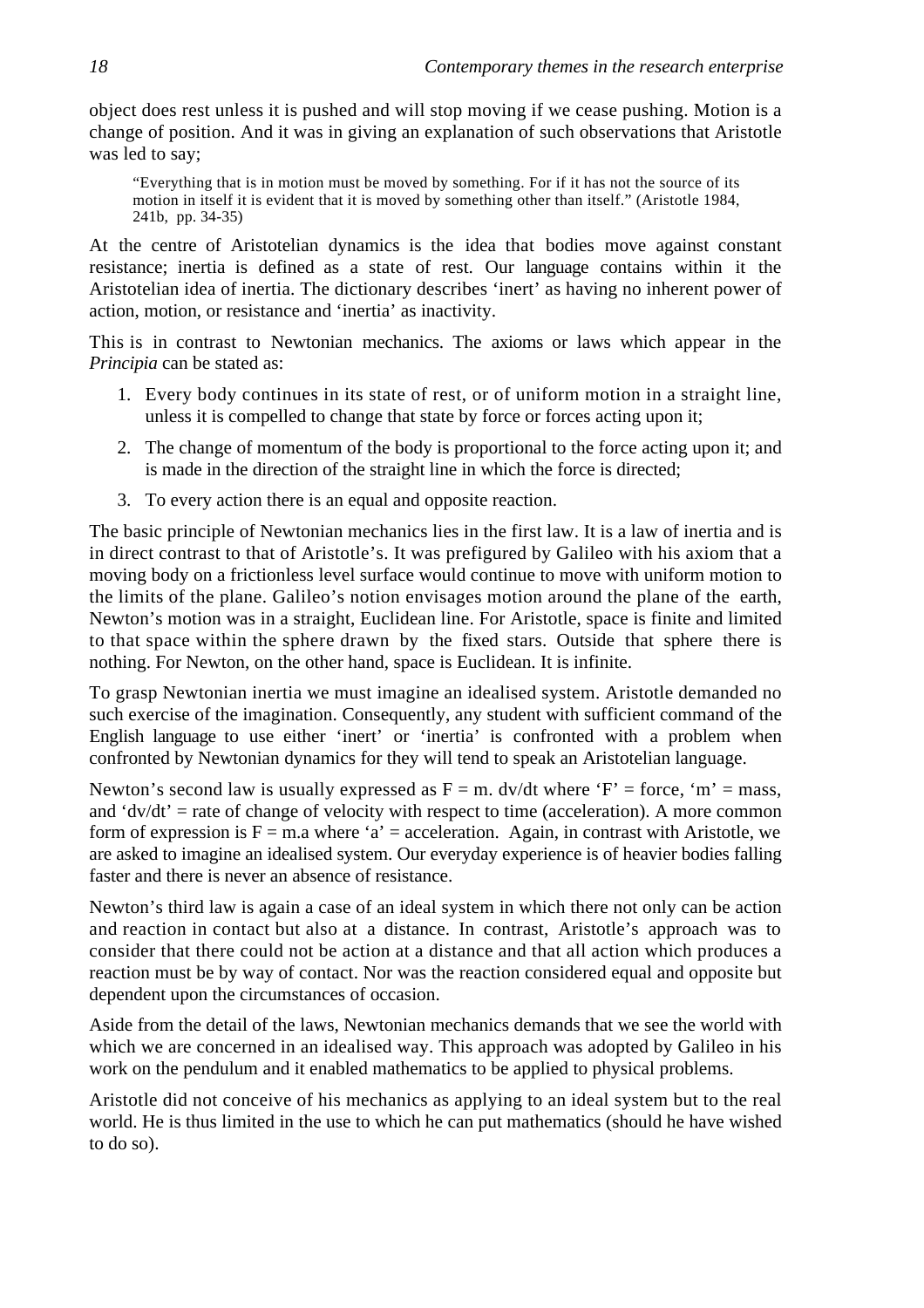Clearly, the learning of Newtonian mechanics by students poses problems. The main problems are that students are asked to put to one side their everyday notions, that is, their Aristotelian notions, and enter via their imagination into a different way of seeing the physical world which they inhabit. It might be thought that this is merely the problem of learning another approach to put alongside their previous commonsensical approach. Students, as people, are accustomed by the time that they reach adolescence to wearing different hats for different occasions; this is just one more hat. And yet the anecdotal evidence and the evidence in the literature suggests that students find this very difficult at times.

It is evident that science teachers are confronted with a problem. The world that their students observe is an Aristotelian world. The problem for the teachers is to get the students to change their point of view and look at the world as an idealised system in order to comprehend modern physics. This problem has been commented on before (Ebison 1993, Lombardi 1999) with little more than injunctions for teachers to be aware of the problem.

The problem is not insoluble; the solution lies in 'translation' from one tradition to another. And this, we would suggest, is the solution to alleged incommensurability. It is similar to the problem confronting language teachers when they attempt to get pupils to learn a second language. It is possible to learn a second language in the sense that it enables a person to get around a country and a culture without too much fuss but with little grasp or contact with that country and culture. If there is to be a worthwhile contact with that country and culture then the second language must become as a first language. Only then is it possible to understand and partake of the beliefs and attitudes of that culture. The same is true of different traditions. The scientist immersed in classical mechanics must learn the language of the Aristotelian tradition of mechanics if they are to understand the coherence and incoherence of that paradigm within a particular tradition. That is the first step. The second step is to ask whether or not the Aristotelian tradition brings with it insights which are superior or inferior to those from the tradition within which classical mechanics is embedded. In this way it is possible to compare and contrast paradigms within traditions rationally. Certainly there may be elements in a tradition and its paradigms which are incommensurable just as it is impossible to translate certain phrases from one language to another but, accepting this, it is still possible to make significant comparisons and assessments. For instance, the Italian 'simpatico' has no direct translation into English but can be understood by giving a lengthy explanation which would include references to Italian culture and belief.

Can the Aristotelian view of the change of motion of a body be expressed in the language of classical mechanics with sufficient exactness to enable a comparison and evaluation? Newton's second law is ,  $F = m$ . dv/dt, or its more common form of expression,  $F = m.a$ . In the terminology of classical mechanics, it has been said that for Aristotle,  $v = k$  F/R (where  $F'$  = force,  $k'$  = a constant,  $v'$  = velocity, and  $R'$  = resistance (Stinner 1994, p. 78). We would argue that the translation is sufficient for the purpose of a rational comparison. And this is a translation between traditions.

Quantitative and qualitative research, as normally conceived, are different paradigms within different traditions. To compare their merits the researcher in one paradigm must understand the other as well as their own. Throughout the argument so far the science that grew with the Enlightenment has been presented in terms of the idealised world of classical mechanics. This emphasised a break with the Aristotelian tradition. However one paradigm from the Aristotelian tradition was not discarded; that of the teleological paradigm. Both chemists and biologists have continued to think and pursue their enquiries in terms of 'natural kinds'.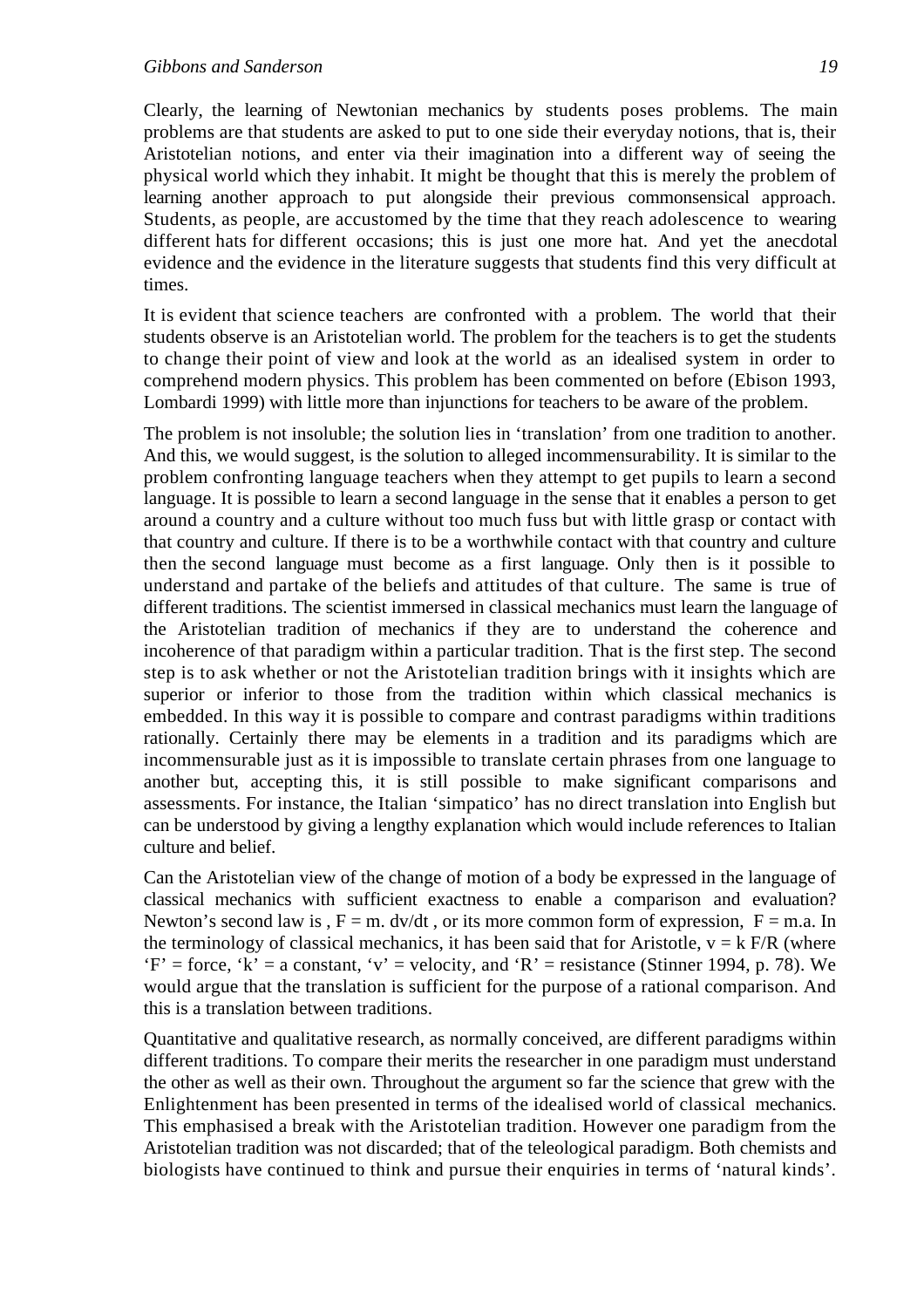Quantitative research has historically taken physics as its exemplar and this has in great measure produced the quantitative/qualitative distinction and divide. We would argue that the teleological paradigm as it occurs in chemistry and biology is worthy of consideration. It offers the opportunity to combine in a significant and complementary fashion, both quantitative and qualitative research. We have also argued that quantitative and qualitative research paradigms are commensurable. If so, then they can work together.

Keeves (1997) suggests that investigative approaches to educational research should embrace a coherent approach in terms of *methods* and *outcomes*. With regard to the former, "the methods employed in educational enquiry should ... be influenced by the nature of the problems being considered" (p. 6). With regard to methods, one should recognise the situational strengths and weaknesses of particular investigative instruments. Slade (2002) concurs and states that is best to remain open to employing a diversity of methods as the research problem demands and doing so exemplifies the logic, pragmatism, and importance of remaining flexible to meet the emerging needs of the investigation at hand (p. 98). These views entail commensurability. It is acceptable that *methods* from both the scientific and humanistic approaches can indeed be complementary in any given investigation. We have tried to show what questions must be asked if this is attempted. Further, it is logically possible for different methodologies, i.e. quantitative and qualitative, to work collaboratively in social science and educational investigations. Husén (1997) makes this clear by use of an example of research from teaching which 'mixes paradigms' constructively to demonstrate how human behaviour in a single classroom can be interpreted in a national or international context (by quantitative means) as well as the classroom itself as a unique phenomenon (by qualitative means) (p. 20). As de Landsheere (1997) suggests of research throughout the 1990s, it is no longer either-or, but both as "the scientific approach is seen to be complementary to the anthropological, historical, phenomenological, or humanistic approach" (p. 9). In this sense, the idea of a 'unity of purpose' in educational research can be supported in terms of respecting the capacity of quantitative and qualitative paradigms to add clarity to understanding human behaviour.

Keeves and Slade, go a step further, however, and argue that a 'unified' or 'coherentist' approach to research not only implies a complementary association between quantitative and qualitative methods and methodologies, but that the traditional separation of these research methodologies into different camps, often antagonistic to each other, is fallacious on epistemological grounds. We concur for the reasons developed throughout this paper.

# **REFERENCES**

- Aristotle. (1984). Physics. In Barnes, J. (Ed.), *The Complete Works of Aristotle. Revised Oxford Translation*. Princeton NJ: Princeton University Press.
- Arnove, F. (1999) Introduction: Reframing Comparative Education: The Dialectic of the Global and the Local. In Arnove, F. & Torres, C. (eds) *Comparative Education: The Dialectic of the Global and the Local*, pp 1-25. Lanham: Rowman & Littlefield.
- Ayer, A. J. (1964). *Man as a Subject for Science*. London: Athlone Press.
- Barry, C. (1998) Qualitative Data Analysis Software: Atlas/ti and Nudist Compared. In *Sociological Research Online,* 3(3). Available on-line http://www.socresonline.org.uk/socresonline/3/3/4.html [2002, 26 September].
- Beare, H. and Slaughter, R. (1995) *Education for the 21st Century*. London: Routledge.
- Benn, S. I., & Peters, R. S. (1959). *Social Principles and the Democratic State*. London: Allen and Unwin.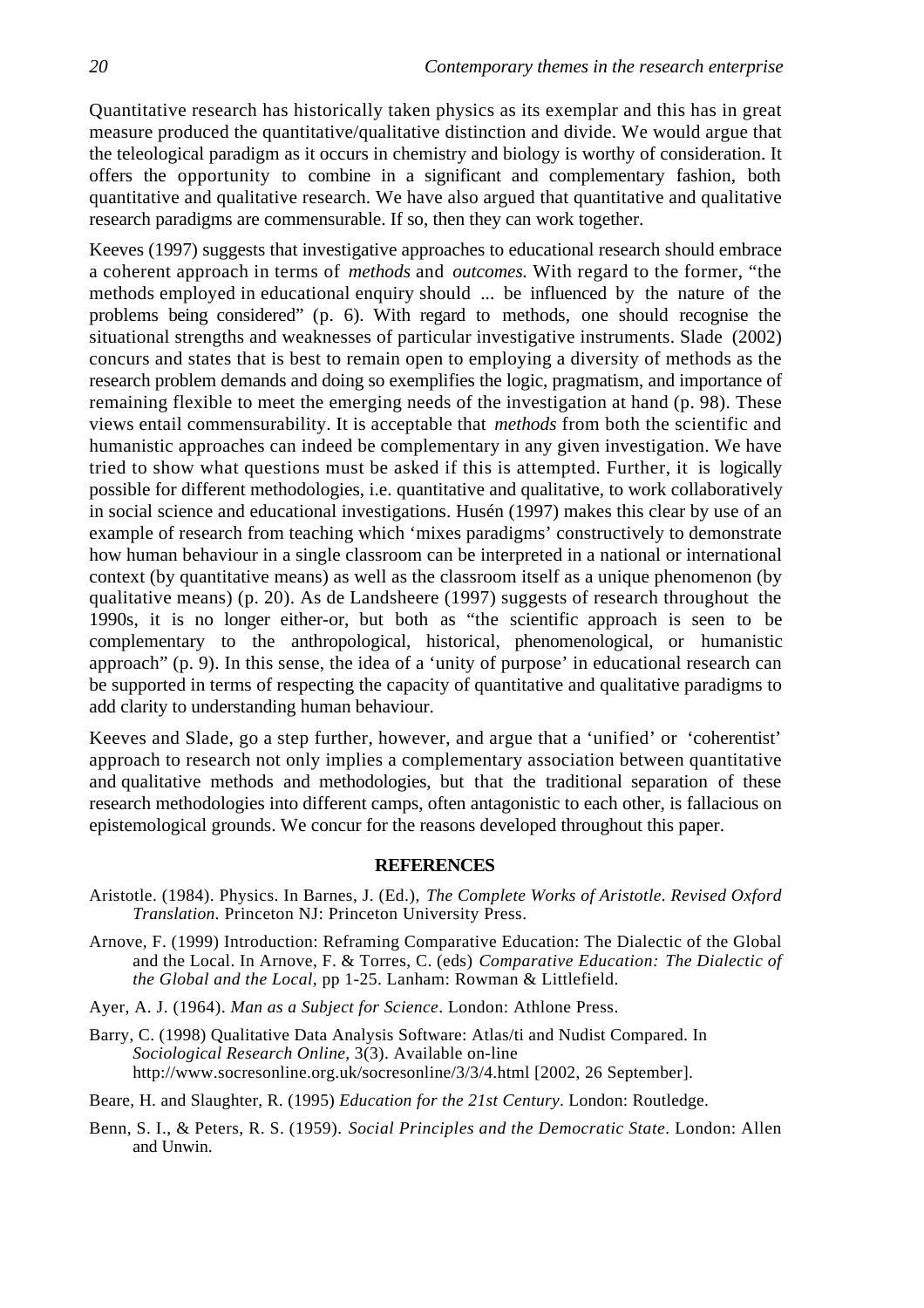- Bogdan, R. & Knopp Biklen, S. (1992) Qualitative Research for Education: An Introduction to Theory & Methods  $(2^{nd}$  ed). Boston: Allyn & Bacon.
- Bosetti, L., Landry, D. & Miklos, E. (1989) Critical Perspectives on Educational Planning and Policy Analysis. In *The Canadian Administrator*, 29(2) November, pp. 1-7.
- Bradford DeLong, J. (2001) The World's Income Distribution: Turning the Corner? Available on-line: http://econ161.berkeley.edu/TotW/world\_income\_dist.html [2002, Sept 6]
- Bronowski, J. (1973). *The Ascent of Man*. London: British Broadcasting Corporation.
- Burns, R. (1990) *Introduction to Research Methods*. Melbourne: Longman Cheshire
- Burns, R. (1999) *Introduction to Research Methods (4th ed)*. Frenchs Forest: Longman
- Carr, W. & Kemmis, S. (1986) *Becoming Critical: Knowing through Action Research*. Victoria: Deakin University Press.
- Carspecken, P. (1996) Critical Ethrography in Education Research: A Theoretical and Practical Guide. New York: Routledge.
- Connole, H. (2000) The Research Enterprise. In Smith B (ed) *Issues and Methods in Research (Study Guide) UED601/SG/01/ver2*. Underdale: The University of South Australia.
- Couvalis, 1997, The Philosophy of Science. London: SAGE Publications.
- Cribb, J. (2002) Share the Good Word on Unis. In *The Australian* (Higher Education supplement, Wednesday 5 June 2002).
- de Landsheere, G. (1997) History of Educational Research. In J. Keeves (ed) *Educational Research, Methodology, and Measurement: An International Handbook (2nd ed)* Cambridge: Pergamon.
- Doordan, A. (1998) *Research Survival Guide*. Philadelphia: Lippincott-Raven Publishers.
- Ebison, M. G. (1993). Newtonian in Mind but Aristotleian at Heart. *Science & Education*, *2*, 345-62.
- Einstein, A., & Infeld, L. (1938). *The Evolution of Physics*. New York: Simon & Schuster.
- Gibbons, J. A. (1979). Curriculum Integration. *Curriculum Inquiry*, *9:4*, 322-32.
- Grazino, A. & Raulin, M. (1996) *Research Methods: A Process of Enquiry (3rd ed)*. New York: Longman.
- Husén, T. (1997) Research Paradigms in Education. In J. Keeves (ed) *Educational Research, Methodology, and Measurement: An International Handbook (2nd ed)* Cambridge: Pergamon.
- Keeves, J. P. (1997). Models and Model Building. In Keeves, J. P. (Ed.), *Educational Research: Methodology and Measurement. An International Handbook*. (pp. 386-94). Oxford: Pergamon.
- Keeves, J. (2002) Research in Education: Nature, Impact, Needs and Priorities. Unpublished draft.
- Kukla, A. (2000). Social Constructivism and the Philosophy of Science. London: Routledge.
- Lakomski, G. (1997) Critical Theory and Education. In Keeves, J. (ed) *Educational research, methodology, and measurement: an international handbook (2nd ed)*. Cambridge: Cambridge University Press.
- Lombardi, O. (1999). Aristotleian Physics in the Context of Teaching Science: a Historical-Philosophical Approach. *Science & Education*, *8*, 217-39.
- McCalla-Chen, D. (1996) A Trifle Experience: Centre Ground Approach to Research. Draft paper for presentation at the BERA Conference, Lancaster University, 12-15 September 1996. Available on-line: http://www.leeds.ac.uk/educol/documents/000000124.doc [2002, 3 Sept].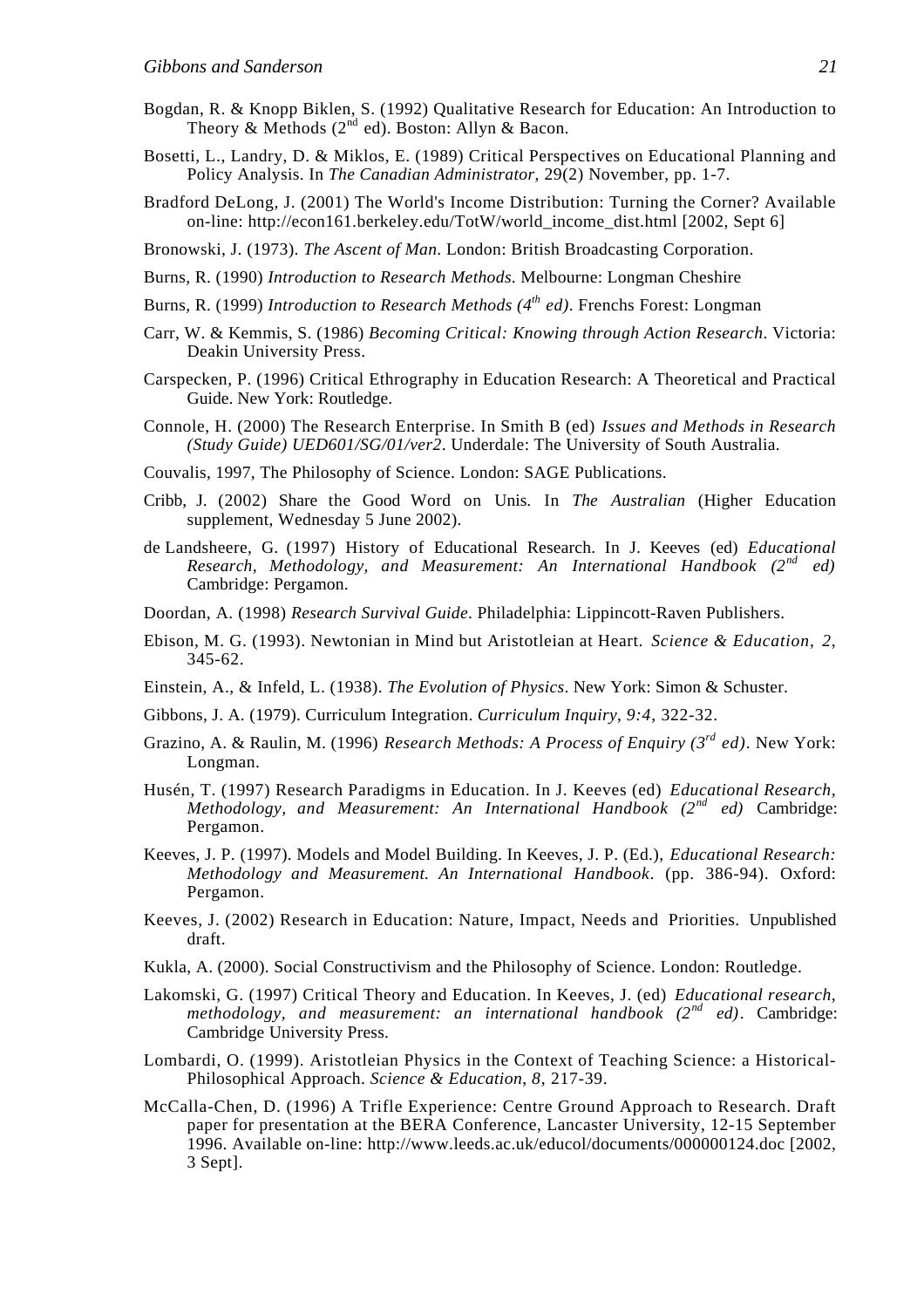- MacIntyre, A. (1988) Whose Justice? Which Rationality? Indiana: University of Notre Dame Press.
- Mirriam-Webster (2002) *Collegiate Dictionary*. Available on-line: http://www.m-w.com/cgibin/dictionary [2002, 12 September].
- Paul, J. L., & Marfo, K. (2001). Preparation of Educational Researchers in Philosophical Foundations of Inquiry. *Review of Educational Research*, *Winter 2001 Vol 71, No. 4*, pp. 525-547.
- QSR (Qualitative Solutions and Research) (2002) Products / Nvivo. Available on-line: http://www.qsr-software.com/products/nvivo.html [2002, 26 September].
- Rizvi, F. (1986) Bureaucratic Rationality and the Possibility of Democratic Governance in Education. In *The Australian Administrator*, 7(1) February 1986, pp. 1-4.
- Slade, M. (2002) Listening to the Boys: Issues and Problems Influencing School Achievement and Retention. In *Flinders University Institute of International Education Research Collection: Number 5*. South Australia: Shannon Research Press.
- Smith B (ed) (2000) Issues and Methods in Research (Study Guide) UED601/SG/01/ver2. Underdale: The University of South Australia.
- Smith, K. (1989) The Nature of Social & Educational Enquiry: Empiricism versus Interpretation. New Jersey: Ablex.
- Stinner, A. (1994). The Story of Force: from Aristotle to Einstein. *Physics Education*, *29*, 77- 85.
- US Census Bureau (2002) *Total Midyear Population for the World: 1950-2050*. Available online: http://www.census.gov/ipc/www/worldpop.html [2002, 5 Sept].
- Walker, J. C., & Evers, C. W. (1997). Research in Education: Epistemological Issues. In Keeves, J. P. (Ed.), *Educational Research, Methodology, and Measurement: an International Handbook 2nd ed*. (pp. 23-31). Oxford: Elsevier Science.
- Welch F. (1999) The Triumph of Technocracy or the Collapse of Certainty? Modernity, Postmodernity, and Postcolonialism in Comparative Education. In Arnove, F. & Torres, C. (eds) *Comparative Education: The Dialectic of the Global and the Local*, pp. 25-49. Lanham: Rowman & Littlefield.
- Williamson, K. (2000) *Research Methods for Students & Professionals: Information Management & Systems*. Wagga Wagga: Charles Sturt University Centre for Information Studies.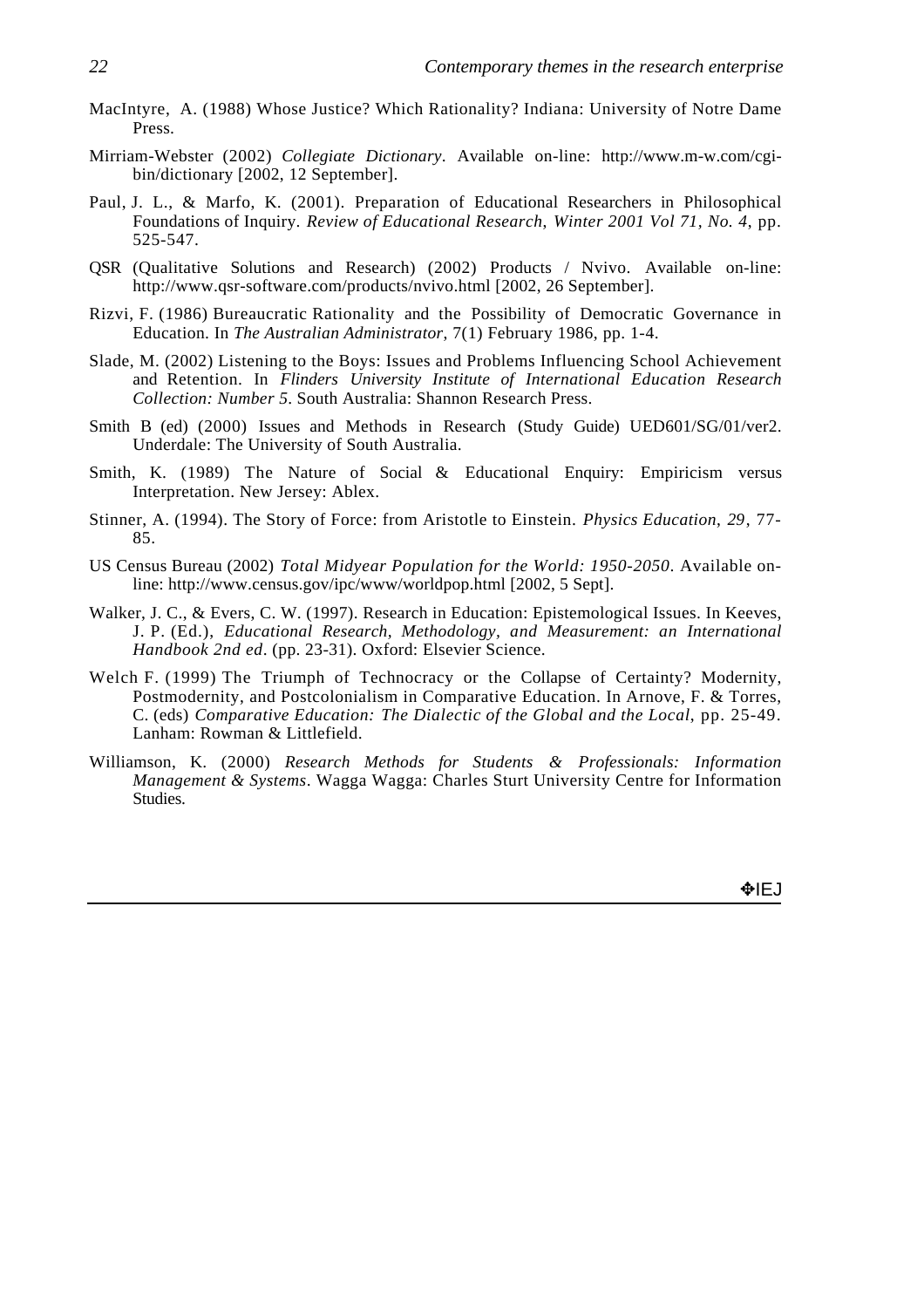## **Shirley M. Yates**

Flinders University School of Education *shirley.yates@flinders.edu.au*

*In 1999 an independent school in South Australia took the courageous step of introducing coeducation into their single sex boys' school. Mixed sex education was phased in over two years, with girls admitted to Years 7 to 12 in 1999 and Years 3 to 6 in 2000. Progress and perceptions of school climate were measured in all primary and secondary level boys in the school in the inaugural year of coeducation and then annually over the next two years. Hierarchical Linear Modelling analyses revealed an interesting pattern of interrelationships between boys' progress and cohort and grade level group perceptions of satisfaction, cohesiveness and competition within the school. Perceptions of the difficulty of schoolwork were also significantly related to boys' progress during the restructuring period.*

Boys, single-sex education, coeducation, progress, perceptions

## **INTRODUCTION**

The issue as to whether it is more beneficial for boys to be educated together with girls or separately has been hotly debated in the research literature and in the press for some considerable time, with very little consensus being reached. The contention that coeducational learning environments are happier, friendlier, more pleasant and gregarious than single sex schools was first raised by Dale (1969, 1971, 1974) in his 26-year long study of grammar schools in England. He reported that the more positive, conducive climate in coeducational schools did not come at the expense of academic achievement. Claims of more positive climates in mixed sex education were substantiated by Schneider and Coutts (1982), but they did not concur with Dale's statements that academic achievement was unaffected. Many contradictory assertions have been made as to whether boys and girls are more successful academically in single sex institutions (Astin, 1977; Riordan, 1985; Lee & Bryk, 1986; Young and Fraser, 1990; Kelly 1996), coeducational institutions (Gilligan, 1982: Spender, 1982; Marsh*,* Smith, Marsh & Owens, 1988; Marsh, 1989), or single sex classes within coeducational schools (Rennie & Parker, 1997; Jackson & Smith, 2000). Other evidence has indicated that there are no differences in achievement in single and mixed sex settings (Miller & Dale, 1974; Rutter, Maughan, Mortimer & Outson, 1979) and that school type does not benefit either boys or girls once other variables are controlled (Marsh, 1989; Marsh & Rowe, 1996).

Student progress during the restructuring from single sex to mixed sex education has been examined in only a few studies, with the majority of these focussed at the secondary level. Jones and Thompson (1981) found no improvement in academic achievement when an all male private school became sex integrated. Similarly, there were no significant differences in achievement following the merger between a boys and girls single sex non-government secondary school (Marsh, 1989; Marsh*, et al,* 1988; Smith, 1994). By contrast, significant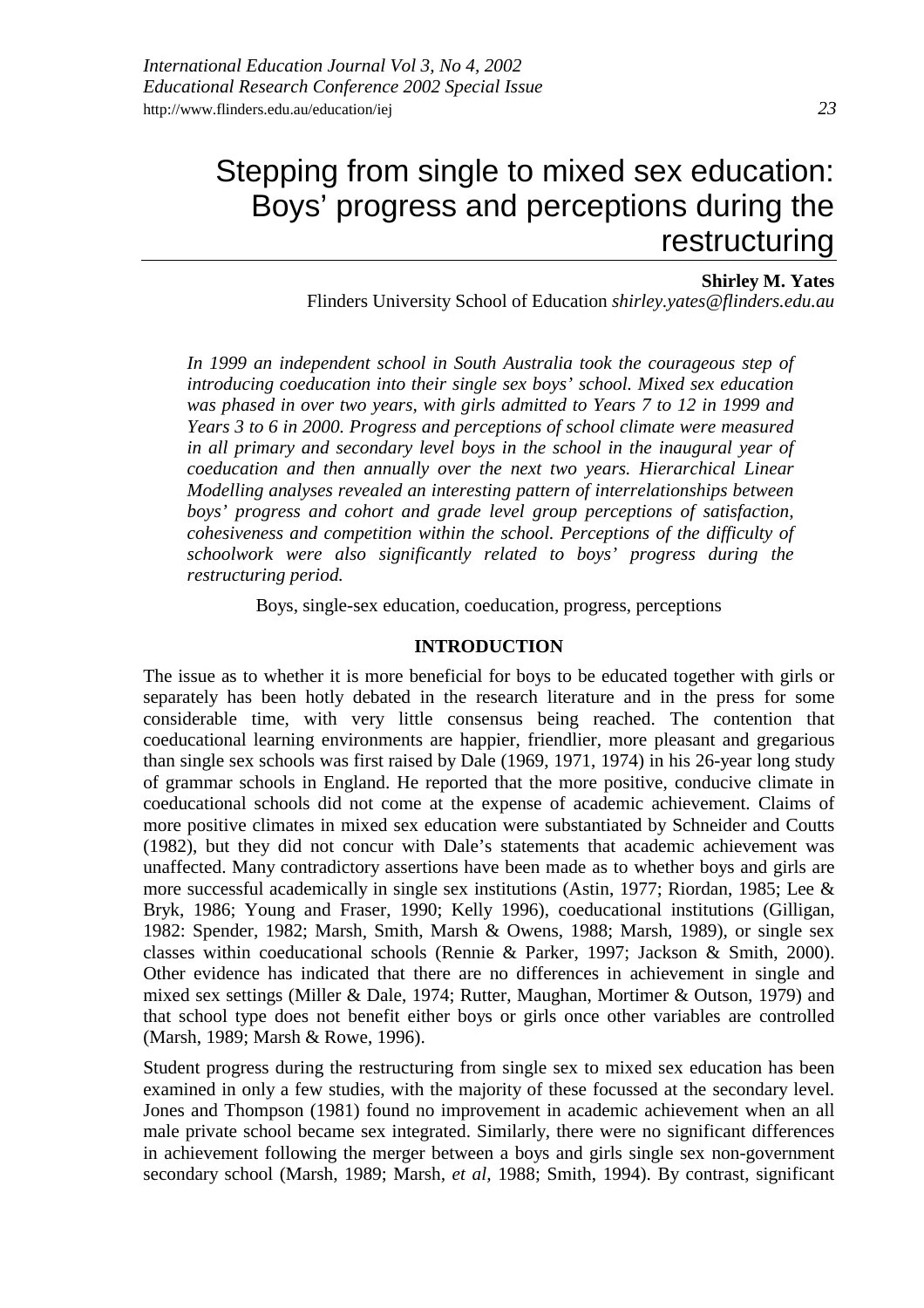increases in general educational progress were evident in primary and secondary boys from Grades 3 to 12 following the introduction of co-education into two non-government single sex boys schools (Yates, 2000; 2001a; 2001b; 2002a). Contradictory evidence has also been reported in relation to classroom conduct following the introduction of coeducation (Mael, 1998), with Jones and Thompson (1981) citing improvements and Payne and Newton (1990) mixed views about the behaviour of boys. In a separate study of a merger of a single sex secondary girls school with a boys school, girls reported feeling intimidated, hesitant, uncomfortable and dumb during mathematics lessons in mixed sex classrooms, but the views of the boys were not canvassed (Steinbeck & Gwizdala, 1995). Boys' educational progress in newly amalgamated mixed education classrooms has not been investigated in relation to perceptions of the school learning environment.

School climate has long been recognised as one of the variables having an important effect on student learning (Rutter, Maughan, Mortimer & Outson, 1979; Anderson, 1992; Fraser, 1994; Bulach & Malone, 1994: Bulach, Malone & Castleman, 1995). A large body of evidence attests to strong associations between cognitive and affective outcomes for students and their perceptions of the psychosocial characteristics of their classrooms (Haertel, Walberg & Haertel, 1981; Fraser, Welch, Hattie & Walberg, 1987; Fraser, 1998). A meta-analysis of studies involving 17,805 students in 823 classes in eight subject areas across four nations found student achievement was enhanced in classrooms with greater Cohesiveness, Goal Direction and Satisfaction and less Disorganisation and Friction (Haertel, Walberg & Haertel, 1981). Cohesiveness, Friction and Satisfaction were originally identified as significant aspects of Relationship dimensions and Goal Direction and Disorganisation as part of the System Maintenance and Change dimensions postulated by Moos (1974). In the same classification schema of human environments Moos included a third dimension of Personal Development encompassing Competitiveness and Difficulty. The Relationship, Personal Development and System Maintenance and Change dimensions have been studied in many different learning environments, predominantly at the secondary school level (Fraser, 1998), but have not been measured in schools during the introduction of mixed sex education into a single sex school.

The present study was conducted in a non-government fee-paying school during the period of restructuring from single to mixed sex education. Co-education was phased into the school over a two-year period, with 43 girls entering Grades 7 to 12 in Term 1, 1999 and 23 girls in the primary Grades 3 to 6 in Term 1, 2000. In total, across Grades 3 to 12 there were 92 girls in 2000 and 123 girls in 2001. Perceptions of the school learning environment and educational progress were measured annually in Term 4 in primary and secondary school boys during the two-year transitional period and in the following year. The study began with boys present at the time of the initial introduction of co-education, and followed them as they experienced the changes brought about by the radical alteration to the gender mix in the school population. Their perceptions, measured by questionnaires, tapped their impressions and experiences over several lessons, activities and events and when pooled across them, provided a rich source of direct information about life within the coeducational school.

# **AIMS**

The aims of this study were to:

- 1. measure, monitor and evaluate boys' perceptions of school climate and educational progress during the restructuring from single to mixed sex education;
- 2. examine cohort and grade level differences in boys' perceptions of school climate and educational progress over time;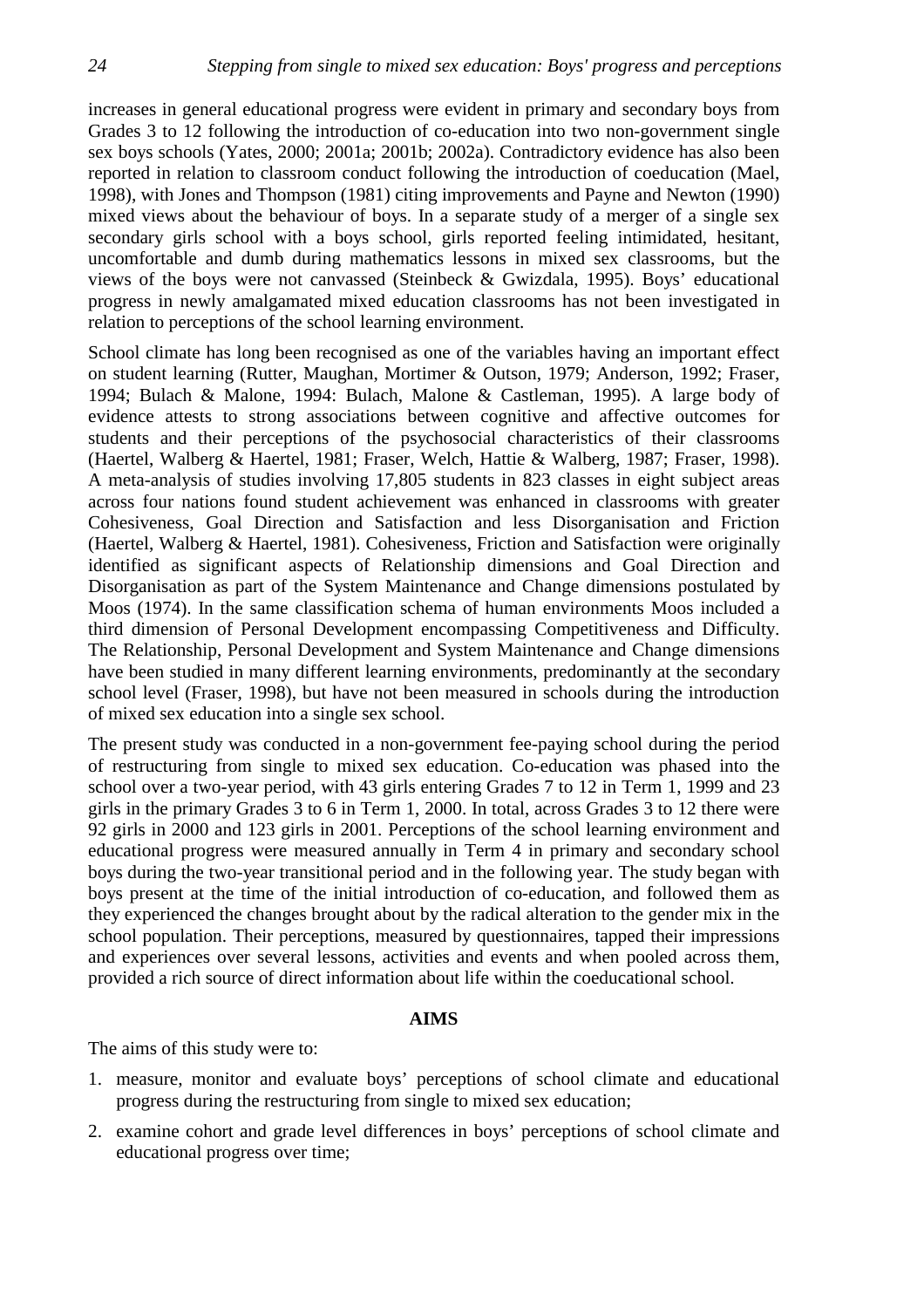# **METHOD**

# **Participants**

All boys in Grades 3 to 11 attending the school in 1999, when coeducation was introduced into Grades 7 to 12, participated. Table 1 presents the numbers of boys in Grades 3 to 11 at Time 1 (T1) (1999), Grades 4 to 12 at Time 2 (T2) (2000) and Grades 5 to 12 at Time 3 (T3) (2002).

**Table1. Number of boys by Grade level at Time 1, Time 2 and Time 3**

|                |    |    |  |  | Gr 3 Gr 4 Gr 5 Gr 6 Gr 7 Gr 8 Gr 9 G 10 G 11 G 12 |                            | <b>Total</b> |
|----------------|----|----|--|--|---------------------------------------------------|----------------------------|--------------|
| T1             |    |    |  |  | 25 31 34 40 40 49 71 75 76                        |                            | 441          |
| T <sub>2</sub> |    |    |  |  |                                                   | 23 27 33 40 40 48 71 76 76 | 433          |
| T3             |    |    |  |  |                                                   | 22 23 27 29 32 43 48 57    | 363          |
| Total          | 25 | 54 |  |  | 83 98 107 118 151 189 199 133                     |                            | 1237         |

There is some variability in the numbers of boys over the three-year period, with higher levels of attrition evident in some grades than in others. Student ID numbers used for data entry in SPSS (Norusis, 1993) were generated from school class lists at T1. Some boys were absent at T1, T2 or T3 or had left the school altogether at T2 or T3. There were, however, sufficient numbers of boys at each grade level on each occasion for the statistical analyses to be conducted.

# **Instruments**

# *School Climate Questionnaires:*

Boys' perceptions of the psychosocial climate of the school were measured with *My School Inventory*, adapted from *My Class Inventory* (see, Fisher & Fraser, 1981; Fraser, Anderson & Walberg, 1982) or the *School Learning Environment Inventory* a modification of the *Learning Environment Inventory* (Anderson & Walberg, 1974; Fraser, Anderson & Walberg, 1982)*.* In each inventory boys were presented with a series of statements and were asked to indicate whether or not they agreed with them. *My School Inventory* was composed of 38 items measuring five aspects of school climate while the *School Learning Environment* contained 108 items measuring 15 aspects. Five aspects, defined as separate subscales, measuring boys' perceptions of the Relationship and Personal Development dimensions (Moos, 1974) of the school were common to both inventories. The Relationships dimensions, measured through three subscales of Cohesiveness, Friction and Satisfaction in each inventory, tapped the nature and intensity of students' personal relationships, conflict, arguments and disagreements between students and their contentment and happiness with the school learning environment respectively. The Personal Development dimensions measured by two subscales of Competitiveness and Difficulty assessed the extent to which students competed with each other and their perceptions of the difficulty of their schoolwork. Sample items from the Relationship and Personal Development dimensions within *My School Inventory* (MSI) and *School Learning Environment Inventory* (SLEI) are presented in Table 2.

# *Educational Progress:*

Students' educational progress was measured over three consecutive years with the *Word Knowledge Test 1, 2* or *3* (Thorndike, 1973). These tests have been used previously in international studies as a general assessment of students' achievement and underlying scholastic aptitude. They were chosen as they could be administered, compiled into a single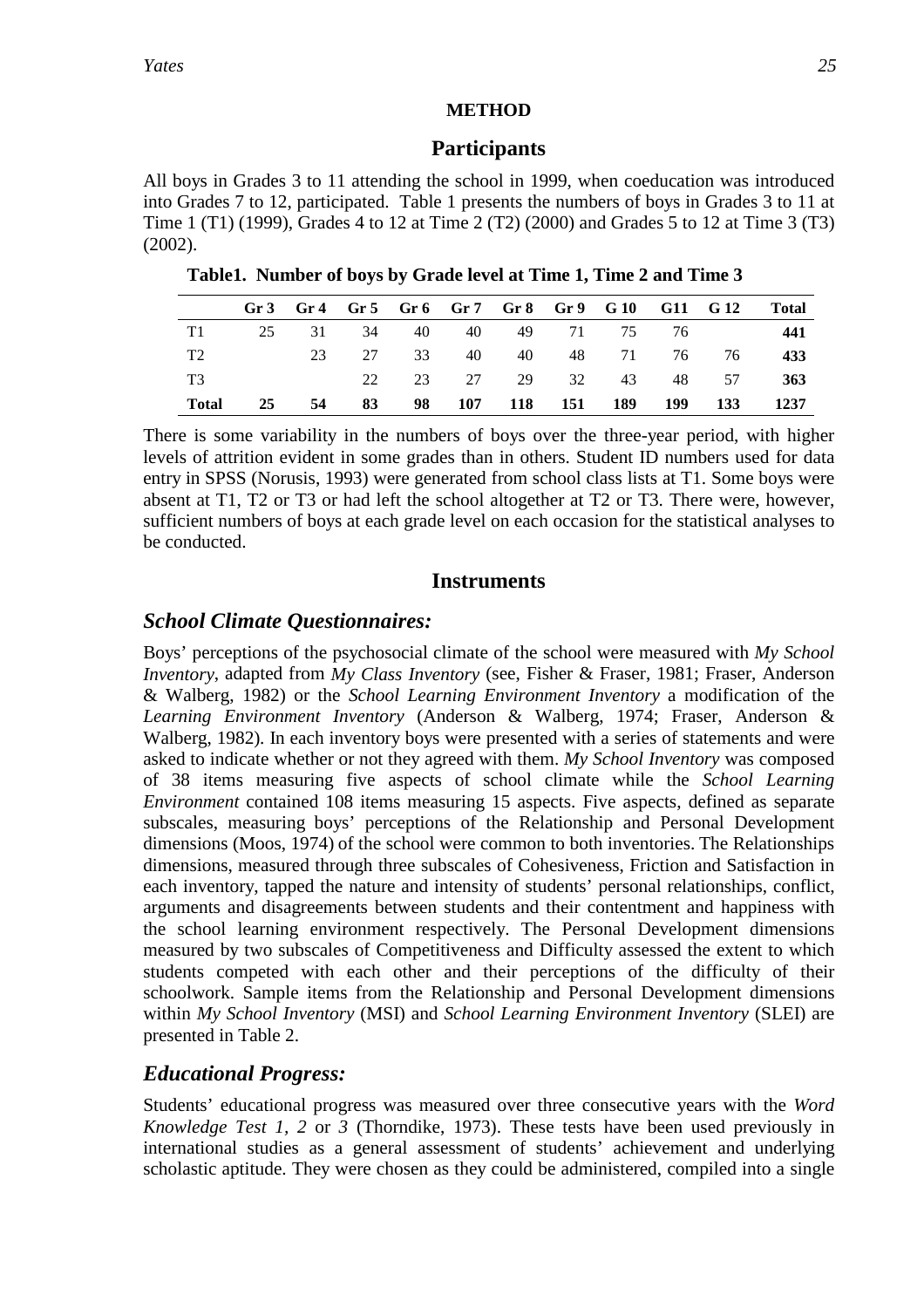scale with the common items linking procedure and compared across Grades 3 to 12. Each test consists of 40 word pairs, rated as the same or opposite in meaning. Thirteen word pairs are common to Tests 1 and 2 and 20 items are common to Tests 2 and 3. One word pair is common to all three tests. Table 3 presents sample items from Test 1, Test 2 and Test 3.

# **Table 2. Sample items for the Relationship and Personal Development dimensions within** *My School Inventory* **(MSI) and** *School Learning Environment Inventory* **(SLEI)**

|                     | <b>Relationship Dimensions:</b> |                                                        |  |
|---------------------|---------------------------------|--------------------------------------------------------|--|
| <i>Cohesiveness</i> |                                 |                                                        |  |
| <b>MSI</b>          | Item 28                         | Children in our school like each other as friends      |  |
| <b>SLEI</b>         | Item 31                         | Students in the school are frequently personal friends |  |
| Friction            |                                 |                                                        |  |
| <b>MSI</b>          | Item 2                          | Children are always fighting with each other           |  |
| <b>SLEI</b>         | Item 6                          | There is constant bickering among students             |  |
| Satisfaction        |                                 |                                                        |  |
| <b>MSI</b>          | Item 16                         | Most children say the school is fun                    |  |
| <b>SLEI</b>         | Item 73                         | Students look forward to coming to classes             |  |
|                     |                                 |                                                        |  |

| <b>Personal Development Dimensions:</b> |         |                                                           |  |  |  |  |  |  |
|-----------------------------------------|---------|-----------------------------------------------------------|--|--|--|--|--|--|
| <b>Competitiveness</b>                  |         |                                                           |  |  |  |  |  |  |
| MSI                                     | Item 24 | Some students try to do their work better than the others |  |  |  |  |  |  |
| <b>SLEI</b>                             | Item 30 | Students compete to see who can do the best work          |  |  |  |  |  |  |
| Difficulty                              |         |                                                           |  |  |  |  |  |  |
| MSI                                     | Item 3  | In our school work is hard to do                          |  |  |  |  |  |  |
| <b>SLEI</b>                             | Item 54 | Students tend to find the schoolwork hard to do.          |  |  |  |  |  |  |

|  |  |  | Table 3. Sample items from Word Knowledge Test 1, Test 2 and Test 3 |  |
|--|--|--|---------------------------------------------------------------------|--|
|  |  |  |                                                                     |  |

| Item | <b>Word Knowledge Test 1</b> |      |         | <b>Word Knowledge Test 2</b> | <b>Word Knowledge Test 3</b> |         |  |
|------|------------------------------|------|---------|------------------------------|------------------------------|---------|--|
|      | auick                        | slow | savoury | insipid                      | acquire                      | dispel  |  |
| 40   | scarce                       | rare | obvious | indisputable                 | ephemeral                    | eternal |  |

# **Procedure**

The school climate questionnaire and word knowledge test were administered to all boys in their classrooms at the same time and day in October at T1, T2 and T3. *Word Knowledge Test 1* was administered to boys in Grades 3 to 7, *Word Knowledge Test 2* to Grades 8 to 10 and *Word Knowledge Test 3* to Grades 11 and 12. Primary school boys in Grades 3 to 7 were administered *My School Inventory*, with the *School Learning Environment Inventory* given to the secondary level boys in Grades 8 to 12. *My School Inventory* was also completed by Grade 8 and Grade 9 boys to provide a common group for equating purposes.

# **Analyses**

Boys' responses at T1, T2 and T3 were entered into an SPSS file (Norusis, 1993), with data matched across each occasion through their student ID number. The two school climate questionnaires and three word knowledge tests were calibrated with the Rasch scaling procedure (Rasch, 1966) using QUEST (Adams & Khoo, 1994) and all non-fitting items deleted. Five separate school climate subscales of Cohesiveness (COH), Competitiveness (COM), Difficulty (DIF), Friction (FRI) and Satisfaction (SAT) were then formed from the designated items in the *My School Inventory* and *School Learning Environment Inventory.*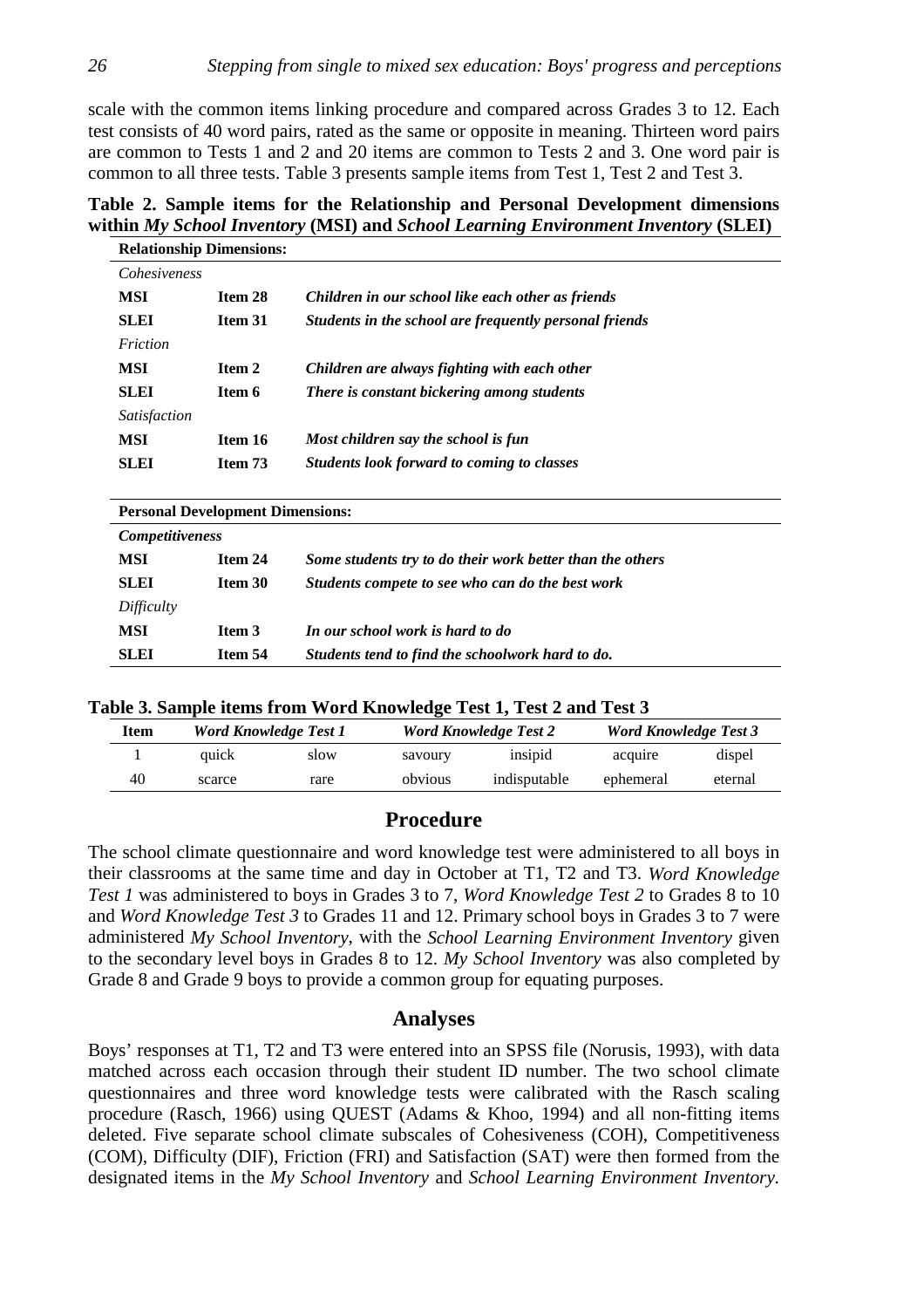Each of the subscales from the two inventories were linked by the responses of the Grade 8 and 9 boys who had completed both questionnaires*.* The combined COH subscale contained 13 items, the COM subscale 12 items, the DIF subscale 14 items, the FRI subscale 15 items and SAT subscale 14 items.

A single *Word Knowledge* (WK) scale of student progress was formed from *Word Knowledge Tests 1, 2 and 3,* with the tests linked by the 13 items common to Tests 1 and 2, the 20 items common to Test 2 and 3 and the one item common to all three tests. The scoring of WK was then anchored to only those students who answered all items. Case estimate scores for all boys for T1, T2 and T3 were equated concurrently for the COH, COM, DIF, FRI and SAT scales and the WK scale.

Relationships between the five school climate subscales and the WK scale measured over the three years of the study were analysed with Hierarchical Linear Modelling (HLM) (Raudenbush, Bryk, & Congdon, 2000), using HLM5. This procedure is eminently suited to longitudinal designs (Von Eye, 2001). Within group comparisons were made over time at level-1, and between cohort groups and grades at level-2. Cohort groups consist of the same boys clustered by their initial grade at T1, while Grade groupings are composed of boys in that grade level at T1, T2 and T3 respectively.

# **RESULTS**

Students in any school or classroom are more similar to each other than they are to students randomly sampled from a school region, sector or national population (Osborne, 2000). Furthermore, as this study was conducted in a single fee paying, non-government school, it is likely that students share certain background, environmental and experiential characteristics (Osborne, 2000). Hierarchical Linear Modelling was therefore employed as it permits the examination of the direct effect of various potential predictors at level-1 and level-2 as well as modelling of cross-level interaction effects. Two models were developed, with boys grouped at level-2 by cohort in Model 1, presented in Figure 1 and by grade level at T1, T2 and T3 in Model 2, presented in Figure 2. Boys' progress, measured by WK, was designated as the outcome variable in both models. Coefficients and standard errors for each significant variable, which is enclosed within an ellipse, are presented at both the student and group level within each model. Taken together, all of the five school climate subscales are significantly related to boys' progress at either level 1 or level 2 or both, but the manner in which they do so varies between the two models.

# **Model 1:Boys grouped by cohort**

Figure 1 and Table 4 present the significant effects for Model 1.

At level 1 boys' perceptions of the difficulty of their school work (DIF) and Time are significantly related to WK. On average, all cohort groups show significant increases in WK scores over time. At level 2 there is a direct, significant, negative relationship between Cohort 9 and WK, indicating that this cohort group had significantly lower WK scores than the other cohort groups. There are also direct, significant, negative relationships between Satisfaction (SAT) and WK and between Competitiveness (COM) and WK. Cohort groups that on average had higher levels of SAT recorded lower WK levels, as did cohort groups with higher levels of COM. Conversely, cohorts which expressed lower levels of SAT experienced higher gains in WK. although the significant positive interaction effect between SAT and Time in Model 1 indicates that satisfaction increased across the school over the three years of the study. There is a significant positive interaction effect between SAT at level 2 and COH at level 1 indicating that boys reporting high levels of cohesiveness in cohorts that are, on average, more satisfied with school life have lower WK scores. By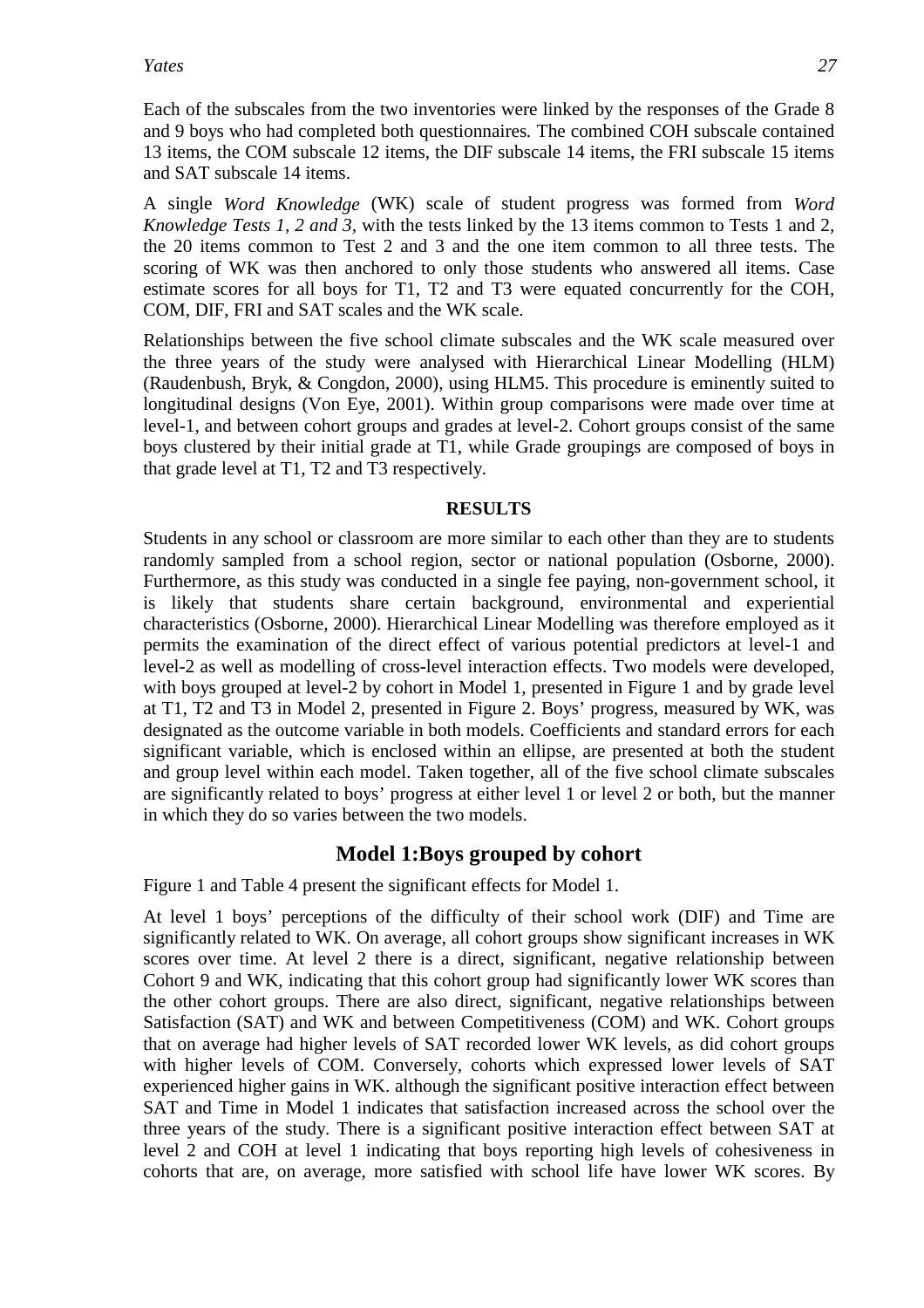contrast, less cohesive boys in cohort groups that express lower levels of satisfaction experience higher WK gains. However, cohesiveness alone is not a significant variable except for boys in Cohort 7 where it is negatively related to WK. Perceptions of difficulty of schoolwork (DIF) is a significant variable at both levels 1 and 2. The interaction effect between DIF at level 2 and level 1 indicates that the cohort group's perceptions of difficulty influence individual perceptions, such that on average, boys in cohort groups who do not perceive school work to be difficult are more likely to have higher WK scores. On the other hand, in cohort groups that perceive the work to be difficult there is almost no difference in the word knowledge scores of individual boys irrespective of their own perceptions of difficulty.



|  |  | Figure 1. Model 1: Boys grouped by cohort |  |
|--|--|-------------------------------------------|--|
|  |  |                                           |  |

| <b>Final estimation of fixed effects:</b> |                    |                  |                 |            |                |
|-------------------------------------------|--------------------|------------------|-----------------|------------|----------------|
| <b>Fixed Effect</b>                       | <b>Coefficient</b> | <b>Std Error</b> | <b>T</b> -ratio | d.f.       | <b>P-value</b> |
| For INTRCPT1, B0                          |                    |                  |                 |            |                |
| INTRCPT2, G00                             | 1.18               | 0.04             | 30.28           | 5          | 0.000          |
| ENRSSS 1G01                               | $-0.41$            | 0.04             | $-10.63$        | 5          | 0.000          |
| ENRSSC 1G02                               | $-0.83$            | 0.17             | $-4.84$         | 5          | 0.003          |
| C <sub>9</sub> 1, G <sub>0</sub> 3        | $-0.44$            | 0.11             | $-4.02$         | 5          | 0.014          |
| For TIME slope, B1                        |                    |                  |                 |            |                |
| INTRCPT2, G10                             | 0.19               | 0.06             | 3.10            | 7          | 0.019          |
| ENRSSS_1,G11                              | 0.15               | 0.06             | 2.68            | 7          | 0.032          |
| For ENRSSDIF slope, B2                    |                    |                  |                 |            |                |
| INTRCPT2, G20                             | $-0.06$            | 0.02             | $-2.59$         | 6          | 0.041          |
| ENRSSD 1, G21                             | 0.07               | 0.03             | 2.30            | 6          | 0.061          |
| C7 1, G22                                 | $-0.16$            | 0.06             | $-2.60$         | 6          | 0.041          |
| For ENRSSCOH slope, B3                    |                    |                  |                 |            |                |
| INTRCPT2, G30                             | 0.00               | 0.02             | $-0.09$         | 6          | 0.931          |
| ENRSSS_1,G31                              | $-0.05$            | 0.02             | $-2.42$         | 6          | 0.051          |
| $C7_{,}$ , G32                            | $-0.16$            | 0.07             | $-2.26$         | 6          | 0.064          |
| Final estimation of variance components:  |                    |                  |                 |            |                |
| <b>Random Effect</b>                      | <b>Standard</b>    | <b>Variance</b>  | df              | Chi-square | <b>P-value</b> |
|                                           | <b>Deviation</b>   | Component        |                 |            |                |
| INTRCPT1, U0                              | 0.07               | 0.00             | 5               | 7.66       | 0.175          |
| TIME slope, U1                            | 0.15               | 0.02             | 7               | 19.10      | 0.008          |
| ENRSSDIF slope, U2                        | 0.01               | 0.00             | 6               | 2.29       | >0.500         |
| ENRSSCOH slope, U3                        | 0.04               | 0.00             | 6               | 9.70       | 0.137          |
| $level-1, R$                              | 0.86               | 0.75             |                 |            |                |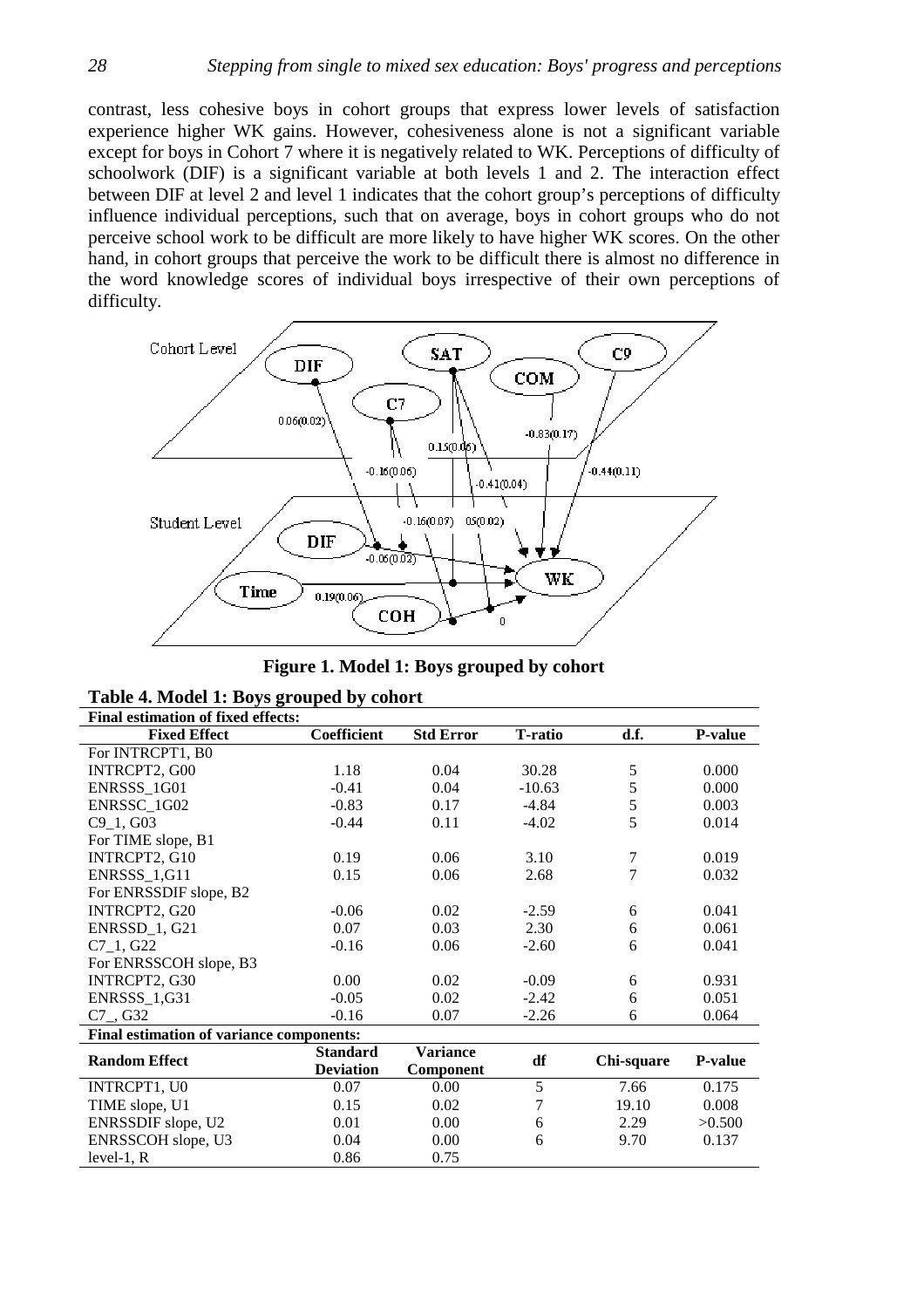level-1,  $R$ 

l.

# **Model 2:Boys grouped by Grade level**

Figure 2 and Table 5 present the significant effects for Model 2.



|  |  | Figure 2. Model 2: Boys grouped by grade |  |
|--|--|------------------------------------------|--|
|  |  |                                          |  |

| Table 5. Model 2: Boys grouped by grade |  |  |  |  |  |  |  |  |  |  |
|-----------------------------------------|--|--|--|--|--|--|--|--|--|--|
|-----------------------------------------|--|--|--|--|--|--|--|--|--|--|

| <b>Final estimation of fixed effects</b> |                                     |                              |                |            |                |  |  |  |  |  |  |
|------------------------------------------|-------------------------------------|------------------------------|----------------|------------|----------------|--|--|--|--|--|--|
| <b>Fixed Effect</b>                      | Coefficient                         | <b>Std. Error</b>            | <b>T-ratio</b> | d.f.       | P-value        |  |  |  |  |  |  |
| For INTRCPT1, B0                         |                                     |                              |                |            |                |  |  |  |  |  |  |
| INTRCPT2, G00                            | 0.93                                | 0.06                         | 16.22          | 5          | 0.000          |  |  |  |  |  |  |
| ENRSSS 1G01                              | $-0.29$                             | 0.05                         | $-6.27$        | 5          | 0.000          |  |  |  |  |  |  |
| ENRSSC 1G02                              | $-0.88$                             | 0.28                         | $-3.11$        | 5          | 0.030          |  |  |  |  |  |  |
| $Y7_1, G03$                              | 0.56                                | 0.14                         | 4.15           | 5          | 0.012          |  |  |  |  |  |  |
| Y12_1. G04                               | 0.52                                | 0.12                         | 4.13           | 5          | 0.012          |  |  |  |  |  |  |
| For TIME slope, B1                       |                                     |                              |                |            |                |  |  |  |  |  |  |
| INTRCPT2, G10                            | 0.01                                | 0.05                         | 0.13           | 7          | 0.898          |  |  |  |  |  |  |
| ENRSSD_1, G11                            | $-0.17$                             | 0.07                         | $-2.38$        | $\tau$     | 0.049          |  |  |  |  |  |  |
| $Y11_1, G12$                             | 0.29                                | 0.11                         | 2.54           | 7          | 0.039          |  |  |  |  |  |  |
| For ENRSSSAT slope, B2                   |                                     |                              |                |            |                |  |  |  |  |  |  |
| INTRCPT2, G20                            | 0.03                                | 0.02                         | 1.25           | 8          | 0.247          |  |  |  |  |  |  |
| Y10 1, G21                               | $-0.12$                             | 0.05                         | $-2.19$        | 8          | 0.059          |  |  |  |  |  |  |
| For ENRSSFRI slope, B3                   |                                     |                              |                |            |                |  |  |  |  |  |  |
| INTRCPT2, G30                            | 0.000                               | 0.02                         | 0.22           | 8          | 0.834          |  |  |  |  |  |  |
| $Y7_1, G31$                              | 0.16                                | 0.06                         | 2.70           | 8          | 0.027          |  |  |  |  |  |  |
| For ENRSSDIF slope, B4                   |                                     |                              |                |            |                |  |  |  |  |  |  |
| INTRCPT2, G40                            | $-0.08$                             | 0.03                         | $-2.63$        | 9          | 0.028          |  |  |  |  |  |  |
| For ENRSSCOH slope, B5                   |                                     |                              |                |            |                |  |  |  |  |  |  |
| INTRCPT2, G50                            | $-0.04$                             | 0.02                         | $-2.02$        | 8          | 0.078          |  |  |  |  |  |  |
| <b>ENRSSS_1, G51</b>                     | $-0.06$                             | 0.02                         | $-3.67$        | 8          | 0.007          |  |  |  |  |  |  |
| Final estimation of variance components: |                                     |                              |                |            |                |  |  |  |  |  |  |
| <b>Random Effect</b>                     | <b>Standard</b><br><b>Deviation</b> | <b>Variance</b><br>Component | d.f            | Chi-square | <b>P-value</b> |  |  |  |  |  |  |
| INTRCPT1, U0                             | 0.12                                | 0.02                         | $\overline{4}$ | 19.72      | 0.001          |  |  |  |  |  |  |
| TIME slope, U1                           | 0.07                                | 0.01                         | 6              | 7.22       | 0.300          |  |  |  |  |  |  |
| ENRSSSAT slope, U2                       | 0.02                                | 0.00                         | $\overline{7}$ | 2.77       | > 500          |  |  |  |  |  |  |
| ENRSSFRI slope, U3                       | 0.03                                | 0.00                         | $\overline{7}$ | 6.72       | > 500          |  |  |  |  |  |  |
| ENRSSDIF slope, U4                       | 0.07                                | 0.00                         | 8              | 16.45      | 0.036          |  |  |  |  |  |  |
| ENRSSCOH slope, U5                       | 0.01                                | 0.00                         | $\overline{7}$ | 2.25       | > 500          |  |  |  |  |  |  |

ENRSSCOH slope, U5 0.01 0.00 7 2.25 > .500<br>
level-1, R 0.86 0.74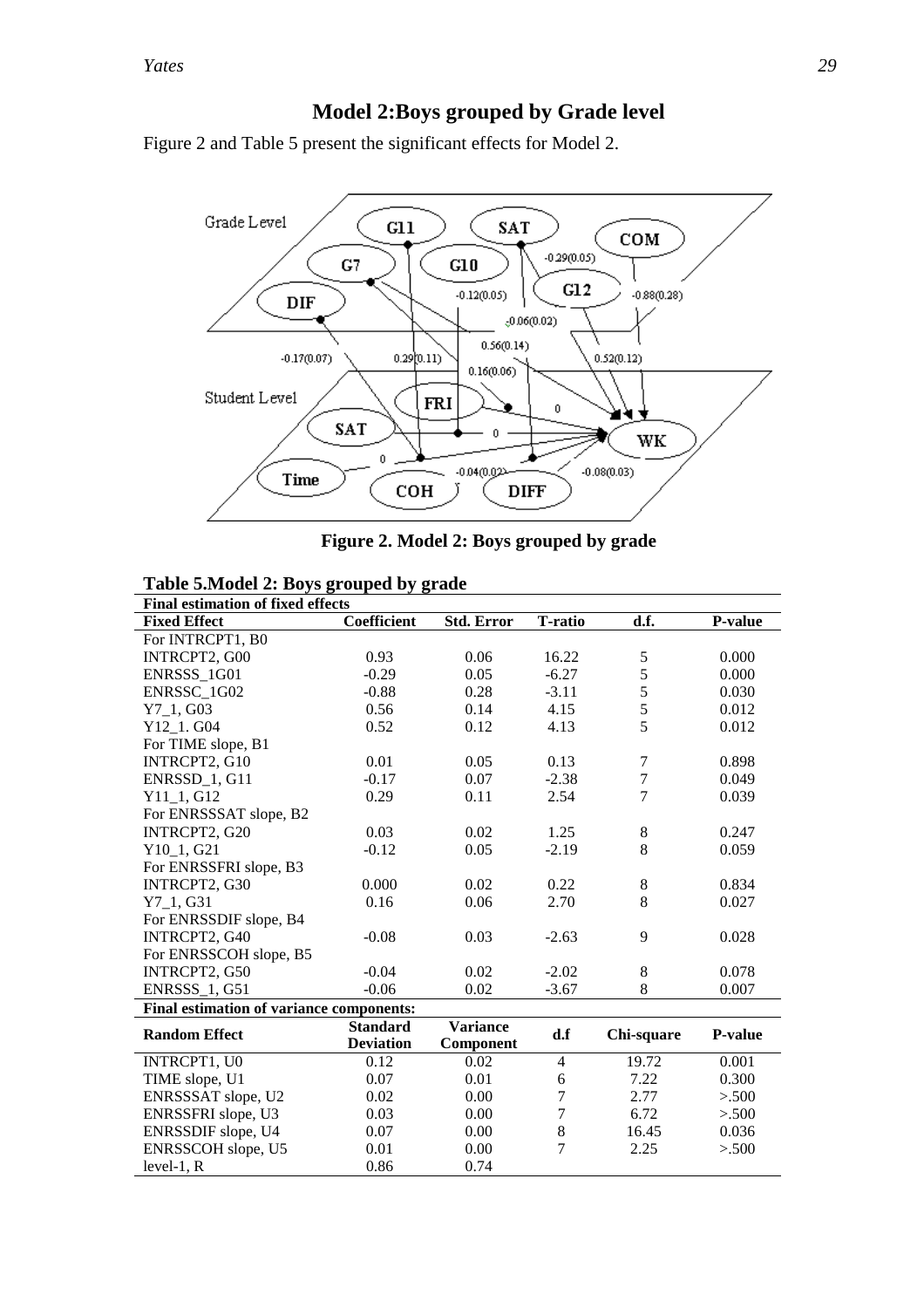All five of the school climate variables are evident at either level 1 or level 2 in Model 2. In these analyses in which boys were grouped by grade, WK scores for all grade levels were not significantly different from the overall mean, except for Grades 7 and 12 which were significantly higher. With the exception of Grade 11, there were no significant increases in WK scores over time. Average WK scores for each grade were influenced by average levels of SAT and COM, so that grades with higher scores in SAT and COM respectively tended to have lower WK scores. An interaction was also evident between SAT and COH. Boys in grades which, on average, recorded higher levels of SAT and COH had lower WK scores. By contrast, those in Grades which on average had lower levels of SAT and COH gained higher WK scores. At the individual student level, satisfaction with school life was not a significant factor except for students in Grade 10 where higher levels of SAT were related to less progress. Boys' perceptions of friction within the school was similarly not a significant factor in the grade analyses except in Grade 7 where FRI had a positive effect on WK. However, there was a significant interaction between DIF and Time, such that grade levels which on average perceived the perceived schoolwork to be less difficult had increasing WK scores over time. Conversely, grade levels where on average schoolwork was perceived to be more difficult evidenced less progress over time. As boys' WK scores decreased, they perceived their schoolwork to be more difficult.

# **Summary of the results**

- 1. All cohort groups made significant progress as measured by WK. Grades 7 and 12 had significantly higher WK scores when compared to the overall mean, but only Grade 11 recorded significant increases over time.
- 2. Boys' WK scores were influenced by their perceptions of the school climate at both the individual and group level.
- 3. Satisfaction and competitiveness were significant variables in both the cohort and grade analyses.
- 4. Satisfaction also interacted with cohesiveness to influence WK outcomes.
- 5. Perceptions of the difficulty of schoolwork had a significant influence on boys' progress, particularly for cohort 7 and over time in the grade analyses.
- 6. Friction was not a significant variable except for Grade 7.

# **DISCUSSION**

In a comprehensive review of the relationships between socioemotional and academic development in single and mixed sex education, Mael (1998) foreshadowed the need for future research to take both the individual student and organisational contexts of an educational setting factors into account. While the present study was conducted only on a single school during a period of significant structural change, it was designed so that individual and group factors could be considered together with aspects of the learning environment. The use of Hierarchical Linear Modelling enabled predictive relationships between boys' perceptions of the school climate and their educational progress to be explored at both individual and group levels, as well as any potential cross level interactions between them. Furthermore, while previous studies have been focussed predominantly on students at the secondary level, both primary and secondary boys participated in this study. With the use of the Rasch scaling procedure, single scales were formed which enabled boys' perceptions and progress to be viewed from Grades 3 to 12 across the school as well as over time. Finally, this study is unique precisely because it measured boys' progress and captured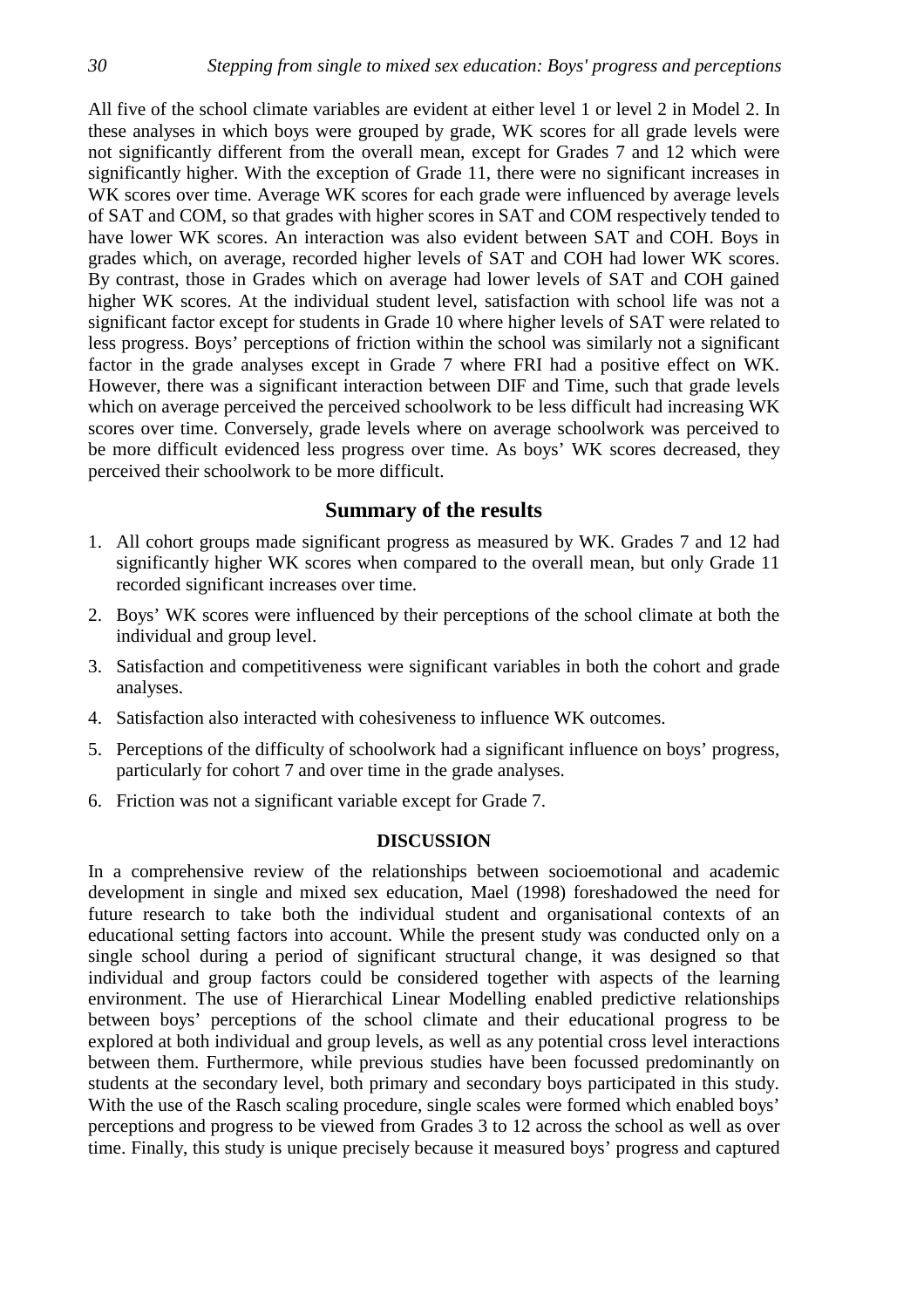their perceptions of the climate of their school during the period of the restructuring from a unisex to a coeducational school.

The finding that educational progress, as measured by the Word Knowledge test, increased significantly for all cohorts indicates that over time, the gradual introduction of girls into a single sex boys school was not disadvantageous for boys present in the school when coeducation was introduced. However, this progress was clearly influenced by boys' perceptions of climatic variables - most notable, satisfaction, cohesion, competitiveness and difficulty. The relationships between satisfaction and progress in Models 1 and 2 affirm and extend the findings from the meta-analytic review of Haertel, Walberg & Haertel (1981). The fact that the relationship between the two variables in both models is negative can be interpreted in light of previous analyses of the longitudinal data from this study which has shown boys' satisfaction with school life to decrease across Grade levels and word knowledge scores to increase (Yates, 2001b, 2002b). In general, boys in the higher grade levels are less satisfied with school than boys in the lower grades, although the cohort analyses in Model 1 show satisfaction to have increased significantly over time. However, there are also interesting interaction effects between boys' progress and Moos' (1974) Relationship dimensions of satisfaction and cohesion in both models. By itself cohesion was not a significant variable except for boys in Cohort 7. Likewise, with the exception of Grade 7, the Relationship dimension of friction was not a significant variable. These results are somewhat surprising, as the meta-analysis of classroom climate research highlighted the important roles played by Cohesiveness, Friction and Satisfaction in student achievement outcomes (Haertel, Walberg & Haertel, 1981). While this study was confined to boys only, these results would suggest that the manner in which Moos (1974) Relationship dimensions operate may need to be reconsidered, particularly when group effects are taken into account with newer statistical techniques such as Hierarchical Linear Modelling (Mael, 1998).

In both models there are significant, negative relationships between boys' perceptions of competitiveness in relation to their schoolwork at both cohort and grade levels and their educational progress at level 1. Similarly, there are signification interactions between boys' perceptions of the difficulty of schoolwork and progress over time. Both of these variables belong to Moos' (1974) dimension of Personal Development. These findings need to be investigated further to determine whether they are gender specific, or whether they pertain only to the present sample of boys who were attending the school at the time that coeducation was first introduced. Explication of this result may have implications for the widely held view, consistent across several studies, that boys are generally advantaged in coeducational settings (see, Mael, 1998).

Overall, the results from this study found boys' educational progress and perceptions of their school climate during the transition from single sex to coeducation to be interrelated in a manner not previously demonstrated in earlier research. The HLM analyses showed that these relationships operated at both the individual and group levels, with some differential effects for cohort and grade level groupings. These findings contribute to the debate about single sex and coeducation, particularly in relation to the transition from one system to another, as they indicate boys' progress is influenced significantly by some school climate variables. They also establish the importance of examining factors at both the individual student and group levels. Further studies are now needed to confirm whether these interrelationships are sustainable over time, particularly when the initial impact of the restructuring from single to mixed sex education has attenuated in the school. The study could also be extended to include other variables, the girls who have entered the school, as well as the perceptions of the teachers.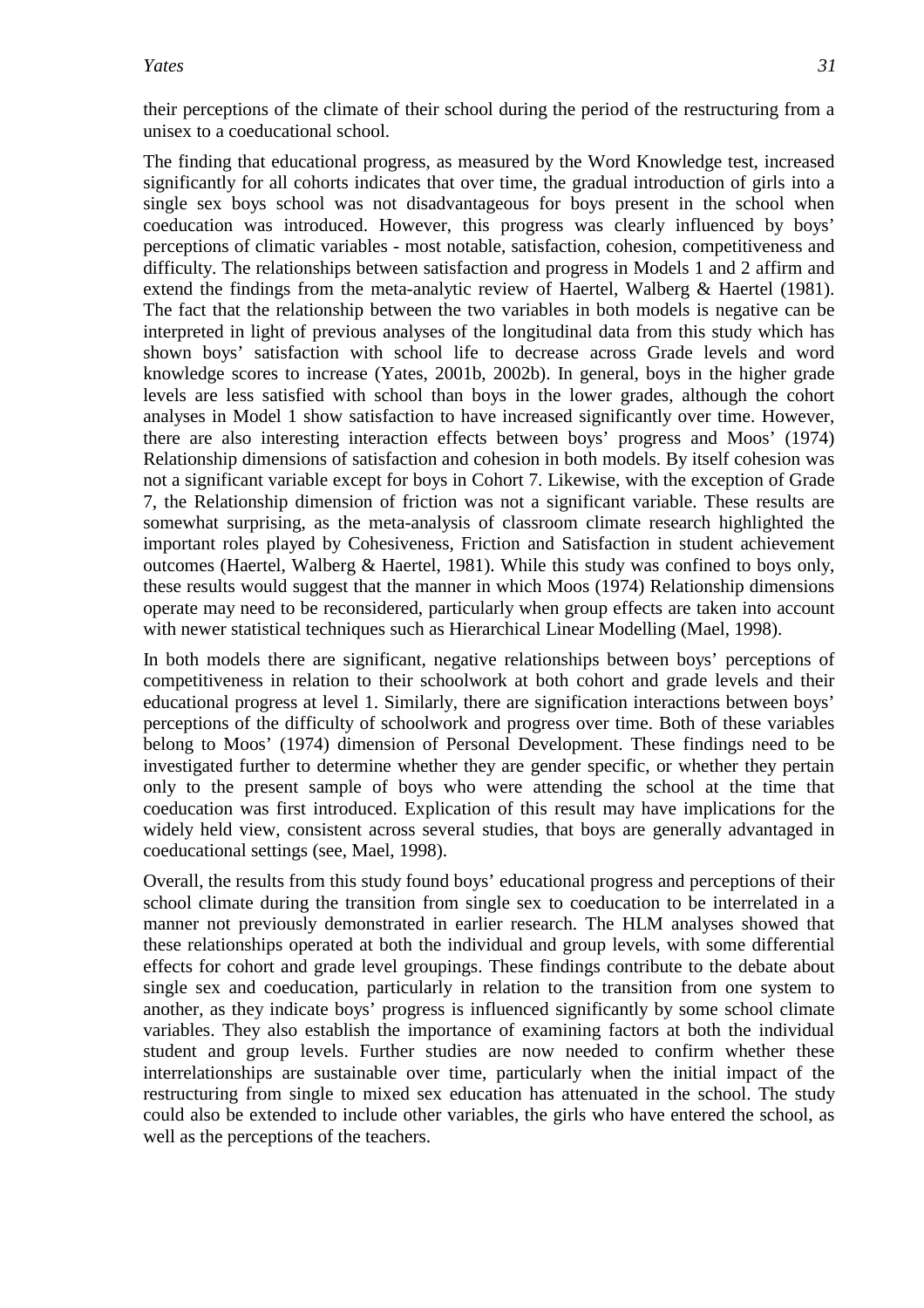# **Acknowledgments**

- 1. Professor John P. Keeves for his unfailing interest, support and expertise.
- 2. I Gusti Ngurah Darmawan for invaluable assistance with data analyses.
- 3. Research assistants John Harris & Dianne Harris.
- 4. The research was supported by Australian Research Council and Flinders Small Grants.

## **REFERENCES**

Adams, R.J. & Khoo, S.K. (1994). *Quest- The interactive test analysis system.* Hawthorn, Victoria: ACER.

- Anderson, C. S. (1992). The search for school climate: A review of research. *Review of Educational Research, 32,* 368-420.
- Anderson, G. J. & Walberg, H. J. (1974). Learning environments. In H. J. Walberg (Ed.), *Evaluating educational performance: A sourcebook of methods, instruments, and examples.* Berkeley: McCutchan.

Astin, A .W. (1977). On the failure of educational policy. *Change*, *9,* 40-45.

- Bulach, C. R. & Malone, B. (1994). The relationship of school climate to the implementation of school reform. *ERS Spectrum, 12* (4), 3-8.
- Bulach, C. R., Malone, B. & Castleman, C. (1995). An investigation of variables related to student achievement. *Mid-Western Educational Researcher 8* (2), 23-29.
- Dale, R. R. (1969). *Mixed or single sex schools?: Vol 1 A research study about pupil-teacher relationships.* London: Routledge& Kegan Paul.
- Dale, R. R. (1971) *Mixed or single sex schools? Vol 2 Some social aspects.* London: Routledge & Kegan Paul.
- Dale, R. R. (1974) *Mixed or single sex schools? Vol 3 Attainments, attitudes and overview.* London: Routledge & Kegan Paul.
- Fisher, D. L. & Fraser, B. J. (1981). Validity and use of My Class Inventory. *Science Education, 65,* 145-156.
- Fraser, B. J. (1994). Research on classroom and school climate. In D, Gabel (Ed.), *Handbook of research on science teaching and learning.* (pp. 493-541) New York: Macmillan.
- Fraser, B. J. (1998). Science learning environments: Assessment, effects and determinants. In B. J. Fraser & K. G. Tobin (Eds.), *The international handbook of science education* (pp. 527-564). Dordrecht, The Netherlands: Kluwer.
- Fraser, B. J., Anderson, G. J. & Walberg, H. J. (1982). *Assessment of learning environments: Manual for Learning Environment Inventory (LEI) and MY Class Inventory (MCI)* (third version) Perth: Western Australian Institute of Technology.
- Fraser, B. J., Welch, W. W., Hattie, J. A. & Walberg, H. J. (1987). Syntheses of educational productivity research. *International Journal of Educational Research, 11*, 147-252.
- Gilligan, C. (1982). *In a different voice: Psychological theory and women's development*. Cambridge, MA: Havard University Press.
- Haertel, G. D., Walberg, H. J. & Heartel, E. H. (1981). Socio-psychological environments and learning: A quantitative synthesis. *British Educational Research Journal, 7,* 27 -36.
- Jackson, C. & Smith, I. D. (2000). Poles apart? An exploration of single-sex and mixed sex educational environments in Australia and England. *Educational Studies, 26* (4), 409-422.
- Jones, M. B. & Thompson, D. G. (1981). Classroom misconduct and integration by sex. *Journal of Child Psychology and Psychiatry. 22,* 401-409.
- Kelly, A. (1996). Comparing like with like *Education, 187*, 14-15.
- Lee, V. E. & Bryk, A. S. (1986). Effects of single-sex secondary schools on student achievement and attitudes, *Journal of Educational Psychology*, *78,* 381-395.
- Mael, F. A. (1998). Single-sex and coeducational schooling: Relationships to socioemotional and academic development. *Review of Educational Research, 68* (2), 101-129
- Marsh, H. W. (1989). Effects of attending single-sex and coeducational high schools on achievement, attitudes, behaviours and sex differences., *Journal of Educational Psychology*, *81*, 70-85.
- Marsh, H. W. & Rowe, K. (1996). The effects of single-sex and mixed-sex mathematics classes within a coeducational school: A re-analysis. *Australian Journal of Education*, *40,* 147-162.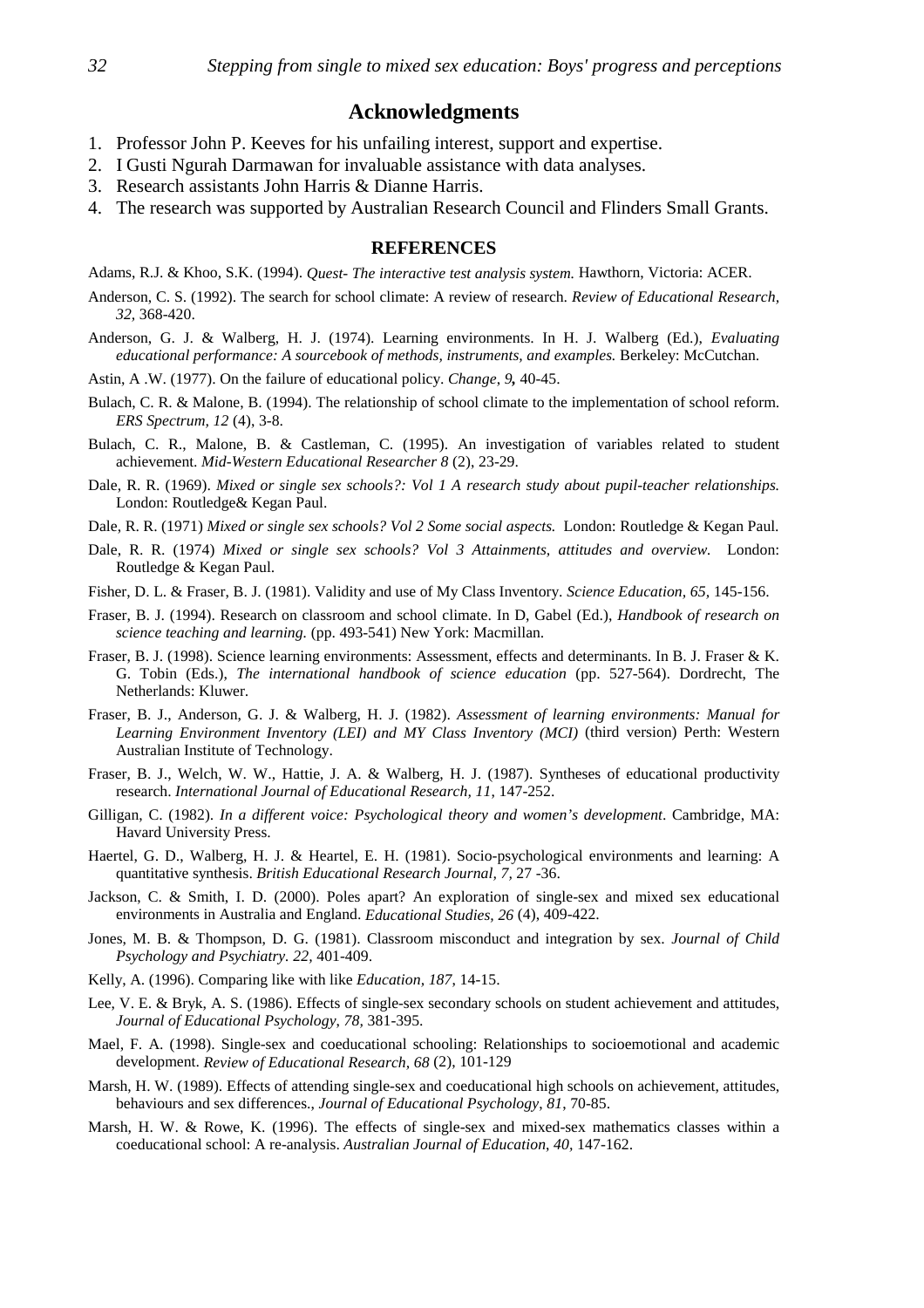- Marsh, H. W., Smith I. D., Marsh, M., & Owens, L. (1988). The transition from single-sex to coeducational high schools: Effects on multiple dimensions of self-concept and on academic achievement. *American Educational Research Journal, 25,* 237-269.
- Miller, P, McC. & Dale, R. R. (1974). A comparison of the degree results of university students from coeducational and single-sex schools. *British Journal of Educational Psychology*, *44,* 307-308.
- Moos, R. H. (1974). *The social climate scales: An overview*. Palo Alto, California: Consulting Psychologists Press.
- Norusis, M. J. / SPSS Inc. (1993). *SPSS for windows base system user's guide release 6.0.*
- Osborne, J. W. (2000). Advantages of hierarchical linear modelling. *Practical Assessment, Research & Evaluation, 7* (1), [Available on-line: http://ericae.net/pare/getvn.asp?v=7&n=1]
- Payne, M. A. & Newton, E. H. (1990). Teachers and students perceptions of major advantages and disadvantages of coeducational secondary schooling. *Australian Journal of Education, 34,* 67-86.
- Rasch, G. (1966). An item analysis which takes individual differences into account. *British Journal of Mathematical and Statistical Psychology, 19,* 49-57.
- Raudenbush, S., Bryk, A. & Congdon, R. (2000). *HLM5 Hierarchical linear and nonlinear modelling.* Scientific Software International.
- Rennie, L. J. & Parker, L. H. (1997). Perceptions of single- sex and mixed-sex mathematics classes. *Mathematics Education Research Journal. 9,* (3), 257-273.
- Riordan, C. (1985). Public and catholic schooling: The effects of gender context policy. *American Journal of Education*, **5**, 518-540.
- Rutter, M., Maughan, B., Mortimore, P. & Ouston, J. (1979). *Fifteen thousand hours: Secondary schools and their effects on children*, London: Open Books.
- Schneider, F. W. and Coutts, L. M. (1982). The high school environment: A comparison of coeducational and single sex schools. *Journal of Educational Psychology, 74*, 898-906.
- Smith, I. D. (1994). The coeducational/ single sex schooling debate. *Forum of Education, 51*, 15-31.
- Spender, D. (1982). *Invisible women: The schooling scandal.* London: Writers and Readers Press.
- Steinbeck, M. and Gwizdala, J. (1995) Gender differences in mathematics attitudes of secondary school students. *School Science and Mathematics. 95* (1), 36-42.
- Thorndike, R. L. (1973). *Reading comprehension in fifteen countries.* New York, Wiley: and Stockholm: Almqvist & Wiksell.
- Von Eye, M. (2001). *Structural Equation Modelling*. Workshop presented at the 9<sup>th</sup> European Association for Research in Learning and Instruction, Fribourg, Switzerland, 27 August. *Journal of Education, 43* (2), 142-156
- Yates, S. M. (2000). *Student optimism and pessimism during the transition to co-education*. Presented at the annual conference of the Australian Association for Research in Education, Sydney, December, www.aare.edu.au/00pap/yat00439.htm.
- Yates, S. M. (2001a) *Students' educational achievement and perceptions during the transition from single sex to co-education*. Paper presented at the 9<sup>th</sup> European Association for Research in Learning and Instruction, Fribourg, Switzerland, 29 August.
- Yates, S. M. (2001b). Students' achievement and perceptions of school climate during the transition from single sex to coeducation. *International Education Journal, 2,* (4), *Educational Research Conference 2001 Special Issue*
- Yates, S. M. (2002a). *Boys' academic progress during the reform of two single sex schools into coeducational schools.* Paper presented at the Second International Forum on Education Reform: Key Factors in Effective Implementation, Bangkok, 4 September.
- Yates, S. M. (2002b). *Pulteney Grammar School. Report for Data Collected October 1999, 2000, 2001*. Flinders University, August 2002
- Young, D. J. & Fraser, B. J. (1990). Science achievement of girls in single-sex and coeducational schools. *Research in Science and Technological Education, 8*, 5-20.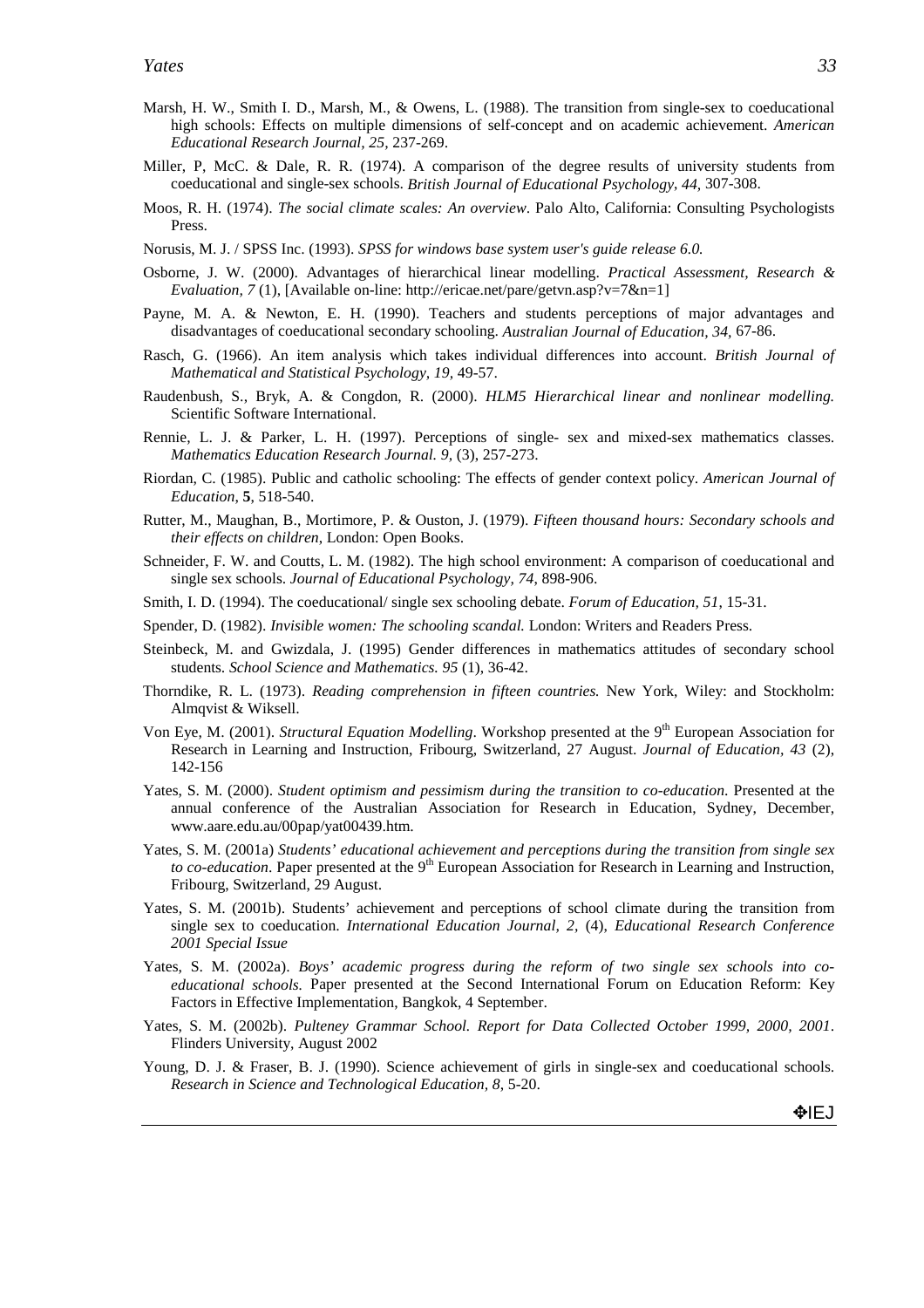# Overcoming Transactional Distance as a Barrier to Effective Communication over the Internet

### **Steven Barrett**

University of South Australia *steven.barrett@unisa.edu.au*

*The use of the Internet as a medium for distance education requires students to transmit large amounts of socio-emotional information to people who are often total strangers. This can make people feel vulnerable, so they limit the amount of this type of information they transmit across the Net, which in turn creates a barrier to effective communication. This study assessed the quality of the communication that occurred as part of the teaching in a subject in a Doctorate of Education program. The quality of the communication did not accord with the expectations gleaned from the literature, due to the nature of the relationships that existed between the participants. The findings of this study can be used as the basis of interventions designed to improve the effectiveness of the Internet as a medium for undergraduate distance education.*

Distance education, transactional distance, discourse communities

### **INTRODUCTION**

Verbal communication is supported by a raft of non-verbal signs and cues that reinforce what we are saying or clear up any ambiguities. For example, we may cross our arms when we feel threatened by what somebody else is saying, or we nod our heads when we agree with what they are saying. However, barriers to communication may arise because people from different cultural groups sometimes have different forms of non-verbal communication. The confusion that can be caused by seeing non-verbal communication that does not accord with what you are saying can lead to misinterpretation. Consequently, when we talk to other people we also need to engage with them non-verbally in order to reduce the transactional distance that exists between people.

Most users of email are probably aware of the problems that can be caused by transactional distance. When we use the Internet or email as a medium of communication we cannot use non-verbal forms of communication to help us get our messages across to our readers, sometimes with dire consequences. Scott Fahlman of the Department of Computer Science at Carnegie Mellon University was the first person to successfully address this problem. Fahlman is reported as saying that he saw the chaos that resulted from misunderstood postings. He is quoted as saying "the problem was that if someone made a sarcastic remark, a few readers would fail to get the joke, and each of them would post a lengthy diatribe in response. That would stir up more people with more responses, and soon the original thread of the discussion was buried" (Gengler 2002; 3). So on 19 September 1982 Fahlman sent the world's first emoticon, :-), the smiley face with which we are all familiar. The second emoticon was the grumpy face, :-(, followed soon afterwards. Fahlman intended that these two emoticons be inserted before a statement to indicate that the statement as intended to be taken light heartedly or seriously. However, the grumpy face soon evolved into a marker for displeasure, frustration or even anger. Emoticons are comprised of ordinary keyboard characters that form an image when viewed sideways. Within a few months lists of dozens of emoticons began to appear in emails and on Internet sites. Emoticons therefore, substitute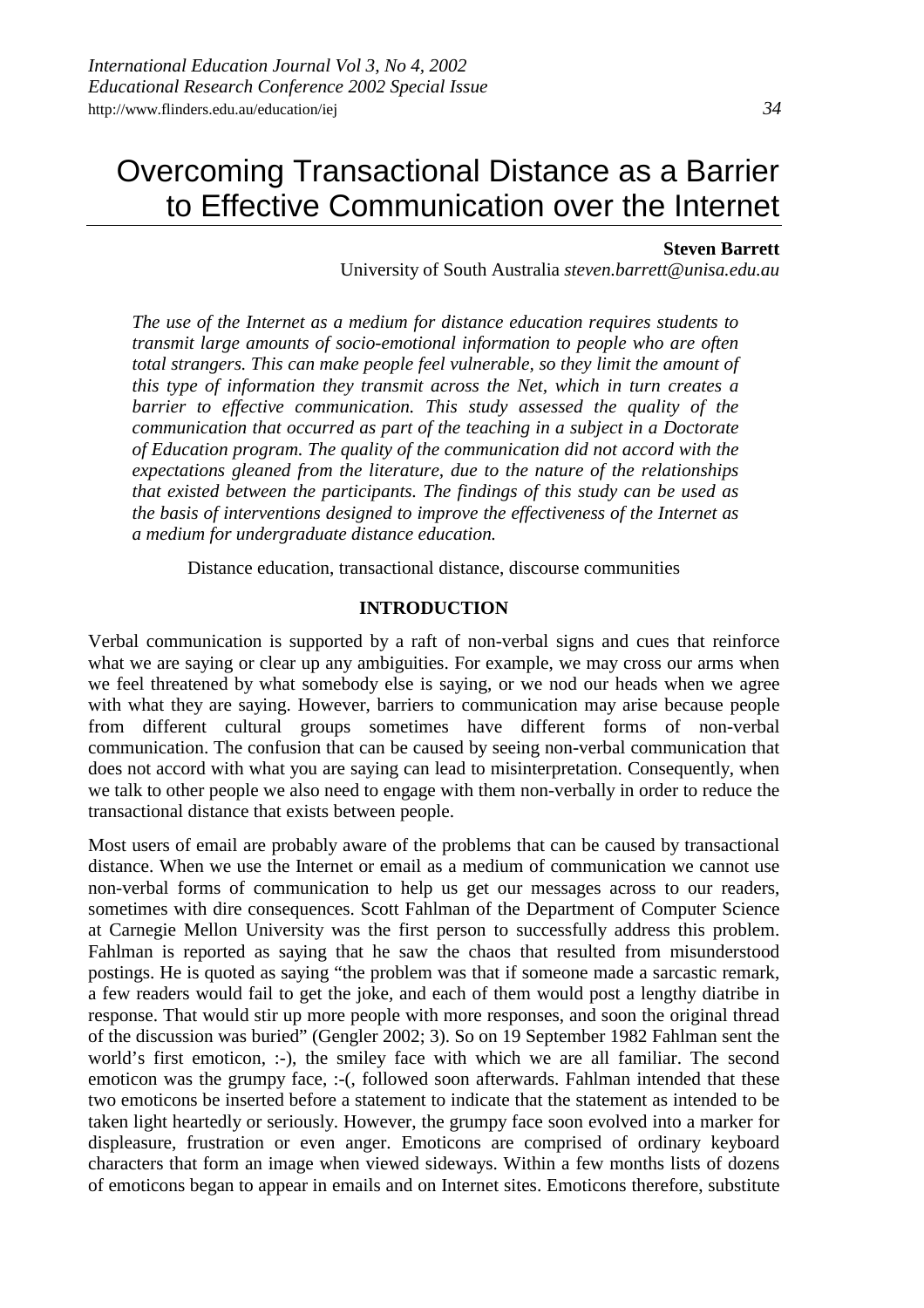for non-verbal forms of communication, which facilitates communication across the Internet.

Transactional distance is becoming increasingly recognised as a barrier to the effective use of the Internet as a mode of distance education delivery. The highly personal nature of the communication that occurs when subjects are delivered over the Internet means that students are required to communicate significant amounts of socio-emotional information. The need to transmit large quantities of socio-emotional information to strangers over an impersonal mode of communication can make people feel vulnerable and open to personal attacks. So they limit the amount of this type of information that they include in their email messages or bulletin board postings, which in turn creates a barrier to communication. Emoticons are useful substitutes for non-verbal communication in emails, but is their use sufficient for Internet moderated teaching activities? This study investigated the variety of strategies that a class of postgraduate students used to reduce the transactional distance when using the Internet as a substitute for face-to-face seminars.

This paper has three further sections. The first section of this paper is a brief discussion of the problems associated with transactional distance in the context of distance education. The second section is a report of the cyber-colloquium, which was a study of the methods that doctoral students used to maximise the effectiveness of the Internet as a substitute for faceto-face teaching activities. The third section is a brief checklist for action when using the Internet as a teaching tool. This section incorporates some of the lessons that were learned during the cyber-colloquium.

# **TRANSACTIONAL DISTANCE**

The University of South Australia, like many other Australian universities, is a secondgeneration distance education institution. These institutions are characterised by their reliance on the use of printed materials as the primary teaching medium (Jones 1996). As opposed to third generation distance education institutions who use the Internet as their primary teaching medium. The major objective of second generation distance education organisations is the production and distribution of print based teaching materials. Consequently, little attention is paid to the concept that learning is a social process that relies heavily on communication between students and between students and their teachers.

Print-based media rely heavily on the postal system to distribute teaching materials and return of student assignments. However, the increasingly international nature of the distance education services that are offered by Australian universities, such as the University of South Australia, and the continued reliance on postal services results in significantly increased time to distribute teaching materials. These increased times can lead to significant learning problems for distance students. Jones (1996) identified the following eight problems;

- the late arrival of teaching materials;
- inability to respond to errors or omissions in the teaching materials;
- inability to respond timely to student concerns;
- delays in providing both staff and students with feedback on the progress of students;
- a general lack of communication between students and their peers and teachers which results in feelings of isolation;
- long lead times in developing teaching materials;
- little control by teaching staff over the style and presentation of teaching materials; and
- an inability to cope with change.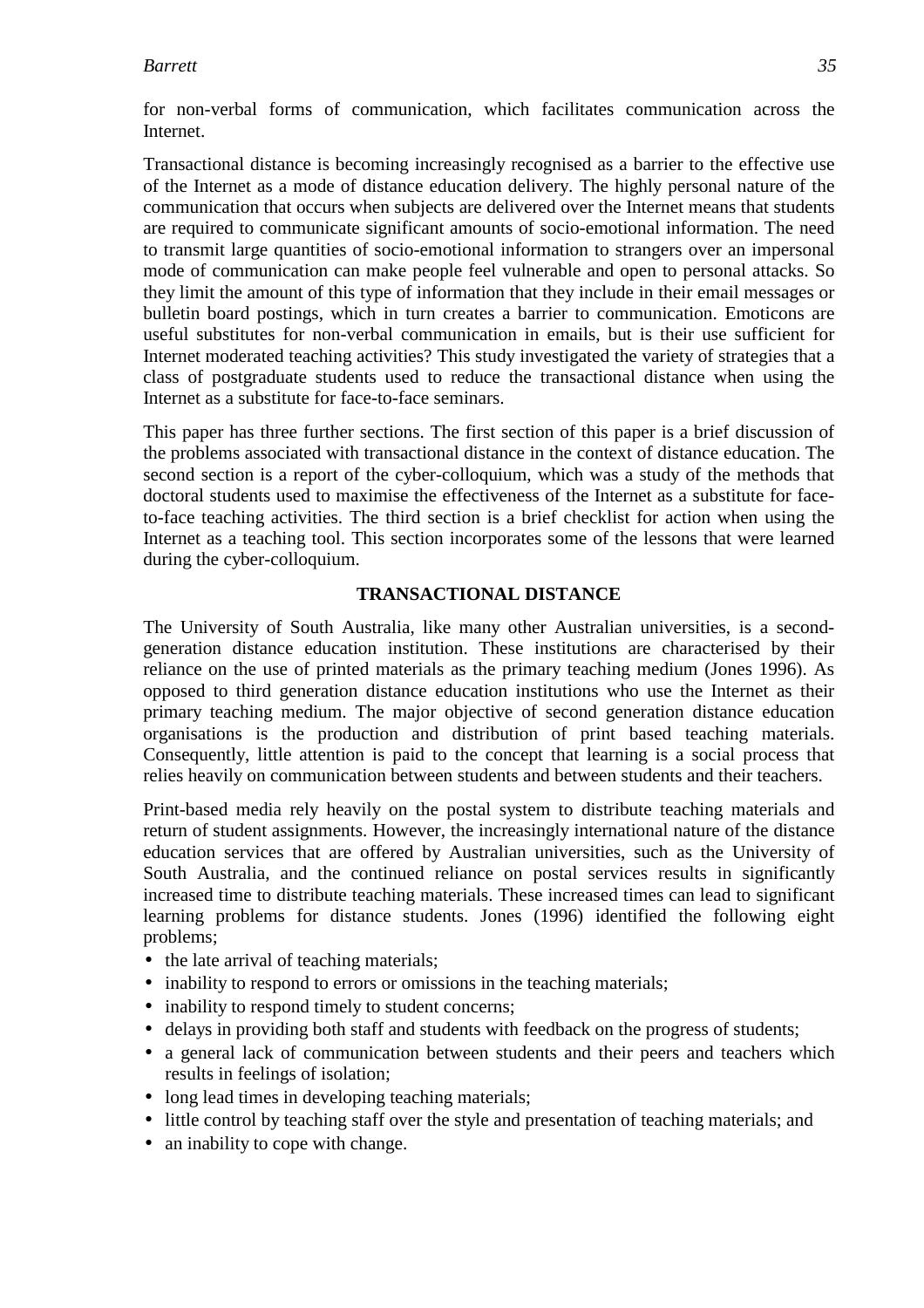Despite these obvious problems print based media remains popular with Australian distance education providers for a variety of reasons.

Distance educational students are commonly disadvantaged by both geographical and transactional distance (Caladine 1993). Transactional distance is the psychological space that exists between the learner and the teacher. It is a function of the extent of the dialogue that students have with other students and their teachers as well as the responsiveness of the subject to respond to the needs of individual students. The print-based nature of secondgeneration distance education institutions is not only static, but it also limits the dialogue between students and their teachers. It also reduces the responsiveness of the subject. These problems with print based teaching materials results in large transaction distance for distance education students.

Harasim *et al* (1995) argue that teaching across networks, which of course includes the Internet, allows students to communicate with their teachers and other students outside of normal class times or business hours in order to;

- extend opportunities for class discussion and debate;
- increase access to teachers:
- submit or exchange assignments;
- facilitate group tasks; and
- expand opportunities for informal group discussion and social interaction.

In the context of distance education, networking and the use of Internet tools such as WebCT can be used to enhance:

- communication between students and teachers:
- information exchange;
- assignment submission; and
- feedback.

Networking also introduces opportunities for improved interaction between students and collaborative learning opportunities in distance education.

Consequently, both geographical and transactional distance can be overcome by using the Internet as a medium for distributing teaching materials and as a forum for learning activities. The Internet also permits distance education students to engage in the informal learning activities that on-campus students take for granted. However, the increased use of the Internet is unlikely to be extended to point where it supplants the use of printed materials in second-generation distance education institutions due to the cost of hardware and the cost of providing additional information technology support personnel. For example, UniSANET, the Internet platform that was recently introduced at the University of South Australia does not include a function like WebCT due to the cost of installing sufficiently powerful servers. Hence, the coordinators of subjects that are taught externally cannot conduct bulletin boards or chat sessions.

However, it is possible that the geographical and transactional distance between staff and students might be reduced through better use of email. For example, at the University of South Australia it is becoming increasingly common for subject coordinators to set up web serve lists of student email addresses. These lists serve a variety of functions, but they are primarily used as a medium by which information and teaching resources are transmitted to students by the subject coordinator. However, they can also be used as a mode of communication between staff and the class as a whole. This ability of web serve lists to facilitate communication between staff and students may act to reduce the transactional distance between staff and students who are studying in both the internal and external mode,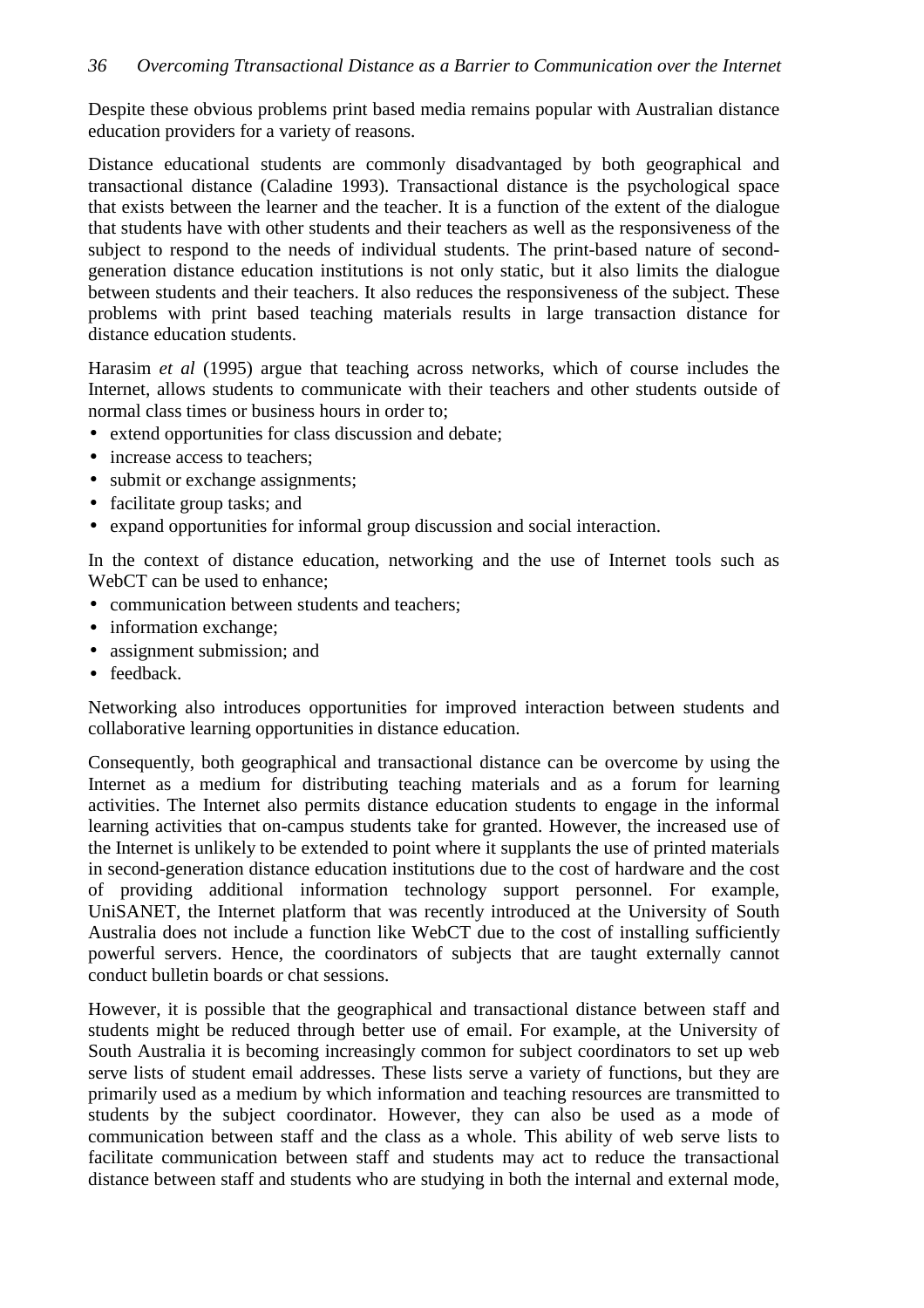but not to the extent that web based communication tools allow. Consequently, web serve lists might be a low cost, *albeit* an inferior, alternative.

# **THE CYBER COLLOQUIUM**

## **Introduction**

The participants of this study were the dozen students enrolled in *Doctoral Colloquium*, which is a compulsory subject in the Doctorate of Education at the Flinders University of South Australia, and the subject coordinator. This is a full year subject that provides final year doctoral students with an opportunity to reflect on the research projects that they had undertaken during their doctoral studies. The primary teaching activity is a two-hour weekly seminar in which students present their own work for discussion. The cyber-colloquium was designed to replace the last seminar for the subject. The participants logged onto WebCT from their homes and offices, while the session was facilitated by the subject coordinator from his office at the university. The cyberspace colloquium was conducted in two phases. The first was a bulletin board that was open from Wednesday 3 November to Sunday 7 November 1999. During that period, students were required to post at least one comment to the bulletin board each day. The second phase was a one-hour synchronous chat session held on Monday 8 November in place of the usual seminar for this subject. The class was given a two-hour training session on the use of WebCT in the week prior to the chat session being conducted. Participants were asked to read the report entitled *Community Partnerships in Education 1998, Volume 1* (DETE 1998), which is commonly referred to as *Partnerships 21*, from the perspective of a member of a school council who has been asked to report back to his or her school council to recommend whether the school should accept the State Government's invitation to participate in the *Partnership 21* initiative. The bulletin board and chat session were designed as fora in which the students in this subject could discuss the issues, develop their arguments and arrive at their conclusions.

The focus of the study was not a report on the merits, or otherwise, of *Partnerships 21*. Rather, the focus of this study is to report on the quality of the communication that took place during both phases of the cyber colloquium and to make recommendations about how the quality of the communication could be improved.

# **The Bulletin Board**

The comments posted to the bulletin board were, by and large, quite long and quite formal. These comments tended to be at least one, but often two or more long paragraphs in length. The paragraphs resembled the building blocks of good essays. They tended to be well constructed with lead sentences, a formal argument and a concluding sentence. Indeed, a report about the merits or other wise of *Partnerships 21* could easily be written simply by collating these paragraphs into a single document.

The report that the class was asked to read clearly polarised the group. Most did not favour 'opting in'. However, at least two members of the group did favour 'opting in'. From reading the comments it became clear that that contributions to the discussion reflected the value systems and political beliefs of the contributors. The group is too highly educated for the comments to be simple assertions of their point of view on the discussion topic. Consequently, these paragraphs tended to be argumentative and supportive of the writer's own views. Hence they often contained references to texts in order to provide evidence to support the argument of the writer.

The participants were using time and space very differently during the bulletin board phase than they did during the face-to-face seminars. The physical separation of the class members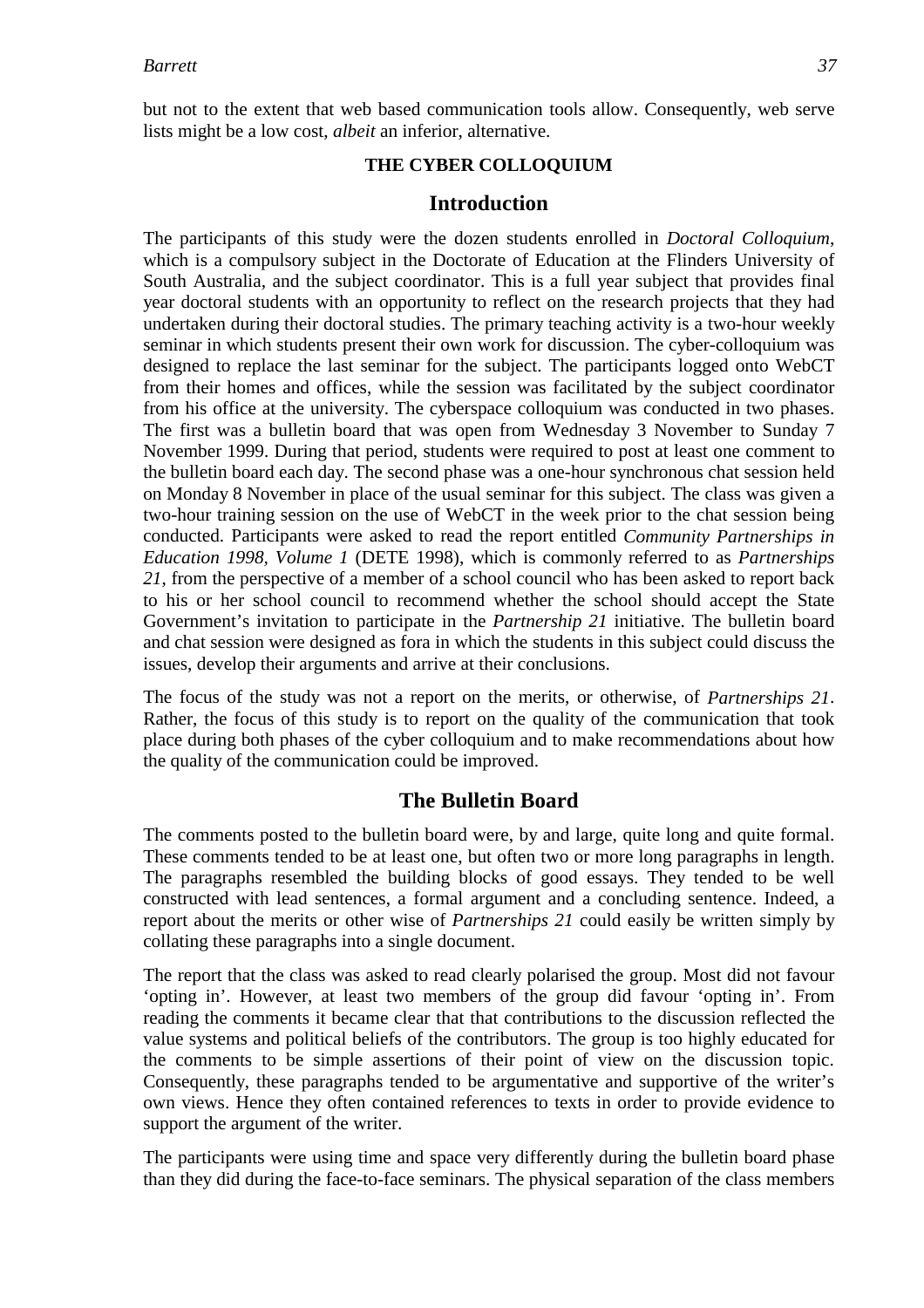and the asynchronous nature of bulletin boards provided participants with the time required to carefully craft a well constructed comment or response that reflected their points of view. The bulletin board format also meant that contributors to the discussion could not be interrupted. However, it needs to be noted that the participants in this study were all midcareer educators with good written communication skills who were employed in one bureaucracy or another. Hence, they are highly experienced at communicating complex ideas through the medium of short pieces of writing, such as letters and memoranda. At this stage it is important to note that the written communication skills of the participants to this study are, hopefully, much better than then those of the vast majority of undergraduate students. This observation may have some implications for the effectiveness of WebCT and other Internet tools as a medium of communication.

The views being expressed in contributions reflected strongly held beliefs, or values, of the contributors. It was therefore very surprising to observe that contributors were so readily prepared to wear their hearts on the sleeves in the bulletin board. Especially given how reserved most of the participants tended to be in the face-to-face seminars. Presumably, the physical space that existed between participants also created some emotional distance between them and their posting to the bulletin board, which allowed the participants to open up to the class and so include more socio-emotional information in their postings. The group seemed to be acutely aware of how much some people were opening up to the group and couched their contributions to the board in ways that were supportive of other contributors.

The highly personal nature of the communication during the bulletin board meant that participants were required to communicate significant amounts of socio-emotional information (Lai 1998). Participants used the following five techniques during the bulletin board phase in order to enhance the sense of trust that had been developed during the course of the face-to-face seminar series.

- **Salutation;** participants tended to commence their contribution with a friendly, either personal or to the group, greeting of some kind.
- **Thanking;** participants thanked other members of the class for their pervious comments before moving onto making their own contributions to the discussion.
- **Personal references;** participants commonly referred to each other by use of their first names.
- **Acknowledging and praise;** participants often acknowledged and praised the contributions of other before making new contributions. Indeed, a small number of cases the contributions were solely comprised of acknowledgment and praise of other contributions.
- **Sharing personal information;** a number of participants really opened up to the class and prefaced their contributions by sharing a personal insight with the group.

At this stage it is interesting to note that at no time did any of the participants use emoticons to facilitate the discussion.

In order to enhance the trust that had already been developed within the class, participants tended to be courteous and uncritical, in a personal sense, but not an academic sense, of the contributions of others. That is, participants were careful to direct any critical or negative comments directly to the material posted on the bulletin board and not the author. This approach allowed participants to develop a degree of emotional distance between themselves and their postings. Such an approach also represents good practice in assignment marking. Experienced markers attempt to create some emotional distance between their students and their work so that students do not task negative feedback personally because feedback is directed at the work and not the student.. Contrary to what is often reported in the literature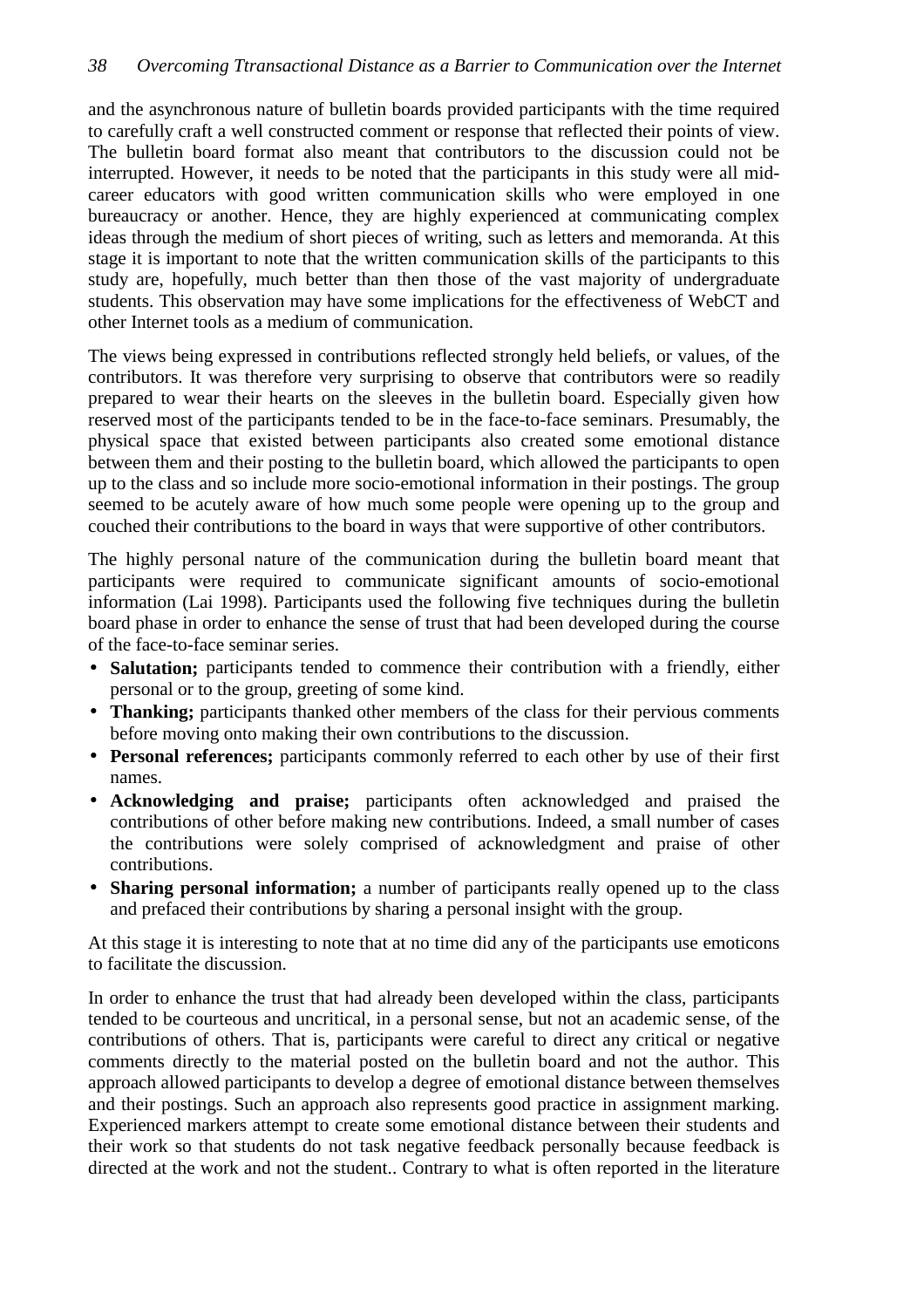concerning the conduct of participants in public discussion fora (Lai 1998). Participants did not use inflammatory comments. They also tended to use terms such as "personally" to indicate that their contribution was personal and a tentative view.

The participants also explicitly acknowledged the perspectives of the other participants by making comments such has " I agree with what you are saying, but". Indeed, it was clear that there was significant disagreement between participants. Nevertheless, the word "disagree" did not appear in the discussion. Again this observation does not accord with the literature, which tends to argue that heated debates prevail in computer-mediated discussions due to the impersonal nature of this medium (Lai 1998). However, it needs to be acknowledged that most studies that have been conducted into communication across networks have been conducted with undergraduate students. Perhaps in a postgraduate program where people have developed strong relationships as a result of spending three years studying together, which included eight months of face-to-face seminar, combined with the knowledge that the participants may work with each other at some time in the future, mitigated against the likelihood of a heated argument and personal attacks. It may also reflect the maturity and professionalism of the participants in this study. However, the most likely explanation of this paradox is that all the participants belonged to the same discourse community as a result of the length of time that they had spent studying at university and working in the education sector. The participants appeared to have been acculturated into the values and mores of academic argument, which facilitated vigorous debate about what the participants had to say, without degenerating into personal attacks.

### **The Chat Session**

In stark contrast to the Bulletin Board, the Chat Session was a far more informal affair with the contributions being less well structured and much more immediate. Also in contrast to the bulletin board, the discussion did not address the issue we were asked to discuss. Indeed, there were two or three separate conversations going on that were totally unrelated to the set task. This situation was caused by the inability of the Chat Session facilitator to log onto WebCT and so facilitate the discussion. The discussion also tended to be dominated by people with good keyboard skills. For example, the author attempted to respond to a number of contributions. But by the time he had constructed his comments by hunting and pecking over the keyboard, the touch typists had moved onto to other points. The chat session was also interrupted for a protracted period as the WebCT server went down for quite a while.

### **Evaluation**

Despite the apparent failure of the chat session four invaluable lessons emerged from the study. First, people who intend to use this technology need to ensure that everybody is adequately trained in the software to be used. Some people may benefit from additional training in keyboard skills. Second, it is important that participants confirm ahead of time that their hardware has sufficient power to operate these resource hungry packages. Third, the chat session needs to be effectively facilitated in order to ensure that contributors stick to the task at hand. Fourth, subject coordinators need to be aware of the strengths and weaknesses of bulletin boards and chat sessions. They both have different effects on the discussion in terms of the quality of the contributions to the discussion and the number of people who are included in the discussion. These differences can have a strong impact of the effectiveness of teaching activities and so subject coordinators need to be mindful of these differences when they decide to use the Internet as a teaching medium. Finally, it is vital that IT support is available immediately. Hence, facilitators need to work closely with IT support people to ensure that people are on hand if server or other network problems arise.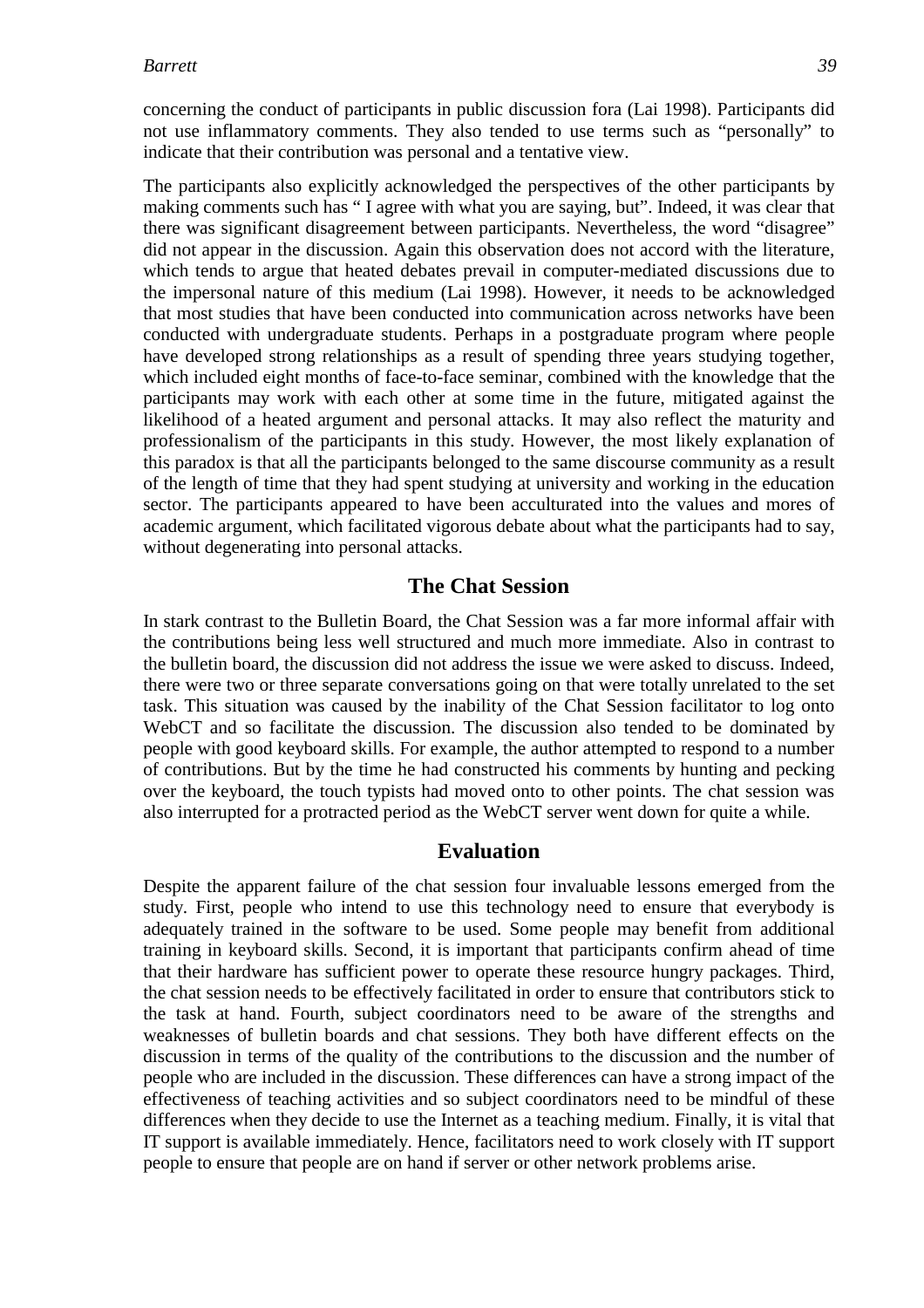# **A CHECKLIST FOR ACTION**

Bill Gates is often quoted as saying that "email is great to prepare for a meeting or to record a meeting, but it is not a substitute for a meeting". What Bill Gates is arguing here is that communication is a two way process and so is much more than the transfer of information between people. Nevertheless, information technology experts and educators are constantly looking for ways to use email and other Internet data transfer applications to create on-line classrooms. Real communication may not actually take place across the Internet, especially if users do not have good written communication or keyboard skills. Nevertheless, increased access to the Internet is set to play an important future role in reducing the transactional distance that adversely effects the educational performance of distance education students.

The basic reason for teaching across the Internet or any other computer network is to facilitate collaborative learning and not to deliver a subject in a predetermined and rigid format. In order for this goal to be achieved, Harasim *et al* (1995) argue that teachers should be mindful of the following points when using a bulletin board as part of delivering subjects over this medium:

- **Do not lecture:** An elaborate, logically coherent, but long sequence of comments often produces silence. Use short comments that are open-ended and which invite responses.
- **Clearly communicate your expectations:** Students need to be clear of the expectations that their teachers have of them for the subject as a whole and every component of the subject.
- **Be flexible and patient:** Teachers should guide the conversation and not dominate it.
- **Be responsive:** Ensure that every comment is responded to, especially at the beginning of an on-line subject or activity. If no one else replies, respond directly with a message or mention the author's comments in other messages.
- **Do not overload:** Teachers should contribute no more than one long comment each day, or even less if the students are actively contributing. Students are more likely to read and value several short notes, rather than one long entry.
- **Monitor and prompt for participation:** Teachers should frequently read the status reports provided by the system. Private messages should be sent to those students who are falling behind or are reading, but not writing. If students do not sign on for more than a week or do not reply to the private messages, then they should be telephoned and assisted with their problems.
- **For assignments, set up small groups and assign tasks to each group:** If the class is too large to have a single discussion space without overloading the students, then the class should be divided into two or more discussion groups.
- **Be a process facilitator:** Teachers should make sure that the students understand and abide by good 'netiquette' by not insulting each other or getting too far off the subject topic. Teachers should encourage meta-communication about the process, and make suggestions for improving the experience for all participants.
- **Write weaving comments:** Every week or so, teachers should write, or assign participants to write, comments that summarise the previous week's comments and focus the discussion.
- **Organise the interaction:** Electronic housekeeping includes moving or deleting items that do not belong in a particular conference and organising and modeling the use of key words and explicit references and associations among items to show relationships.
- **Set rules and standards for good netiquette;** and encourage meta-communication about anything that is causing the experience to be less valuable or enjoyable for all than it might be.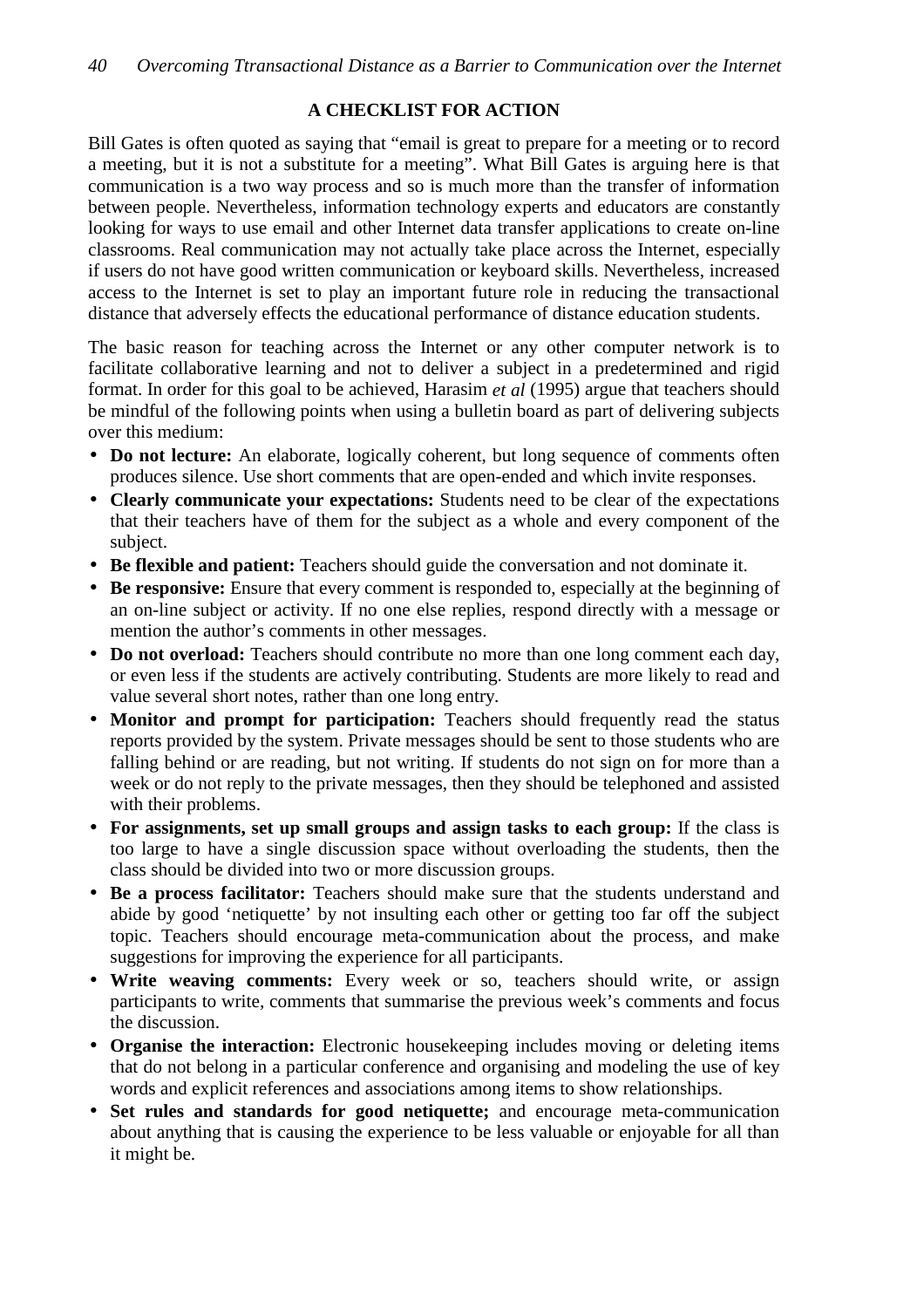- **Establish clear norms for participation:** This includes developing procedures for grading on-line work that gives credit for good participation.
- **Allow others to play the role of facilitator:** Assign individuals or small groups to play the role of teacher and moderator for components of the subject.
- **Close and purge moribund conferences in stages:** Participants should be given an opportunity to save any messages that they wish to keep.
- **Adopt a flexible approach towards curriculum integration on global networks:** Curriculum areas will be affected by the diversity of opinions from different locations in the world. The best approach is to be open to changes and accepts new views on various topics.

Three of the four lessons learned during the course of this study also need to be added to this list.

- **Training:** People who intend to use this technology should be adequately trained in the software to be used. Some people may benefit from additional training in keyboard skills.
- **Hardware suitability:** It is important that participants confirm ahead of time that their hardware has sufficient capacity to operate these resource hungry packages and is compatible with the software to be used.
- IT support: IT support should be available immediately. Facilitators need to work closely with their support staff to ensure that support is available if the server or other network problems arise.

Internet teaching applications, such as WebCT, are increasingly being seen by educators, information technologists and administrators as a way of reducing the cost of external education that also improves the performance of distance students and expands the potential market size. However, the adoption of these applications requires significant investment by both students and universities in hardware and skills. These caveats need to be fully explored before any decision to teach across the Internet is made.

# **CONCLUSION**

In a sense, undergraduate students can be thought of as belong to a variety of different cultural groups of tribes (Beasley 1987; 29) because they have yet to be acculturated into the value systems and norms of the university. The cultural differences that exist between the university and its students can create barriers to communication, leading to the angry exchanges that have been identified in the literature. However, as noted above, even though the participants in the cyber colloquium were drawn from a wide variety of backgrounds, they were all drawn for the same discourse community (Kokkinn, Head, Feast, and Barrett 1998). Hence, they understand the norms and values of the university. Moreover, they understand the rules of engagement during an academic argument. In particular, it is vital that socio-emotional space be created between students and their postings. Or to use a football metaphor, you play the ball not the man. Consequently, criticisms of a piece of work are unlikely to be taken personally, so angry exchanges are unlikely to take place.

These observations point to the need for commencing university students to adapt to the distinctive ways of university behaviour and its values (Drury and Webb 1991). This adaptation, or more correctly acculturation, can be described as a period of apprenticeship, in which students adapt to the specific disciplinary discourse and knowledge (Cope and Kalantzis 1993). However, the apprenticeship is not a formal or structured process. Rather it is an unstructured process in which university students respond to the explicit, but much more commonly the implicitly, cues from their lecturers and fellow students. Unfortunately, distance education students often have little if any contact with their lecturers and fellow students. Hence, this process of acculturation is unlikely to occur. It is however, vital that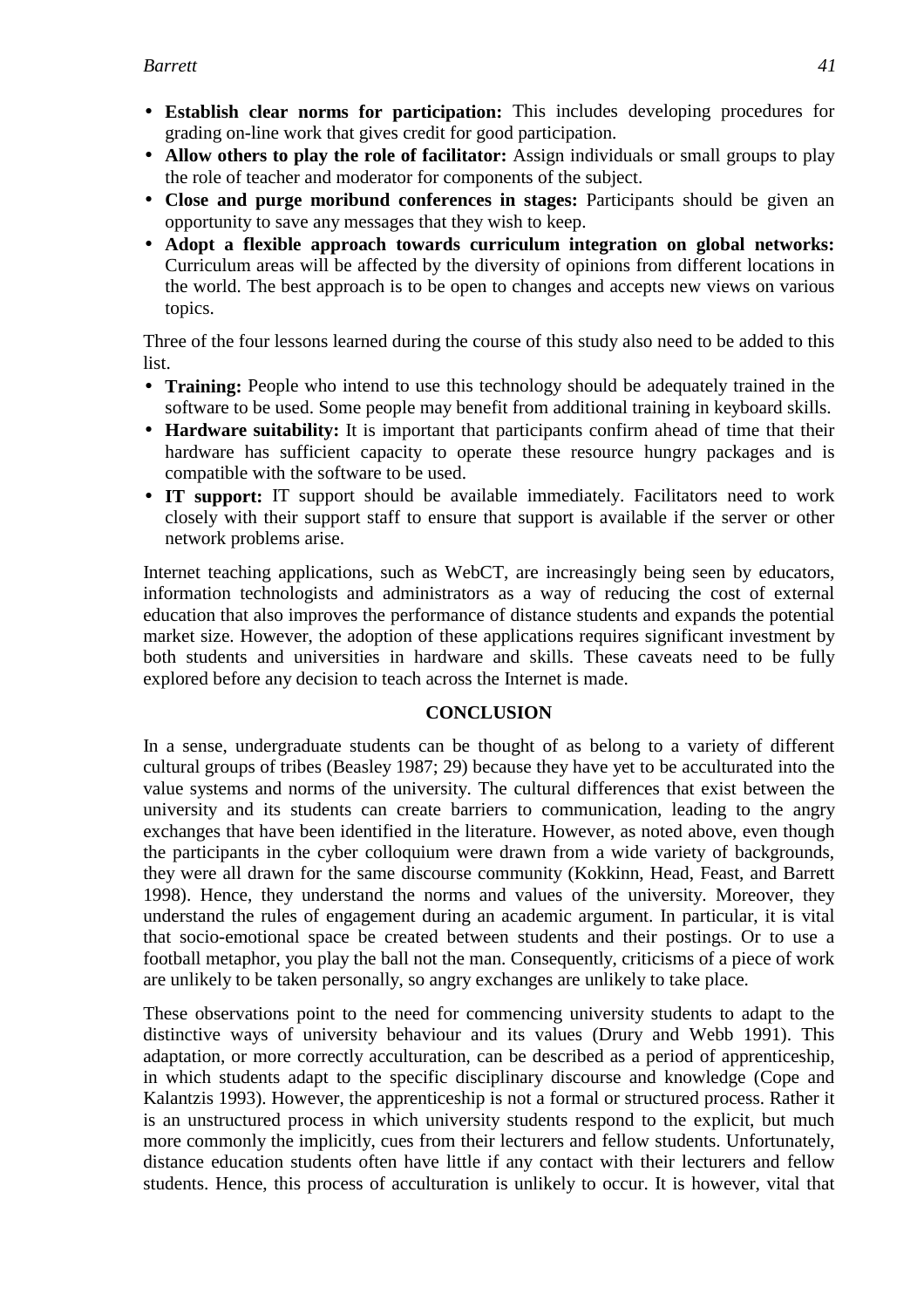this process does occur if communication across the Internet is to be effective. There are probably two approaches that can be used to facilitate the acculturation process. The first is for distance education courses to include a residential component that focuses on this process of acculturation. The second is for activities that facilitate this process to be embedded into distance education materials. Whatever approach is used, the key point for students to appreciate is that a certain amount of socio-emotional distance needs to be created between students and their work and that the focus of any debate about the work of students should be directed solely at the work and not be personalised.

#### **REFERENCES**

Beasley, V. (1987) *Eureka! Or How to be a Successful Students*, Flinders University, Adelaide.

- Caladine, R. (1993) *Overseas experience in non-traditional modes of delivery in higher education using stateof-the-art technologies: A literature review*. Canberra: Department of Employment, Education and Training, Occasional Paper Series.
- Cope, B. and Kalantzis, M. (eds.) (1993). *The Powers of Literacy*. London: The Falmer Press.
- Department of Education, Training and Employment (1998) *Community Partnerships in Education 1998, Volume 1*. Adelaide: Department of Education, Training and Employment.
- Drury, H. & Webb, C. (1991). Literacy at Tertiary Level: Making explicit the writing requirements of a new culture. In F. Christie (Ed) *Literacy in Social Processes: Papers from the Inaugural Systemic Linguistics Conference*. Darwin: Centre for Studies of Language Education, Northern Territory University, 214-227.
- Gengler, B. (2002) That :-) whimsical aside turns 20, *The Australian IT*, 24 September 2002, 3.
- Harasim, L. (ed.) (1995) *Global Networks: computers and International Communication*. Cambridge. Massachusetts: The MIT Press.
- Harasim, L., Hiltz, S.R., Teles, L. and Turoff, M. (1995) *Learning Networks: A Field Guide to Teaching and Learning Online*. Cambridge. Massachusetts: The MIT Press.
- Jones, D. (1996) Computing by distance education: Problems and solutions. Proceedings of the ACM SIGCSE/SIGCUE Conference on Integrating Technology into Computer Science Education, Barcelona
- Kokkinn, B. Head, M., Feast, V. and Barrett, S.R.F (1998) Transforming the Teaching of Economics: Embedding Tertiary Literacy. Paper presented at the HERDSA Conference98, Auckland University , July 1998.
- Lai, K-W. (1998) Social interaction and communication a web-based tertiary course: Some observations, *Proceedings of the Sixth International Conference on Computers in Education*. Beijing, China, Volume 1, 79-85.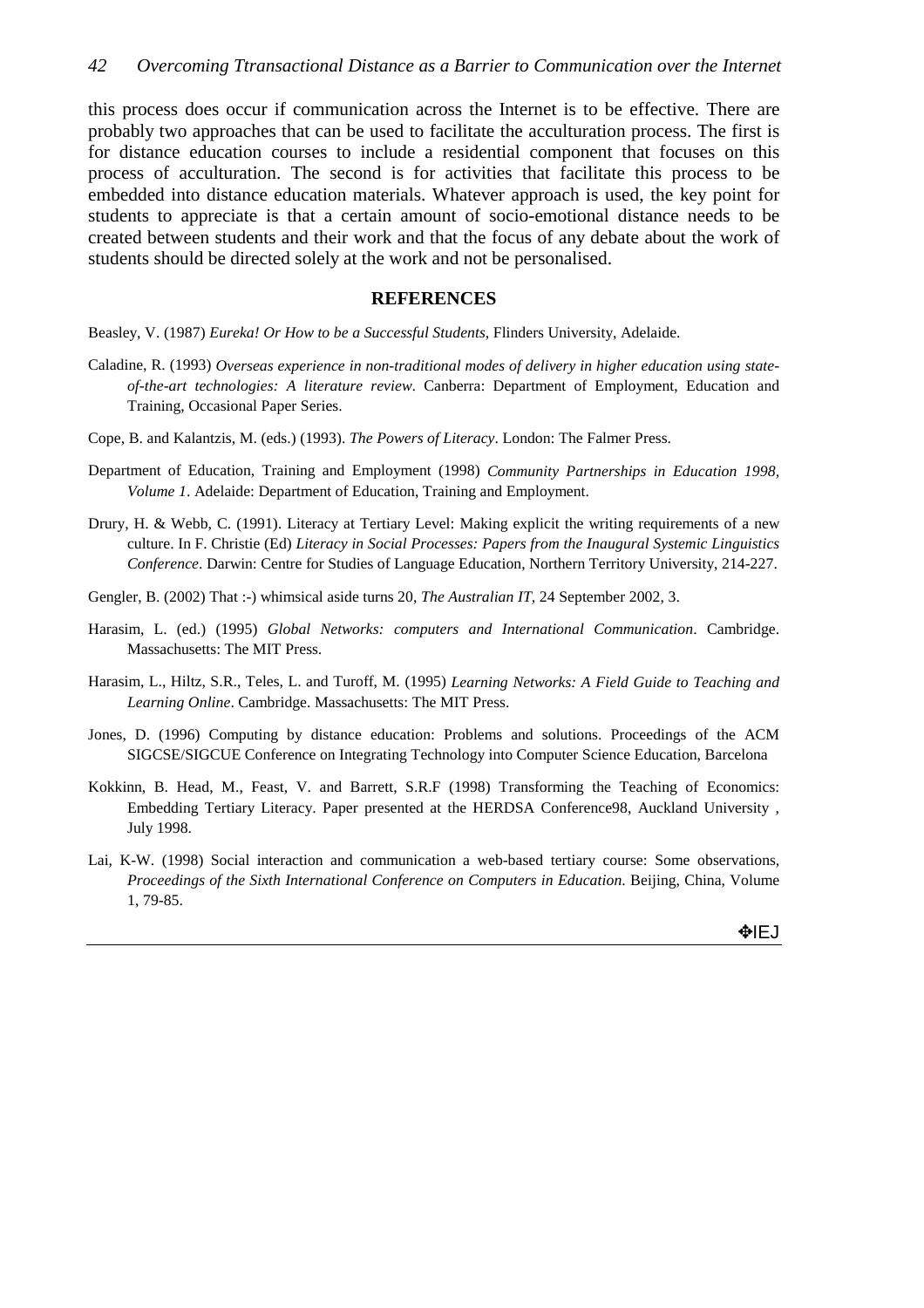# Computer Adventure Games as Problem-Solving **Environments**

### **David D Curtis**

School of Education Flinders University *david.curtis@flinders.edu.au*

#### **Michael J Lawson**

School of Education Flinders University *mike.lawson@flinders.edu.au*

*Claims that computer-based adventure games are productive environments for the development of general problem-solving ability were tested in a study of 40 students' interactions with a novel computer-based adventure game. Two sets of factors that are thought to influence problem-solving performance were identified in the literature – domain-specific knowledge (schema) and general problem-solving strategies. Measures of both domain-specific knowledge and general strategy use were developed and applied in the study. A cognitive model to explain performance is developed in which there are complex relationships among key concepts. General strategies were found to have important influences on problem-solving performance, but schema was negatively related to performance. The implications of these findings for both classroom practice and future research designs are discussed.*

Computer adventure games, problem-solving ability, strategies

# **INTRODUCTION**

The claims made about benefits that students might derive from the use of adventure games can be categorised into three groups: those about social interaction, about language, and about problem-solving. Several authors have suggested that children develop greater social skills through their interactions while playing adventure games (Craig, Podmore, Atmore, & Ashworth, 1987; Heron, 1987; Sherwood, 1988). Sherwood (1988, p.299) noted that: "The computer fosters cooperative work among students as the goal is not necessarily to complete but to problem solve. Students who collaborated on the adventure game often taught each other. Such computer oriented group work provided a positive socialising experience."

Others have claimed, on the basis of observational studies, that students develop enhanced language skills (Rice, 1985; Sherwood, 1988; Strack, 1985; Thompson & Duncan, 1988; Unwin, 1983). For example Unwin (1983, p.149) argued that "As a young person plays an adventure game, he develops such important skills as spelling, reading comprehension, critical thinking, and creativity".

It has been argued that adventure games often include puzzles that need to be solved in order to complete the game (Heron, 1987); that students need to apply knowledge derived from "life and literature" (Rice, 1985); that students must use general problem-solving skills like inferring, monitoring, and deductive reasoning (Sherwood, 1988); and that adventure games encourage application of metacognitive skill (Henderson-Lancett & Boesen, 1986). For these reasons, adventure games are claimed to have application across a range of curriculum areas (Bell & Scott, 1988; McArdle, 1985). Taken together, this final group of assertions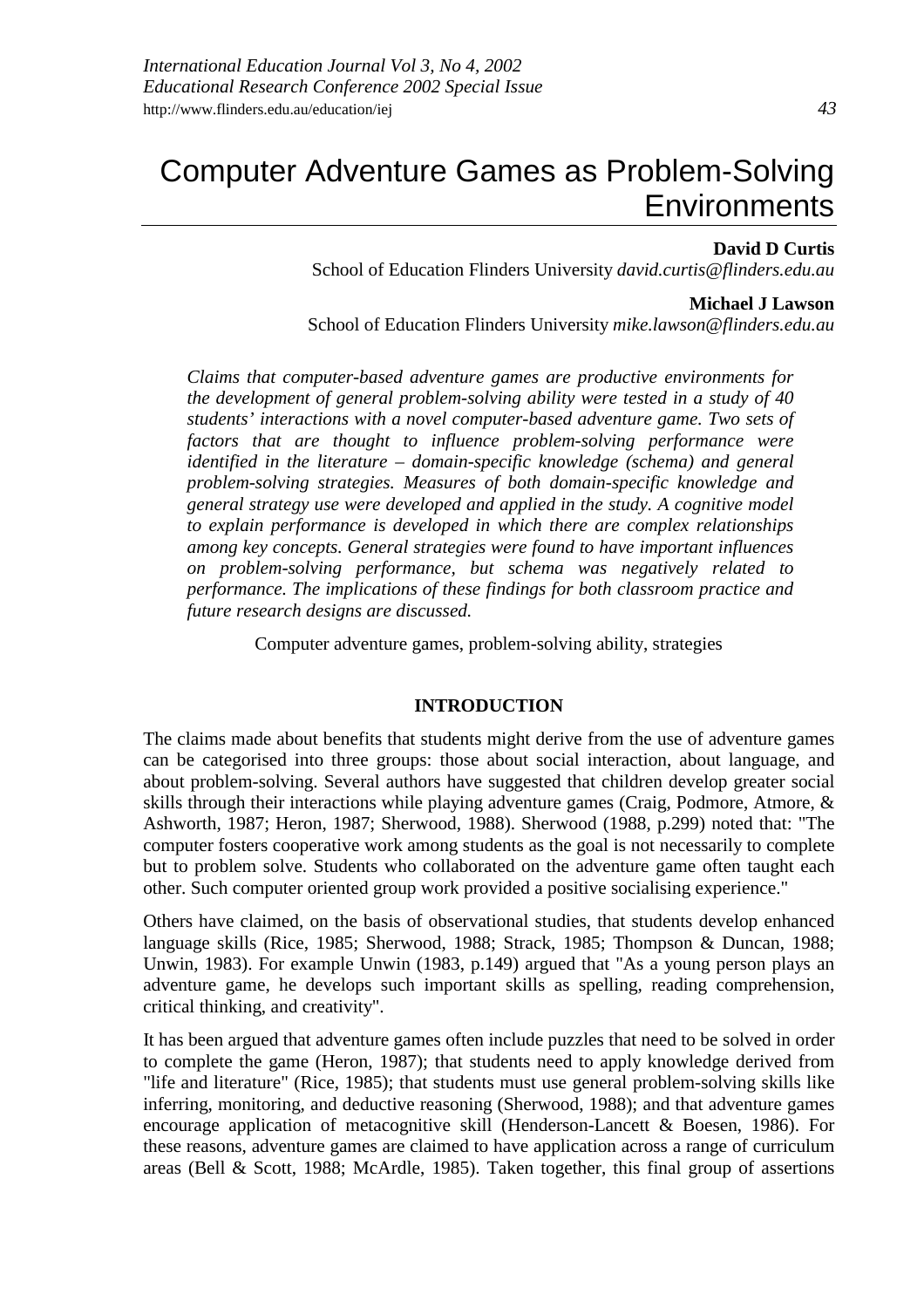support the view that students become better problem-solvers following exposure to adventure games.

The focus of this study was the claims for enhanced problem-solving performance flowing from the use of computer-based adventure games. Many of the studies cited above are anecdotal reports of observations made by teachers and others in classrooms as children used adventure games. In one of the few empirical studies located in a review of the literature, Grundy (1988) found that adventure games do have potential as effective problem-solving environments, but that this potential is not realised because children are often able to invoke techniques for avoiding the use of transferable strategies. Grundy noted that in many adventure games children are able to avoid reading for detail and are often not required to assimilate new information for later recall and use. The results of Rhodes' (1986) study also cast doubt on some of the claims made for adventure game use. Rhodes found no differences in comprehension skills between a group of students who used adventure games and a control group. Classroom use of many adventure games for influencing problem-solving is also limited because the programs usually do not include guidelines to suggest how they might be used, what problem-solving strategies could be developed, or what other experiences might be arranged to support their use (Grundy, 1988, p.21). There is, therefore, uncertainty about the status of the view that use of adventure games will result in improved problem-solving performance. The research basis for this claim is not extensive and is generally not embedded in a suitably developed conceptual framework that would provide the background for relating particular features of adventure game use and processes invoked during problem-solving.

## **COGNITIVE PERSPECTIVES ON PROBLEM-SOLVING**

# **Problems and Problem-Solving**

Mayer (1992) presented a useful definition of problem-solving:

*Problem solving is cognitive processing directed at achieving a goal when no solution method is obvious to the problem solver.*

Greeno, Collins and Resnick (1996) outlined three major theoretical stances on learning and problem-solving that they termed associationist/behaviourist/empiricist, cognitive/rationalist, and pragmatist/situative/sociohistoric. Of these, the variants of the cognitive and situative appear to be most useful in developing understandings of individuals' development of problem-solving capability.

In the information processing framework for problem-solving developed by Newell and Simon (1972), a problem exists when the current arrangement of problem elements (the current state) is different from the desired arrangement (the goal state) and operators that can effect the transition between the two states are not readily available. The problem solver's task is to find the operators that will enable the current state to be transformed into the goal state. The states of an adventure game are the set of locations and their descriptions, the set of objects and their positions and functions, and the set of restrictions on what actions can be taken. The problem operators are the commands that players issue to effect a change in the game state to bring it closer to the goal. Using the Newell and Simon model, the strategic nature of the student's actions (moves) is likely to have a major influence on the success of the problem-solving attempt.

However, more recent research has also highlighted the important influence that the student's store of knowledge has on comprehending the situation, selecting moves, and thereby affecting the outcome (Schneider, 1987, 1990).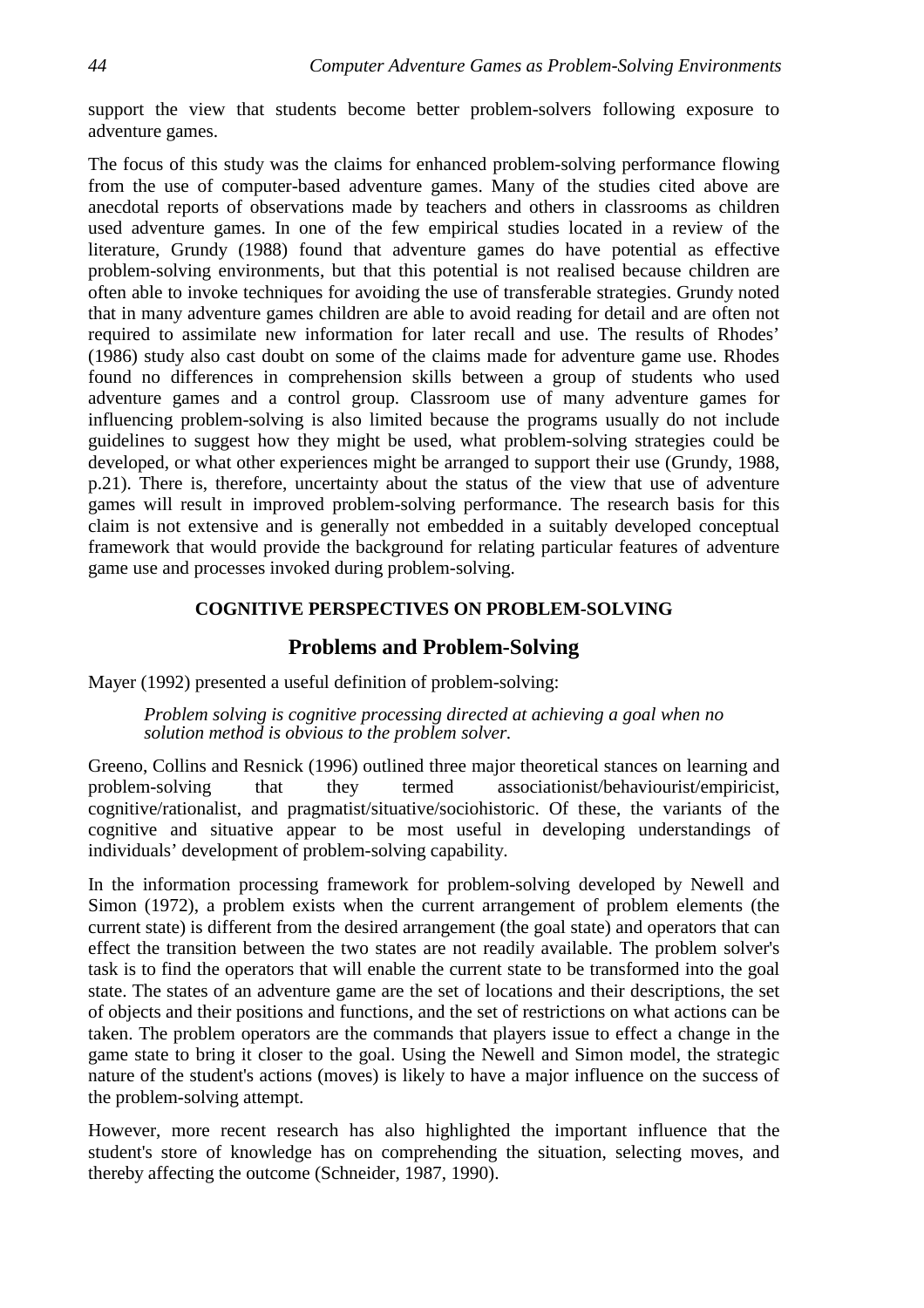#### *Curtis and Lawson 45*

The strictly cognitive models of problem-solving, with an emphasis on abstract representations inside the problem-solver's head, is criticised by researchers who have investigated problem-solving in 'real world' situations. Scribner (1986) described the processes used by packers in a warehouse and Lave (1988) showed how shoppers made decisions about which products, packaged in different amounts, represented 'best buys'. The individuals in these studies performed skilfully, but did not use abstract processes. Rather, they manipulated concrete materials, used non-formal practical representations, and employed low mental load strategies.

Problem-solving ability is defined as "cognitive processing directed at achieving a goal when no solution method is obvious to the problem-solver" (Mayer & Wittrock, 1996). This definition emphasises neither general processes nor the individual's knowledge base. It may be taken to include either or both in effective problem-solving performance.

# **Expertise, Knowledge, and Strategy Use in Problem-Solving Performance**

Chi, Glaser, and Rees (1982) claimed that success in problem-solving depends on access to a well-developed and extensive knowledge base. Experts have richly elaborated knowledge bases and they use these early in problem-solving to develop a representation of the problem task that then directs the moves used to solve the problem. Thus, Chi et al. (1982) argued that domain specific knowledge is of major importance in expert problem-solving. Others also support this view (Larkin, 1985; Schneider, 1987). Sweller (1990) went further and argued that:

Subsequent work on expertise in areas such as physics and mathematics supported the suggestion that domain-specific-knowledge rather than general problem-solving skills differentiated novices from experts. (Sweller, 1990, p.412)

Sweller postulated that experience in a domain results in the formation of a schema for that domain that includes a knowledge base and a set of highly automated rules. The schema enables problem classification according to previously encountered solution procedures and the associated rules can then be used to direct performance. If this is so, schematic knowledge should be strongly associated with a high level of success in problem-solving.

Other researchers have argued that it is necessary to qualify this view of the dominance of prior knowledge as a factor in problem-solving performance. They have argued that, through experience in solving problems, students also use and develop a set of more general skills that they may apply in new situations. Bereiter and Scardamalia (1986) pondered the question of how novices, with limited domain-specific knowledge, transform themselves into experts. They argued that some people are expert at becoming expert and that they do this by the use of strategies. This view is taken further, with claims that students can be taught to use a set of general problem-solving skills (in a domain), and that when the skills are well developed, students will transfer them to other domains. A number of authors have reported improved performance following strategy instruction (Bereiter & Scardamalia, 1987; Charles & Lester, 1984; Clements, 1990; Hembree, 1992; Lawson & Rice, 1987; Paris, Wixson, & Palincsar, 1986). There is, however, more argument about the extent to which students can spontaneously transfer strategies developed in one area to another, so that even when subjects have knowledge available, frequently they only apply that knowledge when reminded of its availability and relevance (Gick & Holyoak, 1983; Ross, Ryan, & Tenpenny, 1989).

Thus there are two different positions: one that holds that effective problem-solving depends upon a well developed knowledge base and another that relies upon generally applicable strategies. Despite the identification of these two contrasting positions it is not necessary, or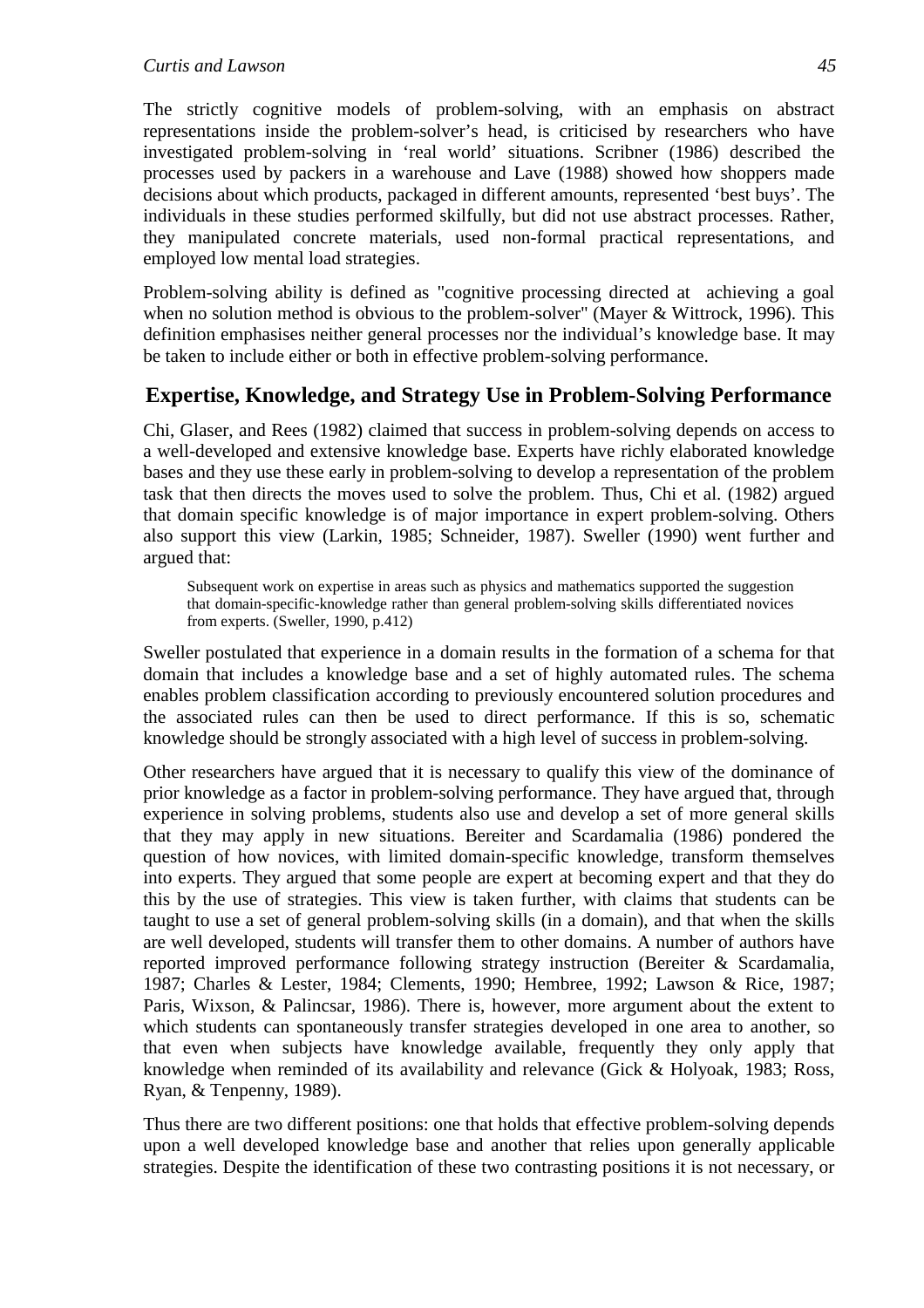even helpful, to opt for only one or other of schema induction or strategy use to explain problem-solving performance. Siegler (1990) argued strongly that schematic knowledge and strategy use interact and that this interaction requires acknowledgment of the contribution of both sets of factors to the students' outcomes. In the initial acquisition of knowledge, strategy use is important, and in later access to and use of that knowledge, it is again a factor (Alexander & Judy, 1988; Chi, Hutchinson, & Robin, 1989; Chi & VanLehn, 1991; Prawat, 1989).

Thus the literature suggests that there are two major sets of influences on problem-solving, schematic knowledge and strategy use, that they interact, and that they need to be considered in explanations of problem-solving performance. However, schematic and strategic knowledge cannot be the elemental determinants of performance. Schematic knowledge must arise from experience and also be related to ability. Strategy use is very likely to be related to ability and may also depend upon experience.

In the adventure game context it was hypothesised that both general ability and experience of adventure games would enhance problem-solving skill, and from this it was predicted that more adventure game experience would result in superior adventure game performance. It was also postulated that experience in use of adventure games would affect students' knowledge of these games and their use of general problem-solving strategies. These two factors, separately or in concert, could lead to enhanced performance. These assumptions are summarised as a set of hypotheses:

- 1. Higher levels of ability will lead to enhanced performance;
- 2. More experience of adventure games will lead to enhanced performance;
- 3. Higher ability will be associated with greater general strategy use;
- 4. More experience of adventure games will lead to greater schematic knowledge;
- 5. Greater use of general problem-solving strategies will lead to superior performance;
- 6. A greater domain-specific (schematic) knowledge base will lead to superior performance.

These relationships are summarised in Figure 1. The two independent variables (Ability and Experience), the two mediating variables (Strategy use and Schema), and the dependent variable (Performance) are all latent constructs. They are not measured directly but are indicated by a range of manifest variables. For clarity, the manifest variables that are used to operationalise the constructs have not been included in the diagram.



**Figure 1. The hypothesised model of relationships among Ability, Experience of computers and adventure games, Schema for adventure games, Strategy use and Performance on adventure games**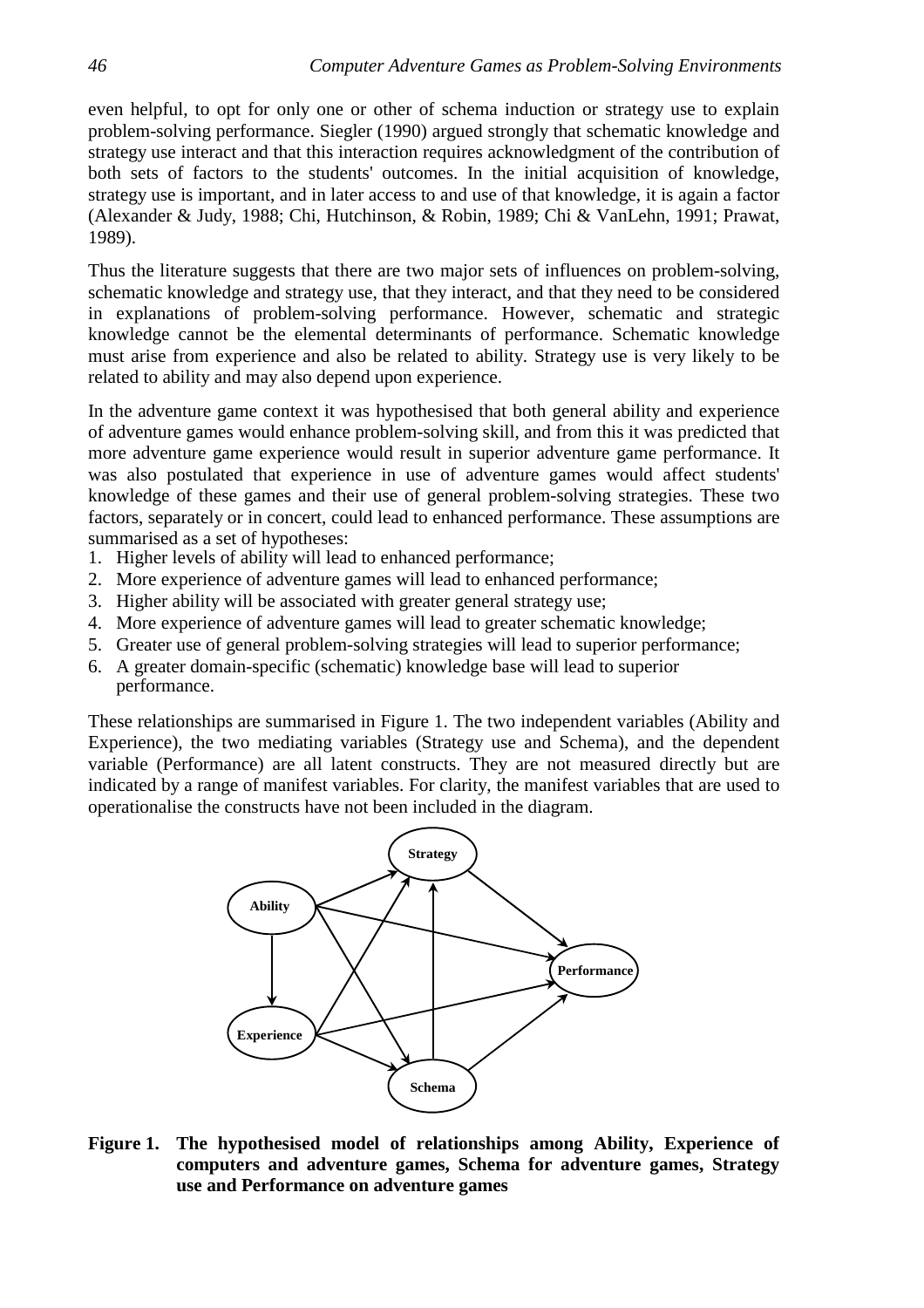#### *Curtis and Lawson 47*

 $\overline{a}$ 

In the model, some relationships in addition to those specifically posited in the hypotheses were tested. A path was included from Ability to Experience in order to detect whether there was a bias in the inclination of students of different ability levels to engage in the use of computers or adventure games. Two other paths have been postulated in the model to be tested. One is a path from Ability to Schema. The presence of this path would indicate that higher ability students induce adventure game schema more readily than students of lesser ability on the basis of a given amount of adventure game experience. Similarly, a path between Experience and Strategy use is proposed. Here the main hypothesis is that Ability is related to Strategy use, but that more experience of adventure games may result in greater application of general problem-solving strategies. This possibility is also tested by the inclusion of a path from Schema to Strategy use. The import of this path is that the influence of Experience may operate directly on Strategy use, but it may also operate indirectly through Schema.

The path model includes the possibilities that there are direct relationships between constructs, for example from Ability to Performance, but that there may also be indirect relationships, for example Ability may also influence Performance through Strategy use.

Thus, a model of problem-solving performance in adventure games was hypothesised that invoked strategy use and schematic knowledge as mediating constructs with cognitive ability and domain-specific experience as primary constructs. The ways in which these constructs were operationalised are described in the Method section of this paper, and the corresponding variable labels are shown in italics.

### **METHOD**

# **Subjects**

Participants in the study were 44 students from three metropolitan schools in Adelaide. The students ranged in age from 12 to 15 years and they were in Years 7 to 10. Data from four students were lost due to equipment failure, leaving complete data for 40 subjects, of whom 18 were female.

# **Prior Knowledge and General Ability**

In order to assess the extent of previous exposure to adventure games, students completed a self-report questionnaire in which they were asked about their experience of, and affect for, computers (*CmpExp* and *Affect*), and the number of adventure games that they had played (*AgExp*). The questionnaire also sought information on students' age (*Age*), sex (*Sex*) and knowledge of meanings for 20 words that were taken from the adventure game (*AWK*). In order to generate information about students' prior schematic knowledge of adventure games, the questionnaire also presented a location description from another adventure game as it might have appeared on screen. Students were asked to generate a list of moves that they thought would be appropriate (*Elab*), and then to select the move that they thought would be the best one (*Action*). This list of moves and the suggested best move were scored to establish a measure of schematic knowledge for adventure games.<sup>1</sup>

Students were classified as novice, intermediate or experienced players based upon the number of adventure games that they indicated they had played. Those who had played none or one game were classified as novices, of whom there were 10; those who had played two

<sup>&</sup>lt;sup>1</sup> All material used in this study, including the adventure game program, are available from the first author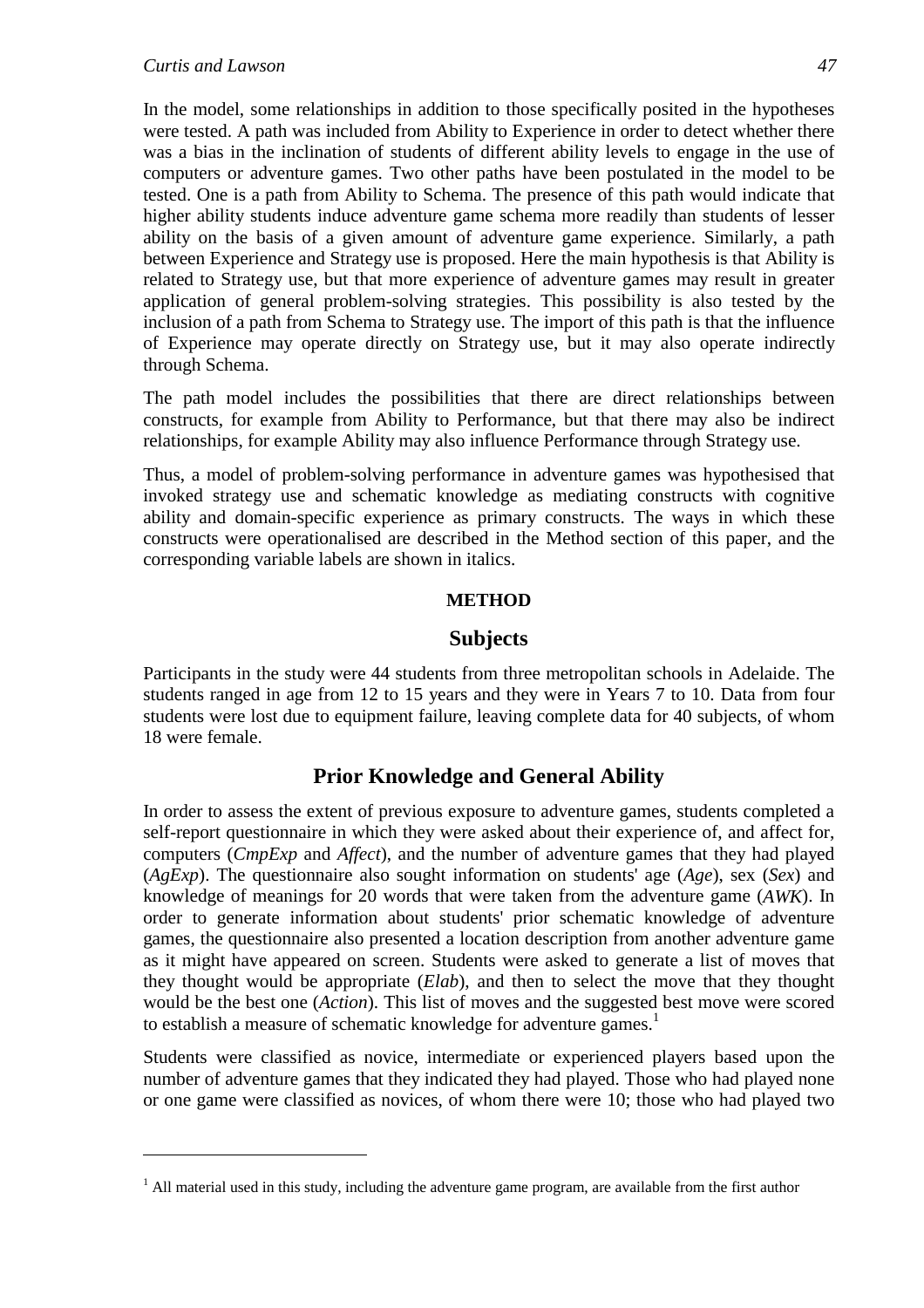or three games as intermediate, of whom there were 20; and those who had played four or more games as experienced, and there were 10 in this category.

Students also completed a standard word knowledge test (Australian Council for Educational Research, 1989) to provide an estimate of verbal ability (*WKTF*). This was taken as a proxy for general ability.

At the conclusion of the session in which students completed the questionnaire and the word knowledge tests, each student was given a copy of the instructions for playing the adventure game. They were asked to read the instructions before presenting for the adventure game session which was held one week later.

# **The Adventure Game**

For this study a new text based adventure game, The Ancient Abbey, was developed. It has 34 locations and six objects that must be found in order to complete the game. It is structured so that the first two objects can be found simply by going to their initial locations. Both must be found to retrieve the third object, and this is required to move to the section of the game where the remaining objects are placed. In this area, locating the sixth object requires the player to hold the fifth, and to get this, object four must already have been obtained. In this way, the number of objects located and the number of game locations visited provide an index of performance in the game.

The program includes data collection code. As the player makes a move, the time of the move, the player's location, and the command issued are recorded in a text file.

# **Think-Aloud Protocol Generation Training**

Immediately prior to the adventure game session, students were given training individually in the generation of a concurrent think-aloud protocol. In the training, which used another text-based adventure game with the same screen layout as the experimental game, the researcher modelled the think-aloud process by reading relevant information from the screen, by articulating possible moves, and by selecting and giving reasons for the chosen move. Students were then asked to continue with the game. During the training, if students did not give reasons for their moves, they were reminded to do so, and in some cases the process was modelled again. The duration of this training was approximately 15 minutes, but varied depending upon the extent to which students demonstrated their ability to articulate reasons for their moves. The experimental game was commenced when the researcher was satisfied that the participant would be able to generate a useful protocol.

# **Adventure Game Data Collection**

When students presented for the adventure game session, they were given a copy of the adventure game instructions and a blank 'map' (a sheet of paper with a grid of boxes) that could be used to keep records of their progress. Students were not told to use this, it was simply available for those who chose to use it. Further, while students played the game, they were reminded of the need to provide a concurrent think-aloud protocol. The think-aloud protocols were audio-tape recorded and later transcribed. The transcripts were analysed for evidence of students' use of a variety of strategies, including game specific strategies such as saving the game if they thought that the next move might be dangerous, and more general strategies like making inferences from information presented on screen, planning a sequence of moves, or monitoring performance. The strategies coded in the analysis of transcripts are shown in Table 1.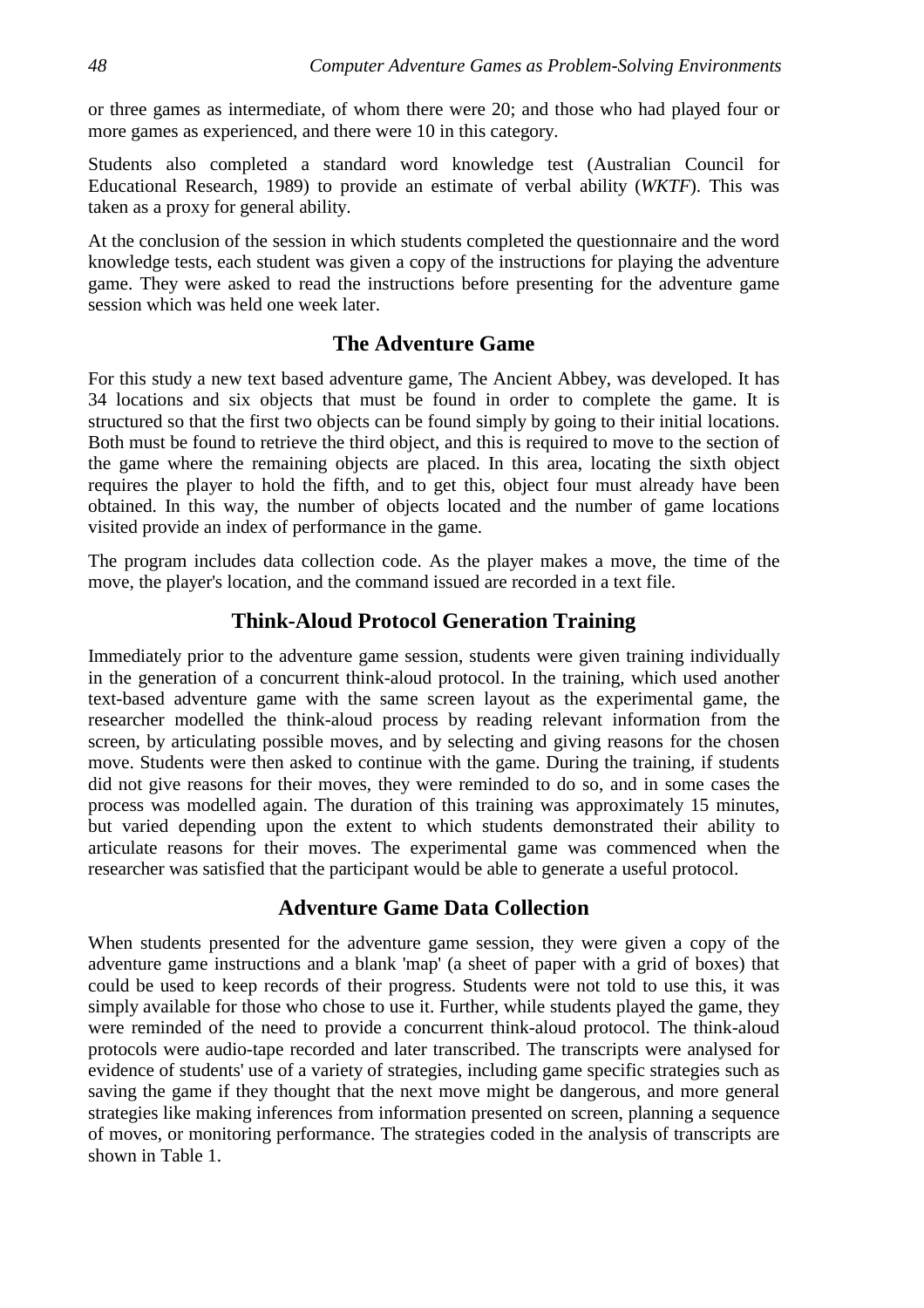A criterion measure of student performance in the game was required. The adventure game is in effect a sequence of small puzzles. In choosing to move from one location to the next, there is a description of the location and an indication of possible directions. Using the hints provided in the location descriptions helps users to decide courses of action. In order to complete the game, six objects had to be collected. The first two could be found by visiting their locations and issuing the command to take them. However, one of the objects was a key that had to be used to open a door to a location where other objects were available. Thus the number of objects collected reflected the degree of completeness of the game solution. Thus the two variables, *Locatns* and *Objects*, were used as indicators of performance. Other information collected during students' use of the game were the extent to which they used maps (*Maps*) and the number of moves that they made (*Moves*).

|                | <b>Planning</b>                                           |                | <b>Monitoring</b>                                        |
|----------------|-----------------------------------------------------------|----------------|----------------------------------------------------------|
| P <sub>1</sub> | Single moves with no forward planning                     | M1.            | Recall that a location has been seen before.             |
|                | indicated.                                                |                | M2 Acknowledgment of a memory limitation.                |
| P <sub>2</sub> | A move for which a goal is specified.                     | M3             | Acknowledgment that an error has been                    |
| P <sub>3</sub> | An adventure specific move like saving                    |                | made.                                                    |
|                | game status.                                              |                | M4 Summary reflection on performance.                    |
|                | Recognition                                               |                | <b>Errors</b>                                            |
| R              | Recognition of the significance of an object.             | E1             | Error in reading text from screen.                       |
|                | <b>Inference</b>                                          | E <sub>2</sub> | Error in recall of a location.                           |
| 11             | Infers use for an object when it is first<br>encountered. | E3             | Error in using a direction. Says East but<br>moves West. |
| 12             | Infers use for an object when prompted by a<br>situation. |                |                                                          |
|                |                                                           |                |                                                          |

| Table 1. Summary of strategic behaviours coded in transcripts of students' |
|----------------------------------------------------------------------------|
| protocols recorded during adventure game play                              |

# **Data Analysis**

Two approaches were taken in the analysis of the data collected during this investigation. First, in order to ensure that the data were free of errors, a range of descriptive statistics were computed. The hypothesised relationships among the variables were investigated using *t* tests to compare independent samples. Although this method provides a useful exploratory approach to data analysis, it lacks the power to investigate a problem that is multivariate in nature. Second, path modelling was undertaken in order to establish a more complete understanding of the explanatory constructs invoked in the study, and the focus in the remainder of the paper is on the conduct and interpretation of the path analysis.

In order to further examine the relationships among the set of variables, the path model shown in Figure 1 was tested using Partial Least Squares (PLS) path analysis with the program PLS Path (Sellin, 1987). Alternatives available for this analysis included multiple regression analyses and the use of Structural Equation Modelling (SEM). The former was tried but rejected because of the detection of multicollinearity among independent variables. The latter method requires large sample sizes and assumes multivariate normal distributions among variables. Given that the sample size was relatively small at 40, PLS was the chosen analytical method. Because it does not make distributional assumptions, PLS has the disadvantage that standard errors are not computed from a distribution. However, estimates of standard errors are provided through the use of the jack-knifing technique, and so it is possible to infer the significance of the variables included in the model. Path analysis using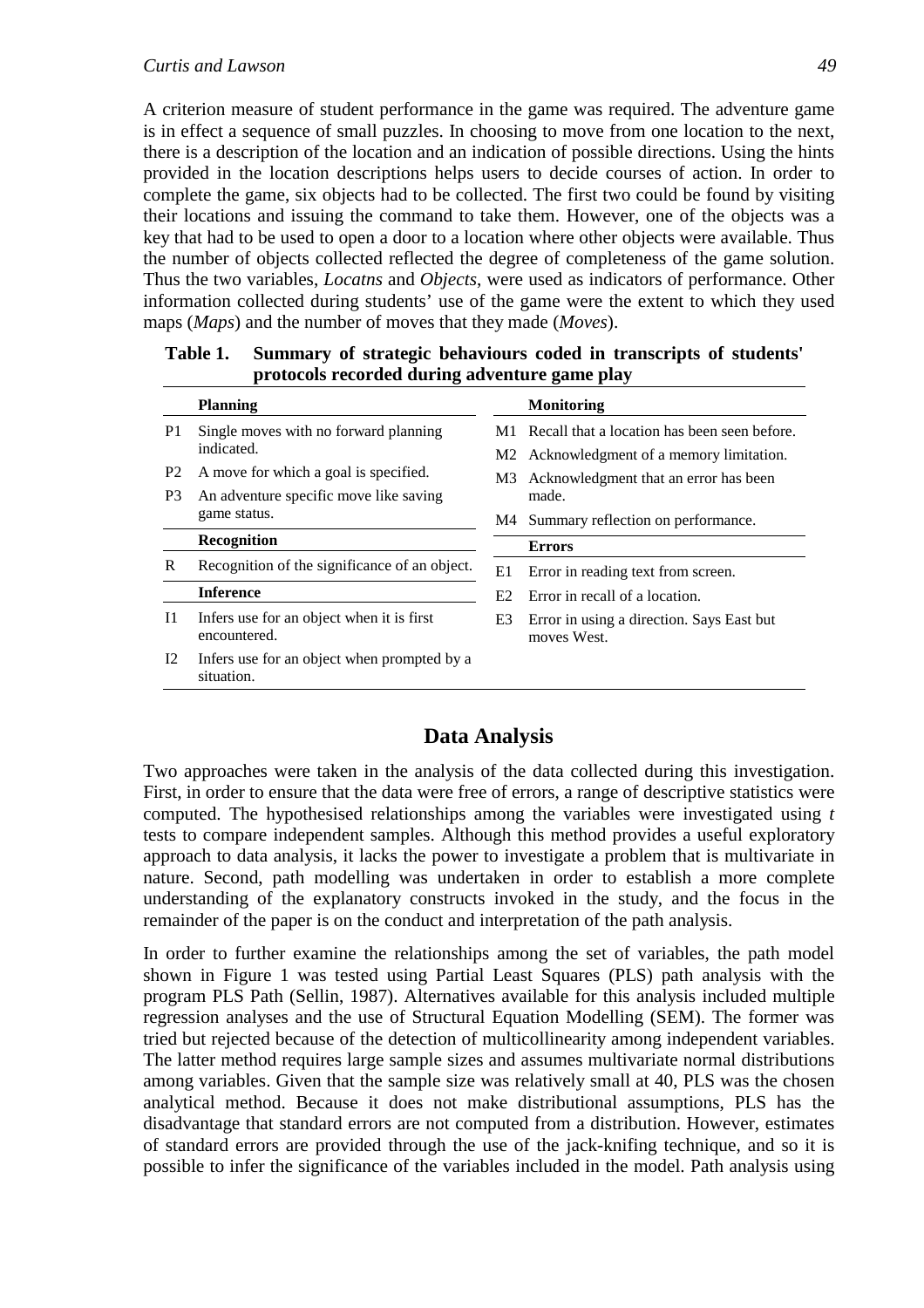PLS shares with SEM the capacity to define the problem in terms of latent constructs and manifest variables and to explore theoretically interesting relationships among the latent constructs.

#### **RESULTS**

Initially a path model was specified that included all possible paths among latent variables as shown in Figure 1. From two to eleven manifest variables were used as indicators for each latent variable. In an iterative refinement of the model, some manifest variables were removed from the model when their loadings were found to be low compared with the jackknife standard error of the estimate. Some paths between latent variables were also removed when their magnitudes were low compared with the estimated standard errors. The criterion for retention for both manifest variables and for paths was that the estimated magnitude of the manifest variable loading or the path coefficient had to be more than twice the jack-knife standard error.

During the refinement of the model five manifest variables were removed from the Strategy use latent construct. The variables removed included the three behaviours coded as Errors. These involved errors in reading information (*E1*), recall of information (*E2*), and errors in making moves (*E3*). Two monitoring behaviours were also deleted from the model. These were *M1*, recall of a location, and *M2*, recognition of memory limitation. Another variable of interest, *P1* – making moves without articulating a purpose – had not been included in the model as this variable represents a lack of strategic activity rather than the use of a particular strategy.

Several paths between latent constructs were also removed because they proved to be nonsignificant. A path had been hypothesised between Ability and Experience. This had been included in case there had been bias in that high ability students might have been more (or less) inclined to play these games or otherwise to engage with computers. This path coefficient was 0.156 with a jack-knife standard error of 0.178, and so it was removed. It can therefore be concluded that there was no significant ability bias in the tendency to engage with computers or to play adventure games. The lack of a relationship between these variables enables them to be treated as independent exogenous constructs in the model.

The path from Experience to Strategy use was removed initially. The path coefficient was 0.125 and the jack-knife standard error was 0.180, indicating that the path must be regarded as non-significant. However, following the removal of the path from Schema to Strategy use (see below), this path was reinstated and its magnitude was marginally significant at 0.218 with a standard error of 0.108, the criterion ratio being 2.180.

A path had been postulated from Schema to Strategy use. It was hypothesised that having a schema for adventure games might enable the selection and deployment of particular strategies. However, the path coefficient was 0.190 with a jack-knife standard error of 0.230. While this path is of moderate magnitude, the relatively high standard error may indicate that more experienced players with better developed schemas use them directly in their solutions, while less experienced players with limited schematic knowledge may rely largely upon general purpose strategies. The relatively high standard error estimate of this path coefficient may be important in understanding the relationships that emerged in the analysis, and this matter is again raised in the Discussion section.

The results of this analysis following refinement are summarised in Figure 2.

Table 2 shows the results of the outer model – the loadings of manifest variables on their associated latent variables, with the jack-knife standard errors of those loadings and the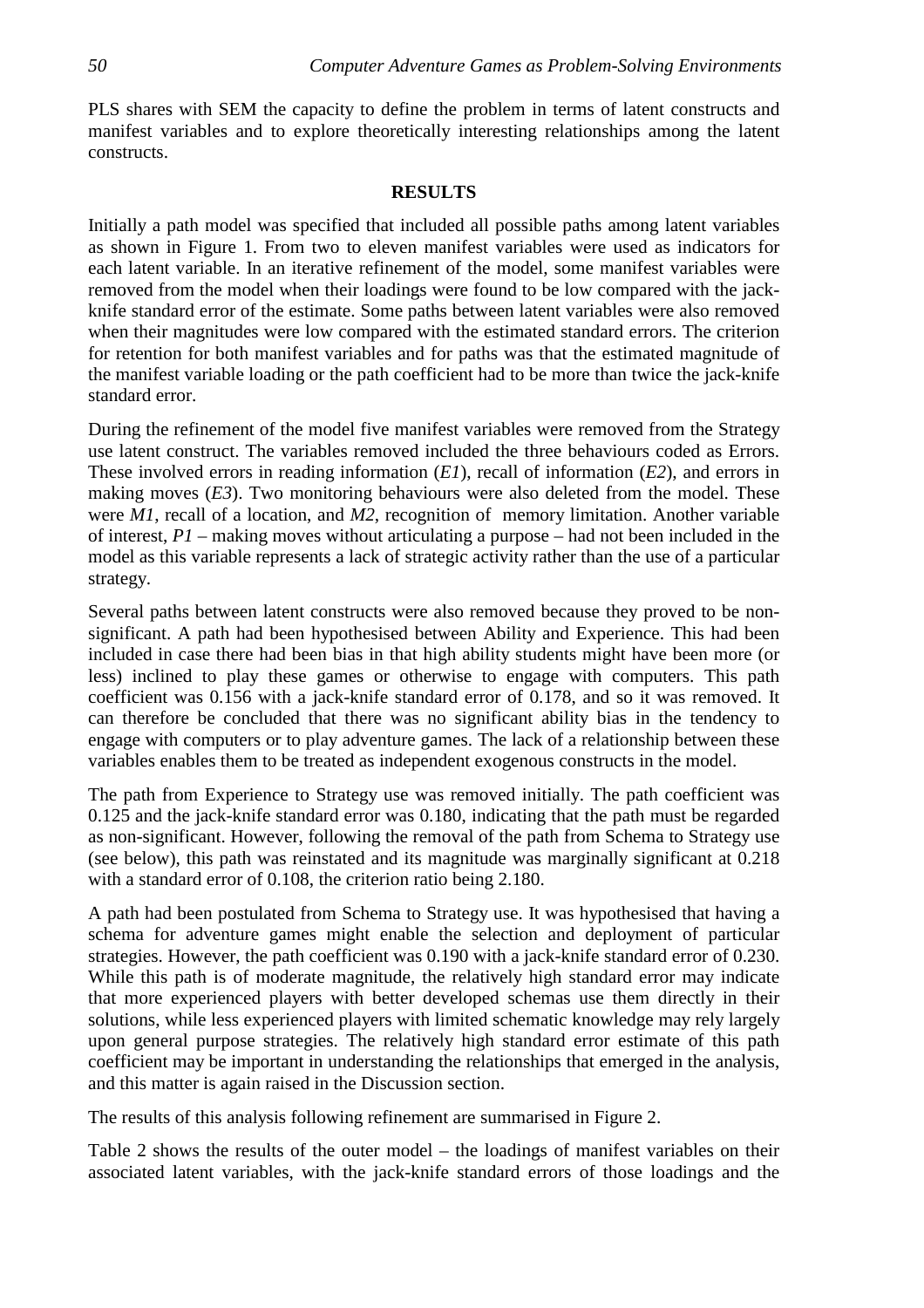ratios of the loadings to the standard errors. These ratios provide an indication of the consistency the loadings. For most latent variables, the sets of loadings are reasonably high, but for the Strategy use latent variable, the loadings are somewhat variable and the  $Q^2$ statistic is rather low. This may suggest that there is considerable variation among participants in the particular strategies that they use.



**Figure 2. Results of a path analysis on the hypothesised model of adventure game performance** (Coefficients are shown for inner model paths with standard errors in parentheses. Outer model loadings are shown without standard errors, given in Table 2).

| Table 2. | Loadings of Manifest Variables on Latent Variables in the Path Model |  |  |
|----------|----------------------------------------------------------------------|--|--|
|          |                                                                      |  |  |

| Latent        | <b>Manifest</b> | Loading | Jack-knife            | <b>Ratio of Loading</b> |
|---------------|-----------------|---------|-----------------------|-------------------------|
| Variable      | Variable        |         | <b>Standard Error</b> | to Standard Error       |
| Ability       | <b>WKTF</b>     | 0.921   | 0.034                 | 27.088                  |
|               | <b>AWK</b>      | 0.946   | 0.023                 | 41.130                  |
|               | Age             | 0.486   | 0.122                 | 3.984                   |
| Experience    | AgExp           | 0.919   | 0.024                 | 38.292                  |
|               | Affect          | 0.581   | 0.109                 | 5.330                   |
|               | CmpExp          | 0.513   | 0.115                 | 4.461                   |
| Schema        | Elab            | 0.879   | 0.040                 | 21.975                  |
| $Q^2 = 0.303$ | Action          | 0.763   | 0.069                 | 11.058                  |
|               | Maps            | 0.791   | 0.065                 | 12.169                  |
| Strategy use  | P <sub>2</sub>  | 0.542   | 0.189                 | 2.868                   |
| $Q^2 = 0.077$ | P <sub>3</sub>  | 0.532   | 0.148                 | 3.595                   |
|               | $_{11}$         | 0.787   | 0.111                 | 7.090                   |
|               | 12              | 0.473   | 0.126                 | 3.754                   |
|               | M <sub>3</sub>  | 0.526   | 0.129                 | 4.078                   |
|               | M4              | 0.695   | 0.270                 | 2.574                   |
|               | R               | 0.887   | 0.077                 | 11.519                  |
| Performance   | Locatns         | 0.966   | 0.009                 | 107.333                 |
| $= 0.459$     | Objects         | 0.956   | 0.011                 | 86.909                  |

(The  $Q<sup>2</sup>$  statistic is an indication of the predictive power of predictor variables for the manifest variables associated with a given latent variable).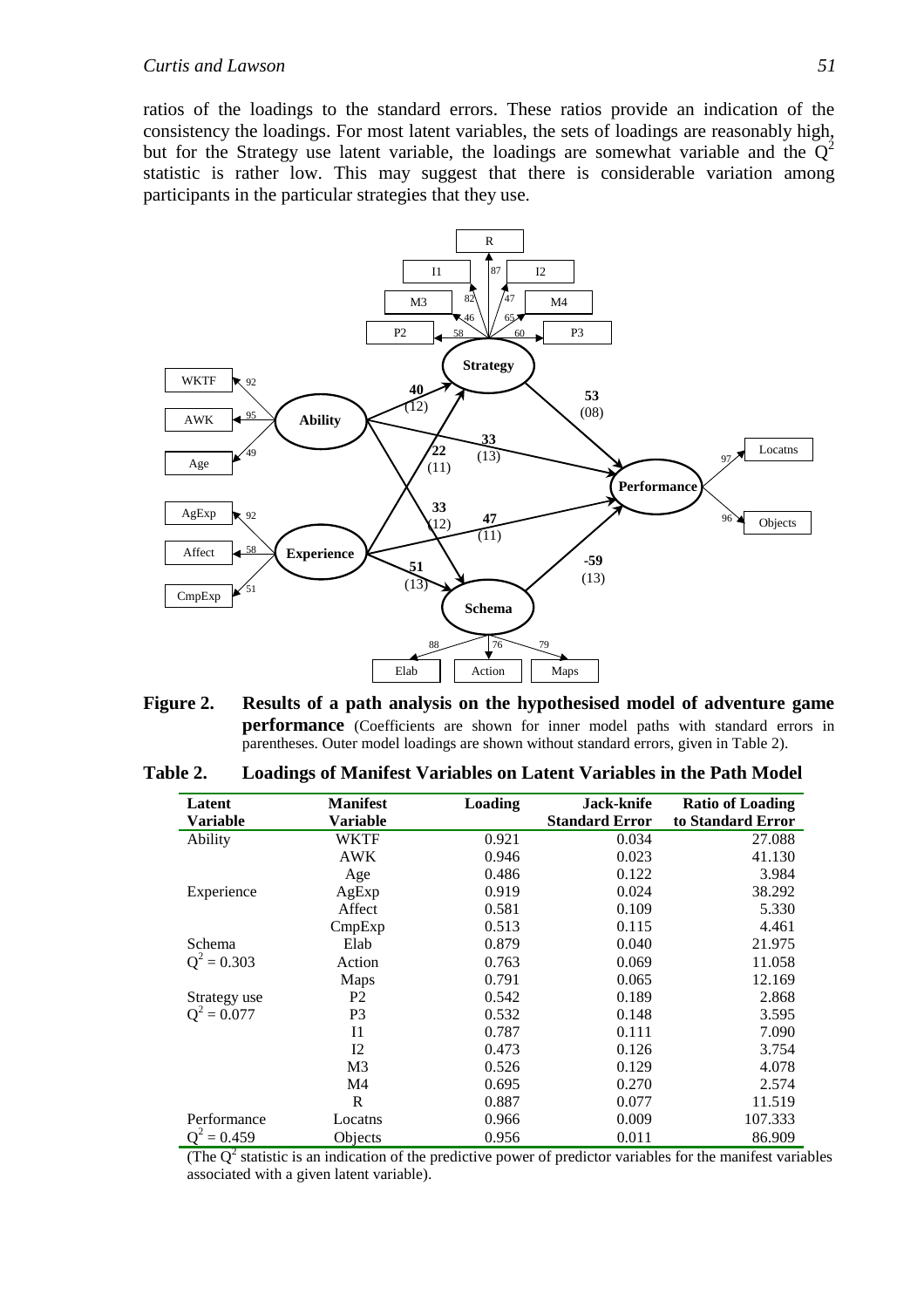The results of the inner model, the paths among latent variables, are shown in Table 3. In each cell the path coefficients between latent variables, their jack-knife standard errors, and their ratios are tabulated. Also shown are the  $R^2$  values for the predicted variables. The  $R^2$ value for Performance is 0.590 indicating that the model is able to predict a high proportion of the variance in this construct.

|              |               | <b>Endogenous (Predicted) Latent Variables</b> |                               |
|--------------|---------------|------------------------------------------------|-------------------------------|
|              | Schema        | <b>Strategy use</b>                            | <b>Performance</b>            |
|              | $R^2 = 0.403$ | $R^2 = 0.227$                                  | $R^2 = 0.590$                 |
| Ability      | 0.328         | 0.403                                          | 0.330                         |
|              | 0.120         | 0.117                                          | 0.126                         |
|              | 2.733         | 3.444                                          | 2.619                         |
| Experience   | 0.513         | 0.218                                          | 0.473                         |
|              | 0.131         | 0.108                                          | 0.111                         |
|              | 3.916         | 2.019                                          | 4.261                         |
| Schema       |               |                                                | $-0.590$<br>0.128<br>$-4.609$ |
| Strategy use |               |                                                | 0.534<br>0.080<br>6.675       |

# **Table 3. Estimated Path Coefficients, Jack-knife Standard Errors and Criterion Ratios in the Refined Model of Performance**

Each cell has the path coefficient (Beta), the Jack-knife standard error, and their ratio

Table 4 shows the direct, indirect and total effects of the explanatory latent constructs on dependent ones. Both Ability and Experience are mediated through Strategy use and Schema. Ability has positive direct and indirect effects, while Experience has a positive direct effect, a small positive indirect effect through Strategy use, and a substantial negative indirect effect through Schema.

|                     | <b>Direct Effect</b> | <b>Indirect Effect</b> | <b>Total Effect</b> |
|---------------------|----------------------|------------------------|---------------------|
| <b>Schema</b>       |                      |                        |                     |
| Ability             | 0.329                | ٠                      | 0.329               |
| Experience          | 0.513                | $\ddot{\phantom{0}}$   | 0.513               |
| <b>Strategy use</b> |                      |                        |                     |
| Ability             | 0.403                | $\ddot{\phantom{0}}$   | 0.403               |
| Experience          | 0.218                | $\ddot{\phantom{0}}$   | 0.218               |
| <b>Performance</b>  |                      |                        |                     |
| Ability             | 0.329                | 0.212                  | 0.351               |
| Experience          | 0.473                | $-0.187$               | 0.287               |
| Schema              | $-0.590$             | $\ddot{\phantom{0}}$   | $-0.590$            |
| Strategy use        | 0.534                | ٠                      | 0.534               |

|  | Table 4. Summary of Path Coefficients among Latent Variables |  |  |
|--|--------------------------------------------------------------|--|--|
|  |                                                              |  |  |

# **Discussion of Results**

The positive relationships from Ability to Performance and Experience to Performance are expected. Similarly the positive paths from Ability to Strategy use, from Ability to Schema, from Experience to Schema and from Experience to Strategy use are also expected. The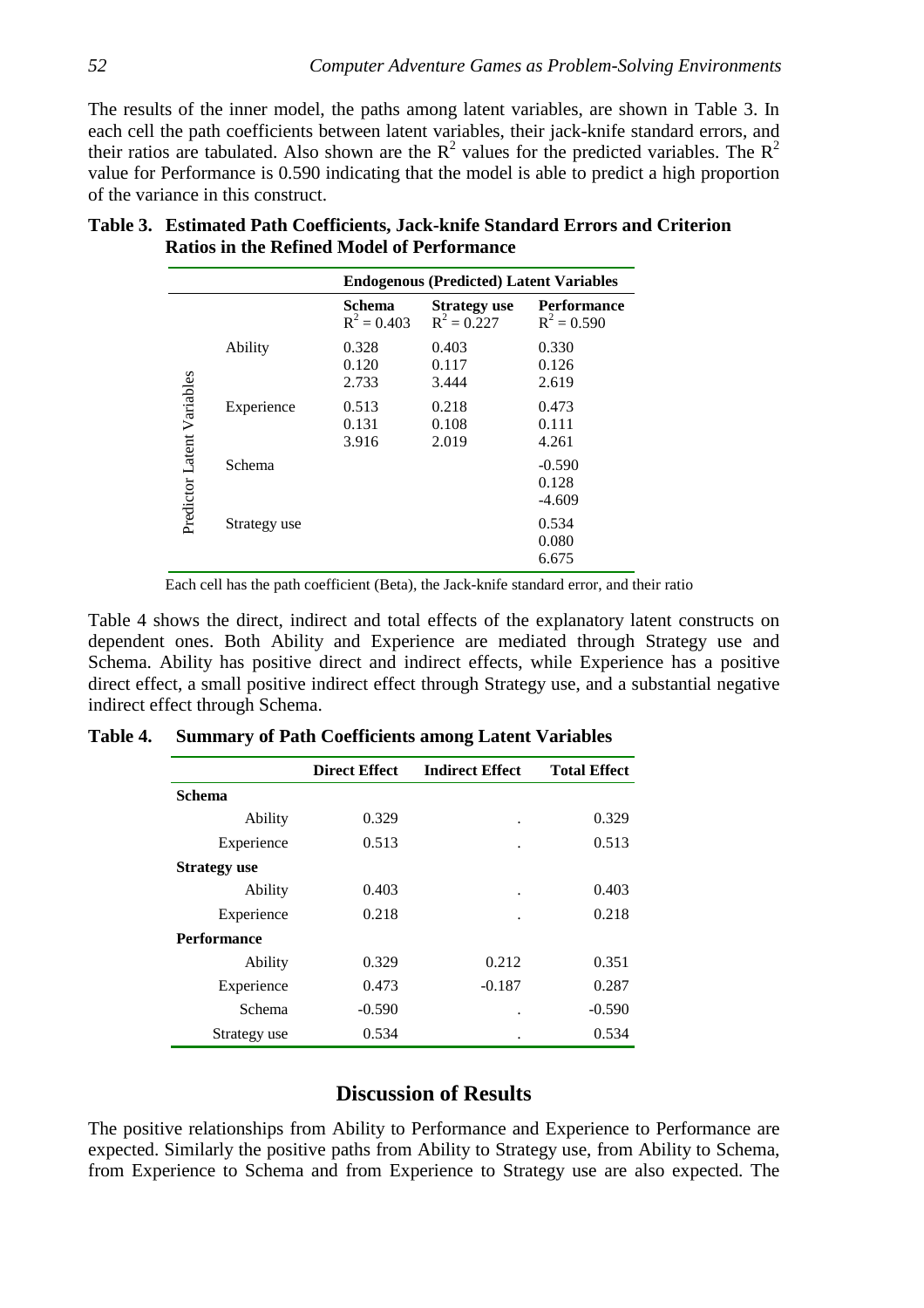relative magnitudes of these paths are also of interest. Ability has a moderately strong path to Strategy use and Experience has a similarly strong path to Schema.

Of greater interest are the influences of the modelled constructs on Performance. Predictably, both Ability and Experience have positive direct influences on Performance. The quite strong positive path from Strategy use to Performance indicates that the use of general problem-solving strategies has been an important element in the mechanisms by which the participants in this study have been able to solve the problems posed within the adventure game environment. However, what is quite surprising is the strong negative path from Schema to Performance. At first glance, this result suggests that having a well developed Schema for adventure games is counter-productive to achievement, a proposition that makes no theoretical or practical sense. Even if an extreme information processing position was taken and it was asserted that problem-solving performance was a result only of the application of very general strategies, how could the acquisition of greater knowledge undermine performance?

In order to understand the unexpected relationship between Schema and Performance, the measures for Schema must first be reviewed. The manifest variables used to form the Schema latent construct in the study may not be as complete a representation of this construct as is desirable. Schema for adventure games was inferred from a scenario taken from another adventure game from which participants had been asked to generate a range of moves and from them to select optimal moves. These two variables are taken as indicators of an adventure games schema: those participants who had a well developed schema for adventure games were presumed to be capable of generating a greater number of moves and of selecting more productive moves. This appears to provide an indication of schematic knowledge, but it may not provide as complete a representation of it as is desirable. More detailed questions about possible courses of actions and expected outcomes may well have provided a more comprehensive indicator of this latent construct.

Two explanations are hypothesised for the observed negative path between Schema and Performance. First, it was assumed that the students participating in this study represented a range of experience from novice to some advanced level of expertise and that there would be a gradual transition in the use of knowledge and strategies with increasing experience. However, it is possible, that as experience grows, there is a change in the architecture of problem-solving and that a model that describes near-novice problem-solving is rather different from the model required to account for proficient or expert problem-solving. If this is so, then in the current study the hypothesised model is a conflation of two, and possibly more, models. There are indications in the current model that this may be the case. Two paths involving Schema, one from Ability and one to Strategy use, had rather high standard errors. In addition, the  $Q^2$  statistic for the Strategy use latent variable was rather low suggesting that strategy use among participants was variable. It is possible that the very inexperienced participants, having no prior experience of adventure games, were forced to rely only on whatever general strategies they could to solve the puzzles that were part of the game and to develop an understanding of this particular game context from the descriptions provided. Those with more experience may have been able to use their knowledge base to make better strategy choices. This line of argument helps to explain the positive path from Experience to Strategy use and from there to Performance. It also suggests that for more experienced individuals, there should be a significant path from Schema to Strategy use. However, it does not explain the negative path from Schema to Performance.

A second related hypothesis is required. With more experience, schematic knowledge develops, and that knowledge enables the selection of efficient strategies. However, despite the range of experience reported among participants in the present study, it is suggested that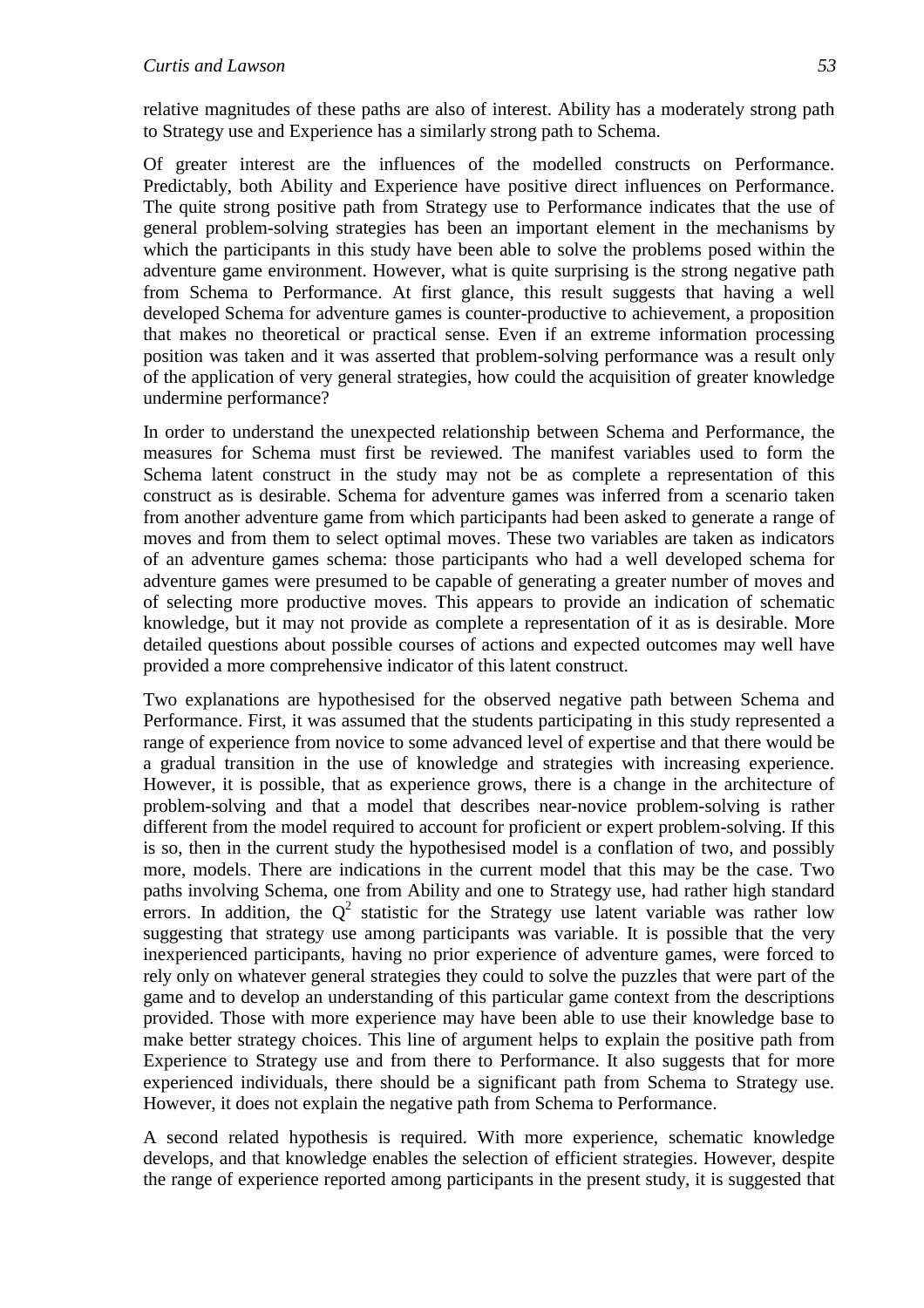their experience ranged from novice to perhaps competent, but that it did not include experts. The level of schematic knowledge available to the competent participants enabled them to make more effective use of general strategies, but was not automated to the extent that it could drive performance directly. Thus, in the composite model, those participants with better developed schemas used them to employ general strategies more effectively. Thus, for all levels of experience among participants there is a positive association between Strategy use and Performance. For complete novices, there is little schematic knowledge, while for their slightly more experienced peers, there is greater schematic knowledge but even greater strategy use. Thus, greater schematic knowledge is negatively associated with Performance.

Somewhat paradoxically, these hypotheses may support the views of Sweller (1999) that informational complexity and the application of general problem-solving strategies place a high cognitive load on individuals. The developing knowledge base may reduce the cognitive load associated with using the general strategies required to apprehend and understand the virtual environment being encountered and enable efficient use of those strategies during the problem-solving of non-experts.

These hypotheses have implications for research designed to elicit cognitive models of performance at various stages of the transition from novice to expert.

### **CONCLUSION**

This study was designed to test claims that experience of adventure games leads to the development of general problem-solving skills. From the literature on problem-solving two possible factors, schema and strategy use, were identified that could influence problemsolving performance. Evidence for effects of adventure game experience on both schema and on strategy use were sought, and a model of their influence on performance was developed and tested.

The model of adventure game performance based on data collected in the study revealed that experience of adventure games leads to a modest increase in the use of general strategies and that the application of those strategies does lead to enhanced performance in a novel adventure game task.

However, it is not possible to assert that these strategies will be used by individuals when confronted with new problems in other domains. On this basis, it would be imprudent to advocate the use of adventure games in classrooms as vehicles for the development of broadly applicable problem-solving ability. Additional work is required to investigate whether the enhanced use of general strategies does transfer from adventure game environments to other problem domains that students might encounter in their classrooms and beyond.

In the past, general strategy use and schema were offered as alternative explanations for problem-solving performance, and a crude interpretation of the model developed in this study might be used to assert a case for the predominance of general strategy use in solving adventure game problems. However, it was argued in the discussion of the results that the model developed here may be only one of several that could be invoked to explain performance of individuals as they move from novice status through competence to expert. Thus no conclusion is suggested for the relative importance of general strategies and schematic knowledge. Instead, Siegler's advice is reiterated when he sought to show:

... how specific knowledge influences choices among strategies, how choices among strategies in turn influence the construction of specific knowledge, and how individual differences in both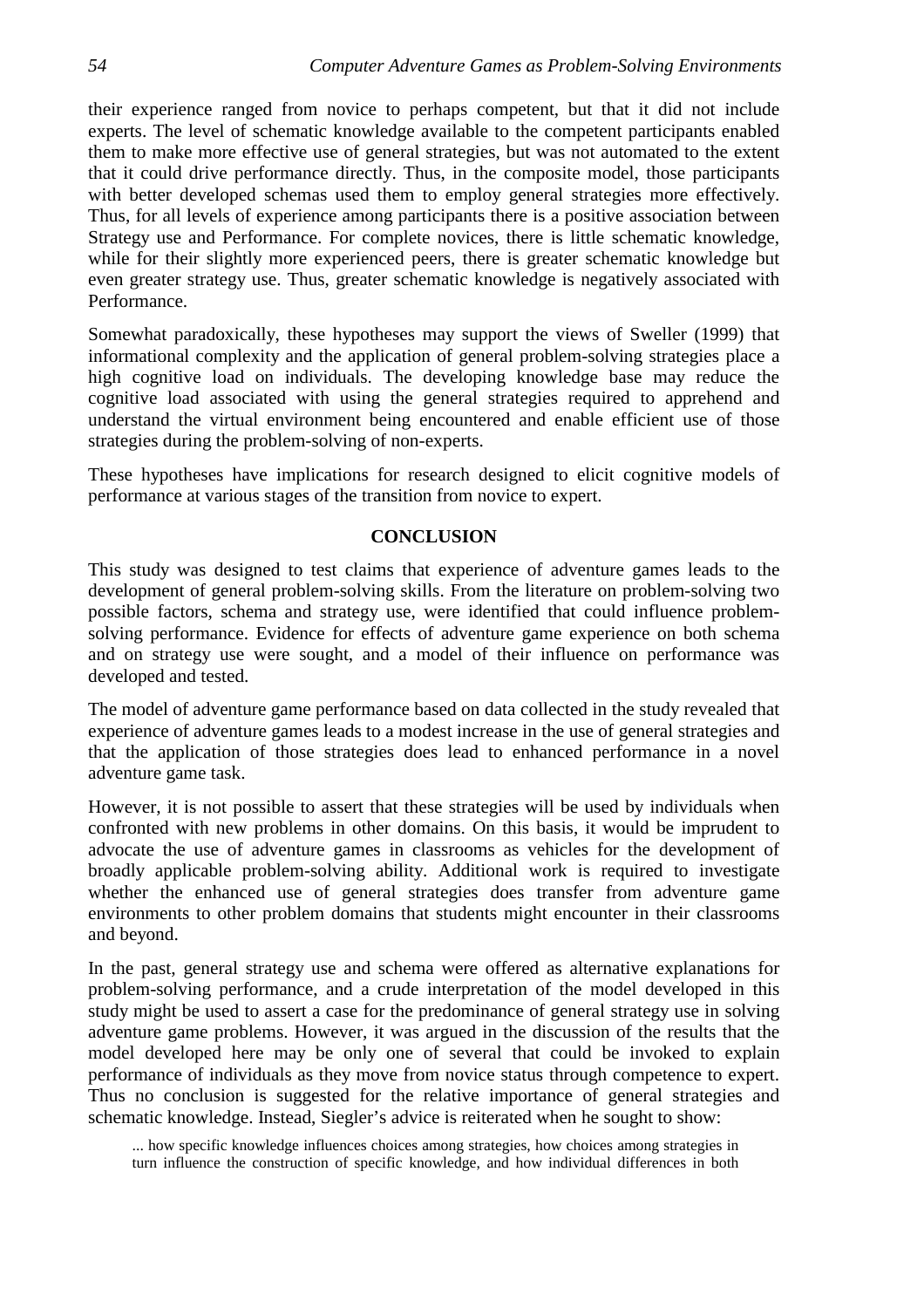initial knowledge and cognitive style influence both choices among strategies and acquisition of further knowledge. (Siegler, 1990, p.74)

Thus, Seigler supports both the complementary roles of general strategy use and schematic knowledge and the notion that cognitive mechanisms may change over time reflecting growth in both schematic knowledge and the availability of general strategies.

It is suggested that further research is required in order to establish whether different cognitive mechanisms are associated with the various stages between novice and expert status. If individuals can be assigned to groups on this continuum, it may be possible to construct path models for each group and to compare the models. Alternatively, a longitudinal study may track individuals as their expertise develops over time within a domain.

#### **REFERENCES**

- Alexander, P. A., & Judy, J. E. (1988). The interaction of domain-specific and strategic knowledge in academic performance. *Review of Educational Research, 58*(4), 375-404.
- Australian Council for Educational Research. (1989). *ACER Word Knowledge Test. Form F*. Hawthorn: ACER.
- Bell, S., & Scott, I. (1988). *Springboards: ideas for using computers in the classroom*. Melbourne: Nelson.
- Bereiter, C., & Scardamalia, M. (1986). Educational relevance of the study of expertise. *Interchange, 17*(2), 10-19.
- Bereiter, C., & Scardamalia, M. (1987). *The psychology of written composition*. Hillsdale, N.J.: Lawrence Erlbaum.
- Charles, R. I., & Lester, F. K. (1984). An evaluation of a process oriented instructional program in mathematical problem solving in grades 5 and 7. *Journal of Research in Mathematics Education, 15*(1), 15-34.
- Chi, M. T. H., Glaser, R., & Rees, E. (1982). Expertise in problem solving. In R. Sternberg (Ed.), *Advances in the psychology of human intelligence* (Vol. 1). Hillsdale, N.J.: Lawrence Erlbaum.
- Chi, M. T. H., Hutchinson, J. E., & Robin, A. F. (1989). How inferences about novel domain-related concepts can be constrained by structured knowledge. *Merrill-Palmer Quarterly, 35*(1), 27-62.
- Chi, M. T. H., & VanLehn, K. A. (1991). The content of physics self-explanations. *The Journal of the Learning Sciences, 1*(1), 69-105.
- Clements, D. H. (1990). Metacomponential development in a Logo programming environment. *Journal of Educational Psychology, 82*(1), 141-149.
- Craig, B., Podmore, V., Atmore, D., & Ashworth, D. (1987, December). *Computers in the classroom: observations of children's social behaviour and collaborative group work.* Paper presented at the Australian Association for Research in Education / New Zealand Association for Research in Education Conference, Christchurch, NZ.
- Gick, M. L., & Holyoak, K. J. (1983). Schema induction and analogical transfer. *Cognitive Psychology, 15*(1), 1-38.
- Greeno, J. G., Collins, A. M., & Resnick, L. B. (1996). Cognition and learning. In D. C. Berliner & R. C. Calfee (Eds.), *Handbook of educational psychology* (pp. 15-46). New York: Macmillan.
- Grundy, S. (1988). *The computer and the classroom: critical perspectives.* Paper presented at the Educational research: Indigenous or exotic? Annual Conference of the AARE., Armidale, NSW.
- Hembree, R. (1992). Experiments and relational studies in problem solving: a meta-analysis. *Journal for Research in Mathematics Education, 23*(3), 242-273.
- Henderson-Lancett, L., & Boesen, J. (1986). Dragon World 1: implementing an adventure game. In A. D. Salvas & C. Dowling (Eds.), *Computers in education: The crest of a wave* (pp. 115-117).
- Heron, J. (1987). Dread Dragon Droom. *Classroom Computing, 7*(1), 15-23.
- Larkin, J. H. (1985). Understanding, problem representations, and skill in Physics. In S. F. Chipman, J. W. Segal & R. Glaser (Eds.), *Research and open questions* (Vol. 2).
- Lave, J. (1988). *Cognition in practice: Mind, mathematics and culture in everyday life*. Cambridge, N.Y.: Cambridge University Press.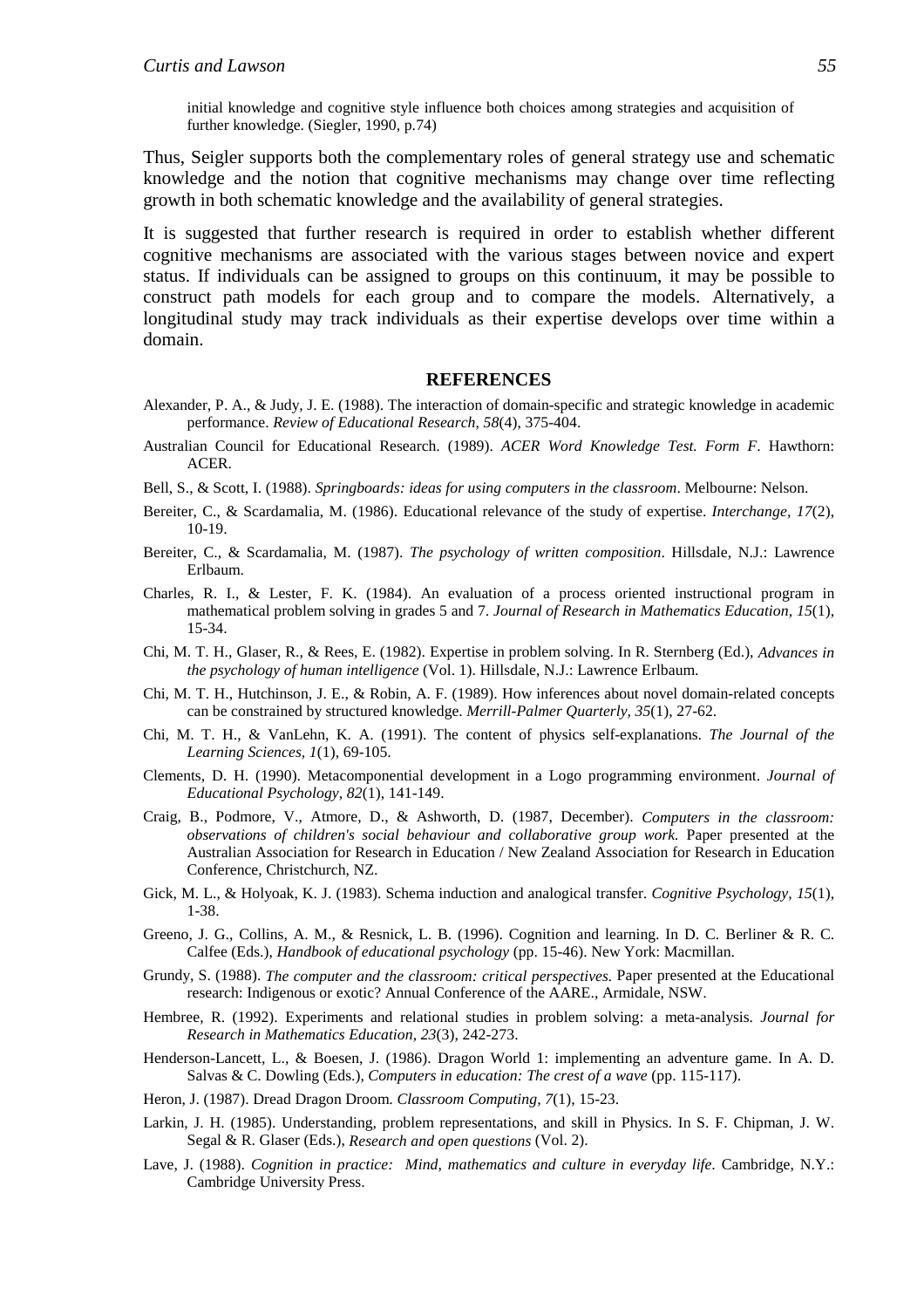- Lawson, M. J., & Rice, D. N. (1987). Thinking aloud: analysing students' mathematics performance. *School Psychology International, 8*(4), 233-244.
- Mayer, R. E. (1992). *Thinking, problem solving, cognition* (2nd ed.). New York: W H Freeman.
- Mayer, R. E., & Wittrock, M. C. (1996). Problem-solving transfer. In D. C. Berliner & R. C. Calfee (Eds.), *Handbook of educational psychology* (pp. 47-62). New York: Macmillan.
- McArdle, E. (1985). Adventure games in the classroom. *Com 3, 11*(3), 13-14.
- Newell, A., & Simon, H. A. (1972). *Human problem solving*. Englewood Cliffs: Prentice Hall.
- Paris, S. G., Wixson, K. K., & Palincsar, A. S. (1986). Instructional approaches to reading comprehension. In E. Rothkopf (Ed.), *Review of research in education*. Washington, D.C.: American Educational Research Association.
- Prawat, R. S. (1989). Promoting access to knowledge, strategy, and disposition in students: a research synthesis. *Review of Education, 59*(1), 1-41.
- Rhodes, J. (1986). Adventure games in the classroom: a case study. In B. Rasmussen (Ed.), *The information edge: The future for educational computing* (pp. 111-116).
- Rice, S. (1985). Adventure games computers and language. *Classroom Computing, 4*(3), 10.
- Ross, B. H., Ryan, W. J., & Tenpenny, P. L. (1989). The access of relevant information for solving problems. *Memory and Cognition, 17*(5), 639-651.
- Schneider, W. (1987). *The knowledge base and memory performance: a comparison of academically successful learners*.
- Schneider, W. (1990, April 16-20). *Domain specific knowledge and cognitive performance.* Paper presented at the Annual Meeting of the American Educational Research Association, Boston, MA.
- Scribner, S. (1986). Thinking in action: some characteristics of practical thought. In R. J. Sternberg & R. K. Wagner (Eds.), *Practical intelligence. Nature and origins of competence in the everyday world* (pp. 13-30). Cambridge: Cambridge University Press.
- Sellin, N. (1987). PLS Path (Version 1.8) [Statistical analysis software]. Hamburg: Sellin, N.
- Sherwood, C. (1988, September). *Adventure games. A golden opportunity for young learners. The impact of computers on the learning of young children.* Paper presented at the Golden opportunities: Sixth Australian Computers in Education Conference, Mount Lawley, Perth, WA.
- Siegler, R. S. (1990). How content knowledge, strategies, and individual differences interact to produce strategy choices. In W. Schneider & F. E. Weinert (Eds.), *Interactions among aptitudes, strategies, and knowledge in cognitive performance*. New York: Springer-Verlag.
- Strack, G. (1985). Expedition to Saqqara. *Classroom Computing, 5*(2), 24-25.
- Sweller, J. (1990). On the limited evidence for the effectiveness of teaching general problem-solving strategies. *Journal for Research in Mathematics Education, 21*(5), 411-415.
- Sweller, J. (1999). *Instructional design in technical areas. Australian Education Review* (Vol. 43). Camberwell, Vic: ACER Press.
- Thompson, D., & Duncan, J. (1988). Using adventures in the classroom. *APCC Newsletter*(October).
- Unwin, G. (1983). Adventures in education. *Creative Computing*(October), 149-157.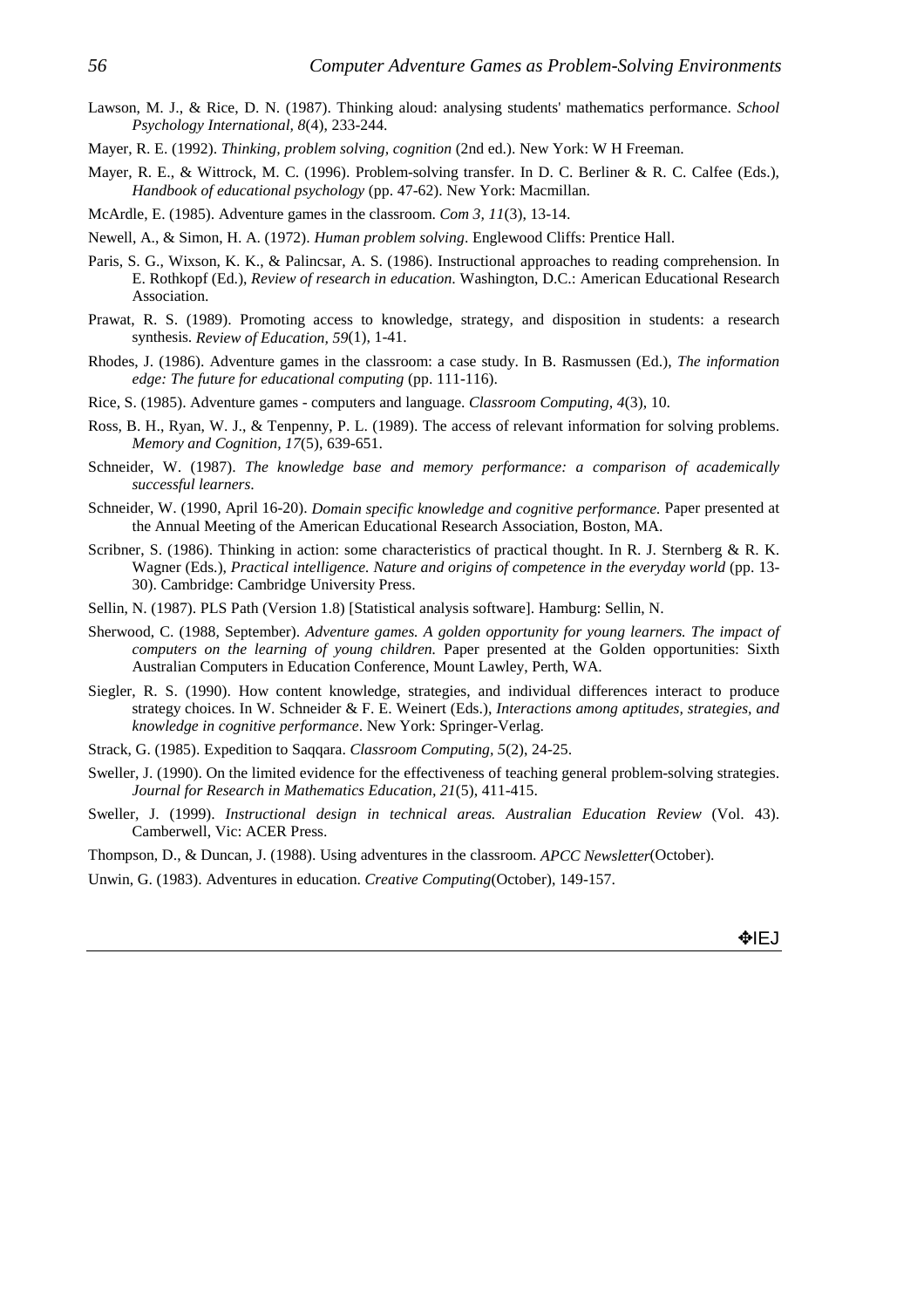# Developing Classroom Practices to Support NESB Students in Information Systems Courses: Some Preliminary Findings

#### **Tracey Bretag**

University of South Australia *Tracey.bretag@unisa.edu.au*

#### **Sam Horrocks**

University of South Australia *Sam.horrocks@unisa.edu.au*

#### **Jeff Smith**

University of South Australia *Jeff.smith@unisa.edu.au*

*The number of international Non-English Speaking Background (NESB) students undertaking Information Systems (IS) courses at the University of South Australia has significantly increased in recent years. These students consistently achieve lower average grades than local students. This paper outlines the first cycle of an action research project which aims to facilitate improved learning outcomes for NESB students. The basic premise of the research is that international NESB students' academic performance is affected by socio-cultural and linguistic factors and that educational institutions have a responsibility to provide support to these students as they negotiate their new academic environment. Features of the project included training for IS tutors in English as a Second Language (ESL) teaching strategies, and a weekly support tutorial for students identified as needing assistance.*

Information Systems, international students, Non-English Speaking Background (NESB), teaching strategies, action research

#### **BACKGROUND**

The number of international students (most of whom are of Non-English Speaking Background [NESB], and of Confucian Heritage Culture [CHC]) enrolled in University of South Australia (UniSA) programs of study has risen dramatically during the last decade, particularly in the Division of Business and Enterprise. Enrolment data shows that in two courses, Database Design (DD) and Business Systems Analysis (BSA), the number of international students has risen from 20 per cent of the student body in 2000 to 34 per cent in 2002.

 Analysis of course results in Database Design and Business Systems Analysis show that as a group, international students are less likely to withdraw, but more likely to fail, and less likely to get a higher grade, than local students. DD results show a difference between local and international students' performance. Locals have a higher average mark and the gap between the two groups is getting wider (1.6 per cent in 2000, 5.3 per cent in 2001, and 5.8 per cent in 2002). BSA results show a difference between local and international students' performance, with locals again having a higher average mark (7.5 per cent, 13.5 per cent, and 8.4 per cent higher in the past three years).

The current research project was undertaken by Division of Business and Enterprise staff in two schools: Accounting and Information Systems, and International Business.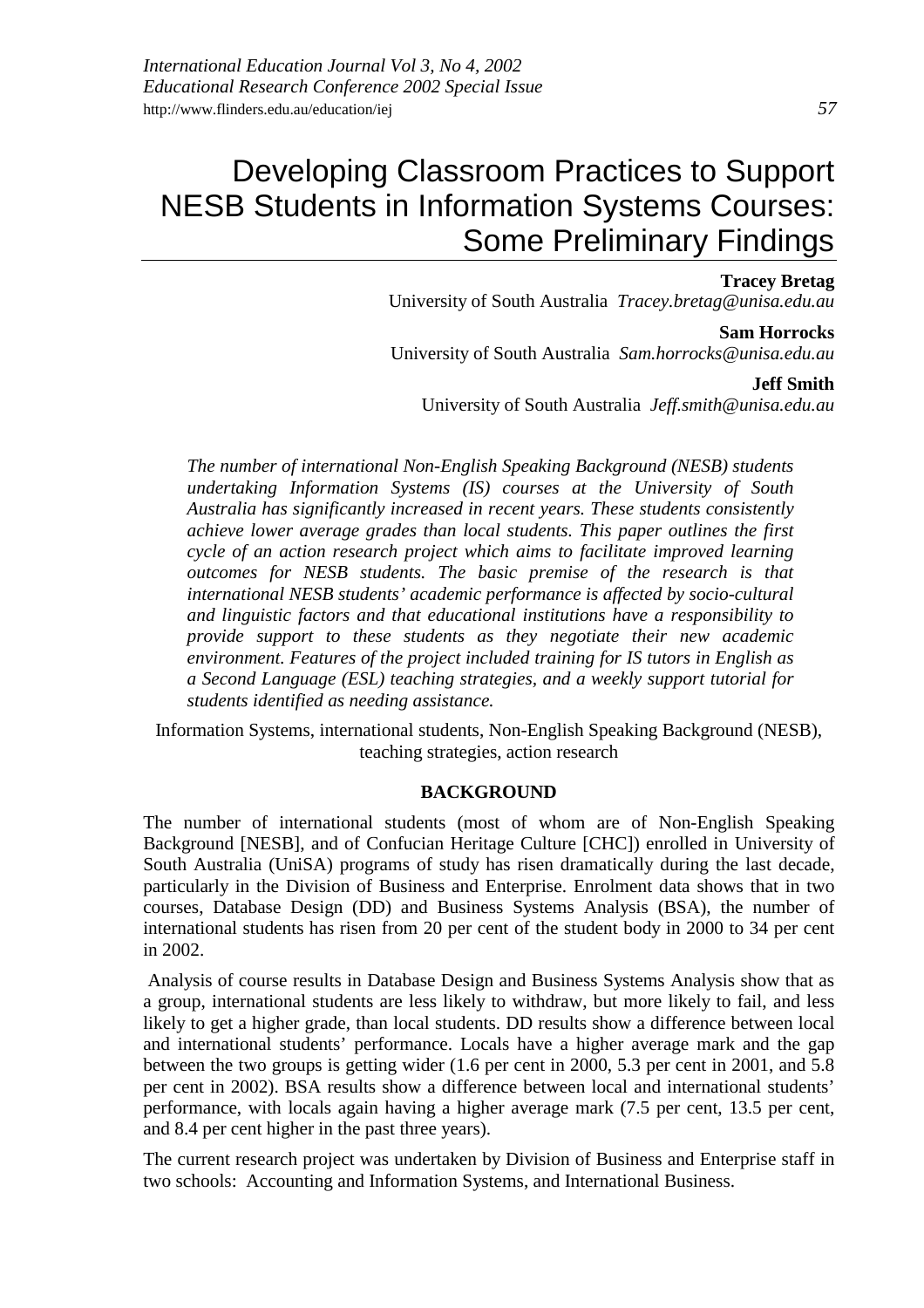Sam Horrocks is the Program Director for Business Systems Analysis (BSA), and Jeff Smith is a lecturer in Database Design (DD); both teach in the School of Accounting and Information Systems. Tracey Bretag is a lecturer in Business Communication for Non-English Speaking Background (NESB) students in the School of International Business.

Despite perceived wisdom that Information Technology courses require less fluent English than other "language-rich" courses, Sam Horrocks intuitively felt that subjects such as Business Systems Analysis and Database Design do, in fact, require advanced levels of English. In addition to the difference in grades mentioned above, NESB students are often reluctant (or unable) to contribute to tutorial discussions. Furthermore, the written work submitted by NESB students for assessment is often difficult to read and mark, largely due to poor grammar.

Using Sam Horrocks' intuitive assumption (and the comparison of international and local students' results) as a basis, the research team asked the following questions:

- "What are the learning issues for NESB students in BSA and DD?"
- "What do linguists and other English as Second Language (ESL) educators have to say about these issues?"
- "Is there a particular methodology or methodologies which we might be able to adapt to meet the needs of our NESB students in Information Systems courses?"

The overarching question for the project was: "What specific teaching strategies could be used to assist NESB students to reach their academic potential in information systems courses?"

### **LITERATURE REVIEW**

The research process began in late 2001 with a comprehensive literature review. We wanted to find out what other practitioners do/have done to assist NESB students undertaking business studies (specifically in information systems courses) in an Australian (or western) tertiary education institution.

Very little research has been done which specifically addresses the needs of students in information technology or information systems. Most of the literature focuses on students undertaking general business courses. The research tends to fall into three broad areas: 1) authors that argue that cultural difference is the primary factor influencing International (NESB/CHC) students' academic success in Western institutions; 2) those that suggest that language is just one factor, among many (including cultural and social isolation) that needs to be addressed; and 3) researchers that demonstrate that English language competence is the main factor affecting academic performance. All three positions maintain that there is a responsibility to provide wide-ranging institutional support to international (NESB) students to ensure that they reach their academic potential.

# **Cultural difference is the primary factor influencing international students' academic success.**

Volet (1999) convincingly argues that, contrary to many educators' assumptions, Confucian Heritage Culture (CHC) students are not "spoon fed"; nor do they rely on a surface learning approach. She concludes that "The negative picture of Asian learners in Australian universities contrasts sharply with evidence from university statistics, that when English language proficiency is not an issue, Asian undergraduate students tend to perform better in their academic study than local students" (Volet 1999, p. 628).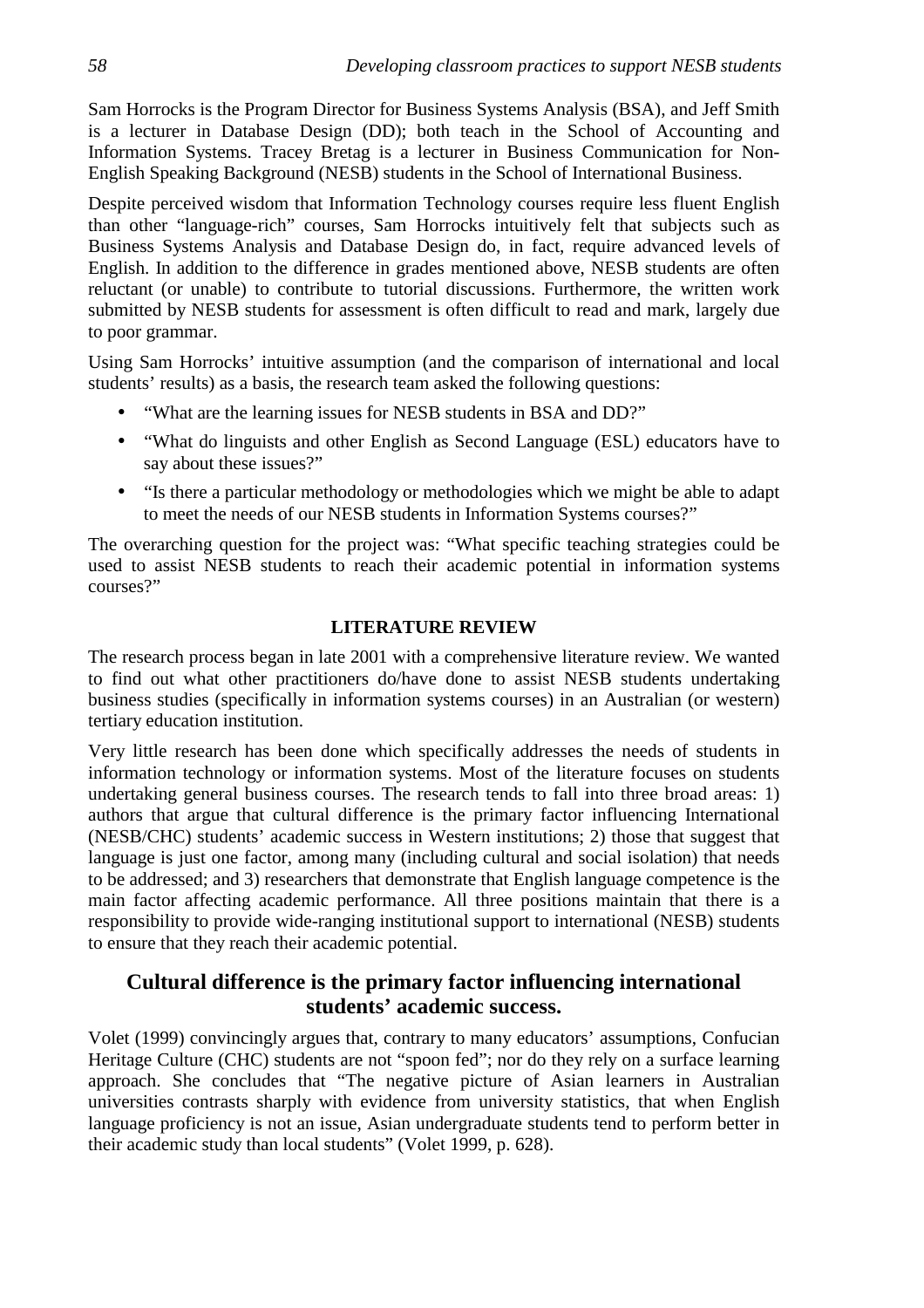*The Chinese Learner: Cultural, Psychological and Contextual Influences* (1996), edited by Watkins and Biggs, is a collection of articles which use a variety of methodologies to investigate the factors influencing CHC students in western learning environments. It is the variety of methods and perspectives offered by this book that makes it such an important contribution to the field, and which also challenge stereotypes of CHC learners as somehow "less able" than Australian students. A number of authors in this collection offer very practical classroom strategies to support CHC students, many of which deal specifically with developing English language competence:

- 1. Use an interactive, student-centred approach in tutorials (Tang 1996, p. 199)
- 2. Provide explicit expectations about assessment (Tang 1996, p. 199)
- 3. Provide the opportunity for collaborative learning, in particular for peer group discussion and peer tutoring (Tang 1996, p. 199 & Winter 1996, p. 221-122)
- 4. Provide opportunities for international students to work with Australian students (Biggs & Watkins 1996, p. 281)
- 5. Develop strategies to compensate for students' lack of English language fluency (Kirby, Woodhouse & Ma 1996, p. 155)
- 6. Facilitate students' access to the information in the text.
- 7. Elaborate discourse patterns, structures and rhetorical devices
- 8. Inculcate students into Australian academic culture (eg. Referencing, plagiarism, academic voice and register (Kirby, Woodhouse & Ma 1996, p. 143)
- 9. Provide assistance with discipline-specific vocabulary, and when necessary, Australian idioms, slang and cultural expressions (Kirby, Woodhouse & Ma 1996, p. 143).
- 10. Provide opportunities for students to use their English writing skills for tasks which are not for assessment (Tang & Biggs 1996, p. 170)

Weiland (1999) argues that "stress, language and general adjustment are not great problems. However, cultural differences do have a considerable impact" (p. 3). The author suggests that while students have the personal attributes that indicate that they will be successful academically (motivation, self evaluation, p. 2), the greatest impact on student learning is the new style of communication (in the Australian setting). Weiland concludes that academic skills preparation is essential to academic success for international students (p. 5).

# **Language is just one factor, among many to be addressed.**

Batorowicz (1999), as part of a research project at the University of Southern Queensland, analysed the needs of two groups – Australian NESB and International students. The main issues that emerged were language difficulties, culture shock, homesickness and social difficulties. Batorowicz concluded that "…the process of internationalisation of Australian universities still faces many obstacles and…a formal policy on internationalisation or multiculturalism would benefit students from different cultures – and ourselves as well" (1999, p. 1).

Using survey data from 408 international undergraduate students and 121 staff, Robertson, Lane, Jones and Thomas (2000) concluded that international students experienced a range of challenges including social, administrative and linguistic.

Stoynoff (1996) conducted interviews with 27 international students at an American university and concluded that a strong support person is vital to the academic success of international students. Stoynoff's later (1997) research showed that "the vast majority of international students, even those with lower language proficiency, appear to succeed at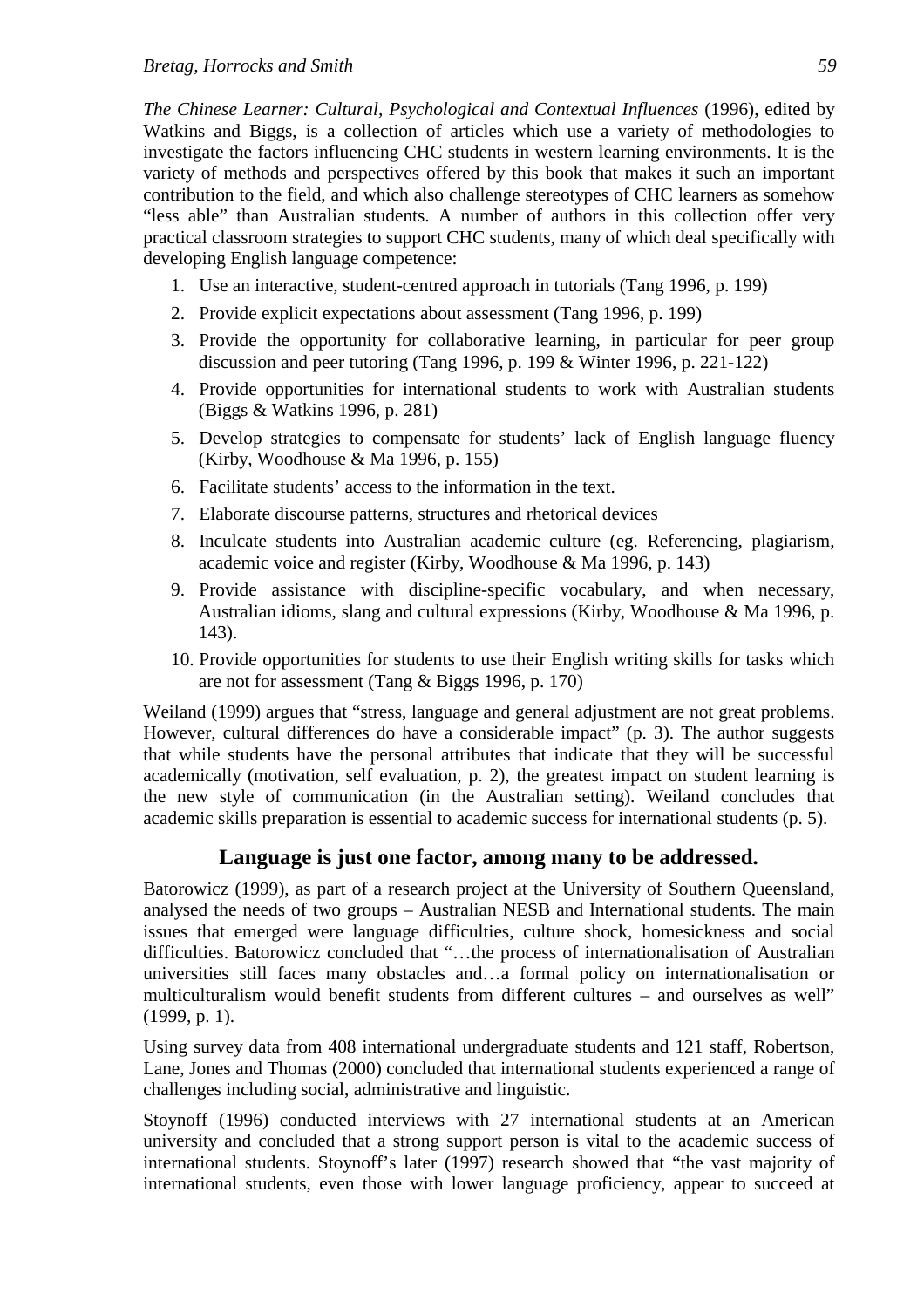university. Therefore it is not as much a matter of whether international students will succeed but rather how successful they will be and at what personal cost" (p. 5).

Wicks (1996) compared the grades of 832 Australian students and 719 international students in both a mathematics and a language-rich course. The results of this research demonstrated that English competency is a not ultimately a problem for international students studying on campus in Australia, although offshore international students are significantly affected by lack of English language proficiency.

Using surveys, interviews and focus groups, Tompson and Tompson (1996) tabled the main issues faced by international students in two American business schools. These include: loneliness and fear; language; norms; rules and conventions; and cultural and academic environments.

Angelova and Riazantseva (1999) used participant and faculty interviews, observations, analysis of written samples and reflective journals kept by participants. Based on the various data, the authors concluded that international students need specific assistance to understand and adapt to the requirements of a western tertiary education environment.

Ballard and Clanchy (1997) provide some very useful advice in relation to facilitating students' learning in their book *Teaching international students. A brief guide for lecturers and supervisors*. These strategies include:

- 1. Establish names (including pronunciation) early in the semester (p. 38-39; see also Hellmundt, Rifkin & Fox 1998, p. 337)
- 2. Elicit responses, rather than just wait for a volunteer (p. 39)
- 3. Provide opportunities for success (Eg. Allow students time to discuss issues in pairs or small groups before speaking before the whole group).
- 4. Provide clear instructions for oral presentations (detailed information is provided on p. 40)
- 5. Use a "staged|" assessment schedule to enable students to build skills (p. 58).
- 6. Encourage students to take advantage of support services offered on campus.
- 7. Provide "model" answers that are easily accessible to all students (p. 62).

# **English language competence is the fundamental issue**

Ruth Wajnryb, in her 2000 *Report of the English Language Services (ELS) Scoping Project* at the University of South Australia, consulted with a variety of staff, students and other stakeholders to provide an overview of the university's provision for NESB students. One key finding of the report is that an IELTS (International English Language Test System) score of 6.00 (the minimum standard accepted by the University of South Australia) is "barely adequate" for academic success.

Tracey Bretag uses the "Content-based ESL" in the development of her courses for NESB students in the School of International Business. This approach is based on collaborative curriculum development and teaching by a Language and Academic Skills (LAS) lecturer and a subject specialist. One advocate of the content-based model, Pantelides, argues in her 1999 article, "Meeting the needs of tertiary NESB students" that it is a university's responsibility to support students' language needs, and that an ESL specialist should teach in-faculty, where that faculty has a large proportion of NESB students.

Many researchers use practitioner research to provide a description and analysis of a course that they have developed and taught themselves (Allen & Rooney 1998; Beasley 1990 & 1997; Bretag & Scobie 2002; Chappel 1998; Chandrasegaran 1994; and Clerehan &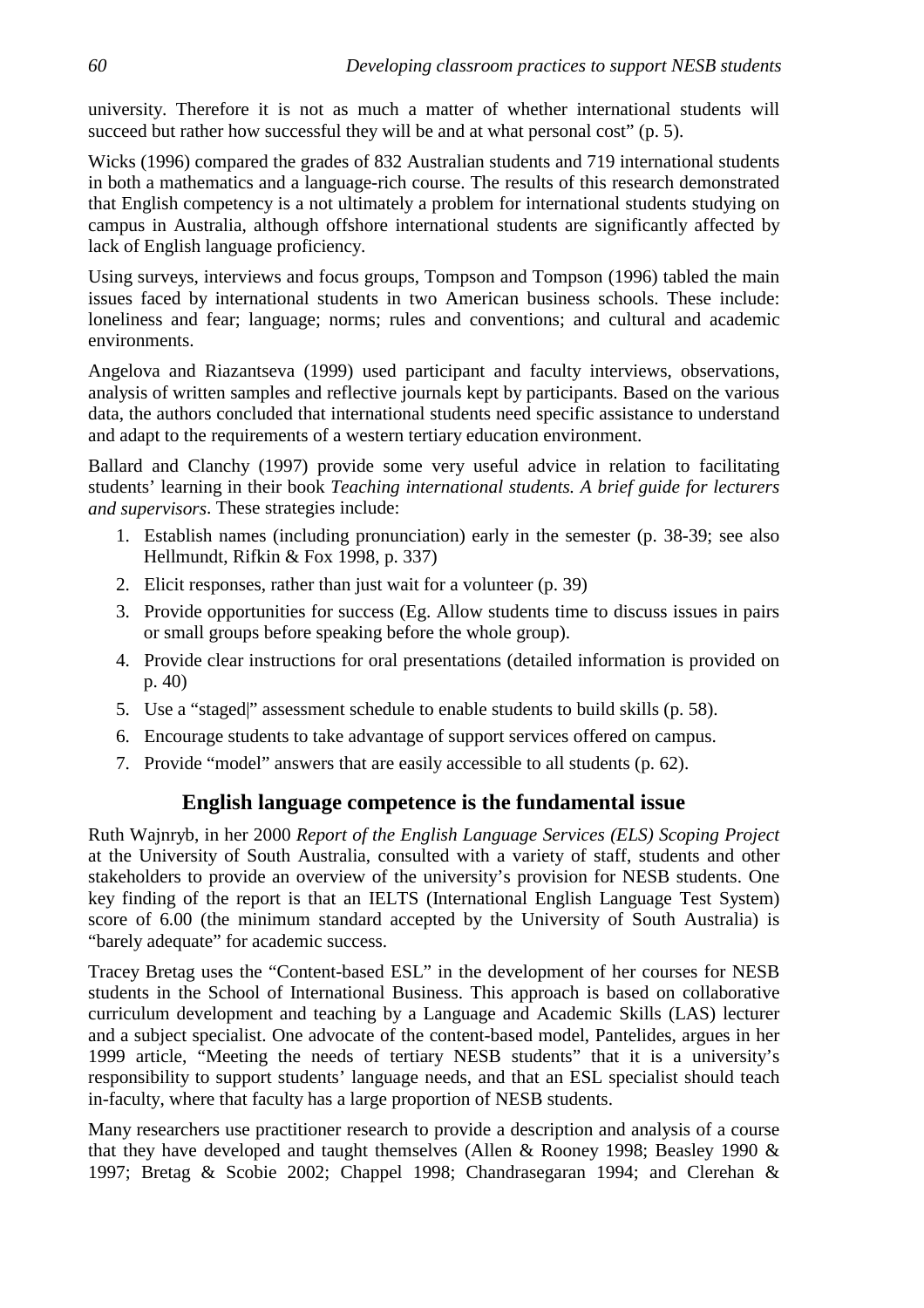Crosling 1994). Without exception, each of the case studies concludes that English proficiency is the dominant issue faced by international students, in combination with sociocultural factors.

Pearson (1999) and Beasley and Pearson (1999) have written numerous articles based on a longitudinal study from 1991-1997 at Murdoch University of two second-year business courses (with a high proportion of international students). The data included a comparison of average grades from 1992-1997, and also a comparison of grades for those who took an optional extra support tutorial and those who didn't. Results showed that students' grades improved significantly (from a 13 per cent failure rate in 1992 to a 1.5 per cent failure rate in 1997) due to a combination of improvements instigated by the authors. These changes included: an additional, voluntary learning support tutorial, team-taught by an LAS lecturer and subject specialist; a student centred approach; multiple, appropriate forms of assessment; timely and relevant feedback; and a focus on experiential activities.

Some specific strategies (in addition to a range of strategies similar to those by Ballard and Clanchy 1997, and Hellmundt, Rifkin & Fox 1998) suggested by Pearson and Bearsley (1999) are to integrate the teaching and developing of skills "in the context of the students' program of study rather than teach academic skills in isolation" (p. 308)

International students themselves have identified English proficiency as the key to academic success. Gatfield, Barker and Graham (1999) showed that of 26 variables, students are most concerned about academic instruction (in English).

Hellmundt, Rifkin and Fox (1998) provide practical classroom strategies based on research using an open-ended questionnaire, observation of students, informal and unstructured discussions and students' reflective journals. In addition to those suggested by Ballard and Clanchy 1997, Hellmundt, et al (1998) posits the following strategies:

- 1. Provide opportunities for students to speak as an "expert" (eg. About their own culture or personal experiences) (p. 336)
- 2. Allow students enough time to answer questions (p. 337)
- 3. Provide opportunities for international students to find out about Australian culture (p. 338).

From this perusal of the literature, it is clear that research in this field is premised on a number of key understandings. While some researchers focus on language competence, others are more concerned about cultural issues, and different learning backgrounds. All of the research, however, recognises that international (NESB) students require a range of institutional support arrangements; and that those responsible for teaching international students need to be cognisant of the myriad learning issues facing international students. Of significance to this project is the fact that there appears to be little or no literature addressing the particular needs of NESB students undertaking courses in information systems, or in courses generally perceived not to require high levels of English language competence.

Having looked at what other practitioners are doing to support their international (NESB) students, we decided to synthesise the key strategies, particularly those that were reported to have had a demonstrable impact on student learning outcomes.

#### **METHODOLOGY**

Dadds (1998, 41) suggests that:

…practitioner research [refers] to forms of enquiry which people undertake in their own working contexts and, usually, on their professional work, in whatever sphere they practice. The main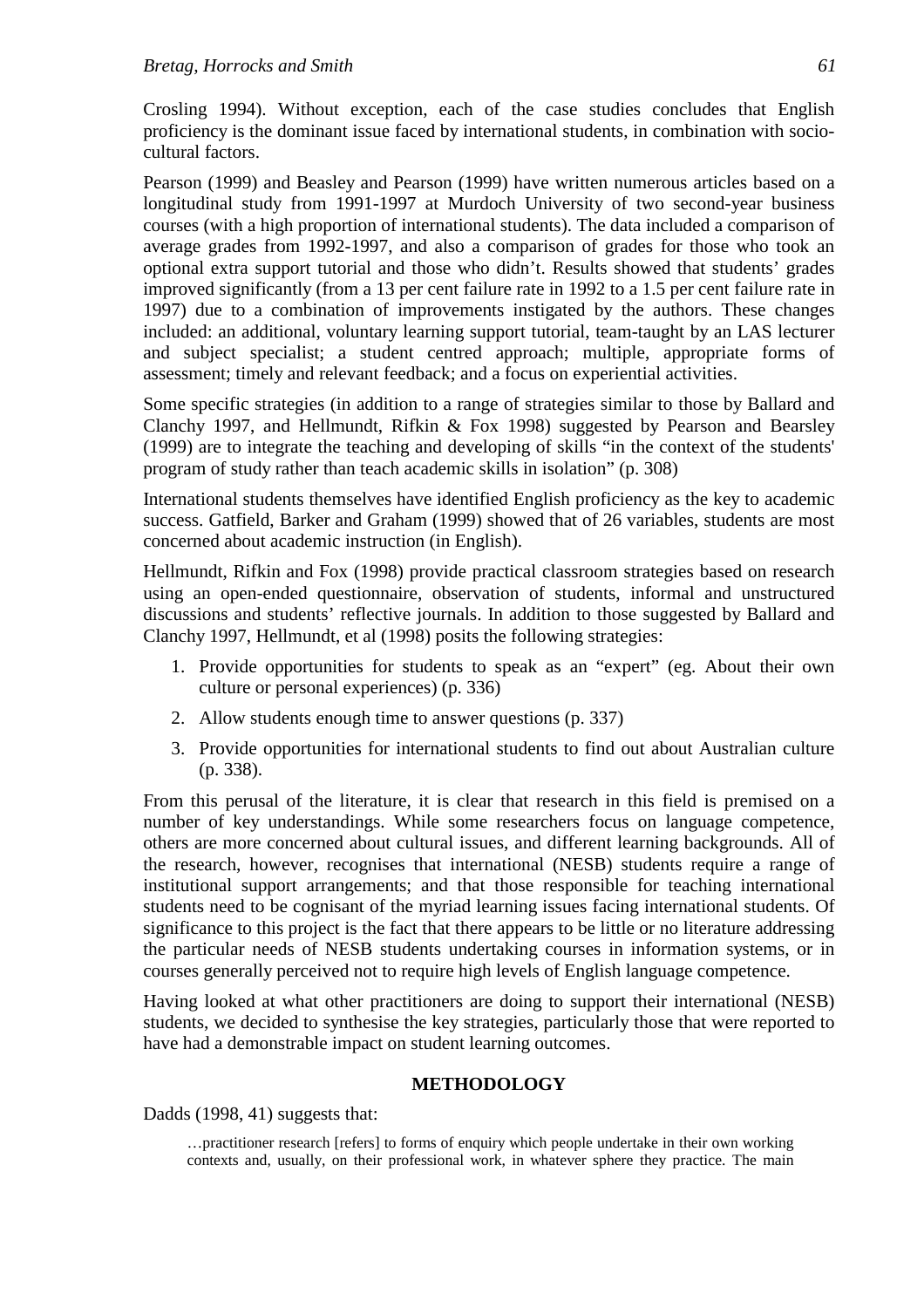purpose of the enquiry is to shed light on aspects of that work with a view to bringing about some benevolent change.

Using Dadds' definition<sup>1</sup> as the basis for the project, the research team set out to instigate and/or adapt classroom practices and teaching strategies suggested by the literature, with the purpose of improving learning outcomes for NESB students in DD and BSA**.**

Fraser (1997, p. 169) argues "action research can be the most appropriate, most effective and least threatening strategy when evaluating curriculum innovations". Furthermore, Moller (1998, p. 71) suggests that genuine action research breaks down the binary between research and practice, and that useful action research is documented, published and scrutinised by peers. With this advice in mind, the research team has endeavoured to document the practice/research process, beginning with the first "cycle" of the project in Semester 1, 2002. As each "cycle" (semester) is completed, further reflection, documentation and peer review will take place.

# **Putting theory into practice**

The strategic direction chosen by the research team is premised on the literature review, with specific attention given to a number of key texts, including Watkins and Biggs 1996 (including chapters by Tang; Kirby, Woodhouse & Ma; and Tang & Biggs), Hellmundt, Rifkin and Fox (1998) and Pearson and Beasley (1999). The following summarises the approach adopted in 2002:

- 1. Training in classroom teaching strategies for NESB students to lecturers and tutors in Business Systems Analysis and Database Design (the two courses under the direction of Sam Horrocks and Jeff Smith). This training took the form of a two-hour interactive workshop at the beginning of Semester 1, 2002. Teaching staff were asked to identify three strategies that they intended to use throughout the coming semester, and to be prepared to report back on if/how these strategies impacted on classroom participation
- 2. A team-taught support tutorial run on a weekly basis for students identified in the first tutorial as needing assistance with language and literacy. Students were asked to complete a short summary exercise of an IS-appropriate article.
- 3. Ongoing reflective journals to be kept by key participants (Sam, Jeff and Tracey) to be used as the basis for improving practise in the future, and for other research papers.
- 4. End of semester evaluation questionnaires to be distributed to participants of the support tutorial.
- 5. End of semester evaluation questionnaires to be distributed to tutors who had undergone the NESB teaching strategies workshop
- 6. Quantitative analysis in the form of a comparison between the final grades achieved by those who attended the support tutorials, and those who were invited to attend, but didn't.
- 7. A commitment to continue to provide tutor training and a weekly support tutorial for NESB students for at least four cycles (semesters) to ascertain the effectiveness of these strategies.

 $\overline{a}$ 

<sup>&</sup>lt;sup>1</sup> Please note: In this paper, the terms "practitioner research" and "action research" are used interchangeably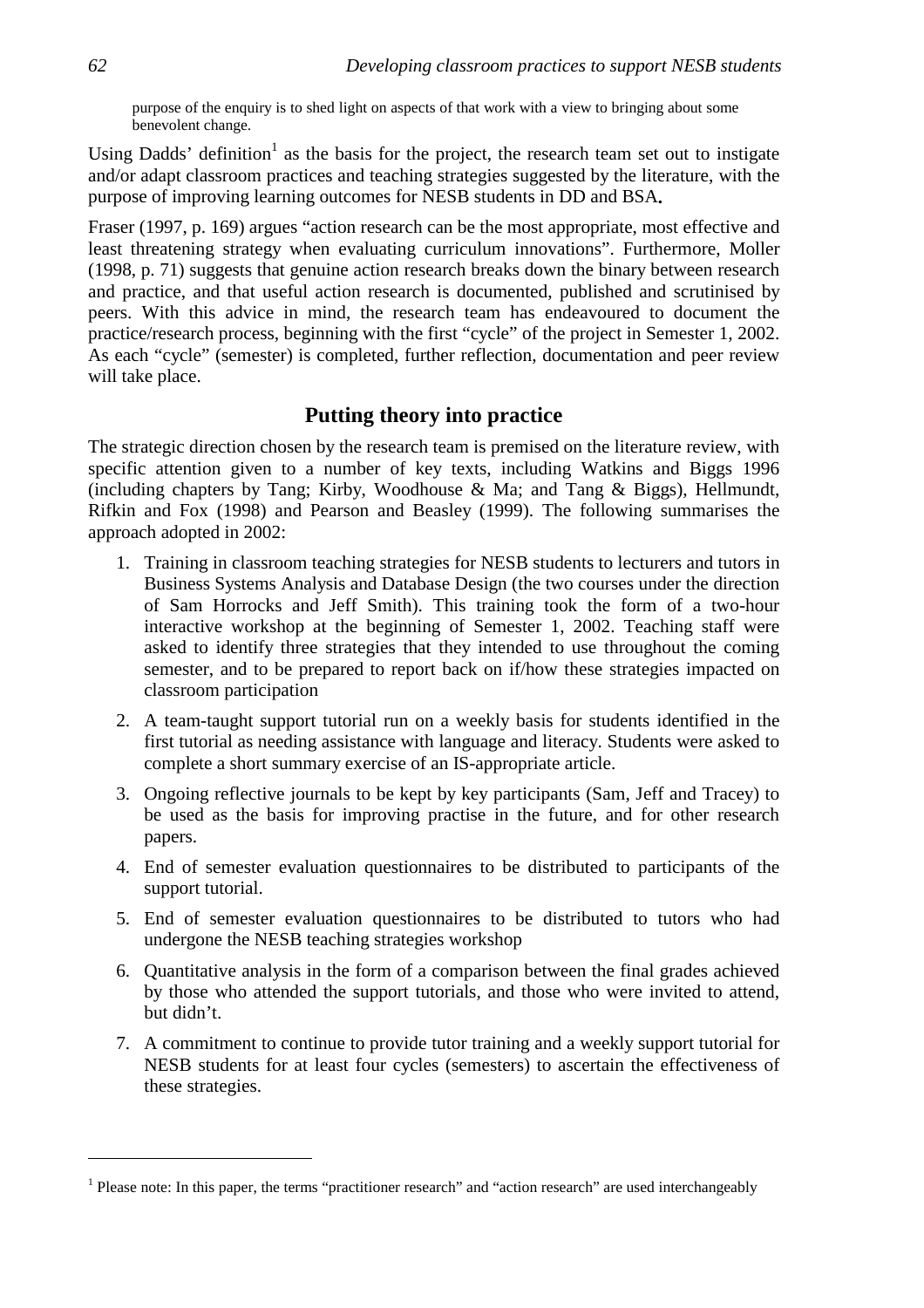### **THE TEAM-TAUGHT SUPPORT TUTORIAL**

The tutorial is held once a week, with Sam Horrocks providing course content and Tracey Bretag providing "back-up support" in the form of language advice, information on how to go about assignments, prepare for examinations, etc. After a few weeks, the pattern of content settled into a rhythm of course content one week, followed by language and academic issues the following week.

The first time the support tutorial was offered (Semester 1, 2002), only a handful of students turned up (although 17 had been invited). This was due to a number of factors, including timetabling, mid-semester breaks, and a late start (week 3). We are now in the process of running the tutorials for a second time, and are currently adapting the process based on the lessons learned in the first cycle (eg. changes to the timing of tutorials and the introduction of "rewards" for attendance has increased attendance to 90 per cent of the students invited).

# **Qualitative Analysis: Student Evaluations**

### **Who responded to the feedback survey?**

All of the respondents had attended some of the workshops. Four of the respondents were regular attendees, one attended half the sessions and one responded who had dropped out of the workshops early in the semester. There were no responses from students who did not attend any of the support tutorials.

Without non-attendee feedback, the team had to develop on its own conclusions as to why the attendance was so low. The team concluded that students did not have enough incentive to attend. NESB students were already under pressure to complete the compulsory, assessable deliverables for their course and this was a purely voluntary tutorial.

### **Q. How did you feel when you received an invitation to attend the workshop?**

In their first tutorial all students in the BSA course were asked to summarise a one-page article, which was then evaluated by Tracey Bretag. Those who were identified as having language and literacy difficulties (regardless of their linguistic background) were invited to attend the support tutorial.

The dilemma facing the team was that they would offend or upset students by using this process for selection; however, the team needed a mechanism to ensure that students were clearly identified as being in need of the workshop (note, Pearson and Beasley also used a summary exercise for early evaluation).

Bearing in mind that only those who attended responded, any inferences drawn form their response as to the impact of this process on the feelings of students cannot be generalised to the non-attendees. Interestingly, only one of the respondents indicated that they felt it was a reflection on them academically; the rest indicated that they were, in fact, expecting to be invited given their need to improve their language skills.

I felt that perhaps more improvements in my English language have to be made.

### **Q. Did you find the workshops beneficial? In what ways?**

Again, the lack of responses from non-attendees or those who attended once or twice makes it difficult to draw conclusions. All the respondents found the workshops beneficial. The first type of response was from those who felt the workshops provided an opportunity to "safely" explore concepts in more depth than a tutorial would provide.

…the workshops were quite helpful, because it gave me an opportunity to ask questions and get further clarification on concepts I did not fully understand.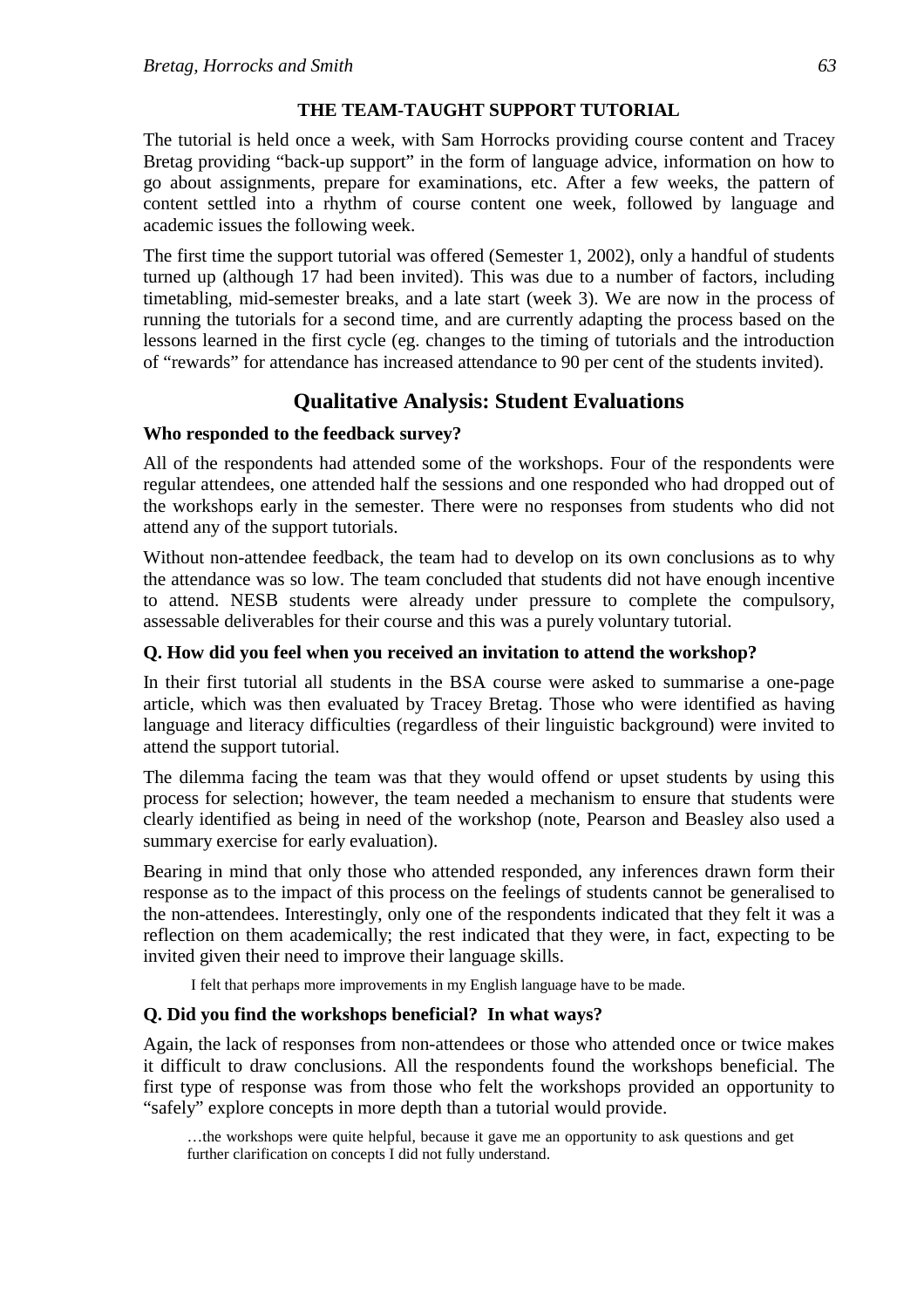The other category of responses revolved around the study techniques aspects of the workshops.

As I got lots of tips and guide not only related to the subject but also how to prepare them.

### **Q. What did you like about the workshops?**

The majority of responses included a comment about the class atmosphere. The students felt that they were in a "safe" environment where they would not be mocked for asking "silly" questions or showing a lack of understanding of the concepts.

I had less reservations about putting my hand up and saying I don't understand.

Another common and complementary theme was the size of the group. The students responded positively about the small size of the workshop and their subsequent increased ability to gain "attention" from the tutors ("*100 per cent attention*").

One student specifically addressed the issue of having two tutors in the room; one to provide support with language issues and one who was content focussed.

I also liked how Tracey helped us to better understand what was being asked of us in a question, so that we were able to answer it correctly.

Only one student felt that the language support was not what they needed.

### **Q. What didn't you like about the workshops? How would you improve the workshops?**

The responses varied enormously but some of the comments raised some interesting issues. Firstly, students would have preferred the support tutorials to be longer. The support tutorials were run for one hour per week, whereas the course tutorials were held every second week for two hours.

I found the workshops to be not long enough, no sooner had we got into the class then we had to leave, I think they should be 2 hour workshops.

Some of the students expressed a desire to be provided with different questions in the support tutorial to allow them to further practice applying the concepts. This would provide them with additional feedback regarding their understanding of the material.

I would prefer if it gives us some extra problems to make sure, the students grasp the concept of it…

# **Q. Do you feel the workshops had an impact on your ability to learn and succeed in the course?**

The majority of students felt that the support tutorials had impacted positively on their ability to learn and succeed in the course in a positive way. Two of the students specifically addressed how it led to an improvement in how they approach tasks.

Yes. I can now better understand what is required of me in the questions put to me by simply highlighting the keywords.

### **Any other comments**

There appeared to be a genuine desire on behalf of the students to express their thanks at having the opportunity for additional support. Some respondents also indicated a desire for similar support workshops to be developed in other courses.

The workshop was very useful and effective. Hopefully, there's going to be one for BSDI as well*.*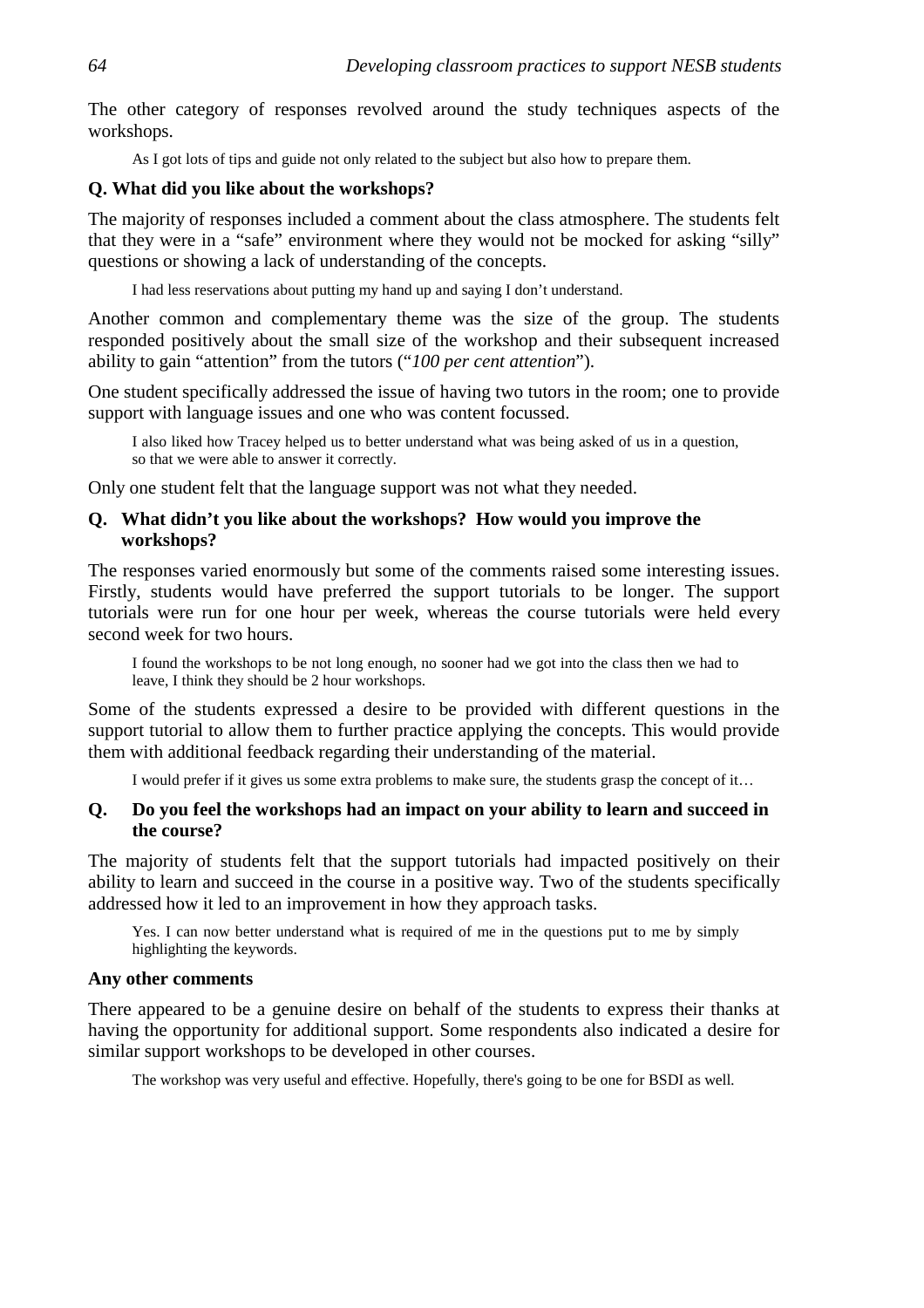# **Qualitative Analysis: Tutor Evaluations**

We had five casual tutors and two full-time staff respond to the survey. The discussion is divided into three main sections. Firstly, the evaluation of the tutor training workshop; secondly the teaching strategies themselves; and lastly, what tutors would do differently.

# **Q. Did you find the ESL teaching strategies training workshop useful?**

The research team was interested in evaluating the usefulness of the training workshop held for tutors prior to the start of semester. The purpose of this workshop was to introduce the tutors to:

- the research being undertaken:
- the issues both staff and NESB students might face; and
- potential quick and easy strategies for dealing with some of those issues.

It was important that the strategies employed were not labour intensive for the tutor, did not intrude on class content time and would be well received by the students. The aim was to explore whether small changes in class teaching style would result in any benefit. The outcome of the tutor training workshop was for the two teams of tutors to devise a set of strategies they would implement across the course tutorials.

All of the tutors responded favourably to the workshop, with responses ranging from a straight "*yes they were useful*" response to a more detailed analysis of how they could be improved. Staff indicated that the session provided them with insight into the issues facing many NESB students as well as a planned approach for dealing with those issues or problems.

Yes, I did not have prior knowledge or any real experience or appreciation of some of these issues. Good idea that we had a plan for the tutoring group and came up with ideas together.

# **Q. What ESL teaching strategies did you use in the class?; How do you believe the students responded to the strategies?; Did the strategies help you as a tutor?**

Responses to these questions raised some interesting issues for the research team. What became clear was that although the tutors had agreed to implement three strategies, this was not necessarily what they did in class. Indeed, one tutor completely ignored the strategies agreed upon and took a completely different approach.

Most of the tutors employed at least two strategies, including the following:

- Learning names (name-tags or a name memory game).
- Subsequent use of names in class for asking and answering questions.
- Using small groups to check work within class, before whole class discussion.
- Structuring tutorials using an introduction, discussion and summary structure.

Only the first three strategies are discussed as the fourth strategy was not uniformly implemented.

# **Learning names and their subsequent use in tutorials**

One of the easiest strategies involved making an attempt to learn the students' names. This was done either through taking digital photos of students, giving them name-tags or a "Name Memory Game". Six tutors utilised this strategy.

Results were mixed. Most tutors found the strategy worked well to increase participation of NESB students in class, provide the NESB students with more confidence in class and to make the class time more "enjoyable" for all students.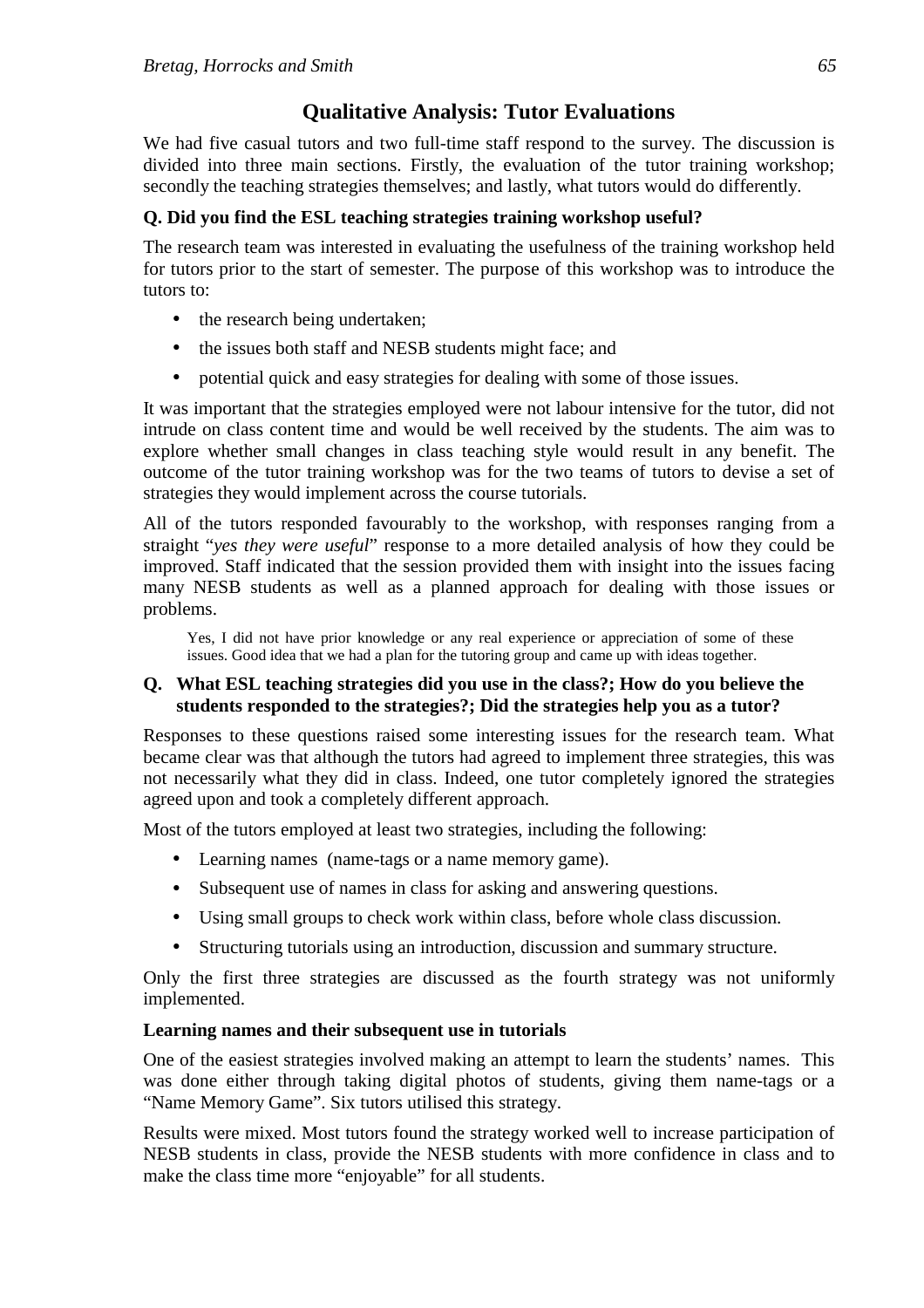I believe the students felt that the tutorials were more personal, less process driven.

Two tutors had difficulty with the implementation of this approach although they still found it a beneficial experience. A complicating factor was student volume. It was much harder to remember the students' names if there were more than 20 students in the class or if a tutor had a number of classes.

I had 30 in one class and we could not even begin to play the game and there were too many students to remember who they were. It was held in a lecture theatre which made things worse as they spread out across the theatre.

The most successful approach was the use of digital photos taken in the first tutorial and then printed out and labelled with the student's name. This sheet was then either referred to before the class or during the class if required.

I would get out the photos and look at them on the bus on the way in, this would help me with those I was having trouble remembering.

Regardless of the way in which they learned or identified names, most tutors found using students' names in class had a positive outcome, particularly in relation to class participation and "positive relationship development.

Very positive. There was an increase of student participation voluntarily*.*

### **Using pair work and small groups to check work before whole class discussion**

This was the other popular strategy. For most tutors it meant dividing the class into small groups to work on the answers before the wider class discussion ensued. There were multiple purposes to this strategy. Firstly, to give NESB students more confidence in their answers to questions; thus encouraging them to contribute to the wider class discussion. Secondly, to give NESB students an opportunity to discuss any queries or problems they might have in a smaller, less threatening forum. Finally, to allow NESB students to mix with local students with enhanced confidence and thereby develop relationships with other students in their course and program.

An increased contribution by NESB students was one of the key outcomes reported by tutors who used this strategy.

… the main benefit was that they were in essence forced to contribute. And they saw that everyone was and I was not just asking them because they were quiet. It gave them more confidence I felt as they could double check their work with others…. Classes were better run as everyone was involved and I did not get the usual feeling that I was "pulling teeth".

One of the issues raised was that this could discourage students from preparing for class, and the implicit pressure on tutors to cover content.

Many of the class and not just the NESB students had not done the work before hand (this was good and bad as I got the feeling by the end of semester that they then saw no need to do it as we would do it in groups anyway!!)… and I might add that it was very time consuming as the tutorials were two weeks worth [of content] in two hours so sometimes did not get through all the material.

Time also mentioned in a general context.

 but there was so much material to get through the students were more focused on the work than the Language exercises. I sensed a bit of frustration if I was off their tutorial material too much.

#### **Overall comments**

All the tutors indicated that they personally benefited from employing the strategies in class.

Yes [they helped me as a tutor] – but more the enlightenment that; different cultures respond to lecturers (authority figures) in different manners. I believe the subject that we facilitate requires experience and understanding, it requires issue interpretation rather than textbook knowledge.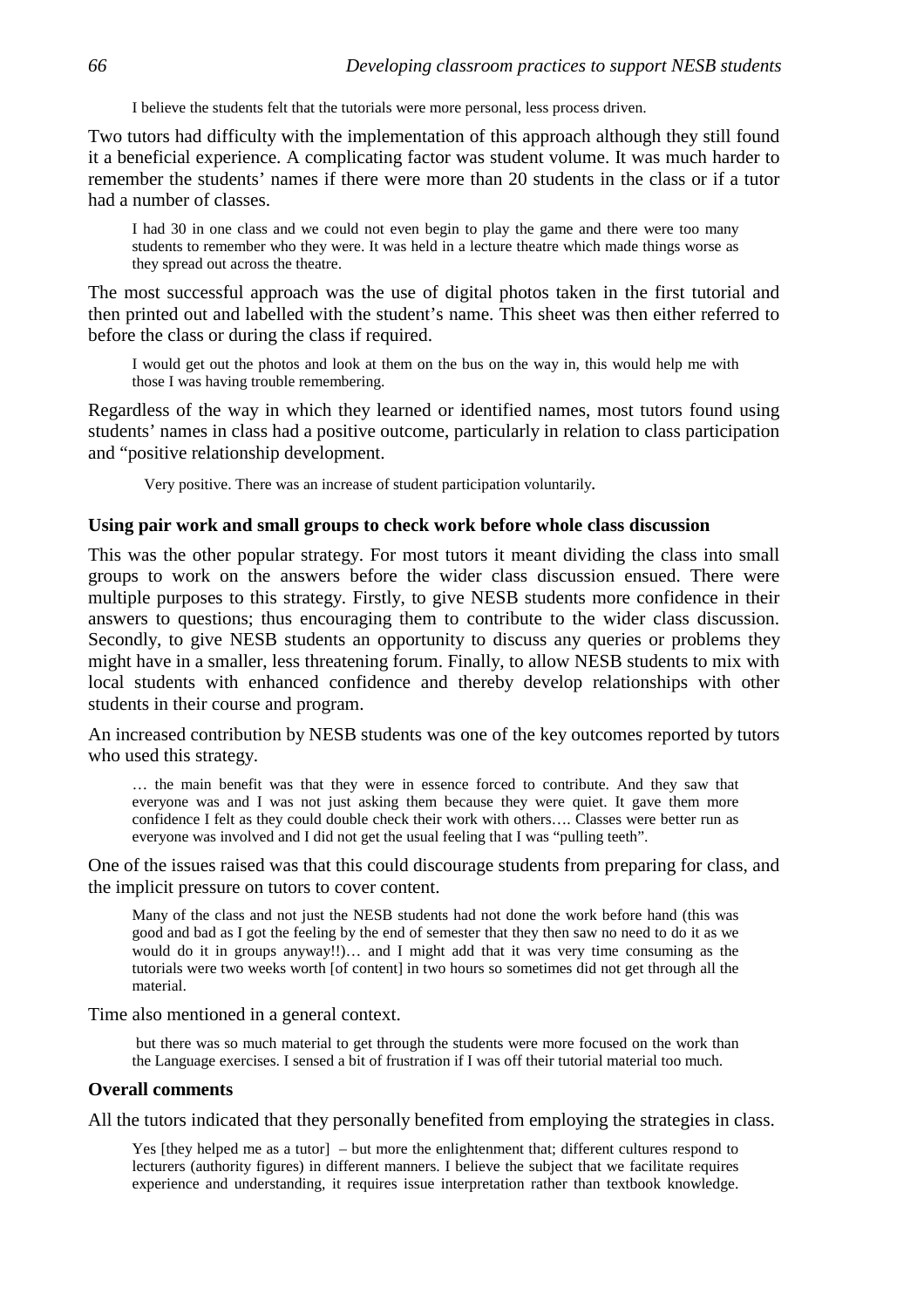The limited class involvement from some international students and the acceptance of the tutors word as gospel, I believe limits the students ability to experience the subject, particularly when the students interpretation may be a viable alternative which could be explored in class.

### **What would you do differently next time?**

Most tutors commented that the strategies were easy to implement and indicated no specific changes they would make.

# **Quantitative analysis**

We investigated the results by dividing the *Business Systems Analysis* class into three groups:

- Identified students that attended (IA);
- Identified students that didn't attend (InA):
- $\bullet$  Others  $(O)$ .

BSA S1 results show a consistent pattern in the results for these groups with *Others* (generally Australian, local students who were not identified as requiring support) achieving an overall higher result than the students who were invited to attend (generally international, NESB students). Of those invited to attend the support tutorial, those who did attend achieved an overall higher result than those who didn't (Mark $O > \text{MarkI}_A > \text{MarkI}_{n}(A)$ ). The overall average mark in the course for the three groups was 64 per cent, 60 per cent and 52 per cent respectively.

### **Analysing the results**

The research team is reluctant to attribute these grades specifically to the strategies employed in just one semester; particularly given the small number of students who attended the support tutorial, and the resultant lack of data. However, the preliminary findings are positive and support the need for further research. It should be noted that the research undertaken by Beasley and Pearson (1999), the results of which provided the basis for this project, was a progressive study over a seven-year period. It would be unreasonable to expect any significant changes to student learning outcomes in just one semester.

To put these results in context, the research team decided to look at these students' entire academic history at UniSA. The average result of all courses studied in their programs by the two groups of identified students indicates that those who *did* attend the support tutorial, achieved a higher average mark (64.9%) than those who were invited but didn't attend (54.3%).

At this stage it is difficult to conclude much from the data, except perhaps to suggest that NESB students who are pro-active about their learning and who take advantage of every support opportunity, may be more likely to succeed than those who do not access support services. However the students' different academic histories (types of courses undertaken, length of study, etc) makes any conclusion purely speculative.

### **CONCLUSION: IMPLICATIONS FOR THE NEXT RESEARCH CYCLE**

## **Staffing**

Commitment to the research is difficult with contract staff. The increasing use of contract staff:

• makes the training of tutors in use of strategies resource intensive;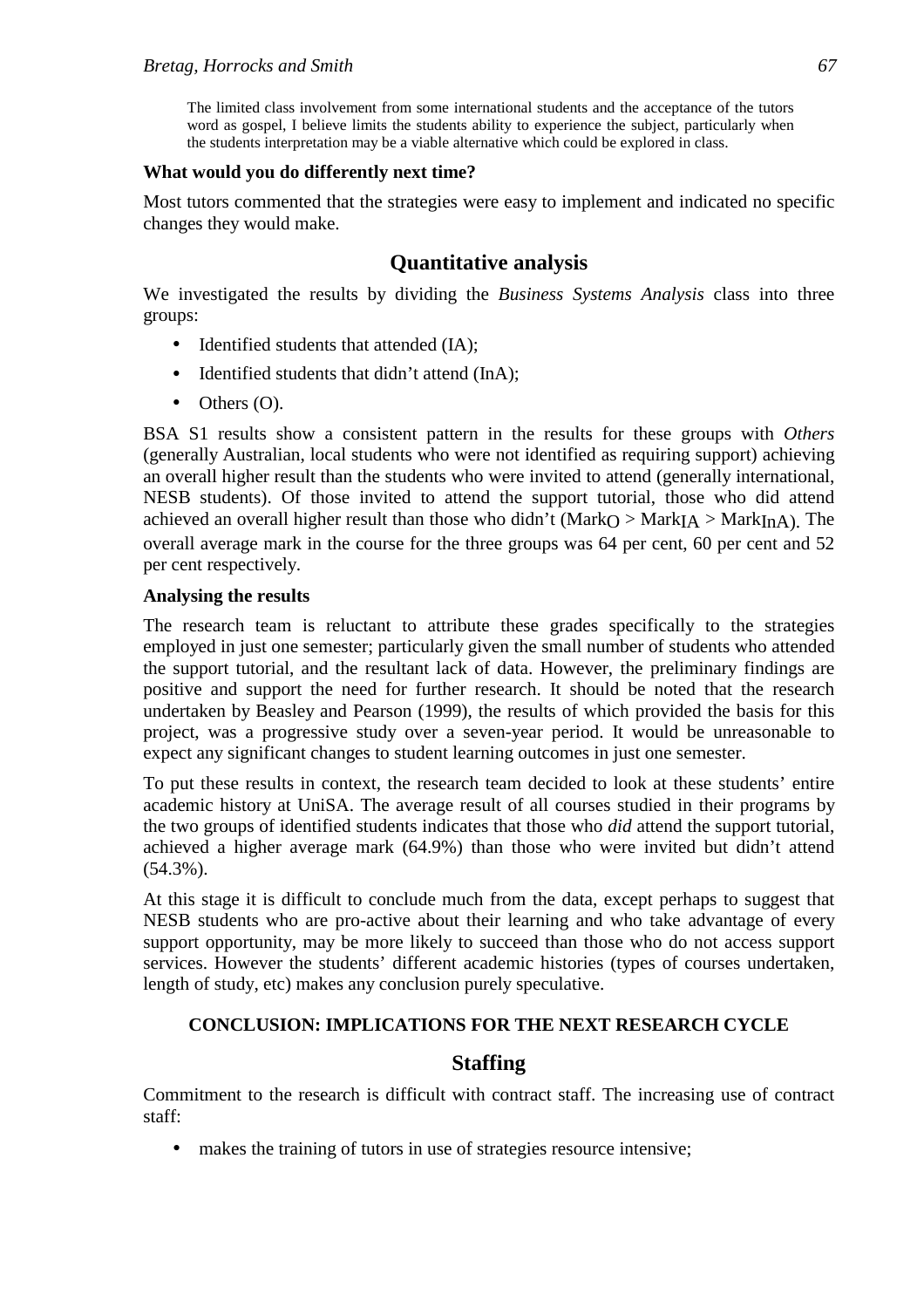- does not allow for control over the actual implementation of the strategy, thus making it impossible to ensure conformity across courses;
- does not encourage commitment to this kind of research from tutors; they are paid a relatively small amount of money to do an ever-increasingly time intensive task and this is a further burden on their time; and
- makes the retrieval of feedback difficult (for the reasons given above).

# **ESL Strategies**

Even small changes can have a positive impact. The learning environment has been particularly influenced with NESB students participating more and feeling included and respected. Many tutors may be unaware of the issues and hence unaware of particular strategies they might employ – we should establish tutor training in this area for a wider range of courses.

# **The support tutorial**

Based on the analysis of available data, the research team has concluded that students need an incentive to attend support tutorials, and the small size of the tutorials is a highly beneficial aspect of their design. The results of changes made in the next cycle of activities will address these assumptions and provide more data for analysis.

Resource issues are paramount to the future success of the support tutorials. The teamteaching approach, integrating language/academic skills and content is a well-researched model which students have commented favourably upon. Furthermore, students would like the tutorials to be longer and to be provided with additional material. If we continue the support tutorials, increase their length and prepare additional materials, we will clearly need a substantial source of funding. For this to occur, there needs to be a commitment at all levels of the institution.

#### **REFERENCES**

- Allen, R., & Rooney, P. (1998). Designing a problem-based learning environment for ESL students in business communication. *Business Communication Weekly, 61*(2), 48-56.
- Angelova, M., & Riazantseva, A. (1999). 'If you don't tell me, how can I know?' *Written Communication, 16*(4), 491 (435p).
- Ballard, B., & Clanchy, J. (1997). *Teaching International Students: A Brief Guide for Lecturers and Supervisors*. Deakin, ACT: IDP Australia.
- Batorowicz, K. (1999). A fair go? The problems and needs of international and non-English speaking background students at Australian universities. *Youth Studies Australia, 18*(3), 37 (34p).
- Beasley, C. J. (1990). Content-based language instruction: Helping ESL/EFL students with language and study skills at tertiary level. *TESOL in Context, 1*, 10-14.
- Beasley, C. J. (1997). *Students as teachers: The benefits of peer tutoring*. Teaching and Learning Forum.
- Beasley, C. J., & Pearson, C. A. (1999). Facilitating the learning of transitional students: Strategies for success for all students. *Higher Education Research & Development, 18*(3), 303-321.
- Biggs, J. B., & Watkins, D. A. (1996). The Chinese learner in perspective. In D. A. Watkings & J. B. Biggs (Eds.), *The Chinese Learner: Cultural, Psychological and Contextual Influences* (pp. 269-281). Hong Kong and Melbourne: CERC & ACER.
- Bookin-Weiner, J. B. (1995). Summary of Group Two: Academic issues. In H. de Wit (Ed.), *Strategies for Internationalisation of Higher Education* (pp. 92-93). Amsterdam: EAIE.
- Bretag, T., & Scobie, S. (2002). *Innovative classroom practice in an offshore environment.* Paper presented at the HERDSA Quality Conversations, Perth, Western Australia, 7-10 July.
- Chandrasegaran, A. (1994, 21-22 November). *Integrating content-course tasks into the teaching of writing skills for academic purposes.* Paper presented at the Integrating the teaching of academic discourse into courses in the discipline, Melbourne.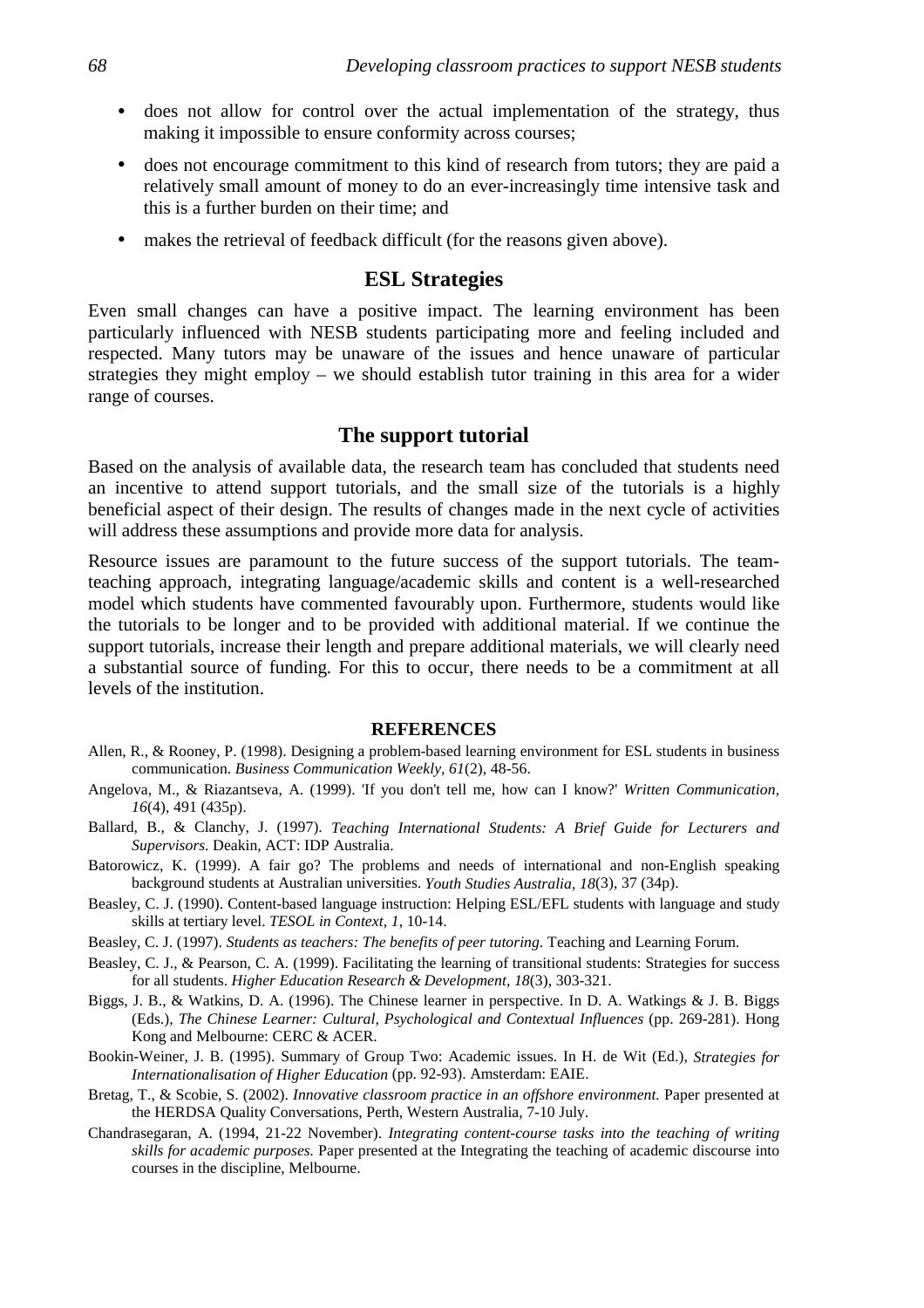- Chapple, S. (1998). *How do you foster enthusiasm and participation in tutorials particularly by international students?* Teaching and Learning Forum.
- Clerehan, R., & Crosling, G. (1994, 21-22 November). *A case study of an adjunct program: English for firstyear engineering students.* Paper presented at the Integrating the Teaching of Academic Discourse into Courses in the Disciplines, Melbourne.
- Gatfield, T., Barker, M., & Graham, P. (1999). Measuring student quality variables and the implications for management practices in higher education institutions: An Australian and international student perspective. *Journal of Higher Education Policy & Management, 21*(2), 239 (216p).
- Hellmundt, S., Rifkin, W., & Fox, C. (1998). Enhancing intercultural communication among business communication students. *Higher Education Research & Development, 3*(3), 333-344.
- Kirby, J. R., Woodhouse, R. A., & Ma, Y. (1996). Studying in a second language: The experiences of Chinese students in Canada. In D. A. Watkins & J. B. Biggs (Eds.), *The Chinese Learner: Cultural, Psychological and Contextual Influences* (pp. 141-158). Hong Kong and Melbourne: CERC & ACER.
- Leask, B. (2001). *Teaching NESB and international students at the University of South Australia*. University of South Australia [2001, August].
- Pantelides, U. (1999). Meeting the language needs of tertiary NESB students. *Australian Journal of Language and Literacy, 22*(1), 60-75.
- Pearson, C. A. (1999). *Workshops as stimulating learning environments*. Teaching and Learning Forum [2001, 17 December].
- Robertson, M., Lane, M., Jones, S., & Thomas, S. (2000). International students, learning environments and perceptions: A case study using the Delphi technique. *Higher Education Research & Development, 19*(1), 90-102.
- Scarino, A. (2001). *Internationalisation of the curriculum structural pathways within and between courses.* University of South Australia [2001, August].
- Stoynoff, S. (1996). Self-regulated learning strategies of international students: A study of high and low achievers. *College Student Journal, 30*(3), 329 (328p).
- Stoynoff, S. (1997). Factors associated with international students' academic achievement. *Journal of Instructional Psychology, 24*(1), 56 (13p).
- Tang, C. (1996). Collaborative learning: The latent dimension in Chinese students' learning. In D. A. Watkins & J. B. Biggs (Eds.), *The Chinese Learner: Cultural, Psychological and Contextual Influences* (pp. 197-203). Hong Kong and Melbourne: CERC & ACER.
- Tang, C., & Biggs, J. B. (1996). How Hong Kong students cope with assessment. In D. A. Watkins & J. B. Biggs (Eds.), *The Chinese Learner: Cultural, Psychological and Contextual Influences* (pp. 159-182). Hong Kong and Melbourne: CERC & ACER.
- Tompson, H., & Tompson, G. (1996). Confronting diversity issues in the classroom with strategies to improve satisfaction and retention of international students. *Journal of Education for Business, 72*(1), 53 (55p).
- Volet, S. (1999). Learning across cultures: Appropriateness of knowledge transfer. *International Journal of Educational Research, 31*(7), 625-643.
- Wajnryb, R. (2000). *Report of the English Language Services (ELS) Scoping Project.* University of South Australia, Division of Education, Arts & Social Sciences.
- Watkins, D. A., & Biggs, J. B. (1996). *The Chinese Learner: Cultural, Psychological and Contextual Influences*. Melbourne: CERC & ACER.
- Weiland, R., & Nowak, R. (1999). *Academic preparation programs: A schema approach to learning in context*. Teaching and Learning Forum.
- Wicks, R. (1996). Effects of English language proficiency on the academic performance of international students: A US study. *Distance Education, 17*(1), 196-204.
- Winter, S. (1996). Peer tutoring and learning outcomes. In D. A. Watkins & J. B. Biggs (Eds.), *The Chinese Learner: Cultural, Psychological and Contextual Influences* (pp. 221-241). Hong Kong and Melbourne: CERC & ACER.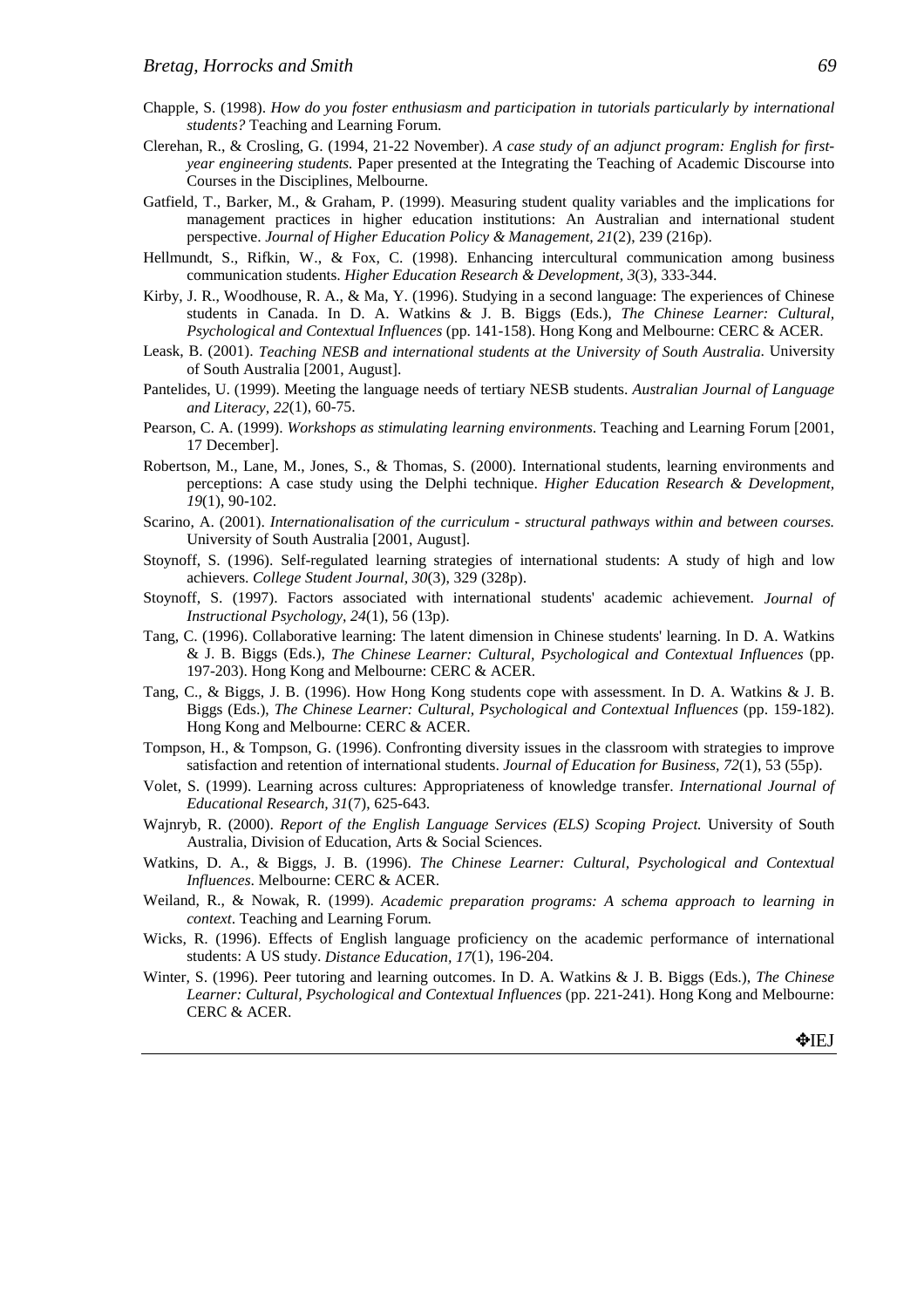### **Vicki Feast**

University of South Australia *vicki.feast@unisa.edu.au*

*This paper considered two key issues. First, the relationship between English language proficiency, as measured by IELTS tests scores, and performance at University, as measured by Grade Point Average (GPA), was investigated using multi-level analysis. A significant and positive relationship was found. Second, the trade-off between raising IELTS entry scores and the consequent loss of international students was investigated at one South Australian university. Recommendations for raising IELTS scores for undergraduate and postgraduate students were made in the paper although it was recognised that on financial grounds the loss of international students might be too large to justify the increase in minimum English proficiency standards.*

English proficiency, IELTS, academic performance, GPA, multilevel analysis

### **INTRODUCTION AND SIGNIFICANCE OF THE TOPIC**

The proportion of funds that derive from government sources to support the core business of teaching students in universities is declining on a per capita basis. "Since the mid 1980s the higher education sector has grown at a rate faster than the level of Commonwealth funding for the sector" (Nelson, 2002, p.17) and "A return to full public funding of Australian universities will not occur. This would require a further \$4 billion annually of Commonwealth funding." (Nelson, 2002, p.v). Therefore, income from other sources including "income from fee-paying students is an important and growing source of university revenue<sup>1</sup>" (Australian Vice Chancellors' Committee (AVCC) Fact Sheet 2, 2001, p.1). It follows that universities are increasingly dependent on alternative non-government sources of funding and full fee paying international students are a large and increasing source of that revenue<sup>2</sup>. Consequently, the financial future of Australian universities may well depend on the trend to enrol ever increasing numbers of international students who study both in Australia and offshore.

Additional to this funding imperative, there is both a moral and financial need to ensure that fee-paying international students who undertake university education are capable of succeeding. Hence, as for all university studies, standards are required to enable international fee-paying students to gain entry into university. These standards include academic entrance levels which are derived from a students' previous studies, work experience and academic entrance tests. In the case of international students from non-English speaking backgrounds, there is also a requirement that they have a minimum

 $\overline{a}$ 

 $1$  In 1992 Fee-paying students contributed 5 per cent to university funding sources and in 1999 this rose to 12 per cent (AVCC Fact Sheet 2, 2001, p.1)

Overseas fee paying students contribute 79 per cent of university fee-paying revenue (AVCC Fact Sheet 2, 2001, p.1)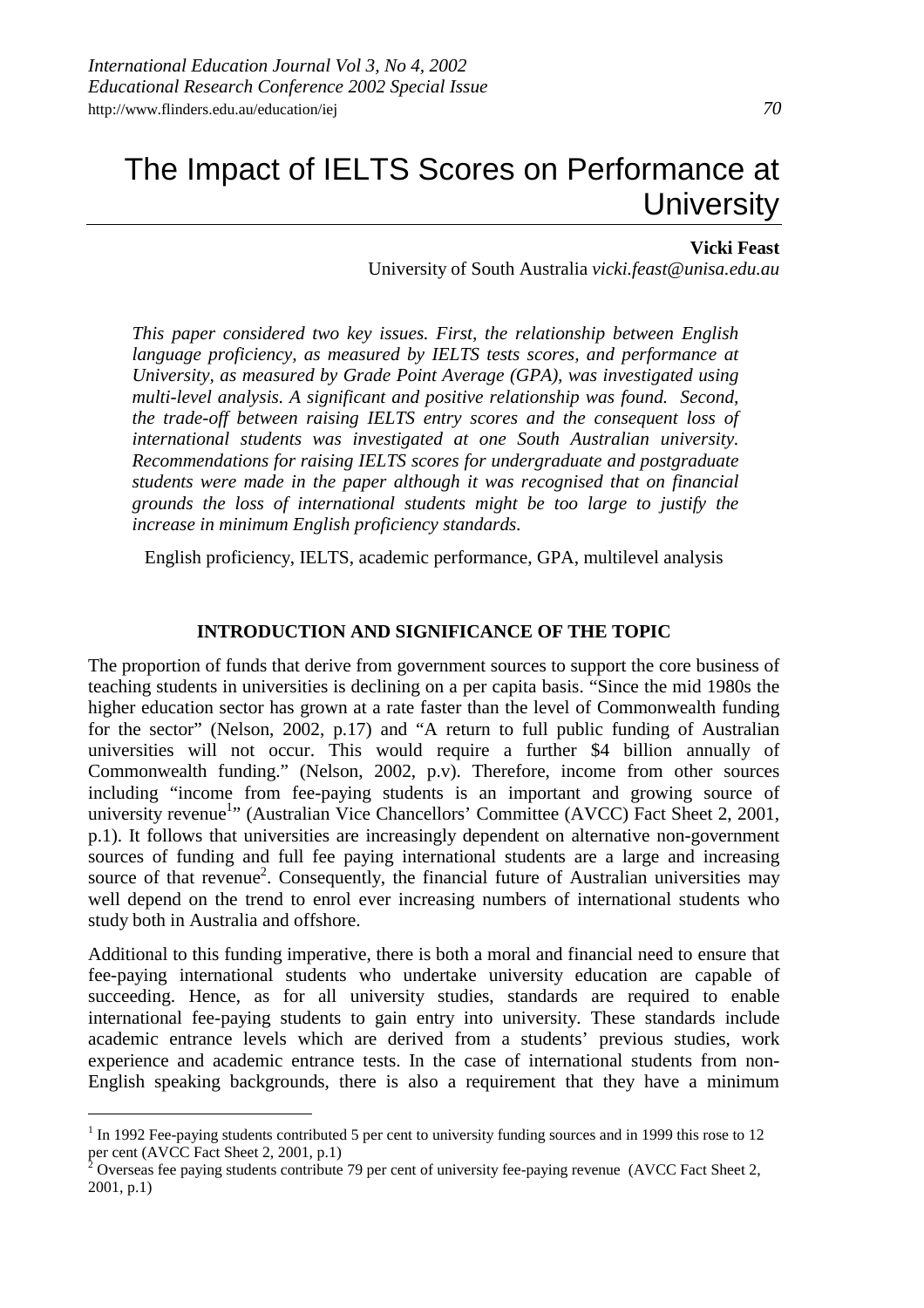### *Feast 71*

 $\overline{a}$ 

standard of English proficiency for entrance into Australian courses and programs that are taught in English.

One of the most popular and most used tests of the standard of English is the International English Language Testing System (IELTS). IELTS scores are required for some students from particular countries<sup>3</sup> to gain their visas to enter Australia and Australian universities typically require students to have IELTS scores (or equivalent English proficiency standards) to gain entry. Although there are other English language proficiency tests available and in use, IELTS is the best regarded by Australian universities and the Australian government. The minimum IELTS score for university entrance is typically an average score of 6.0 (or equivalent) although some universities require higher scores for particular programs and postgraduate studies. "In general an Overall Band Score<sup>4</sup> between 6.0 and 7.0 in the Academic modules is accepted as evidence of English language proficiency for higher education institutions around the world" (Ciccarelli, 2001, p.1).

Despite these requirements there is a degree of disquiet amongst university colleagues about the English language abilities of some international students. In staff rooms and meetings they can be heard to be complaining about marking scripts of students whose English is below the standard that they consider acceptable for university study. Indeed, the recommendations published by IELTS Australia state that an IELTS score of 6.0 requires further English study for linguistically demanding academic courses and also linguistically less demanding academic courses and is said to be "acceptable" only for linguistically less demanding training courses. In fact, the IELTS guidelines recommend an IELTS score of 7.0 as "probably acceptable" for linguistically demanding academic courses and "acceptable" for linguistically less demanding courses (IELTS, 2001, p.22). It is clear that significant numbers of students are being admitted to Australian universities at a level below that suggested as acceptable by IELTS Australia.

This apparent contradiction between the levels of English deemed acceptable by most universities and the IELTS recommendations, and indeed the view of a growing number of academics, warrants further investigation. There is also a growing body of literature that suggests a link between English language proficiency and academic success:

In relation to the IELTS test a number of predictive validity studies have been carried out which conclude that language proficiency is a critical factor in academic success and the IELTS is a useful predictor of a student's ability to cope with academic English (Ciccarelli, 2001, p.3).

Whilst the use of the word critical in the Cicarelli quote may overstate the statistical significance of the link between language proficiency and performance at university, it is indicative of the importance with which English language proficiency is viewed in some Australian universities.

However, Graham (1987, p.517), Burns (1991, p.75) and Dooey (1999, p.115) recommend that each institution conduct its own studies concerning the link between English proficiency levels and academic success and make its own decisions about acceptable English language proficiency levels. This suggestion is made for a number of reasons including the difficulty of generalising findings from previous studies and the limitations of these studies, many of

 $3$  Recent changes in legislation require students from Categories 3 and 4 countries (such as Argentina and China) to have a minimum average IELTS score of 6.0 (or 5.0 IELTS and 30 weeks of English language study) to obtain a visa for tertiary study. Since July  $1<sup>st</sup>$ , 2001 TOEFL or other equivalent tests are no longer acceptable for student visa purposes, unless gazetted by Parliament, as IELTS tests are viewed by the Department of Immigration as the test with the most integrity.

<sup>&</sup>lt;sup>4</sup> The Overall Band score is the average of all four modules or sub-test items. Thus it is like an average test score for IELTS.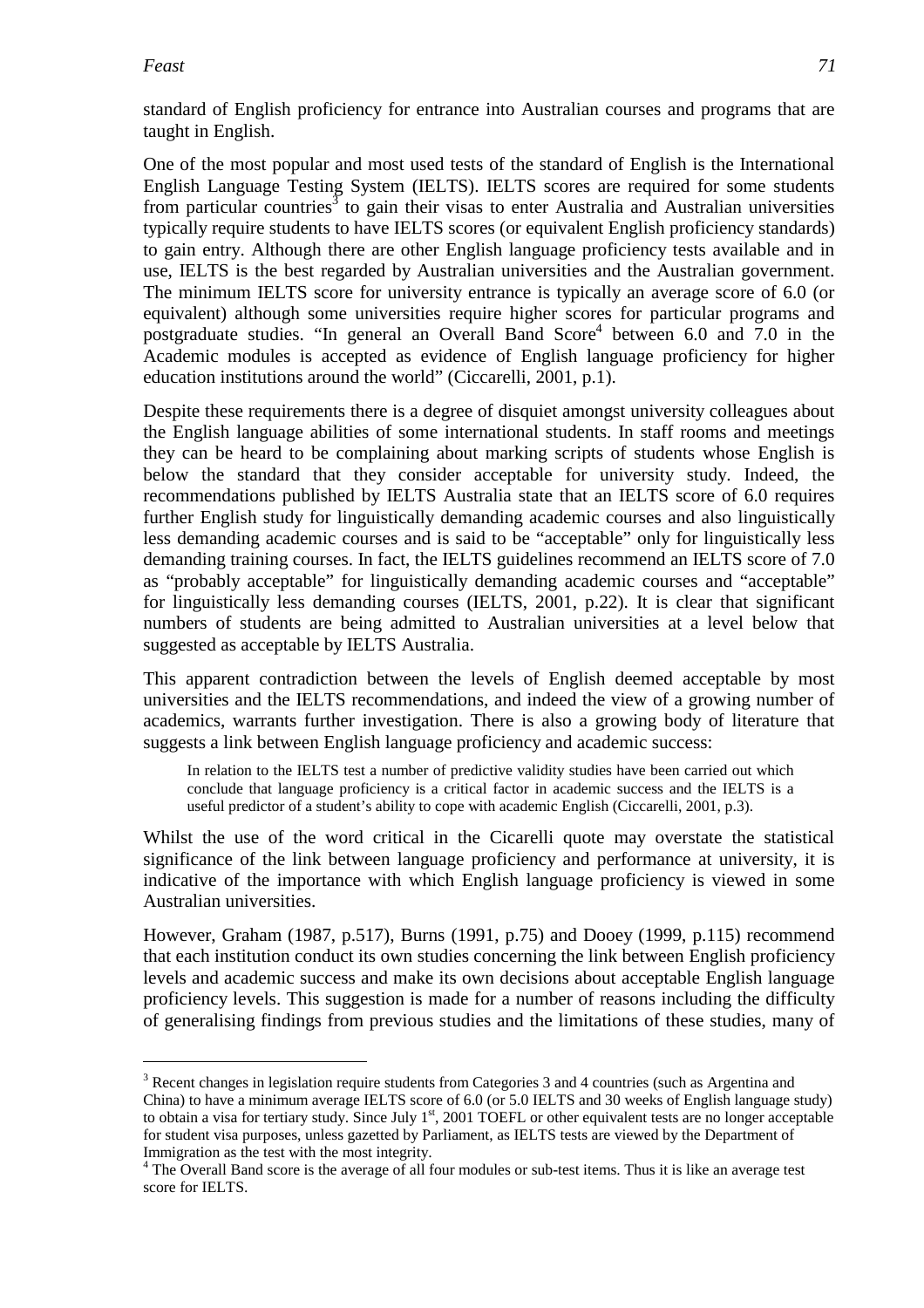which are small-scale. In addition, it is argued, since there were a number of changes to the IELTS test in 1995 and much research was conducted prior to 1995, consequently further research is needed. The present study contributes to the field of research on English proficiency standards by using new statistical techniques to examine further the relationship between IELTS scores and academic performance for international students admitted in 2000 and 2001 to one university.

It is widely understood by academics and researchers that the reasons why students perform poorly at university are many, varied and complex. Personal background factors (for example age, gender, personality, attitude, and motivation), academic background factors and requirements (for example, previous studies within certain fields), teaching and support factors (for example, English language support and general study advice, the interest and ability of teaching staff) cultural factors and language proficiency factors all have a role to play in influencing how successful students will be in their tertiary study. For obvious reasons, particularly for international students cultural and language factors are prominent in the literature. Hill, Storch and Lynch (1999, p.63) claim "Nobody would argue that ELP [English Language proficiency] has no role to play in academic achievement". This study focuses on the impact of English language proficiency on performance.

## **LITERATURE REVIEW**

This study focused on linguistic factors affecting performance by investigating the impact of English language proficiency tests on academic performance. Previous research has produced varied results. A number of studies (Criper and Davies, 1988; Elder, 1993; Ferguson and White, 1993; Cotton and Conrow, 1998; Hill et al, 1999; Kerstjens and Nery, 2000) have found a weak positive association between IELTS and GPA. A typical standardised regression coefficient of around 0.3 was common among many of these studies. However, in an Australian context at the University of Melbourne, Hill et al (1999, p.55) stated that that "the relationship between Grade Average and IELTS score was found to be moderately strong  $(r = 0.540)^{5}$ . To put this result in context, Hill et al (1999, p.55) also concluded "An examination of the various scatterplots suggested a violation of certain assumptions of the regression model".

At the University of Tasmania, Cotton et al (1998, p.98) found "a weak (positive) association for the Reading and Writing subtests (modules)" but "very low or negative associations between academic performance and the other subtest scores, as well as between IELTS global (average) scores and academic performance overall". Similarly, Kerstjens et al (2000, p.105), using RMIT student data found a "small-to medium predictive effect of academic performance from the IELTS score for the … Higher education group, accounting for ... 9.1 per cent of the variation in academic performance". At the University of Hong Kong, Ho and Spinks (1985, p.249) found that "English language skills had the most predictive value [compared to various factors such as intelligence and personality variables], accounting for about 10 per cent of the variance of performance measures.

Some studies found no statistically significant relationship between IELTS and academic performance (Traynor, 1985; Fiocco, 1987; Graham, 1987; Light, Xu, & Mossop, 1987; Gibson and Rusek, 1992; Rusek, 1992). In addition, others found their results inconclusive (Dooey, 1999, p.114). Dooey (1999, p.117) found that there was no evidence to suggest that students who did not meet the entry criteria (IELTS 6.0) were destined to fail but conversely most of the failures were students who entered Curtin University with high IELTS scores.

Moreover, it proved more difficult to find recent studies that predicted strong associations between the two variables. Dooey (1999, p. 115) claimed "most [studies] did not find a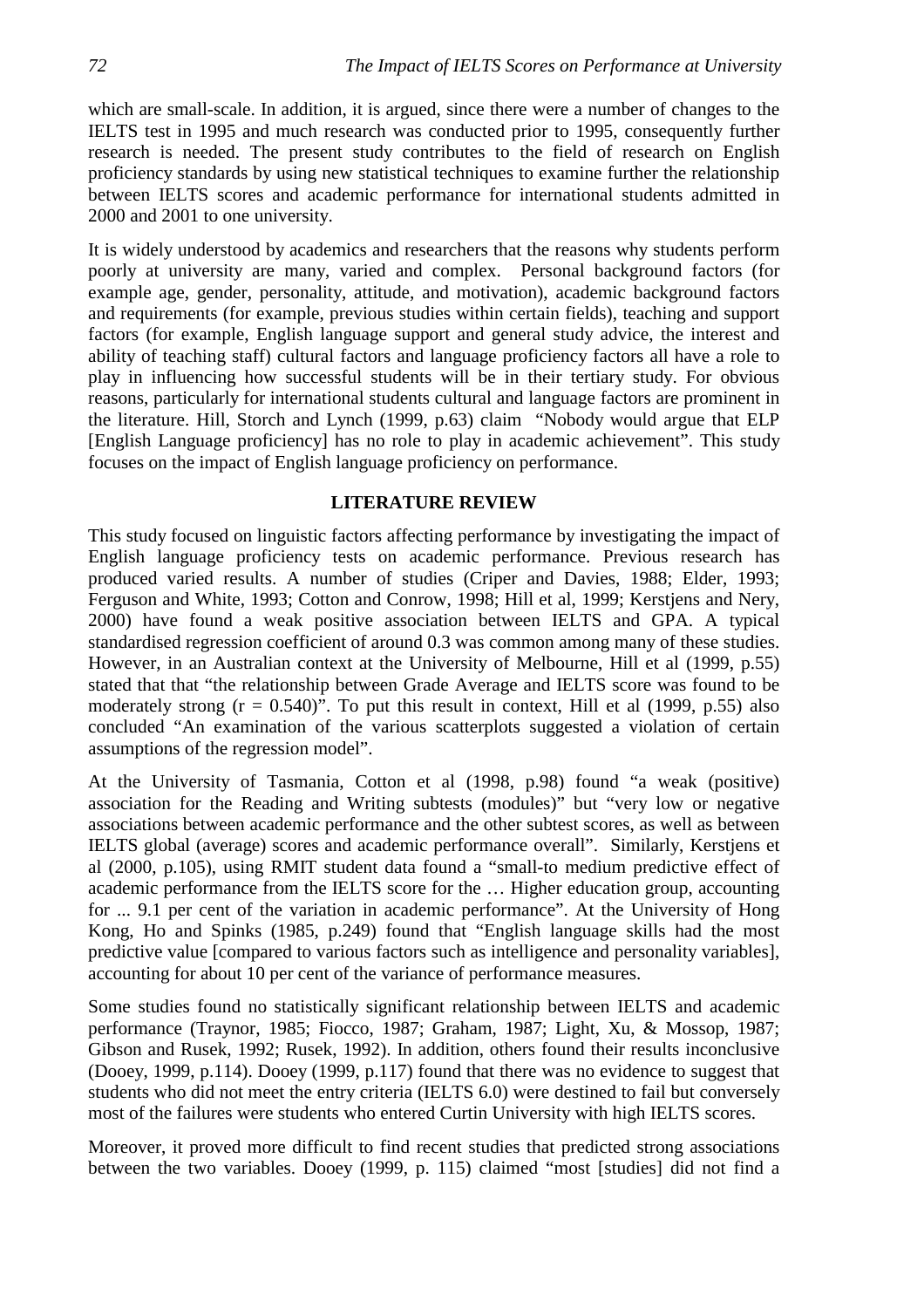strong overall positive association between IELTS scores and subsequent academic success". The exception seemed to be a study by Bellingham (1993, p.229) conducted in New Zealand that revealed a moderate association partly because of its unique nature in that it included students with a wide range of IELTS scores including some below 5.0. Most other studies were unable to include students with IELTS scores below 6.0 as this was the minimum entry standard required for university admission. The Bellingham study (1993, p. 231) found that "If these results were generalisable to the wider population, this would mean that with scores below 6.0 in IELTS, students have a 20 per cent chance of passing; whereas at 6.0 or more the chance is 50 per cent". Bellingham went on say that this finding was consistent with IELTS guidelines that at 6.5 "language proficiency is less likely to be a significant factor in influencing academic success". However further discussion in the Bellingham paper confirmed that factors other than language are also "integral to academic success".

Gibson and Rusek (1992, p.17) suggested that the contradictory results of various studies did not indicate that the tests were not valid measures of English proficiency but that "language skill is only one of the variables which predicts academic success, albeit an important one". They recommended that each institution should carry out its own research into acceptable English language levels based upon past student achievements.

In relation to the second research question, a minimum English language proficiency score of 6.0 IELTS has been established at a number of Australian universities. This level was informed by research and levels set by competing tertiary institutions. Ferguson et al from Edinburgh University have stated (1993, p.34) "Band 6 seems to represent some sort of cross-over line". Criper and Davies (1988, p.79) were also reported in Ferguson et al (1993, p.35) to have stated that Band 6 is "some kind of changeover score". Ferguson et al (1993, p.36) concluded "there is a level of proficiency below which failure increases sharply, and that language assumes a more important role in academic performance when proficiency is low." The study by Elder (1993, p.87) contradicted these findings to some extent as it indicated that "the strongest level of agreement between test predictions and academic outcomes occurred at Band 4.5 [which] casts some doubt on the recommendation that a Band score of 6.5 [should] be a minimum requirement".

## **RESEARCH QUESTIONS**

This paper investigates two research questions. The first research question is What is the relationship between English language proficiency levels (as measured by IELTS scores) of international students and their academic performance at University, as measured by GPA? This question considers the degree to which IELTS test scores are meaningful predictors of success at university in 2000 and 2001.

The second research question considers whether the current minimum entrance score of IELTS 6.0 should be increased. The purpose of this research question is to examine whether there is a need to raise the minimum IELTS score that international students should have in order to gain admittance to university courses so they have a reasonable chance of success. This research question is investigated for both postgraduate and undergraduate students. The links between the two research questions is also investigated later in this paper.

## **METHOD**

The method used to undertake the first research question in this study involved a commonly used technique called regression analysis.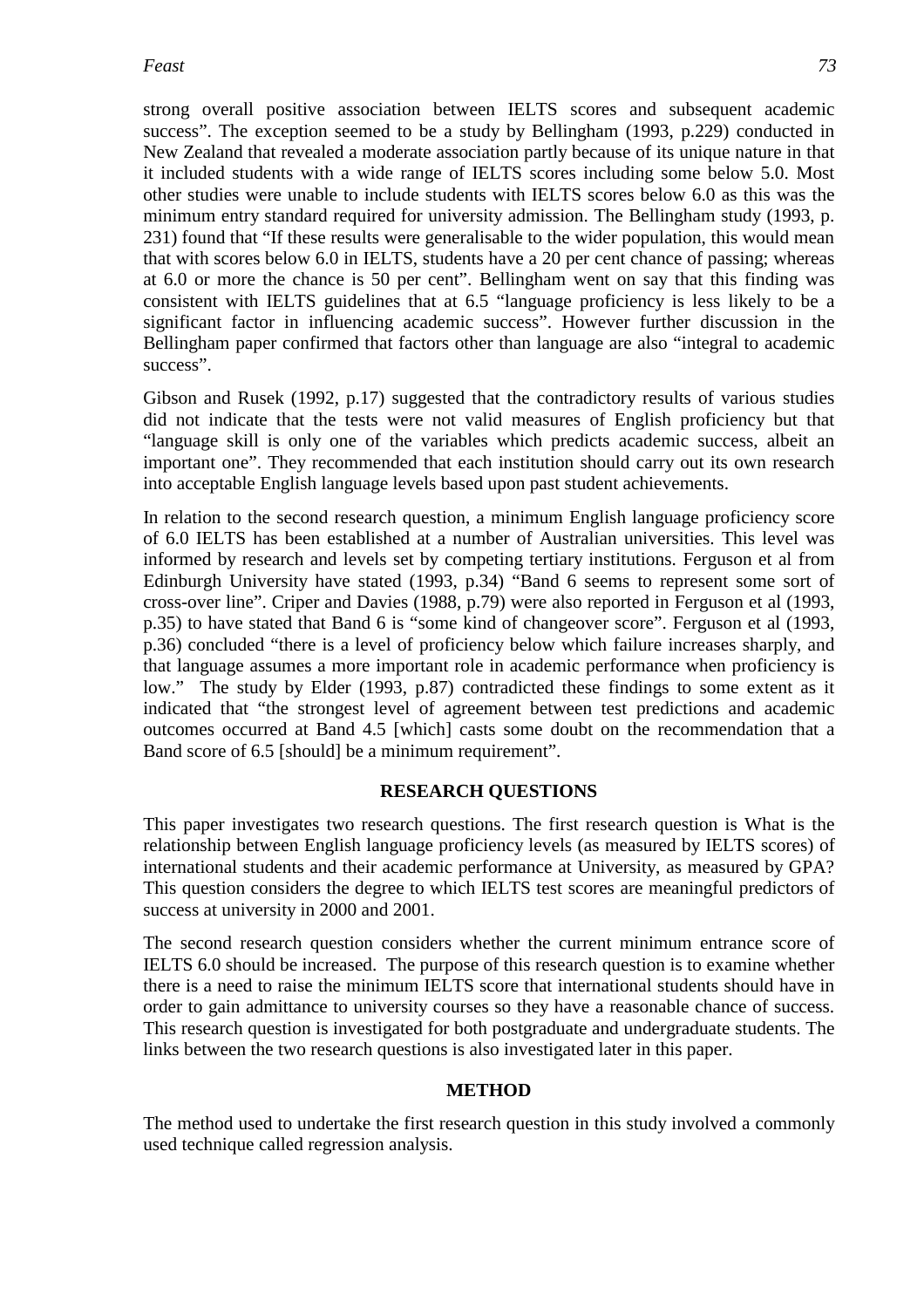Regression analysis refers to a broad class of statistical techniques that are designed to study the relationship between a criterion (or dependent variable), *Y*, and one or more predictors (or independent variables), *X*1, *X*2,…,*X*p. (Tatsuoka, 1997, p.648).

In this study the dependent variable was the performance of international students at university as measured by their Grade Point Average (GPA). The key independent variable was English proficiency as measured by students' IELTS scores on entry to university. The proposition addressed in this study was that there is a relationship between English proficiency levels (overall IELTS) and performance at university (GPA). Indeed, it was postulated that IELTS is positively related to performance of international students at this university.

Multiple regression analysis was undertaken in this investigation with the dependent variable of mean GPA and with the independent variables: IETLS and age (a continuous variable), semester of entry, division (broad discipline area of study), home country, gender, and level of study (postgraduate and undergraduate) which were categorical variables. Thus the general equation for this analysis was

$$
GPA = f5
$$
 (English proficiency, age, gender, entry semester, discipline area, home country, level of study)

A particular type of regression analysis called multilevel analysis was conducted using GPAs gained progressively through Semester 1 to Semester 5. Five semesters were the maximum number of semesters studied by the international students who were accepted into the university in 2000 and 2001. Some students had only one mean GPA statistic for one semester if they enrolled in Semester 2, 2001 and others had up to five mean GPA scores if they enrolled in Semester 1, 2001 (one for each semester of enrolment in the two years and including a summer school). The multi level analysis used in this research was based upon models where sampling and measurement errors were estimated in a hierarchical manner at two levels. Use of this class of models assisted in the estimation of the impact of English language proficiency, as measured by IELTS test scores, over time as students progressed through their studies, while controlling for the effects of age, gender, entry semester, discipline area, home country and level of study. Multilevel analysis permitted a more appropriate and detailed intra and inter-student analysis of the relationship between IELTS and GPA than is possible with simple regression analysis using mean GPA scores.

The purpose of the multilevel analysis was to investigate the relationships between the variables, English language proficiency scores (IELTS) and GPA, at the intra and interstudent levels, after controlling for other factors that might influence GPA scores. The multilevel analysis was conducted using the hierarchical linear modelling (HLM) procedures (Bryk and Raudenbush, 1992). HLM made it possible to analyse variables at intra and interstudent levels simultaneously so that the impact of these variables on GPA were examined in one analysis. A further strength of HLM was that it was also possible to investigate the interaction effects between the variables at the two different levels.

According to Hox (1994, II) "multilevel regression models are essentially a multilevel version of the familiar regression model". Hox (1994, p.5) also stated "A multilevel problem is a problem that concerns the relationships between variables that are measured at a number of different hierarchical levels". Table 1 lists and explains the variables used in the analysis.

 $\overline{a}$ 

<sup>&</sup>lt;sup>5</sup> Where f is an unknown function but assumed to be linear for the purposes of the analysis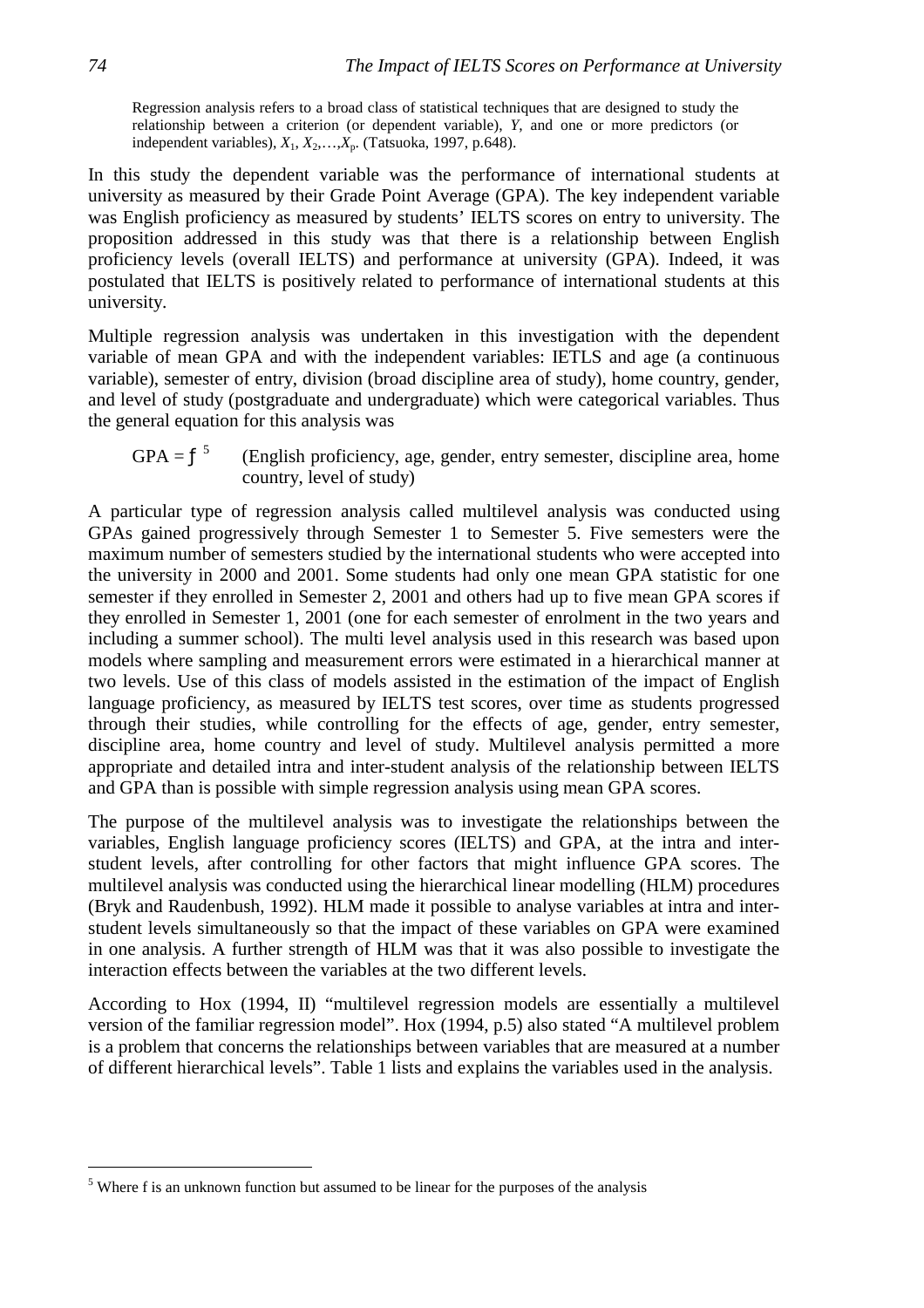### *Feast 75*

| Table 1. Explanation of variables used in analysis |                                                                          |                                                                                                                                                                                                                                    |  |  |  |  |
|----------------------------------------------------|--------------------------------------------------------------------------|------------------------------------------------------------------------------------------------------------------------------------------------------------------------------------------------------------------------------------|--|--|--|--|
| <b>Variable</b>                                    | Score range and values                                                   | <b>Notes</b>                                                                                                                                                                                                                       |  |  |  |  |
| <b>CRITERION</b>                                   |                                                                          |                                                                                                                                                                                                                                    |  |  |  |  |
| <b>GPA</b>                                         | $1.43 - 7.0$                                                             | Mean Grade Point Average for students for a<br>semester of study.                                                                                                                                                                  |  |  |  |  |
| <b>LEVEL 1</b>                                     |                                                                          |                                                                                                                                                                                                                                    |  |  |  |  |
| <b>OCCASION</b>                                    | Up to five time points                                                   | Changes to GPA over time.                                                                                                                                                                                                          |  |  |  |  |
| <b>LEVEL 2</b>                                     |                                                                          |                                                                                                                                                                                                                                    |  |  |  |  |
| <b>IELTS</b>                                       | $4.5 - 8.5$                                                              | International students' (recorded on the ISIS<br>database) IELTS mean overall test score in either<br>2000 or 2001. These scores are the mean of four<br>individual module scores for Reading, Writing,<br>Speaking and Listening. |  |  |  |  |
| <b>IELTS</b> module<br>scores                      | $4 - 8$                                                                  | Individual test scores for each of the modules<br>(Reading, Writing, Speaking and Listening). Their<br>average is the overall mean IELTS score.                                                                                    |  |  |  |  |
| <b>AGE</b>                                         | $17-40$                                                                  | Age of student (in years).                                                                                                                                                                                                         |  |  |  |  |
| <b>GENDER</b>                                      | $0 =$ male, $1 =$ female                                                 | Sex of student (Male or Female).                                                                                                                                                                                                   |  |  |  |  |
| <b>COUNTRY</b>                                     | $1 - 35$                                                                 | Home country of student.                                                                                                                                                                                                           |  |  |  |  |
| <b>CHINA</b>                                       | $0 =$ all other countries                                                | Students born in China as a variable.                                                                                                                                                                                              |  |  |  |  |
|                                                    | $1 =$ born in China                                                      |                                                                                                                                                                                                                                    |  |  |  |  |
| <b>VIET</b>                                        | $0 =$ all other countries                                                | Students born in Vietnam as a variable.                                                                                                                                                                                            |  |  |  |  |
|                                                    | $1 =$ Vietnamese born                                                    |                                                                                                                                                                                                                                    |  |  |  |  |
| <b>LEVEL</b>                                       | $0 =$ undergraduate                                                      | Level of study - Postgraduate or undergraduate                                                                                                                                                                                     |  |  |  |  |
|                                                    | $1 = postgraduate$                                                       | study.                                                                                                                                                                                                                             |  |  |  |  |
| <b>DISCIPLINE</b>                                  | BUE, EAS, ALS, IEE, HSC                                                  | Broad area of study divided into six disciplines as<br>defined by faculty (division) structures.                                                                                                                                   |  |  |  |  |
| <b>BUE</b>                                         | $0-$ = all other disciplines                                             | Students from the Business and Enterprise Division                                                                                                                                                                                 |  |  |  |  |
|                                                    | $1 -$ = students from BUE (Business<br>and Enterprise Division)          | as a variable.                                                                                                                                                                                                                     |  |  |  |  |
| EAS                                                | $0 =$ all other disciplines                                              | Students from the Education, Arts and Social                                                                                                                                                                                       |  |  |  |  |
|                                                    | $1 =$ students from EAS (Education,<br>Arts and Social Science Division) | Science Division as a variable.                                                                                                                                                                                                    |  |  |  |  |
| <b>HSC</b>                                         | $0 -$ = all other disciplines                                            | Students from the Health Sciences Division as a                                                                                                                                                                                    |  |  |  |  |
|                                                    | $1 =$ students from HSC (Health<br>Science Division)                     | variable.                                                                                                                                                                                                                          |  |  |  |  |
| IEE                                                | $0 =$ all other disciplines                                              | Students from the Technology and Engineering                                                                                                                                                                                       |  |  |  |  |
|                                                    | $1 =$ students from IEE (Technology<br>and Engineering Division)         | Division as a variable.                                                                                                                                                                                                            |  |  |  |  |
| ALS                                                |                                                                          | Students from the Access and Learning Support<br>Unit.                                                                                                                                                                             |  |  |  |  |

**Table 1. Explanation of variables used in analysis**

The student group included in this study were 101 international students, from a total of 964 international onshore students, who were admitted to one university on the basis of their IELTS score during 2000 and 2001. The IELTS student group characteristics can be summarised as follows:

• approximately 50 per cent were males and 50 per cent were females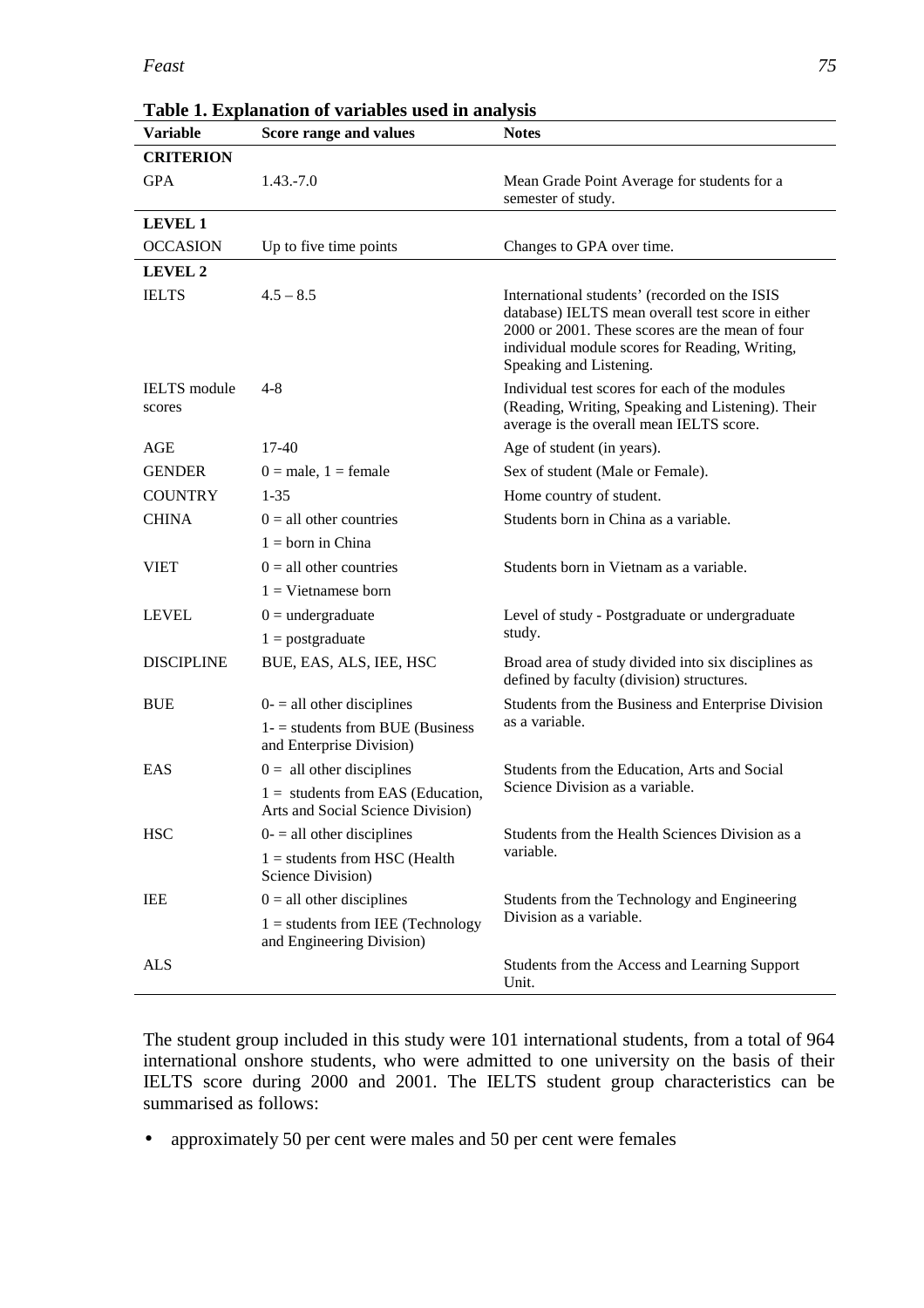- approximately 50 per cent were postgraduate and 50 per cent were undergraduate students.
- they were aged between 17 and 40, with a mean age of 25.6 years.
- they originated from 30 different countries, with Malaysian, Indonesian, Thai and Chinese students dominant.
- they were studying in five disciplines areas with most students (47%) enrolled in a business faculty.
- they had GPA scores ranging from 1.5 to 7.00, with a mean GPA of 4.87.
- they had IELTS scores ranging from 4.5 to 8.5, largely between 6.0 and 7.0.

The second research question was investigated in this study by conducting an analysis of the trade-off between the loss of student numbers experienced by raising the current minimum scores (from IELTS 6.0) and the subsequent increase in GPA of the remaining students. Various methods of selection by raising the scores were tested including raising the overall scores and imposing some minimum requirements for the module scores. Examples included raising the IELTS overall score to 6.5 for undergraduates and 7.0 for postgraduates. Five different methods of selection were tested for undergraduate students and six alternative methods of selection were tested for postgraduate students. The loss of students, calculated as the percentage of students who would not have gained entry to the university using the higher scores for each method of selection, was considered against a calculation of the rate of increase of GPA. The rate of GPA increase was calculated by comparing the GPA of all students who entered the university in 2000/2001 with an IELTS score with the GPA of the smaller group who would have been admitted under the higher score requirements. As the appropriate minimum English proficiency score was largely a political decision to be made by university management, this trade-off was considered an appropriate way to analyse this question.

## **CONTEXT**

IELTS was "designed to assess the language ability of candidates who need to study or work where English is used as the language of communication" (IELTS, 2001, p.1). The test was originally designed at the University of Cambridge and jointly developed with the British Council in 1980 but now can be taken in "251 test centres in over 105 countries" (IELTS, 2001, p.4). It has been widely accepted and used in Australia since 1989. In 1995, a number of significant changes were introduced to address concerns with practical issues, administrative problems, technological developments and theoretical issues (Charge and Taylor, 1997, p.379).

At the present time, an IELTS score of between 6.0 and 7.0 is commonly accepted at Australian universities as the minimum score necessary to demonstrate English language proficiency for admitting international students. The IELTS has two components: Academic or General with four modules: Reading, Writing, Listening and Speaking. The Speaking and Listening modules are common to both the Academic and General components, but the Reading and Writing modules are different for each component. The Academic module is used for entry into universities, as the focus of the General module is "on basic survival skills in a broad social and economic context" (IELTS, 2001, p.4). Students who sit the IELTS are scored in Bands from zero (did not attempt the test) to nine (expert user).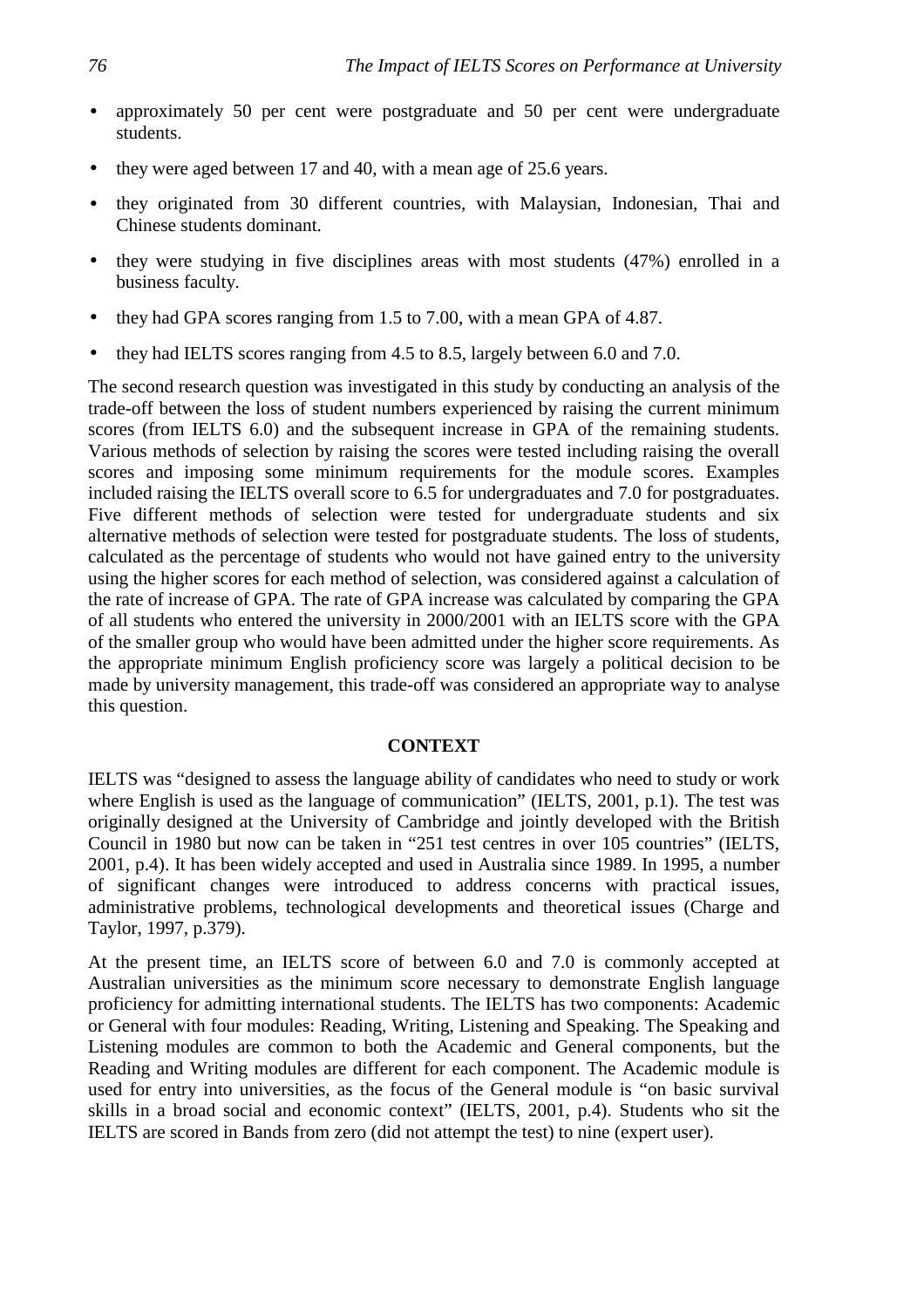## **MULTILEVEL ANALYSIS FINDINGS**

The models presented below for IELTS students are the null model (Table 2) and the final and best fitting model (Table 3). The multi-level analysis undertaken in this study is an analysis of the change data at two distinct Levels. At the first Level, the regression relationship examines how student performance (GPA) changes over time. At the second Level, the factors influencing average student performance (GPA) and change in GPA over time are examined. Multi-level analysis is used as it produces a model that controls for change in GPA over time and also controls for factors that may affect change in GPA over time. Other studies, the results of which are outlined earlier in the Literature Review and which use less effective regression analysis, are not able to control statistically for those factors which confound the relationship between IELTS scores and GPA. Using multi-level analysis, and with this control of factors, the relationship between IELTS scores and average GPA is made clearer.

|                                                     | Table 2. Null model for IELTS students |                  |              |    |         |  |  |  |
|-----------------------------------------------------|----------------------------------------|------------------|--------------|----|---------|--|--|--|
| Summary of the model specified (in equation format) |                                        |                  |              |    |         |  |  |  |
| Level-1 Model                                       | $Y = B0 + R$                           |                  |              |    |         |  |  |  |
| Level-2 Model                                       | $B0 = G00 + U0$                        |                  |              |    |         |  |  |  |
| The outcome variable is                             | <b>GPA</b>                             |                  |              |    |         |  |  |  |
| Final estimation of fixed effects:                  |                                        |                  |              |    |         |  |  |  |
| <b>Fixed Effect</b>                                 | Standard<br>Coefficient                | Approx.<br>Error | T-ratio d.f. |    | P-value |  |  |  |
| For INTRCPT1, B0                                    |                                        |                  |              |    |         |  |  |  |
| INTRCPT2, G00                                       | 4.88                                   | 0.11             | 44.78        | 84 | 0.000   |  |  |  |
| Deviance = $655.39293$                              |                                        |                  |              |    |         |  |  |  |
| Number of estimated parameters $= 1$                |                                        |                  |              |    |         |  |  |  |

Table 3 shows no significant effects at Level 1 (the micro level within the 97 students in the sample) but some significant effects at Level 2 (the macro level between students). At Level 1, the variable OCCASION  $(B_1)$  has virtually no effect on GPA for most students. However, both the variables IEE (students from the Information Technology and Engineering discipline) and VIET (students born in Vietnam) have a significant interaction with OCCASION (at the  $p < 0.05$  level of statistical significance). Table 3 shows that at Level 2, IEE has a significant interaction (at the 5% level, p-value of 0.030, t ratio of 2.17) with OCCASION (changes in GPA over time during the five semesters in 2000 and 2001) given that the model described in Table 3 is the best fitting model for IELTS students. With IEE as one of two predictors and given a positive regression coefficient of  $+0.27$ , this indicates that the 25 engineering/technology students with an IELTS score have a GPA that is rising over time when compared with other students. This also shows that IEE students are improving on their GPA over time because either their language proficiency levels are becoming less important as they proceed through their program or that having the opportunity to study in Australia leads to improving language proficiency skills. This interaction effect is displayed in Figure 1 below.

Table 3 also shows that at Level 2, the variable VIET (7 students born in Vietnam) has a significant interaction (at the 5% level, p-value of 0.000, t ratio of  $-3.74$ ) with OCCASION (changes in GPA over time during the five semesters in 2000 and 2001) given that the model described in Table 3 is the best fitting model for IELTS students. With VIET as one of two predictors and given a negative regression coefficient of  $-0.58$ , this indicates that Vietnamese born students with an IELTS score have a GPA that is declining over time when compared with all other students. This is of concern as it shows that VIET students have a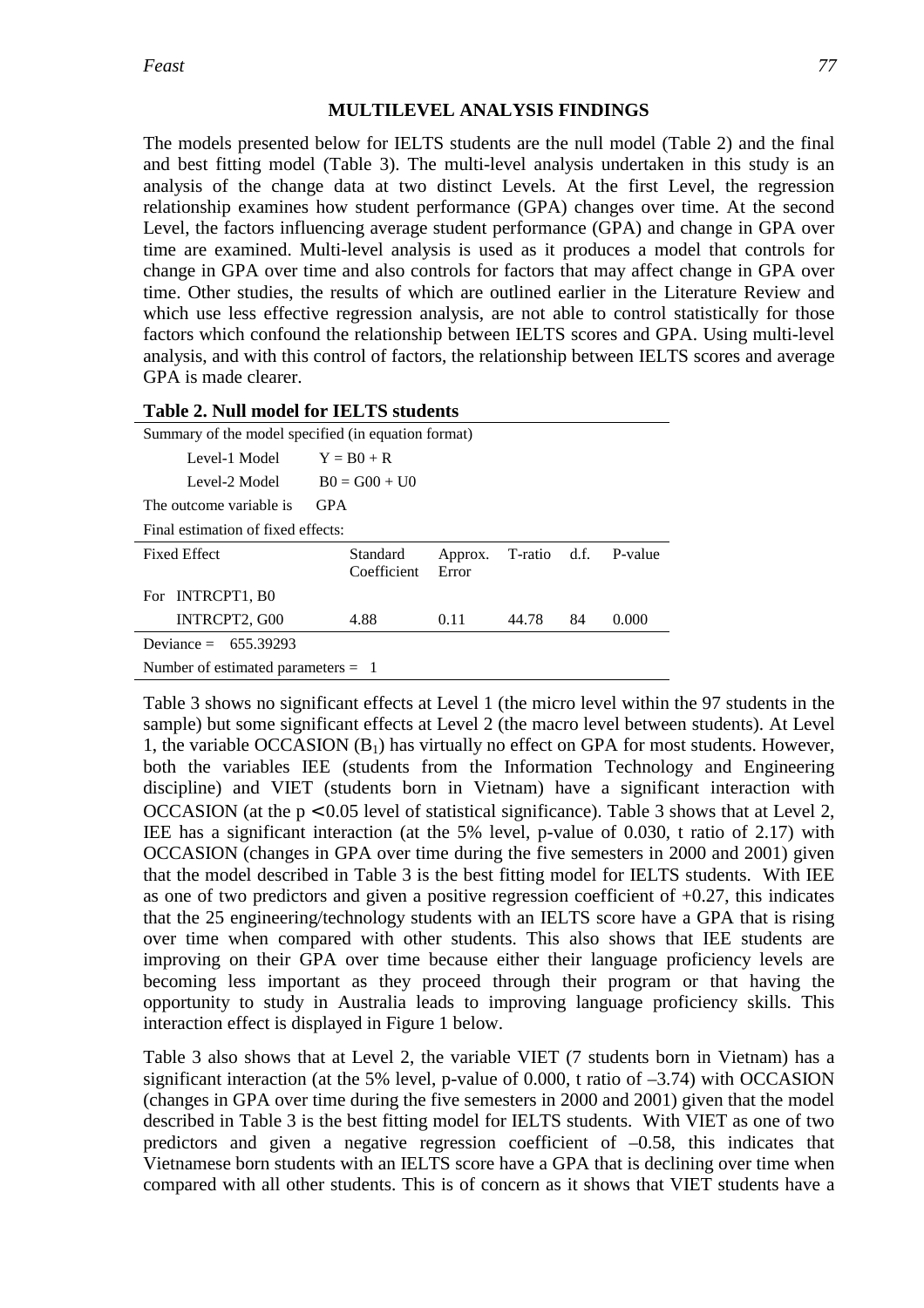worsening GPA over time because either their language proficiency levels are becoming more important as they proceed through their program or studying in Australia has led to a deterioration of their language proficiency skills. This interaction effect is also displayed in Figure 1.

|  | Table 3. Final model for IELTS students |  |  |
|--|-----------------------------------------|--|--|
|--|-----------------------------------------|--|--|

| Level-1 Model $Y = B0 + B1*(OCC) + R$                                               |
|-------------------------------------------------------------------------------------|
| Level-2 Model $B0 = G00 + G01*(IELTS) + G02*(LEVEL) + G03*(CHINA) + G04*(HSC) + U0$ |
| $B1 = G10 + G11*(IEE) + G12*(VIET) + U1$                                            |

The outcome variable is GPA

Final estimation of fixed effects:

| <b>Fixed Effect</b>                                | <b>Standard</b><br><b>Coefficient</b> | Approx.<br><b>Error</b>      | <b>T</b> -ratio | d.f.           | <b>P-value</b> |  |  |
|----------------------------------------------------|---------------------------------------|------------------------------|-----------------|----------------|----------------|--|--|
| INTRCPT1, B0<br>For -                              |                                       |                              |                 |                |                |  |  |
| INTRCPT2, G00                                      | 4.30                                  | 0.14                         | 31.69           | 92             | 0.000          |  |  |
| IELTS, G01                                         | 0.39                                  | 0.13                         | 2.92            | 92             | 0.004          |  |  |
| LEVEL, G02                                         | 0.79                                  | 0.17                         | 4.52            | 92             | 0.000          |  |  |
| CHINA, G03                                         | 0.99                                  | 0.41                         | 2.41            | 92             | 0.016          |  |  |
| HSC, G04                                           | 1.20                                  | 0.35                         | 3.48            | 92             | 0.001          |  |  |
| OCC slope, B1<br>For                               |                                       |                              |                 |                |                |  |  |
| INTRCPT2, G10                                      | 0.01                                  | 0.07                         | 0.20            | 94             | 0.843          |  |  |
| IEE, G11                                           | 0.27                                  | 0.12                         | 2.17            | 94             | 0.030          |  |  |
| VIET, G12                                          | $-0.58$                               | 0.15                         | $-3.74$         | 94             | 0.000          |  |  |
| Final estimation of variance components:           |                                       |                              |                 |                |                |  |  |
| <b>Random Effect</b>                               | <b>Standard</b><br><b>Deviation</b>   | <b>Variance</b><br>Component | df              | Chi-<br>square | P-value        |  |  |
| INTRCPT1, U0                                       | 0.75                                  | 0.56                         | 64              | 374.47         | 0.000          |  |  |
| OCC slope, U1                                      | 0.19                                  | 0.04                         | 66              | 72.58          | 0.270          |  |  |
| $level-1$ ,<br>R                                   | 0.62                                  | 0.38                         |                 |                |                |  |  |
| Statistics for current covariance components model |                                       |                              |                 |                |                |  |  |
| Deviance $=$<br>566.5804                           |                                       |                              |                 |                |                |  |  |
| Number of estimated parameters $= 4$               |                                       |                              |                 |                |                |  |  |

Figure 1 shows the combination of these two effects (VIET and IEE).

At Level 2 ( $B_0$ ), all of the dependent variables shown in Table 3 are significant (at the p < 0.05 level). The variable IELTS, with a p-value of 0.004 and a t ratio of 2.92, has a significant relationship with GPA. A regression coefficient of +0.39 for IELTS indicates that there is a positive relationship between the IELTS score and GPA. Thus higher IELTS scores are related to higher mean GPA scores. For every one-unit increase in IELTS scores, assuming other variables are kept constant, mean GPA increases by 0.39. The regression coefficient of +0.39 (and a t-ratio of 2.92) indicate that the relationship is relatively weak but in line with other studies (Criper and Davies, 1988, Ferguson and White, 1993, Elder, 1993, Cotton and Conrow, 1998, Hill et al, 1999, Kerstjens and Nery, 2000).

The variable, LEVEL (level of study), has a p-value of 0.000 and a regression coefficient of +0.79, and with a t-ratio of 4.52, indicates a strong positive relationship between level of study and mean GPA for IELTS students. In practice it can be argued that IELTS students with a higher level of study (postgraduate students) are associated with higher mean GPA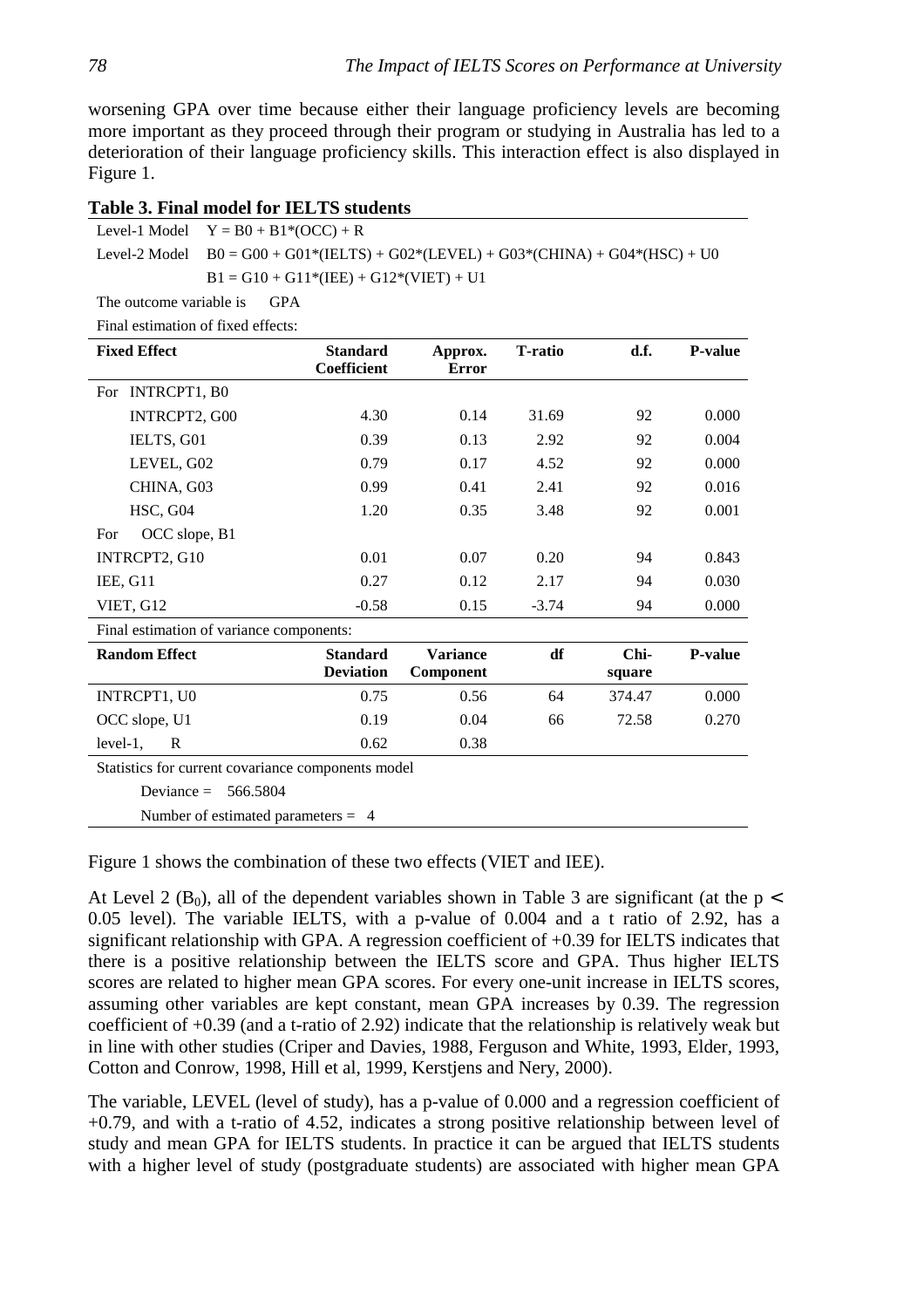scores. Postgraduate students on average have a higher mean GPA (by 0.79) compared to undergraduate students after adjustments are made for the other variables. Thus postgraduate students with IELTS scores have a greater chance of success than undergraduate students with the same IELTS scores, all other variables being equal.



GPA for combinations of Viet, IEE

**Figure 1: Interaction effect for IELTS students**

The variable, CHINA (7 students whose home country is China), has a p-value of 0.016 and a regression coefficient of  $+0.99$  (with a t-ratio of 2.41) indicating a relatively weak relationship between students from China (with IELTS scores) and GPA. This indicates that on average students from China have a higher GPA (by 0.99) than students from other non-Chinese countries after adjustments are made for other variables. In practice this shows that Chinese born students are likely to be relatively more successful than non-Chinese born students with the same IELTS score, all other variables being equal.

The variable, HSC (7 students who are from the Health Sciences division), has a p-value of 0.001 and a regression coefficient of  $+1.20$  (with a t-ratio of 3.48), indicating a medium level positive relationship between students from the Health Sciences division (with IELTS scores) and GPA. This indicates that on average students from Health Sciences have a higher GPA (by  $+1.2$ ) than students from other non-Health Science disciplines after adjustments are made for other variables. In practice this shows that Health Science students are likely to be relatively more successful than non-Health Science students with the same IELTS score, all other variables being equal.

Figure 2 provides a diagrammatic representation of the Level 1 and Level 2 effects for IELTS students.

### **ANALYSIS OF THE SECOND QUESTION**

This analysis was undertaken by investigating various methods of selection by raising English proficiency entrance scores and comparing the percentage loss of students with the resulting GPA increases for each method of selection. It should be noted that the IELTS student group were analysed separately for postgraduate and undergraduate students for each equivalent method of selection. These results were analysed separately for postgraduate and undergraduate students because of the findings for Question 1, which suggested that the variable LEVEL was significantly related to mean GPA. Undergraduate and postgraduate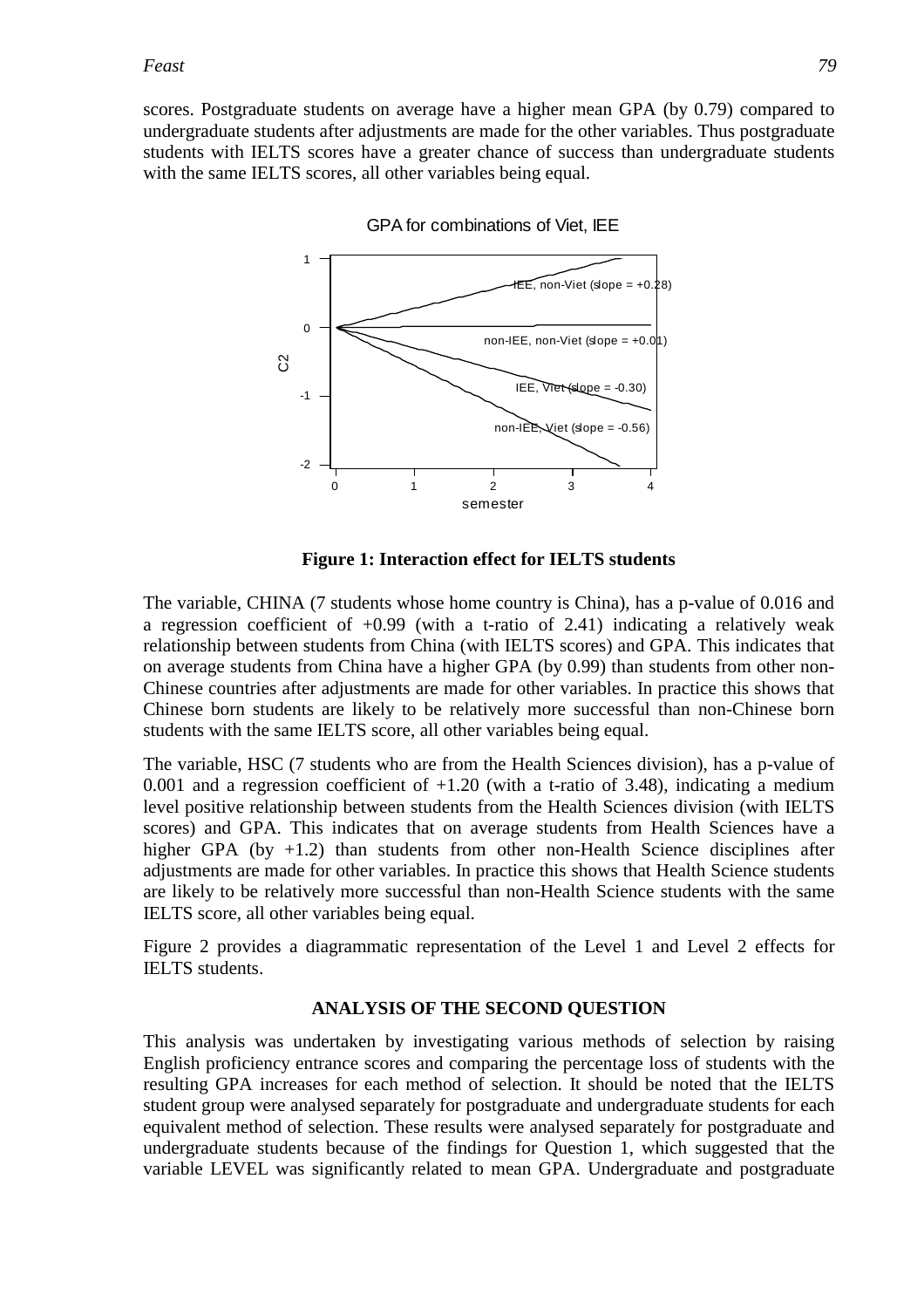students were shown to have different English proficiency characteristics and therefore were examined separately.



(\*Metric regression coefficients are recorded for each effect shown, with standard errors in parentheses. The effect associated with OCCASION is shown as a dotted line because the effect is not statistically significant)

## **Figure 2\*. Summary of Level 1 and Level 2 effects for IELTS students**

# **Undergraduate IETLS students**

Table 4 compares the trade-off results of five methods of selection by raising the cut-off score for 46 undergraduate students (all students with a recorded overall IELTS score and a recorded mean GPA) from the present level of IETLS 6.0. Five methods of selection by raising the score are used: Method 1: Overall IELTS score at least 6.5, Method 2: Each module score at least 6.0 regardless of overall score, Method 3: Writing and Reading module score at least 6.0 and overall score at least 6.5**,** Method 4: Writing and Reading score at least 6.0 regardless of total score and Method 5: Writing and Reading score at least 6.0 and total score at least 6.0**.** These methods of selection are chosen because they are ways of minimally raising either the total IELTS score or the module or sub-test scores or a combination of the two. Given the results in Question 1, which show a relatively weak significant relationship between IELTS scores and GPA, it is not considered reasonable that raising the IELTS scores by greater amounts should be considered.

Table 4 clearly shows the trade-off between the reduction in international student numbers with IELTS scores and increase in GPA for the five proposed ways of changing IELTS entry cut-off scores for undergraduate students. Raising the overall IELTS score from 6.0 to 6.5 (Method 1) involves a loss of 50 per cent of the student population with a consequent increase of 0.89 per cent in GPA. Raising each module score to at least 6.0 regardless of the overall score (Method 2) reduces the international student population by 41 per cent and results in a 3.1 per cent improvement in GPA. Requiring a score of at least 6.0 on the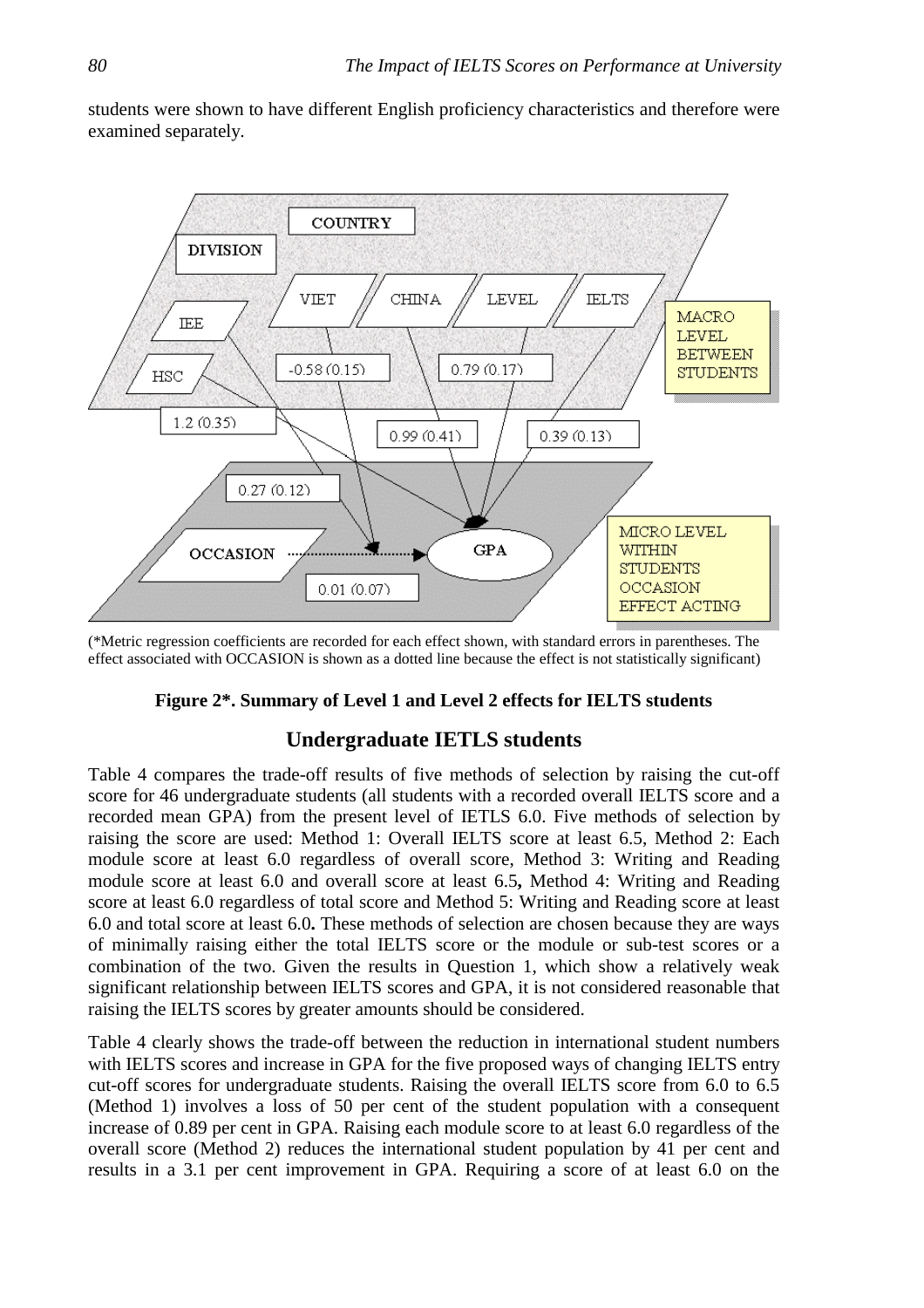### *Feast 81*

Writing and Reading modules and an overall score of at least 6.5 (Method 3) involves a loss of 57 per cent of international students with an IELTS score and results in a grade increase of 2.88 per cent. Method 4 involves a requirement for two module scores (Reading and Writing) to be at least 6.0 regardless of total scores, which results in a GPA increase of 2.88 per cent and a loss of 39 per cent of students. The final method, which requires a total score of at least 6.0 and a Reading and Writing score of at least 6.0, results in a GPA increase of 0.89 per cent with a loss of 43 per cent of students.

| Table 4. Comparative results from raising minimum cut-off scores for |
|----------------------------------------------------------------------|
| undergraduate IELTS students                                         |

| Five proposed entry Methods                                                        | $\widetilde{\mathcal{L}}$<br>GPA of original<br>$\epsilon$<br>students | of remaining<br>students<br>GPA | GPA<br>щ.<br>Change: | .日<br>4.5<br>improvement<br>П<br>(base<br>GPA<br>Se | $\sigma$<br>Original numbers<br>students | students not admitted<br>Loss of international | student<br>% reduction in<br>population<br>international |
|------------------------------------------------------------------------------------|------------------------------------------------------------------------|---------------------------------|----------------------|-----------------------------------------------------|------------------------------------------|------------------------------------------------|----------------------------------------------------------|
| 1: Overall IELTS score at least 6.5                                                | 4.51                                                                   | 4.55                            | $+.04$               | 0.89                                                | 46                                       | 23                                             | 50                                                       |
| 2: Each module score at least 6.0<br>regardless of overall score                   | 4.51                                                                   | 4.65                            | $+0.14$              | 3.10                                                | 46                                       | 19                                             | 41                                                       |
| 3: Writing and Reading module score at<br>least 6.0 and overall score at least 6.5 | 4.51                                                                   | 4.64                            | $+0.13$              | 2.88                                                | 46                                       | 26                                             | 57                                                       |
| 4: Writing and Reading score at least 6.0<br>regardless of total score             | 4.51                                                                   | 4.64                            | $+0.13$              | 2.88                                                | 46                                       | 18                                             | 39                                                       |
| 5: Writing and Reading score at least 6.0<br>and total score at least 6.0          | 4.51                                                                   | 4.54                            | $+0.04$              | 0.89                                                | 46                                       | 20                                             | 43                                                       |

Given the above information extracted from Table 4 and assuming these figures are deemed sufficient to warrant an increase in IELTS scores, Method 5 is recommended as the best way of raising the IELTS cut-off score for undergraduate students. Method 5 provides the security of maintaining the existing cut-off score at 6.0 and raises the minimum standards by using a relatively simple requirement of a minimum score of 6.0 for two of the key skills required at university (Reading and Writing), thus making it relatively simple to administer. It also results in a loss of international students in the middle range (43 per cent) in comparison to the other alternative methods.

The other methods are eliminated for the following reasons:

- Methods 1 and 3 are not selected because they result in an unacceptably high loss of international students (50 per cent or above).
- Despite its relatively low loss of students (41 per cent) and highest GPA increase (3.10 per cent), Method 2 is quite complex to administer and involves the possibility that a lower overall score may result.
- Despite involving the lowest loss of students (39 per cent), Method 4 involves a possibility that this would result in a lower minimum overall cut-off score (below 6.0), as there is no minimum overall requirement.

As there is not much difference between Methods 2, 4 and 5 particularly in terms of student loss percentages, and given that Method 5 results in a lower GPA increase than Methods 2 and 4, it may be that either Method 2 or 4 is considered preferable despite the above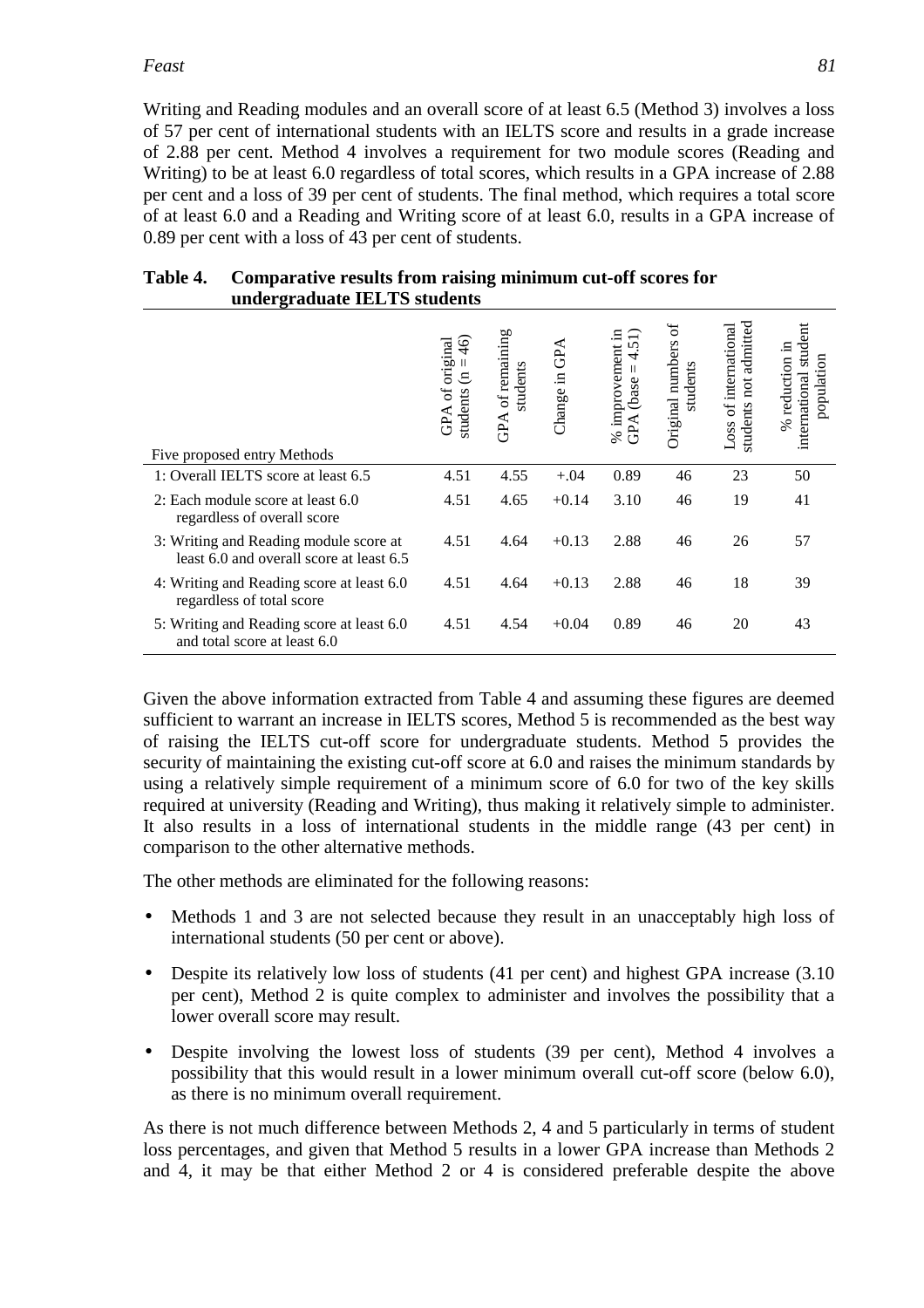recommendation. Method 2 or 4 may be preferred especially if there is no concern for ensuring a minimum overall score.

## **Postgraduate IETLS students**

Table 5 compares the results of six methods of raising the cut-off score for 51 postgraduate students (all students with a recorded overall IELTS score and a recorded GPA) from the present level of IETLS 6.0. Six methods of selection are used: Method 1: Overall IELTS at least 7.0, Method 2: Each module score at least 7.0 regardless of overall score, Method 3: Writing and Reading module at least 7.0 and overall score at least 7.0, Method 4: Overall IELTS at least 6.5, Method 5: Each module score at least 6.0 regardless of the overall score and Method 6: Reading and Writing module at least 6.0 and overall score at least 6.5. These methods of selection are used as they represent ways of increasing the total and module IELTS scores for postgraduate students to a higher level than for undergraduate students. Given the findings in Question 1, which suggest that postgraduate students with an IELTS score have a greater chance of success than undergraduate students with the same IELTS score, it seems sensible that these scores are able to be raised more than for undergraduate students.

| Table 5. | Comparative results from changing minimum cut-off scores for IELTS |  |
|----------|--------------------------------------------------------------------|--|
|          | postgraduate students                                              |  |

| Six proposed entry Methods                                                   | original<br>$\widetilde{46}$<br>$\epsilon$<br>GPA of<br>students | of remaining<br>students<br>GPA | GPA<br>Change in | % improvement in<br>$=4.51$<br>(base<br>GPA | ЪÇ<br>Original numbers<br>students | admitted<br>Loss of international<br>students not | student<br>$%$ reduction in<br>population<br>international |
|------------------------------------------------------------------------------|------------------------------------------------------------------|---------------------------------|------------------|---------------------------------------------|------------------------------------|---------------------------------------------------|------------------------------------------------------------|
| 1: Overall IELTS at least 7.0                                                | 5.19                                                             | 5.65                            | $+0.46$          | 8.87                                        | 51                                 | 40                                                | 78                                                         |
| 2: Each module score at least 7.0<br>regardless of overall score             | 5.19                                                             | 5.50                            | $+0.31$          | 5.97                                        | 51                                 | 32                                                | 63                                                         |
| 3: Writing and Reading module at least 7<br>and overall score at least 7.0   | 5.19                                                             | 5.80                            | $+0.61$          | 11.8                                        | 51                                 | 42                                                | 82                                                         |
| 4: Overall IELTS at least 6.5                                                | 5.19                                                             | 5.38                            | $+0.19$          | 3.66                                        | 51                                 | 34                                                | 67                                                         |
| 5: Each module score at least 6.0<br>regardless of the overall score         | 5.19                                                             | 5.32                            | $+0.13$          | 2.50                                        | 51                                 | 24                                                | 47                                                         |
| 6: Writing and Reading module at least 6.0<br>and overall score at least 6.5 | 5.19                                                             | 5.41                            | $+0.22$          | 4.24                                        | 51                                 | 35                                                | 69                                                         |

Table 5 clearly shows the trade-off between the reduction in international student numbers and increase in GPA for six proposed ways of changing IELTS entry cut-off scores for postgraduate students. Raising the overall IELTS score from 6.0 to 7.0 (Method 1) results in a loss of 78 per cent of the international student population with a consequent increase of 8.87 per cent in GPA. In comparison, raising the overall IELTS score to 6.5 (Method 4) results in a 67 per cent student loss and a 3.66 per cent GPA rise. Raising each module score to at least 7.0 regardless of the overall score (Method 2) reduces the student population by 63 per cent and results in a 5.97 per cent improvement in GPA. In contrast, raising each module score to at least 6.0 regardless of the overall score (Method 5) results in a 47 per cent student loss with a 2.5 per cent grade increase. Requiring a score of at least 7.0 on the Writing and Reading module and an overall score of at least 7.0 (Method 3) results in a loss of 82 per cent of international students with an IELTS score and a grade increase of 11.8 per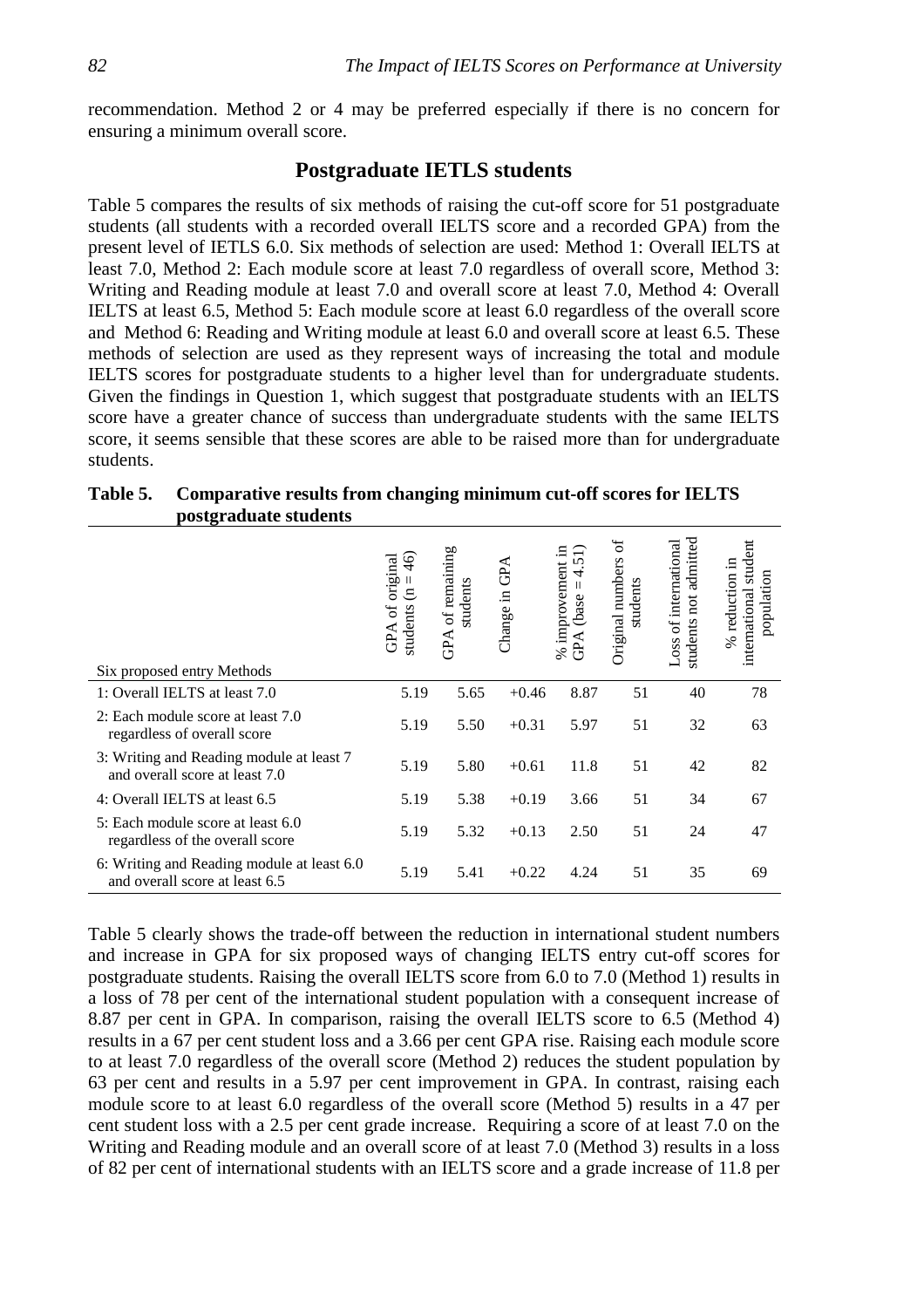cent. Finally, Method 6 produces a loss of 68 per cent of international students and a gain of 4.24 per cent in GPA.

Given these comparisons and the tradeoffs results provided in Table 5 and assuming a willingness to raise IELTS scores for postgraduate students based upon these figures, the recommended method is Method 6. Method 6 raises the overall IELTS requirements, provides the security of a minimum overall score and includes an administratively simple way of raising the minimum score for the two key skills required at university. The other methods were not chosen for the following reasons.

- Methods 1 and 3 both involve an unacceptably high student loss of approximately 80 per cent despite giving the highest GPA increases of all six methods.
- Method 2 is complex to administer and results in a relatively high student loss (over 60) per cent)
- Method 4 is less desirable than Method 6 because it produces a smaller grade increase with a similar student loss percentage and does not guarantee that postgraduate students are proficient in both Reading and Writing
- Method 5 produces the smallest student loss (47 per cent) but involves the lower GPA rise of all methods and is quite complex to administer

Eliminating these methods, Method 6 remains as the preferred method although the student loss of 68 per cent may be considered a difficulty with this method. Indeed none of these methods produces an ideal solution. Indeed Methods 2, 4 and 6 produce relatively similar trade-off results.

Ultimately for both undergraduate and postgraduate student groups, political decisions and processes will decide which methods, if any, the university chooses to adopt. It may even be decided that the small grade increases are not worthy of the relatively large loss of students for both the postgraduate and undergraduate student body and consequently no changes will be made to English language entry requirements on the basis of these figures. It may be considered preferable to consider other ways of strengthening English language proficiencies of international students such as better supporting them once they have gained entry into university. Diverting resources towards employing extra staff skilled in assisting students to improve their English may be a preferred option. However, a mitigating factor is that some of the large losses are due to the fact that students with IELTS scores of less than the minimum score of 6.0 are being admitted to the university. The inclusion of these students (5 undergraduates and 18 postgraduates) as losses in the calculations inflates the loss percentages considerably, especially for postgraduates. Therefore, a first step may be to tighten up current English proficiency entrance procedures to prevent this from happening.

## **CONCLUSION**

Analyses of the results of Question 1 suggest that that there is a positive relationship of IELTS, LEVEL, CHINA and HSC with mean GPA. A strong conclusion is that that there is a significant and positive, but weak, relationship between English language proficiency, as measured by the IELTS scores, of international students and their performance, as measured by their GPA.

These findings complement an investigation of a second question that involves scrutinising various methods of raising the common cut-off scores of IELTS 6.0 for both undergraduate and postgraduate students. Of five methods investigated and on the basis of a trade-off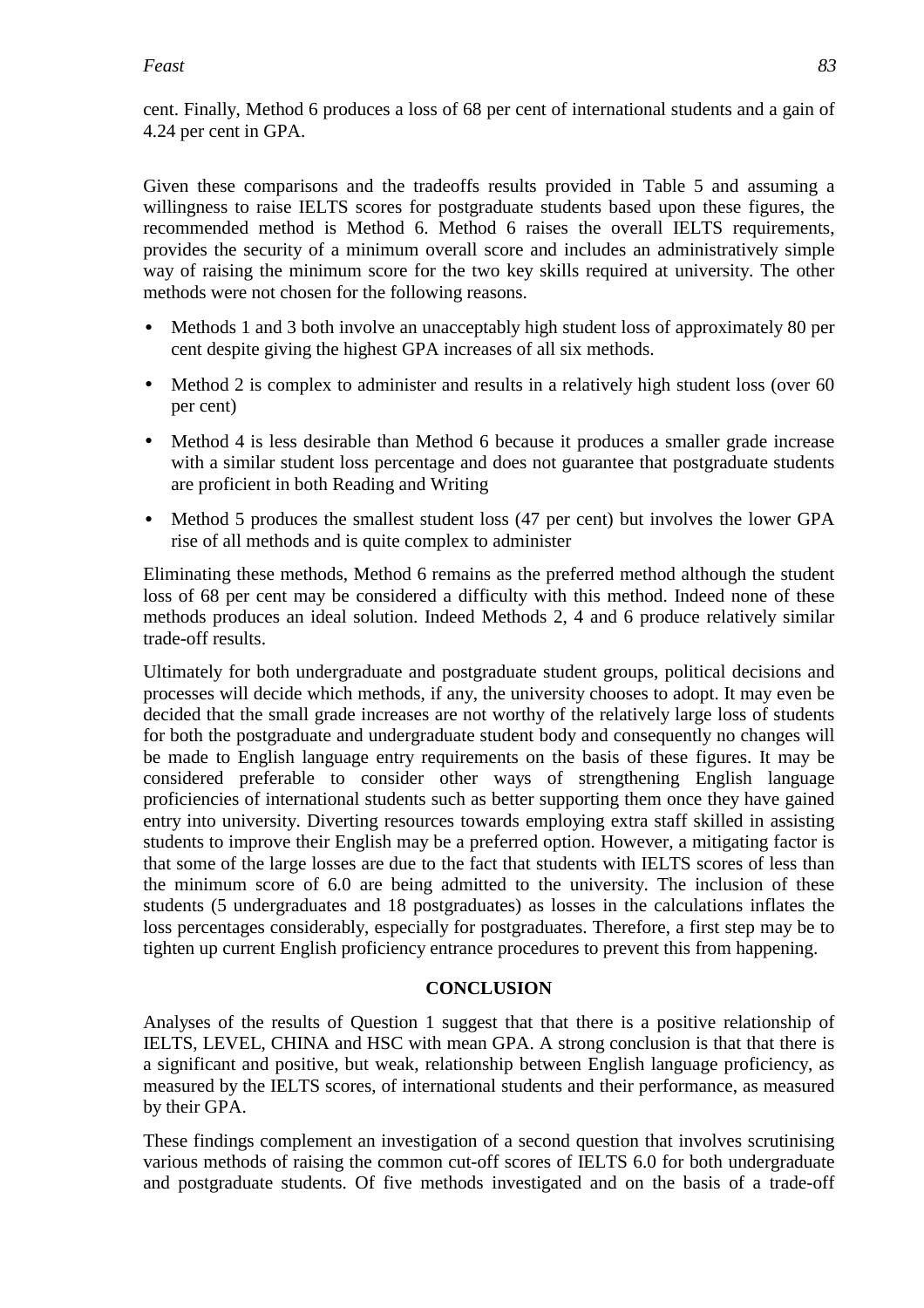between the loss of student numbers and GPA gain, for undergraduate students, it is recommended that the best method of raising the IELTS requirements is that the overall IELTS score be kept at 6.0 but a new requirement be introduced to stipulate that students have a Reading and Writing module score of a minimum of 6.0. This result involves a tradeoff loss of just over 40 per cent of international students for a GPA gain of 0.9 per cent for undergraduate students. Of the six methods investigated for postgraduate students, it is recommended that the best method of raising the IELTS requirements is that the overall score be raised to 6.5 with an additional requirement of 6.0 in Reading and Writing. This result involves a trade-off loss of almost 70 per cent of international students for a GPA gain of just over 4 per cent for postgraduate students. It is acknowledged that these recommendations may result in unacceptably high losses of international students for very modest GPA gains. Comparatively large reductions in the percentage of students admitted are shown to be the result of raising the minimum IELTS entry scores and thus from a political and financial perspective the university may not choose to raise these entry standards. Although, it is acknowledged that a mitigating factor is that some of these losses are partly attributed to the fact that some students have entered the university with scores of less than the minimum IELTS cut-off of 6.0 or TOEFL 550, a better choice may be to raise support levels for those students who gain entry at present test score levels. This option may assist international students to improve their English language proficiency skills.

Alternatively, linking the two research questions may lead to another conclusion. The multilevel IELTS regression analysis shown in response to Question 1, indicates that if the cut-off score of 6.0 were to be raised to 6.5 for all international students the expected change in GPA would be to lift the mean level of GPA by half of the IELTS score coefficient of +0.39 or 0.20, with all other significant factors remaining unchanged. Moreover, since the analysis of Question 1 also shows that the postgraduate GPA score is already expected to exceed the undergraduate score by 0.80, it may be unnecessary to develop a separate method for changing postgraduate IELTS entry scores. However, given that the analysis includes students with IELTS entry scores below 6.0, it may also be concluded that raising the IELTS entry score for all international students from 6.0 to 6.5 may not be required. Instead, merely not allowing students entry with IELTS scores below 6.0 may be the solution.

This research has merely canvassed some options using statistical methodologies. The final decision, to be made by university management, also involves political and financial considerations.

#### **REFERENCES**

- Australian Vice-Chancellors' Committee (AVCC). 2001. *Fact Sheet 2: The sources of University Income,* Australian Vice-Chancellors' Committee. [Online].] Available: http://www.avcc.edu.au/ [2001, 3<sup>rd</sup> December].
- Bellingham, L. 1993. The relationship of Language Proficiency to Academic Success for International Students. *New Zealand Journal of Educational Studies*, 30 (2), 229-232.
- Burns, R. 1991. Study and Stress among First Year Overseas Students in an Australian University. *Higher Education Research and Development*, 10 (1), 61-77.
- Byrk, A. S. and Raudenbush, S.W. 1992. *Hierarchical Linear Models: Applications and Data Analysis Methods*, California: Sage Publications.
- Charge, N and Taylor, L.B. 1997. Recent Developments in IELTS. *ELT Journal*, 51, (4), 374-380.
- Ciccarelli, A. 2001. IELTS issues for UniSA. Unpublished paper for Senior Management Group, University of South Australia, Adelaide.
- Cotton, F. and Conrow, F. 1998. An Investigation of the Predictive Validity of IELTS amongst a Group of International Students studying at the University of Tasmania. *English Language Testing System Research Reports*, 1, 72-115.